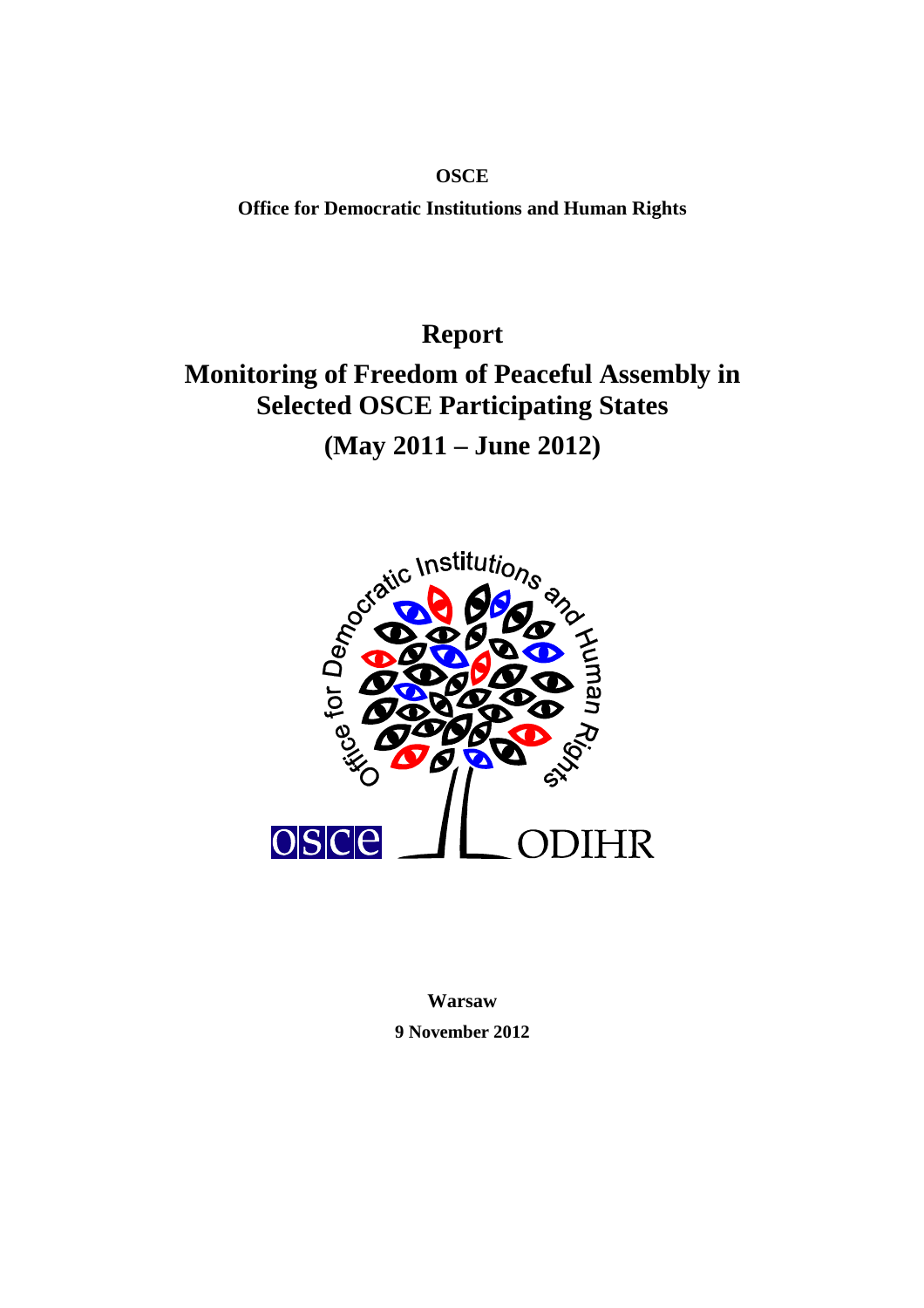# **TABLE OF CONTENTS**

| ODIHR's work on the freedom of peaceful assembly and background to the report17         |
|-----------------------------------------------------------------------------------------|
|                                                                                         |
|                                                                                         |
|                                                                                         |
| <b>SECTION I: RESTRICTIONS ON FREEDOM OF PEACEFUL ASSEMBLY AND</b><br>22                |
|                                                                                         |
| Notification and authorization requirements for assemblies – international              |
| Notification and authorization requirements for assemblies - ODIHR findings  23         |
| Conclusions and recommendations on notification and authorization requirements          |
|                                                                                         |
| Restrictions imposed before assemblies – international standards and good practice      |
|                                                                                         |
|                                                                                         |
| Time, place and manner restrictions on assemblies - ODIHR findings 32                   |
| Conclusions and recommendations on restrictions imposed before assemblies 35            |
| FACILITATING SIMULTANEOUS ASSEMBLIES AND PUBLIC EVENTS  39                              |
| Facilitating simultaneous assemblies and public events – international standards        |
| Procedural issues and facilitation of simultaneous assemblies and public events -<br>40 |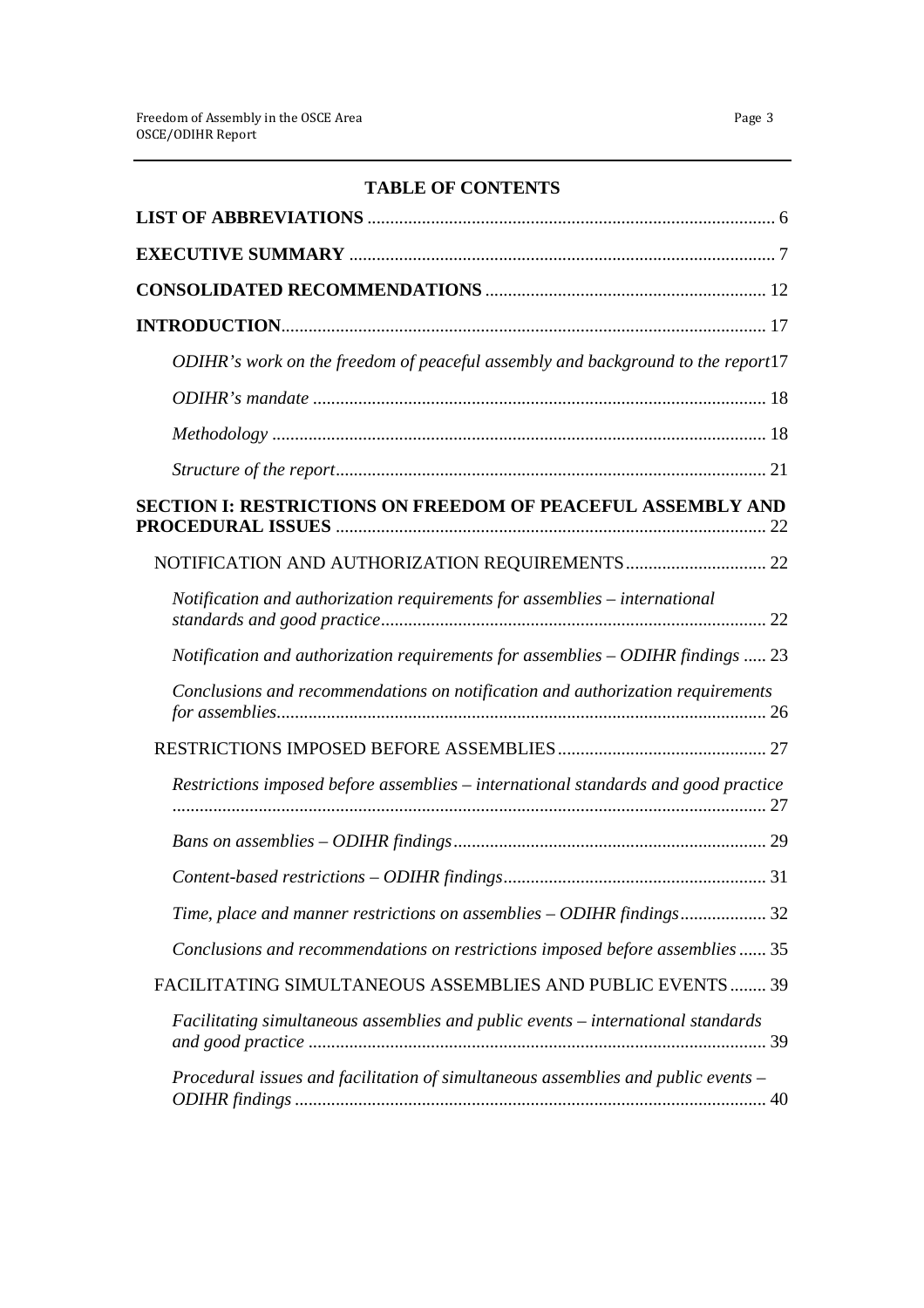| Conclusions and recommendations on procedural issues and the facilitation of       |
|------------------------------------------------------------------------------------|
| DUTIES AND RESPONSIBILITIES OF THE ORGANIZERS  47                                  |
| Duties and responsibilities of the organizers - international standards and good   |
|                                                                                    |
| Conclusions and recommendations on the duties and responsibilities of the          |
|                                                                                    |
| POLICING ASSEMBLIES THAT DO NOT COMPLY WITH LEGAL                                  |
| Policing assemblies that do not comply with legal requirements - international     |
| Policing assemblies that do not comply with legal requirements - ODIHR findings    |
| Conclusions and recommendations on the policing of assemblies that do not comply   |
| POLICING DEMONSTRATIONS AND COUNTER-DEMONSTRATIONS 65                              |
| The policing of demonstrations and counter-demonstrations – international          |
| The policing of demonstrations and counter-demonstrations $-$ ODIHR findings  65   |
| Conclusions and recommendations on policing of counter-demonstrations 68           |
|                                                                                    |
| The use of force, detention, kettling and dispersals – international standards and |
| The use of force, detention, kettling and dispersals – ODIHR findings              |
| Conclusions and recommendations on the use of force, detention, kettling and       |
| ENGAGEMENT AND COMMUNICATION BY THE POLICE WITH ASSEMBLY                           |
| Engagement and communication by the police with assembly organizers and            |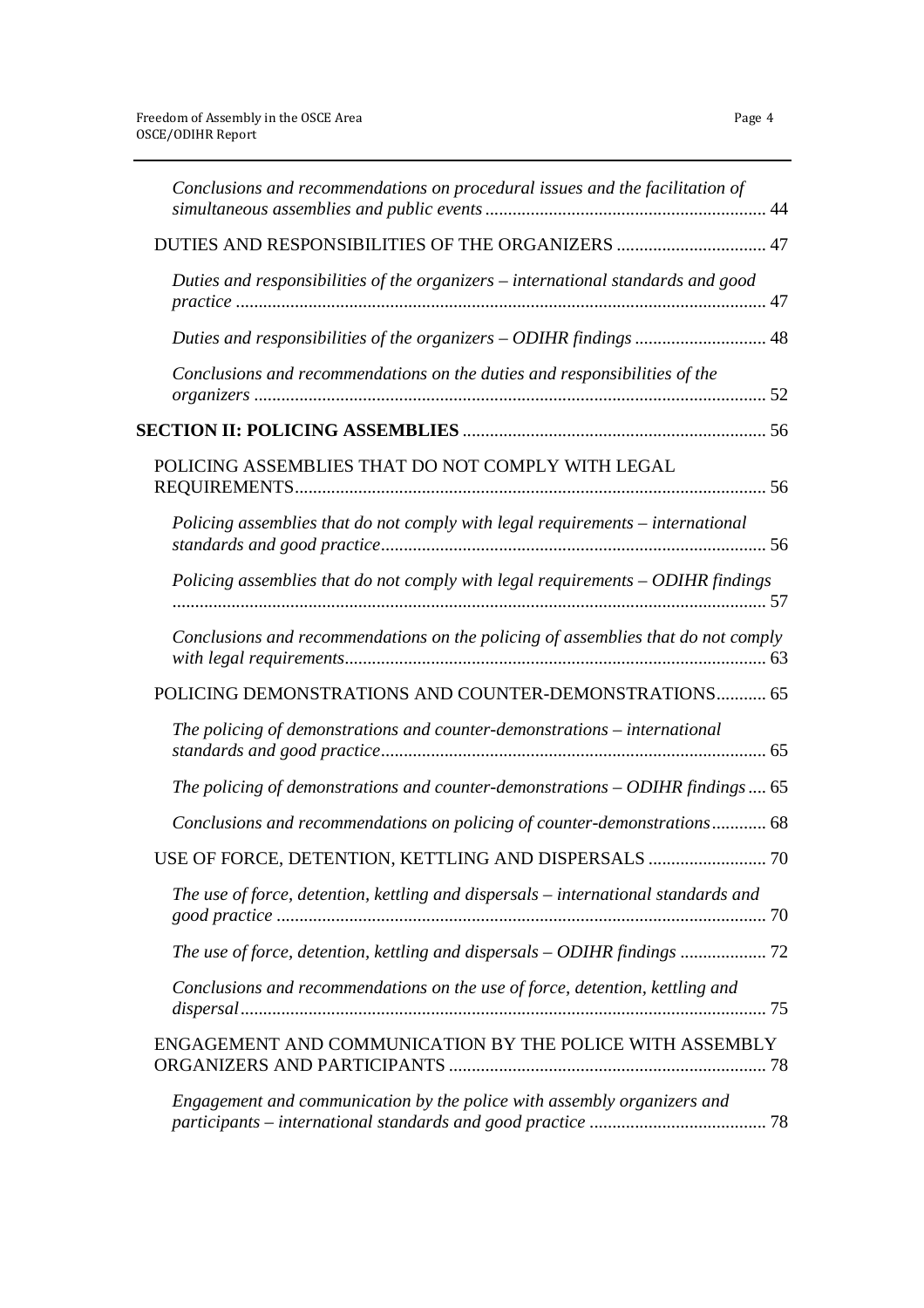| Engagement and communication by the police with assembly organizers and             |  |
|-------------------------------------------------------------------------------------|--|
| Conclusions and recommendations on engagement and communication by the police       |  |
| <b>SECTION III: MONITORING FREEDOM OF PEACEFUL ASSEMBLY:</b>                        |  |
| Journalists and assembly monitors – international standards and good practice  85   |  |
| Access and restrictions for journalists and assembly monitors - ODIHR findings . 87 |  |
| Conclusions and recommendations on access and restrictions for journalists and      |  |
|                                                                                     |  |
| ANNEX II: ASSEMBLIES MONITORED BY ODIHR BETWEEN 5 MAY 2011                          |  |
|                                                                                     |  |
|                                                                                     |  |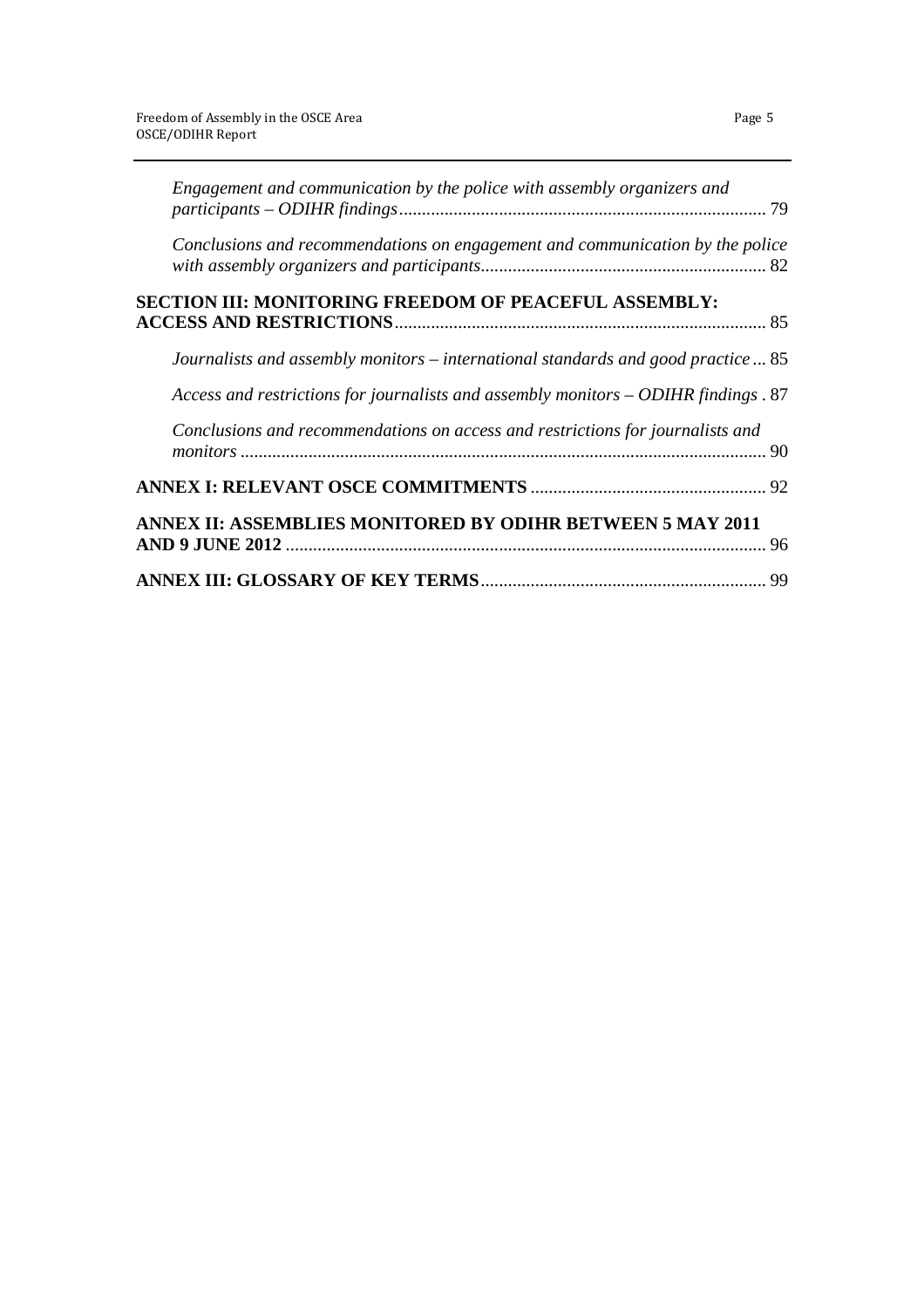# **LIST OF ABBREVIATIONS**

| <b>ACLU</b>  | American Civil Liberties Union                                                                                     |
|--------------|--------------------------------------------------------------------------------------------------------------------|
| <b>ACHR</b>  | American Convention on Human Rights                                                                                |
| <b>CPD</b>   | <b>Chicago Police Department</b>                                                                                   |
| <b>ECHR</b>  | European Convention for the Protection of Human Rights and<br><b>Fundamental Freedoms</b>                          |
| <b>ECtHR</b> | European Court of Human Rights                                                                                     |
| <b>ICCPR</b> | International Covenant on Civil and Political Rights                                                               |
| IMF          | <b>International Monetary Fund</b>                                                                                 |
| <b>LAPD</b>  | Los Angeles Police Department                                                                                      |
| <b>LGBTI</b> | Lesbian, gay, bisexual, transgender and intersex                                                                   |
| <b>NATO</b>  | North Atlantic Treaty Organization                                                                                 |
| <b>NLG</b>   | National Lawyers Guild                                                                                             |
| <b>NYPD</b>  | New York Police Department                                                                                         |
| <b>NYCLU</b> | New York Civil Liberties Union                                                                                     |
| <b>ODIHR</b> | Office for Democratic Institutions and Human Rights of the Organization<br>for Security and Co-operation in Europe |
| <b>OPD</b>   | <b>Oakland Police Department</b>                                                                                   |
| <b>OSCE</b>  | Organization for Security and Co-operation in Europe                                                               |
| <b>UN</b>    | <b>United Nations</b>                                                                                              |
| <b>WEF</b>   | World Economic Forum                                                                                               |
| <b>WTO</b>   | <b>World Trade Organization</b>                                                                                    |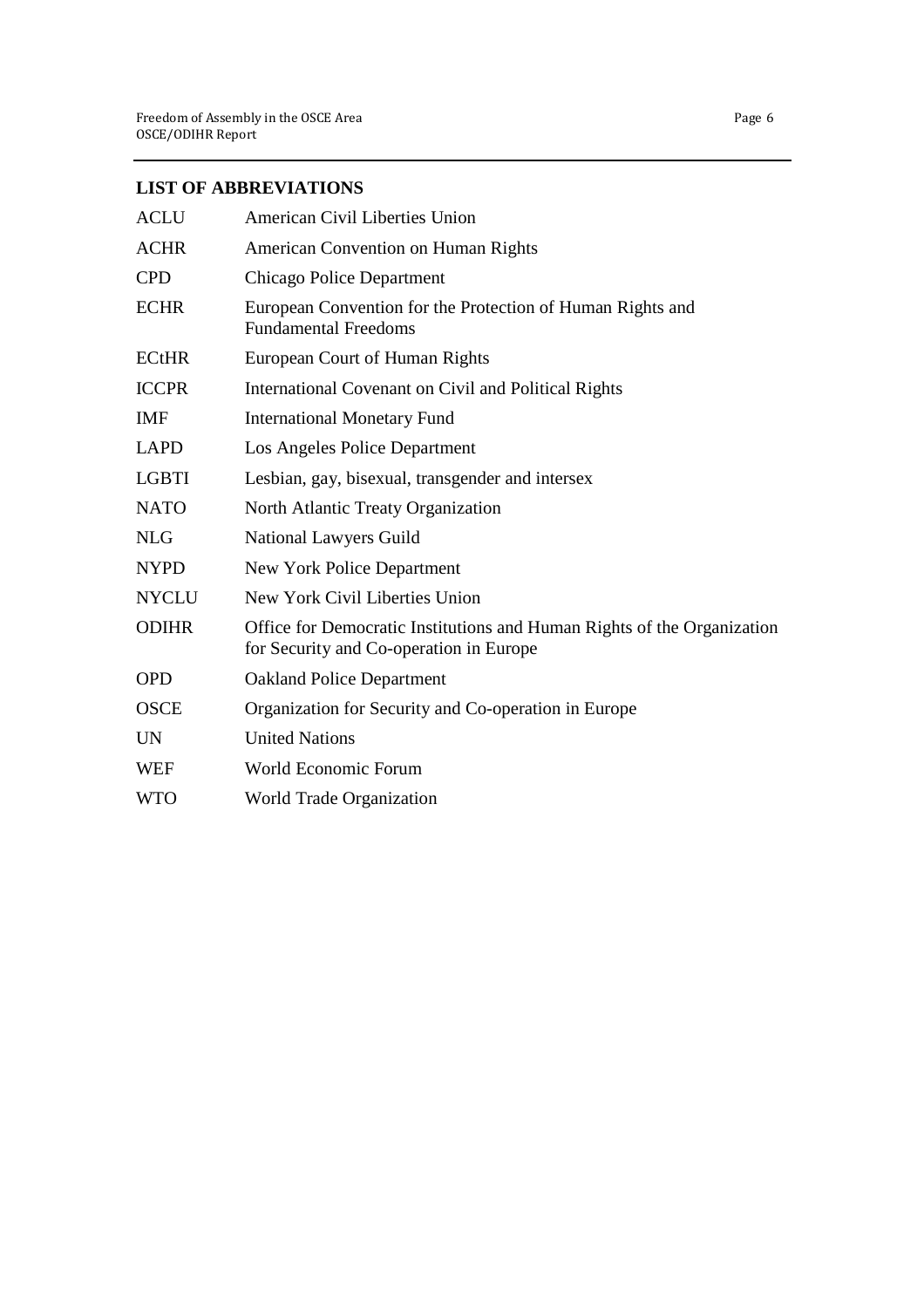# **EXECUTIVE SUMMARY**

- 1. This report presents the findings of the monitoring of public events undertaken by the Office for Democratic Institutions and Human Rights (ODIHR) of the Organization for Security and Co-operation in Europe (OSCE) in selected OSCE participating States between May 2011 and June 2012 in line with ODIHR's mandate to support participating States in the implementation of their commitments on freedom of peaceful assembly. The monitoring exercise focused on specific events on the basis of set criteria. The main goal of the monitoring was to identify gaps and challenges, as well as examples of good practices, in how participating States meet their commitments on freedom of peaceful assembly. The recommendations contained in this report aim to advance the implementation of these commitments in all OSCE participating States, not just those where ODIHR has monitored assemblies.
- 2. ODIHR is the main OSCE institution concerned with the human dimension of security, tasked with assisting in monitoring the implementation of human dimension commitments (Helsinki 1992). ODIHR's monitoring mandate is based on a number of OSCE commitments (Helsinki 1992, Budapest 1994, Oslo 1998, Maastricht 2003). Moreover, ODIHR serves as a point of contact for information provided by participating States (Rome 1993), and participating States have expressed their determination to co-operate within the OSCE and with its institutions and representatives in a spirit of solidarity and partnership in a continuing review of implementation (Istanbul 1999).
- 3. OSCE participating States are committed to guaranteeing freedom of peaceful assembly to every individual without discrimination (Copenhagen 1990, Paris 1990). This freedom is, moreover, enshrined in a number of international human rights treaties. The international standards employed in the analysis arise out of the International Covenant on Civil and Political Rights (ICCPR), the European Convention on Human Rights and the American Convention on Human Rights. The report uses the *Guidelines on Freedom of Peaceful Assembly*, jointly published by ODIHR and the Council of Europe's European Commission for Democracy through Law (Venice Commission), as its main benchmark and reference point to assess compliance with international human rights standards.
- 4. Assemblies were monitored between 5 May 2011 and 9 June 2012 in the following participating States: Croatia, Hungary, Italy, Moldova, Poland, Serbia, Slovakia, Switzerland, Ukraine, the United Kingdom, and the United States of America. In some participating States, multiple events were observed that took place on the same day, on different days, or over a period of several days. The observation of one assembly generally also involved the monitoring of any counter-demonstrations, if present. A table including all events monitored as part of this project is included in Annex II to this report.
- 5. A total of 13 participating States received communication of ODIHR's intention to monitor assemblies. Of those, 11 participating States welcomed and facilitated the ODIHR mission. In its choice of participating States and events to be monitored, ODIHR also attempted to ensure geographical balance and the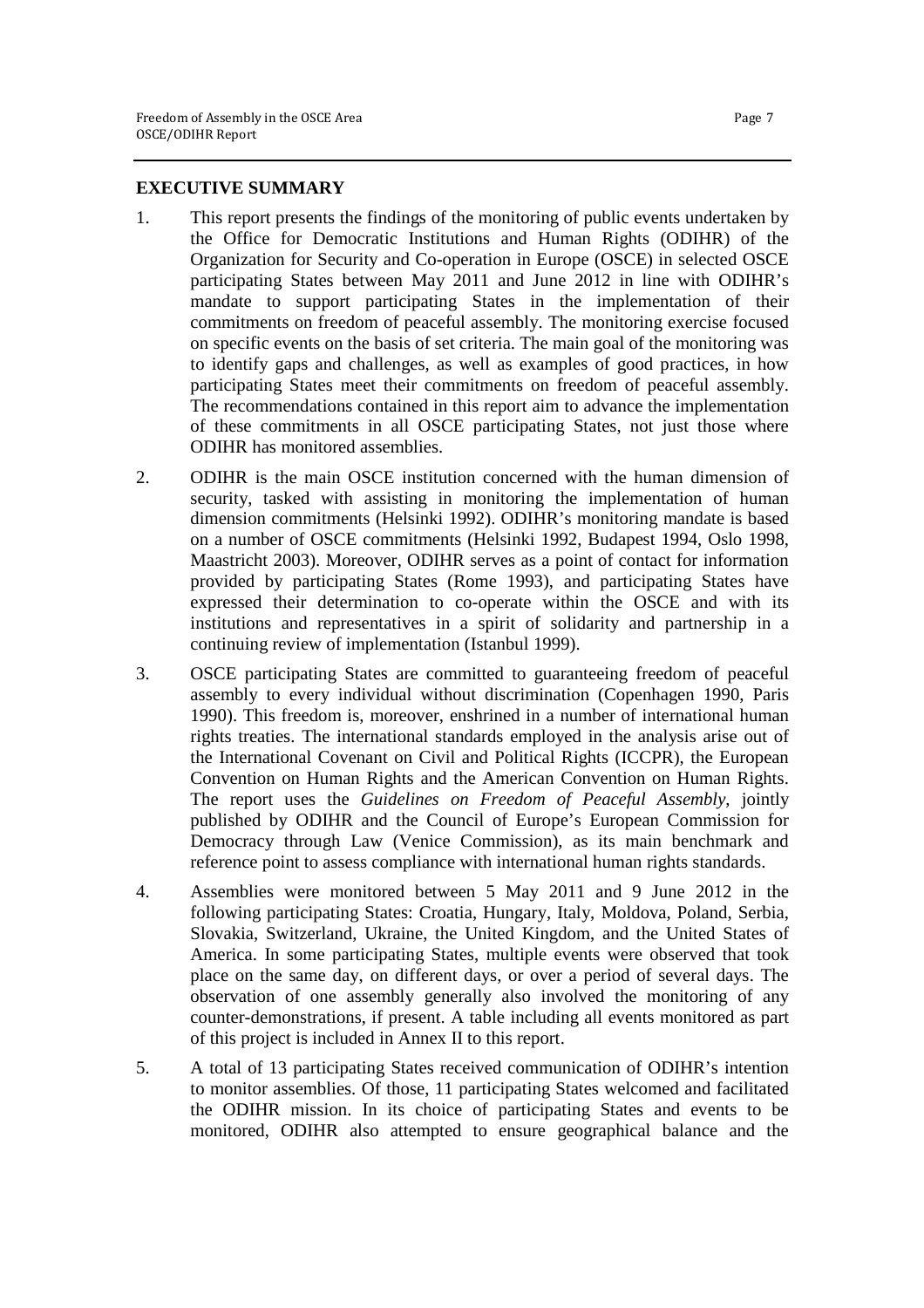coverage of a variety of different contexts across the OSCE area. To preserve the integrity of the sample, only events selected by ODIHR on the basis of the below criteria were observed.

- 6. The monitoring sample included events that due to their nature, size or complexity posed particular difficulties for the authorities and the organizers. These relate, *inter alia*, to the expression of views or positions that challenge prevailing opinions, to the presence of counter-demonstrations and the potential of a resulting conflict between opposing groups, as well as to the need to ensure a balance between the respect for the freedom of peaceful assembly and security considerations.
- 7. The monitoring of assemblies involved the gathering of first-hand information by observers able to witness the conduct of, and interaction among, participants in the assemblies, law enforcement agents and other relevant state and non-state actors (e.g., representatives of local municipal authorities, journalists, etc.). ODIHR monitoring teams deployed on the ground ranged in size between two and eight observers. The observation focused on events and activities that took place in public spaces in the run-up to and during assemblies. Although assembly monitoring places particular emphasis on the gathering of first-hand information, the observation findings were, whenever possible, complemented by information gathered at meetings with: representatives of the relevant authorities; organizers of, and participants in, assemblies and their legal representatives; civil society organizations; journalists; and others who could provide background information on freedom of peaceful assembly and specific information on the monitored events. Secondary sources, including media, academic and NGO reports, were also used. Where relevant, information on the applicable legal and regulatory framework affecting the enjoyment of freedom of peaceful assembly has been included in this report.
- 8. The report is organized thematically according to relevant standards on freedom of peaceful assembly. Section I deals with restrictions on the freedom of peaceful assembly and procedural issues. Section II discusses the policing of assemblies. Section III briefly deals with international standards and good practice in the monitoring of public assemblies and the work of journalists in relation to assemblies. The report provides thematic recommendations to OSCE participating States.
- 9. As regards the notification and authorization requirements for assemblies, ODIHR observed that most of the participating States under consideration employ a notification system for assemblies, rather than a permit or an authorization system. Some participating States differentiate in their notification requirement between static and moving assemblies or between different types of assemblies while others have permit or authorization systems in place. Federal systems are characterized by different practices at the sub-federal levels. Notification systems for assemblies are, in principle, preferable to authorization systems. Imposing notification requirements only on organizers of assemblies that are likely to require a response by the state (either to facilitate freedom of assembly or to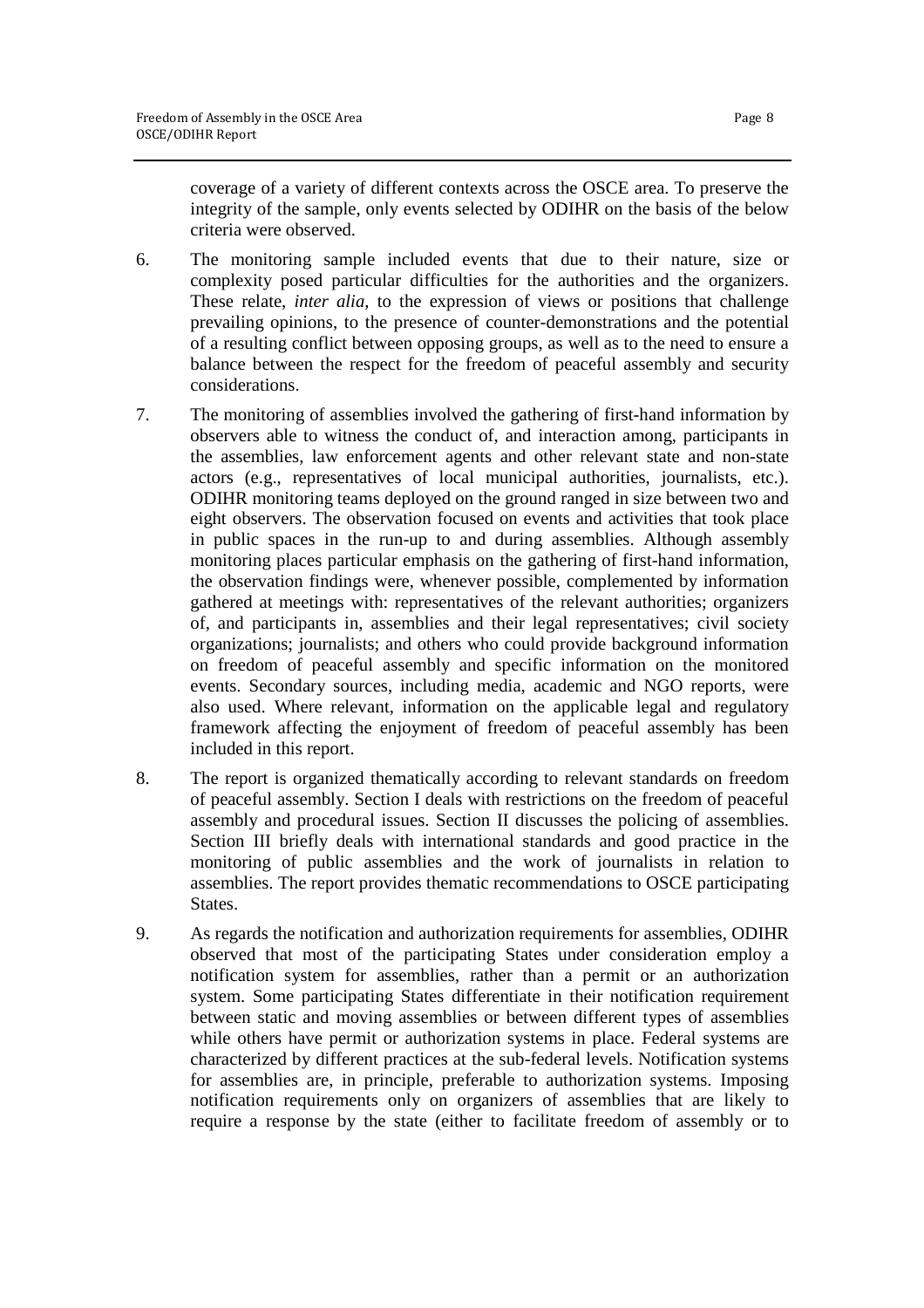protect public order, public safety, and the rights and freedoms of others) contributes to limiting the regulation of assemblies to the minimum extent necessary. An authorization requirement based on a legal presumption that a permit for the use of a public place will be issued may serve the same purpose as an advance notification system. The authorization requirements which apply to all types of assemblies are not fully consistent with the principle of presumption in favour of holding assemblies and could lead to restrictions on assemblies based on their content.

- 10. In some participating States where ODIHR monitored assemblies, the authorities imposed restrictions on assemblies including, in one case, a blanket ban on assemblies. Some authorization systems that were observed may leave open the possibility for the competent authorities to impose content-based restrictions on assemblies. Some events were directly or indirectly affected by time, place and manner restrictions on assemblies, or, more generally, by restrictions on access to particular areas based on security considerations. Blanket bans on assemblies, as were observed, are likely to be disproportionate. Restrictions imposed in different participating States, which limited the ability of protesters to be within sight and sound of their intended audience, varied in their scope and range. Restrictions on assemblies must only be imposed where there are compelling arguments to do so on grounds that are permissible under OSCE commitments and international human rights standards.
- 11. ODIHR observed a number of simultaneous assemblies and public events, including demonstrations and related counter-demonstrations. In cases where authorities deemed counter-demonstrations required restrictions, these were mainly aimed at separating counter-protesters from participants on public order grounds. It is generally good practice to facilitate, as much as possible, the holding of simultaneous assemblies. Where laws or regulations deal explicitly with the issue of simultaneous assemblies, they should not include an automatic prohibition of holding events at the same place and time. In accommodating simultaneous assemblies, emphasis should be placed on practical solutions that can be found through dialogue and negotiation with all parties. Although counterdemonstrations may give rise to public safety and security considerations, the authorities should generally seek to facilitate the holding of an assembly and related counter-demonstrations within sight and sound of one another.
- 12. In relation to duties and responsibilities of the organizers ODIHR has observed that in some participating States, the competent authorities impose fees to process permit applications to hold assemblies. Some laws oblige the organizers of an assembly to cover the cost incurred because of the temporary alteration of traffic and other costs incurred by the additional performance of public services or that public property damaged during an assembly be restored as soon as possible, with priority given to restoration at the expense of those responsible for the damages. Some local regulations, moreover, provide that organizers have to submit proof of liability insurance or other guarantees for potential damage caused by an event. Legislation in some participating States deals with the duties and responsibilities of organizers in relation to the presence of assembly stewards during gatherings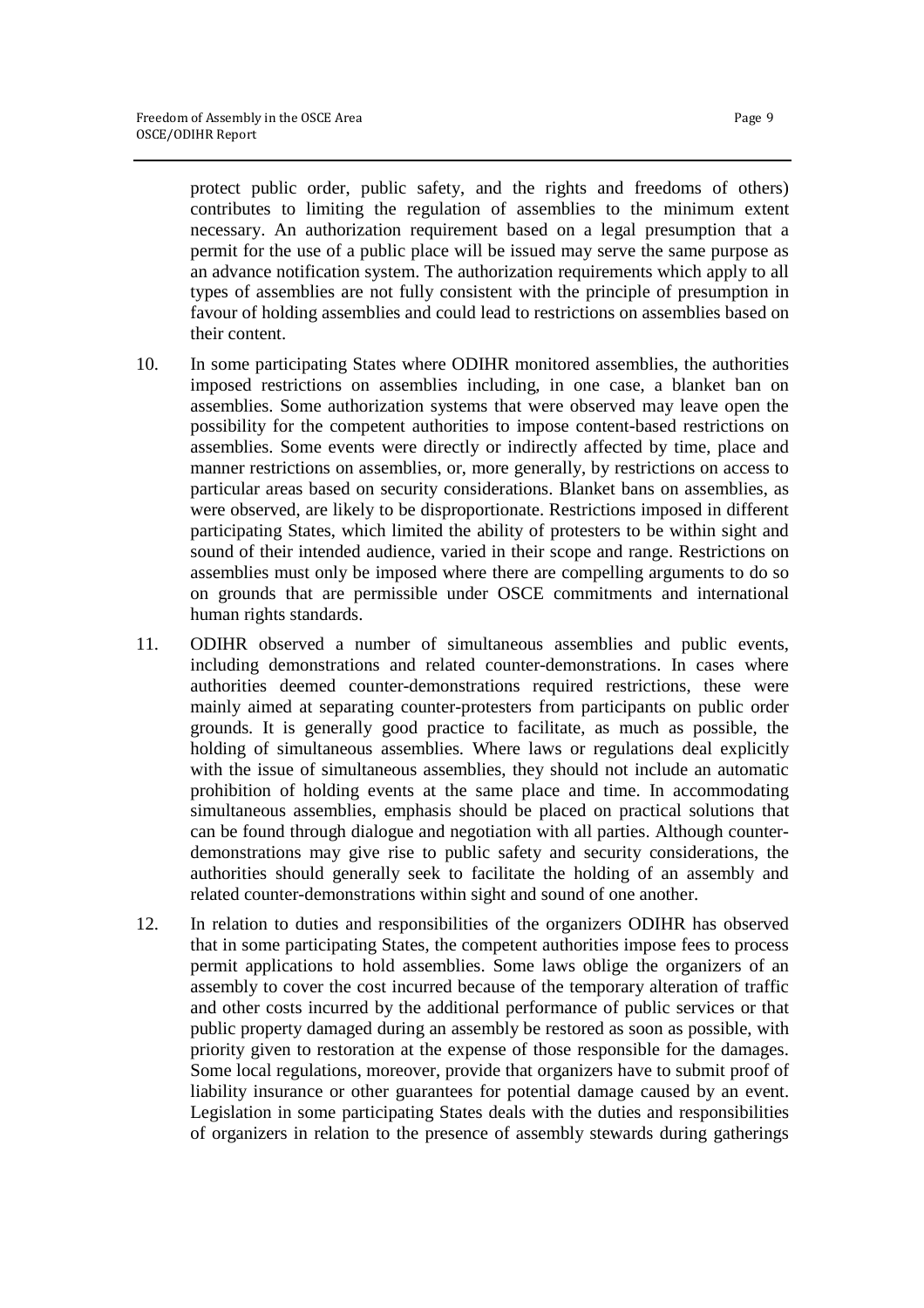and the maintenance of public order. In light of the importance of the enjoyment of freedom of peaceful assembly by everyone, the State should not impose additional costs on the organizers of an assembly. Analogous considerations can be made with regard to the insurance requirements imposed on organizers of assemblies. Especially for large or controversial assemblies, it is a good practice to ensure adequate stewarding of public events and good communication between stewards, law enforcement officials, and other relevant state bodies. However, any requirement to provide stewarding during assemblies may in no way detract from the positive obligation of the state to protect the safety and security of assembly participants and other individuals present.

- 13. A failure to comply with relevant legal requirements on notification or authorization of assemblies and on organizing and holding assemblies may result in civil, administrative, or criminal liability for the organizers, depending on the jurisdiction. In such situations, the competent authorities may impose fines on organizers or, in some cases, prison sentences. Any sanctions or fines imposed after an assembly should strictly adhere to the principle of proportionality. The risk of a heavy and disproportionate fine or other penalty may, in itself, inhibit the enjoyment of freedom of peaceful assembly. Importantly, the amount of fines imposed on organizers of assemblies should also be in line with the proportionality principle.
- 14. Most assemblies that occurred in violation of applicable laws but were otherwise peaceful, as observed by ODIHR, were accommodated and facilitated by law enforcement agencies as long as they remained peaceful. Violent or unlawful acts by participants in otherwise peaceful protests should be dealt with individually and should not lead to the termination of an assembly.
- 15. Where demonstrations and counter-protests had been notified and/or took place within sight and sound of each other. ODIHR generally observed good police practice in allowing opposing groups to be within sight and sound of each other, creating police cordons and placing physical barriers when the circumstances made this necessary.
- 16. In most assemblies observed by ODIHR, limited or no interventions were observed involving detentions or the use of force. This was generally the case also during assemblies that presented specific challenges in relation to the maintenance of public order and the protection of participants. In some individual situations observed by ODIHR, however, use of force and limitations or deprivations of liberty were not in line OSCE commitments and international human rights standards. It is important to note that, even in those situations where cases of unnecessary or excessive use of force were observed, these did not constitute a pattern but rather individual instances of inappropriate police conduct.
- 17. In most of the locations where ODIHR monitored assemblies, police representatives communicated or attempted to communicate with organizers of assemblies prior to the events. In general, the approach adopted by police forces was to share limited information on their security preparations with assembly organizers, including when assemblies were considered to be at a higher risk.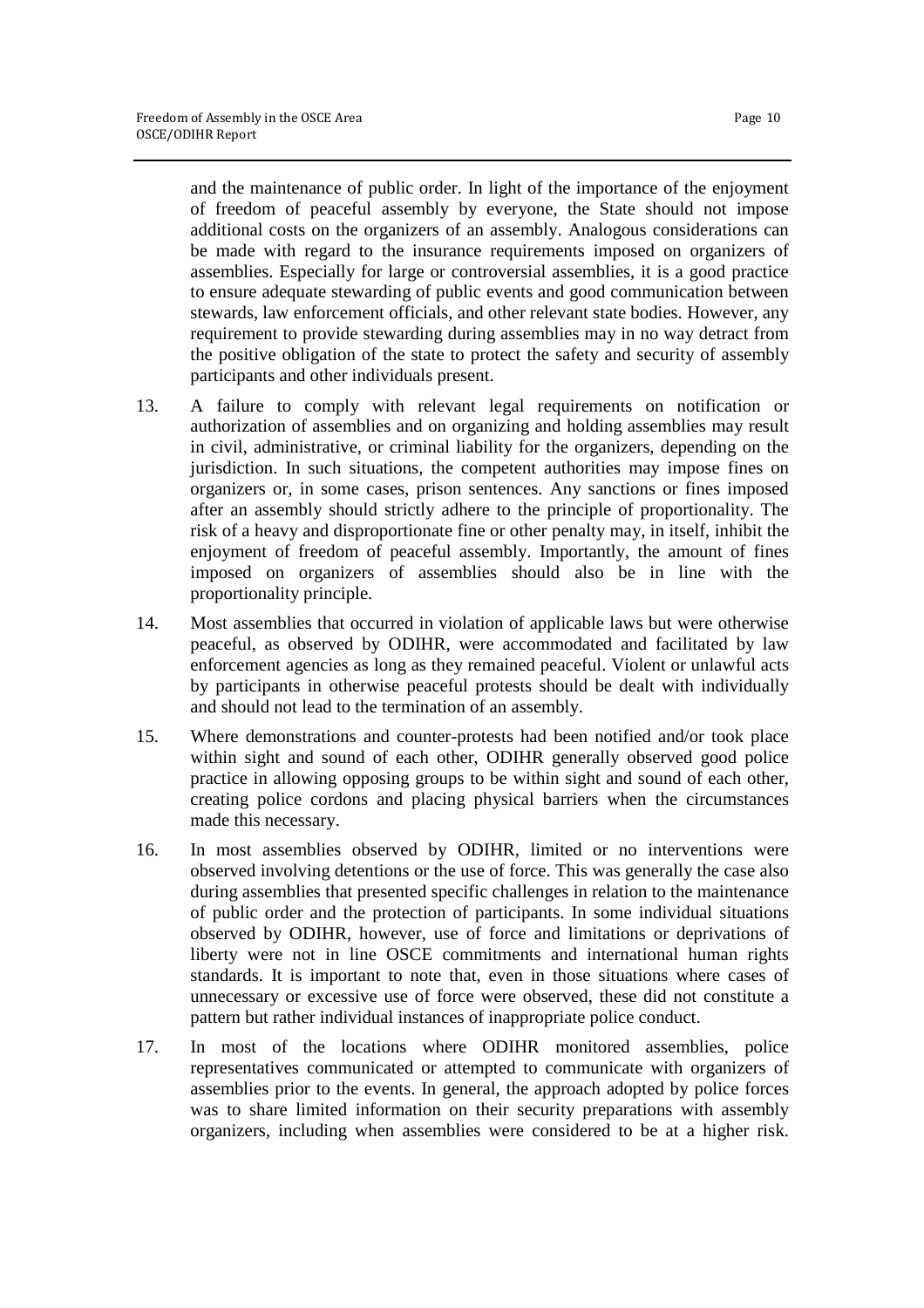Communication with all organizers was particularly useful where several simultaneous assemblies were organized. In some cases, ODIHR observed the use of a third party to mediate and facilitate communication between assembly participants and police authorities in particularly tense situations. In many cases, communication was considered to be adequate by both police and assembly organizers. It was also widely recognized that good communication facilitated the work of the police and the enjoyment of the freedom of peaceful assembly by participants in public events.

- 18. Moreover, ODIHR gathered information from secondary sources on recent "Occupy" protests and, in this context, received reports of cases of excessive use of force and restrictions on assemblies. Assemblies involving the establishment of encampments and other temporary structures should be facilitated as much as possible. Considerations of public health, safety, or avoidance of substantial interference with the rights of others may be taken into account when imposing restrictions. Nevertheless, attempts should be made to address these issues and discuss them with the protesting group, with the aim of reaching the least intrusive solution possible for freedom of peaceful assembly. Where the rights and freedoms of others are engaged (e.g. with respect to the use of public space), the imposition of time, place and manner restrictions that would still allow the message to be conveyed, are a preferable alternative to the eviction of the camp.
- 19. During monitoring deployments, ODIHR observers did not experience restrictions on their ability to observe assemblies and gather information. In the vast majority of cases, before and after assemblies, ODIHR was able to secure the meetings it had requested with the local authorities of participating States where monitoring was conducted. Co-operation and the exchange of information were usually good or very good. ODIHR observers were able to carry out their activities unhindered and in some cases were granted access to cordoned areas or areas where other movement restrictions were in place. ODIHR did not directly observe any restrictions imposed on the activities of journalists during monitored assemblies though ODIHR received reports that journalists and assembly monitors had experienced difficulties in covering and observing certain protests and related police action. The promotion and facilitation of independent observation of assemblies by participating States is a good practice in line with OSCE commitments.
- 20. ODIHR wishes to thank the authorities of the participating States where the monitoring took place for their openness and co-operation and their assistance in organizing, and willingness to take part in, meetings for the purpose of gathering information. ODIHR is grateful to the many organizations and individuals who shared information about their experiences as organizers of, or participants in, assemblies or, more broadly, about freedom of peaceful assembly in their respective countries.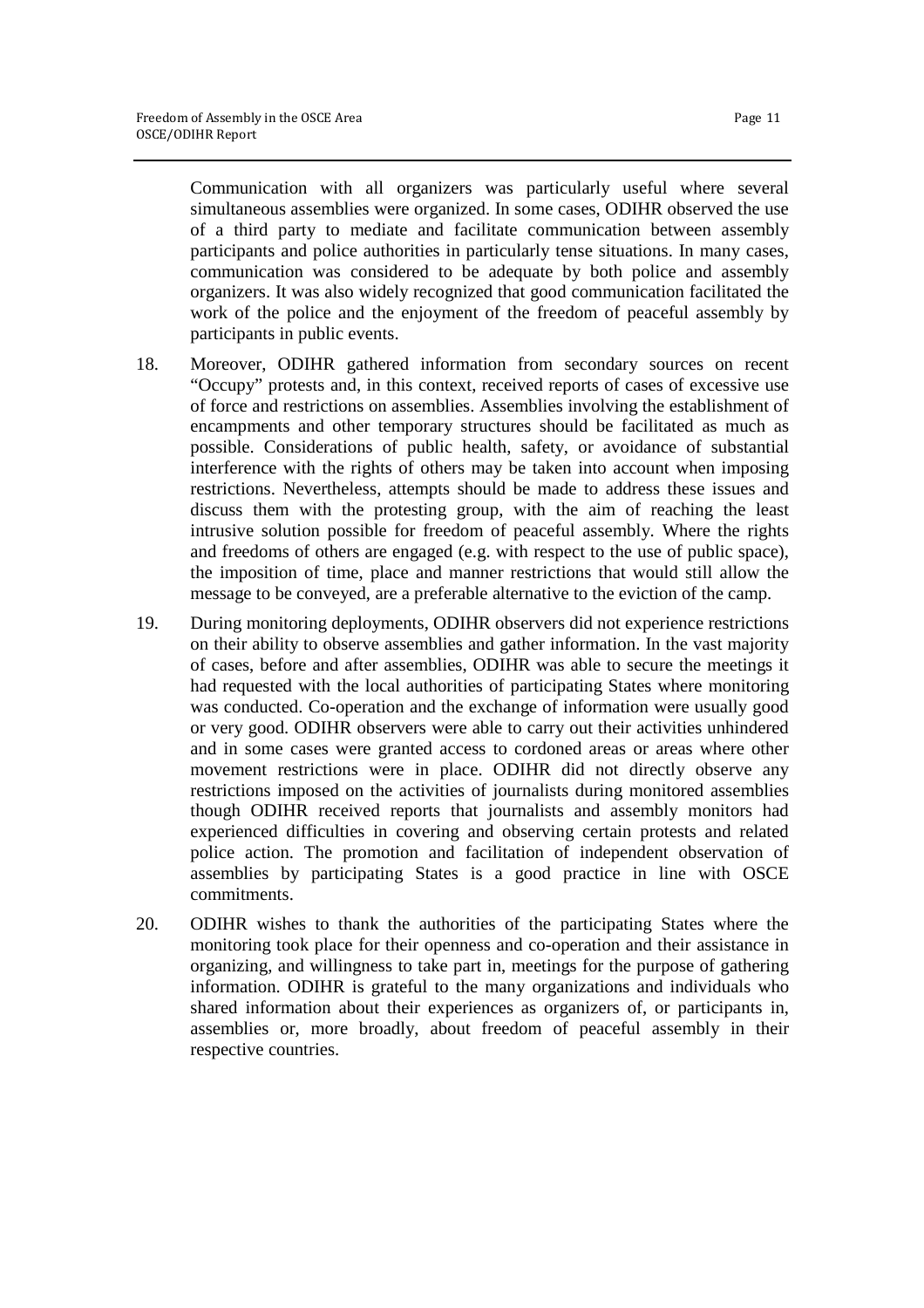# **CONSOLIDATED RECOMMENDATIONS TO OSCE PARTICIPATING STATES**

#### *On notification and authorization requirements for assemblies*

- 1. Where there are authorization requirement for assemblies, to consider amending legislation to introduce a notification system;
- 2. To ensure that notification or, where they are retained, permit requirements are only imposed when necessary to facilitate freedom of assembly or to protect public order, public safety, and the rights and freedoms of others, and to only limit the regulation of assemblies to the minimum extent necessary;
- 3. Where an authorization system is retained, to ensure that this is based on a legal presumption that the authorization will be issued and that any refusal of authorization will be based on clearly defined criteria based on time, place and manner considerations and will be subject to prompt judicial review.

# *On restrictions imposed before assemblies*

- 4. To ensure that restrictions on assemblies are only imposed on grounds that are legitimate under OSCE commitments and international human rights law (to protect national security or public safety, public order, public health or morals or the rights and freedoms of others);
- 5. To ensure that any restrictions on assemblies have a basis in primary law and strictly adhere to the principle of proportionality, ensuring in particular that restrictions are narrowly tailored to meet the specific and legitimate aims pursued by the authorities and are necessary in a democratic society;
- 6. To ensure, in particular, that the regulation of assemblies is conducted in a transparent manner, giving the organizers timely notice of prompt regulatory decisions and recourse to a prompt and effective remedy through a combination of administrative and judicial review; any administrative review procedures must be sufficiently prompt to enable judicial review to take place once administrative remedies have been exhausted, prior to the date of the assembly provided in the notification;
- 7. To refrain from imposing blanket restrictions on assemblies, which are likely to be disproportionate and discriminatory;
- 8. To generally refrain from imposing content-based restrictions on assemblies unless these can be compellingly justified by intentional incitement of violence resulting in an imminent threat of violence, or by a message constituting advocacy of national, racial or religious hatred that constitutes incitement to discrimination, hostility or violence;
- 9. To ensure that any restrictions on assemblies are not discriminatory and reflect the principle that, in restricting the rights of vulnerable and disadvantaged groups, the State has a narrower margin of appreciation;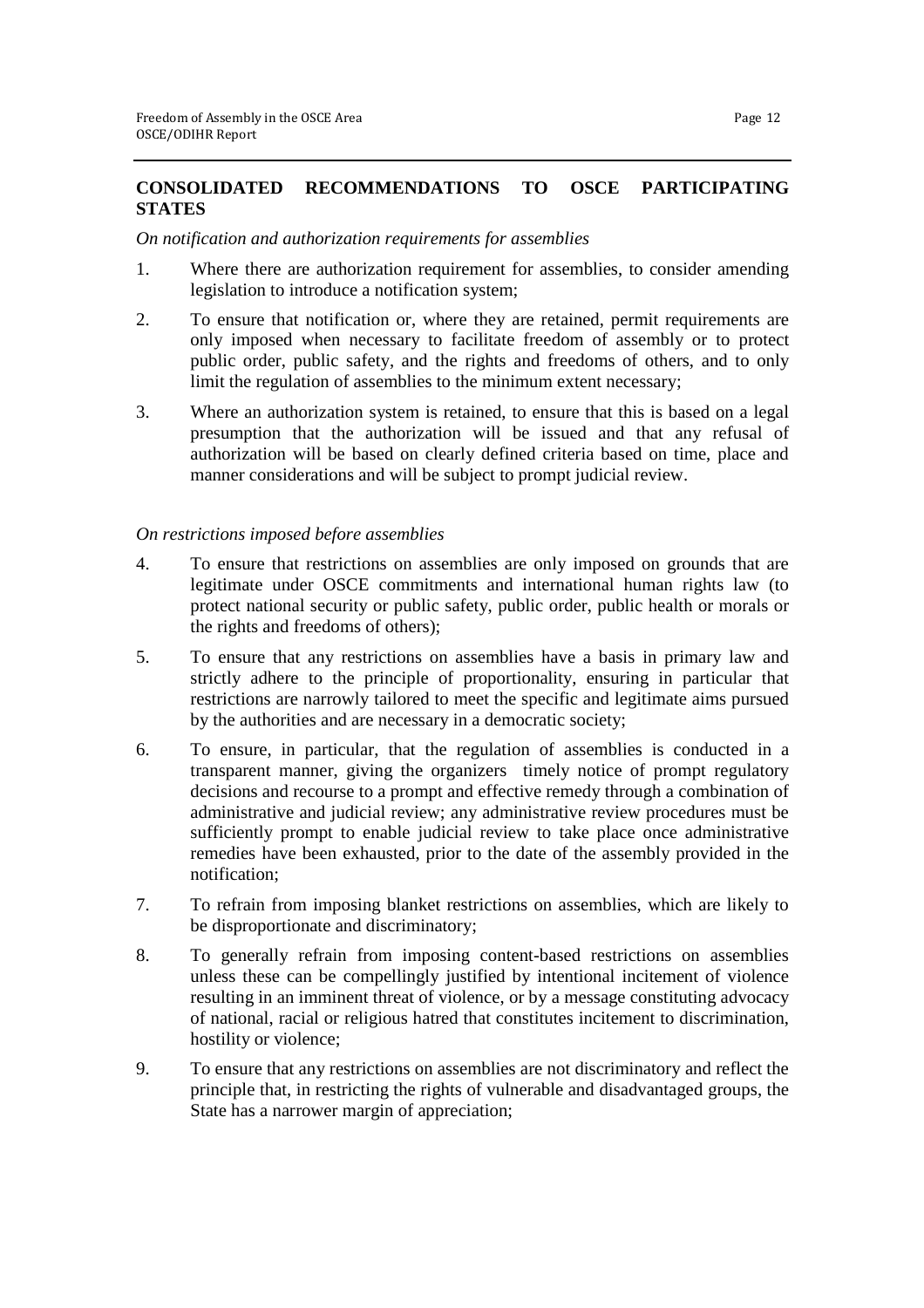- 10. To ensure that security or other considerations do not disproportionately limit the ability of assembly participants to convey their message within sight and sound of their intended audience;
- 11. To ensure that, where security or other considerations may result in time, place and manner restrictions on assemblies, these are, whenever possible, previously discussed with the organizers of assemblies, and that suitable alternatives in line with the sight-and-sound principle are proposed; whenever possible, a negotiated and agreed solution should be considered the most desirable outcome.

#### *On facilitating simultaneous assemblies*

- 12. To ensure that provisions regulating assemblies, or assemblies and other public events, taking place simultaneously and in the same or adjacent locations are based on the presumption that, whenever possible, all assemblies should be accommodated;
- 13. In particular, to ensure that there are no provisions prohibiting public events from taking place at the same time and at the same place when they can be reasonably accommodated;
- 14. In relation to assemblies and corresponding counter-demonstrations, to ensure that, whenever possible, no pre-assembly restrictions are imposed preventing them from taking place within sight and sound of each other; any restrictions imposed on assemblies should only be based on legitimate grounds supportable with objective evidence under international human rights law;
- 15. To ensure that, when two public events cannot be accommodated in the same location, the organizers are encouraged to engage in a dialogue to find a mutually satisfactory solution;
- 16. To ensure that licensing and other authorization systems for the use of public spaces for events other than assemblies, including official and state-sponsored events, are not used to limit the availability of public spaces for the purpose of holding assemblies;
- 17. To ensure that, in the pre-assembly phase, organizers of assemblies are not compelled, coerced, or otherwise subjected to pressure either to accept whatever alternative(s) the authorities propose or to negotiate with the authorities about key aspects, particularly the time or place, of a planned assembly.

#### *On duties and responsibilities of the organizers*

18. to ensure that the duties of the organizers of assemblies are limited to making reasonable efforts to meet legal requirements for assemblies, to ensure that their assemblies are peaceful, and to ensure that lawful instructions by law enforcement officials are obeyed;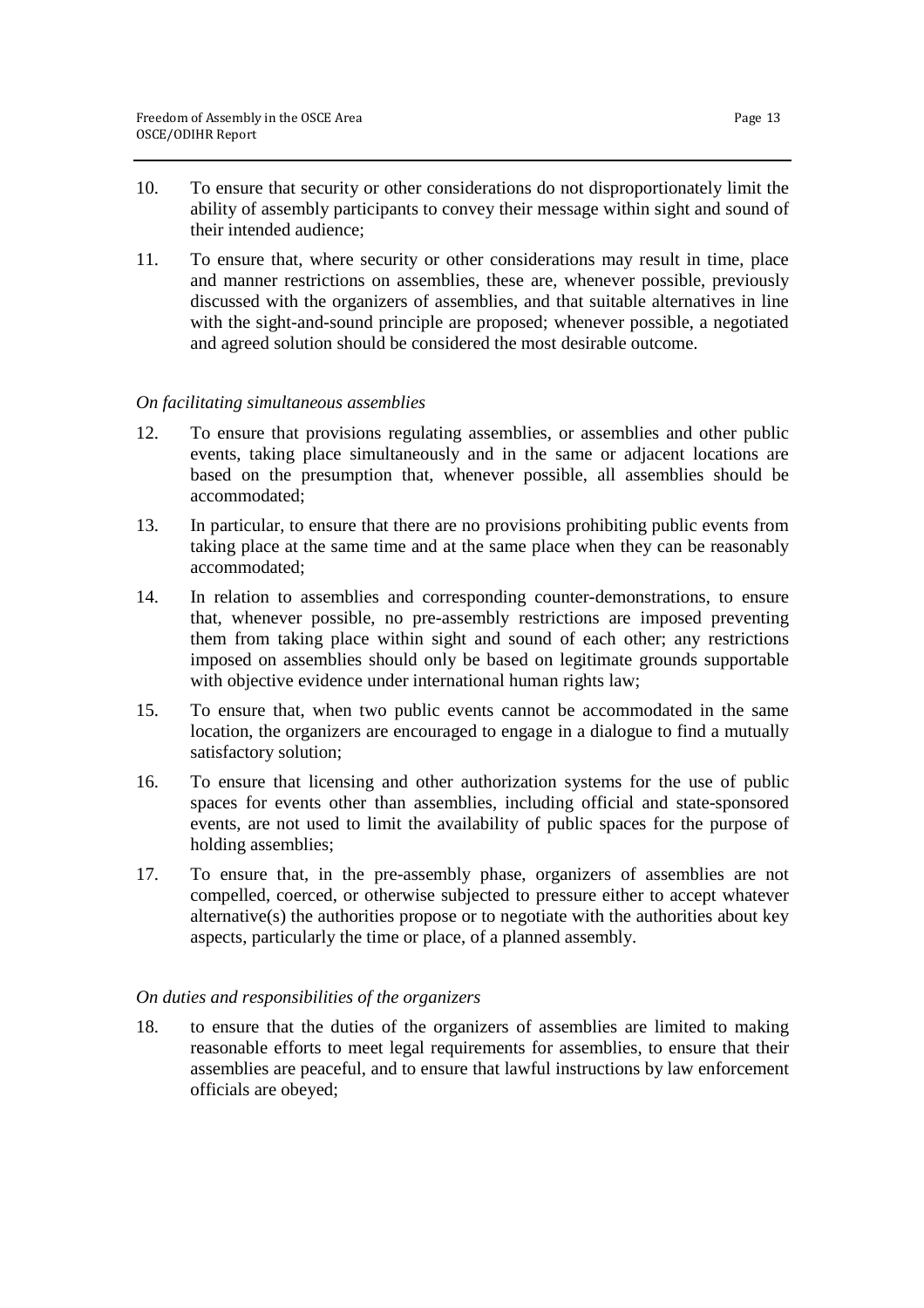- 19. To ensure that no insurance requirements, or fees to cover the costs of clean-up after assemblies or for other additional public services are imposed on the organizers of assemblies;
- 20. To ensure that the duty to maintain public order during assemblies, including by protecting participants, is clearly defined in the law and is understood by law enforcement officers and policy makers at all levels, as a central responsibility of the State;
- 21. To ensure that a requirement to have assembly stewards present during a gathering, is only imposed on a case-by-case basis, when justified by the size or nature of the assembly;
- 22. To ensure that the role of assembly stewards, in law and in practice, is clearly defined as the role of facilitators assisting organizers in managing events; assembly stewards should not be tasked with government functions that directly pertain to the maintenance of public order during assemblies;
- 23. To ensure that any sanctions applied against organizers who fail to comply with legal requirements for assemblies are proportionate; where there is no genuine criminal activity punishable by other laws, a violation of these requirements should be addressed by fines of a proportionate amount, allowing for the imposition of minor sanctions where the offence is of a minor nature.

#### *On policing assemblies that do not comply with legal requirements*

- 24. To ensure that, whenever possible, peaceful assemblies that do not meet relevant legal requirements are facilitated by police forces and other competent authorities;
- 25. To ensure that police restrictions on such peaceful assemblies are only imposed on grounds that are legitimate under OSCE commitments and international human rights law, to protect national security or public safety, public order, public health or morals (when the behavior is deemed criminal and has been defined in law as such) or the rights and freedoms of others;
- 26. In particular, to ensure that lack of compliance with formal legal requirement for assemblies does not constitute, as such, sufficient grounds for the dispersal of the assembly;
- 27. In regulating protest camps and other similar assemblies, in accordance with the principle of proportionality, to ensure that the least intrusive measures to achieve the legitimate objectives being pursued are adopted, whenever possible, following discussions and in agreement with the protesting groups;
- 28. To ensure that the eviction of protest camps does not result from individual unlawful acts of protesters or others in or around the camp when the assembly remains otherwise peaceful.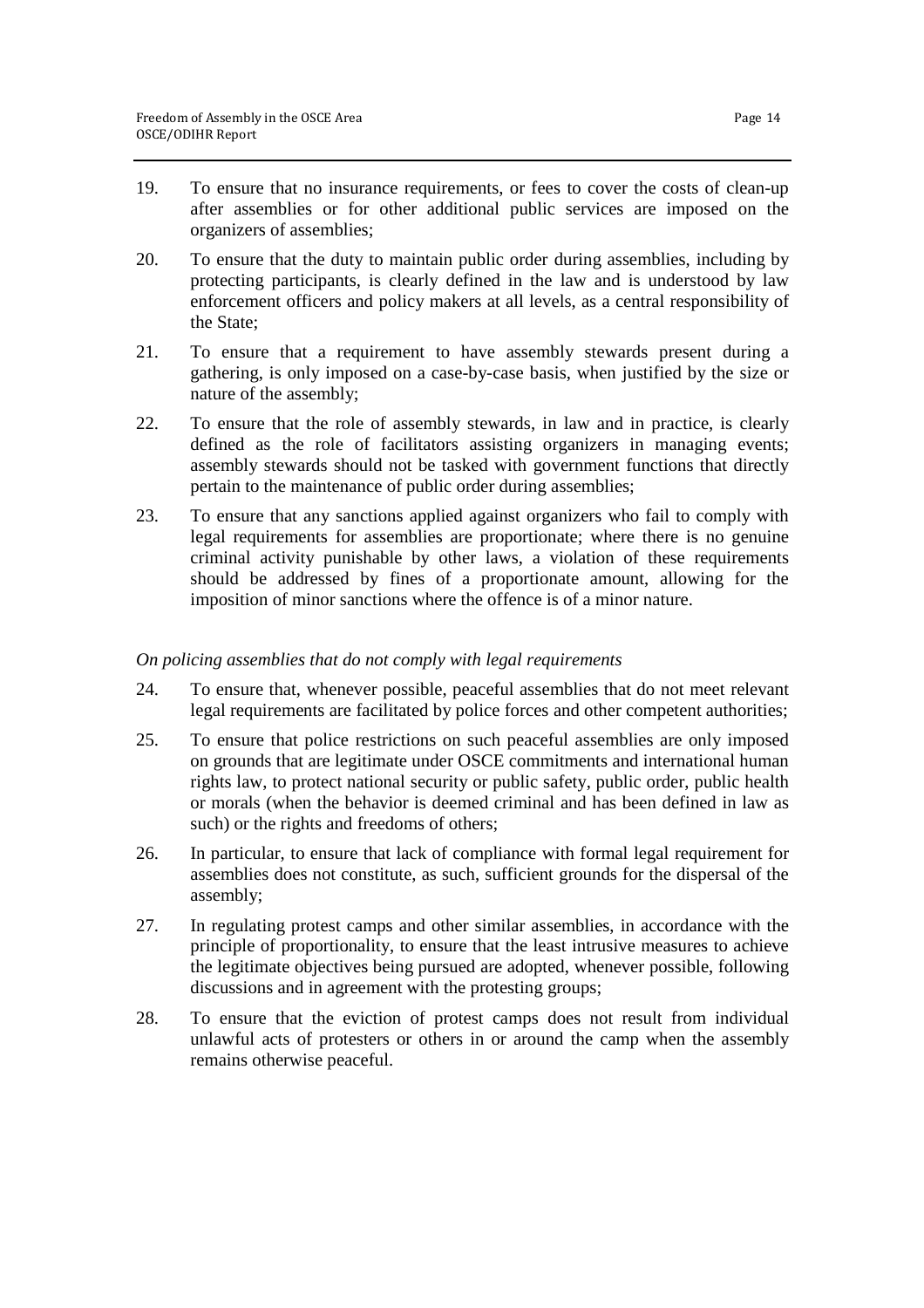#### *On policing of demonstrations and counterdemonstrations*

- 29. To ensure that police authorities facilitate assemblies and counter-demonstrations within sight and sound of each other;
- 30. In particular, whenever possible, to ensure that any measures taken to physically separate demonstrators and counter-protesters or onlookers, including by creating buffer zones, interfere as little as possible with the ability of assembly participants to be within sight and sound of one another or their intended audience;
- 31. To take adequate measures to protect the safety and security of all assembly participants, demonstrators and counter-demonstrators alike, as well as of onlookers; such measures should place emphasis on keeping opposing groups close to each other, albeit physically separate;
- 32. In particular, to ensure that members of minority and vulnerable groups, in exercising their freedom of peaceful assembly without State interference, are also protected against violent attacks by onlookers.

#### *On the use of force, detention, kettling and dispersals*

- 33. To ensure that the use of force by law enforcement officials during assemblies strictly adheres to the principles of necessity and proportionality;
- 34. In particular, to ensure that less-than-lethal weapons, including irritating and other chemical agents, are only used when necessary and proportionate to maintain public order or to achieve other legitimate aims; the use of such weapons should be strictly regulated and subjected to regular review;
- 35. To ensure that any reports of police misconduct are investigated in a prompt, thorough and impartial manner and that those responsible are disciplined or prosecuted as appropriate; any criminal proceedings arising from such investigations should meet international fair trial standards;
- 36. To ensure that victims of police misconduct have access to effective remedies and are provided with reparation including compensation;
- 37. To ensure that officers equipped with less-than-lethal weapons are trained in their use; their training should incorporate international human rights principles on the use of force;
- 38. To ensure that individual participants in assemblies are only detained when there are reasonable grounds for the deprivation of liberty and without resorting to excessive use of force during arrests; mass arrests should be avoided;
- 39. To ensure that crowd control strategies relying on containment (kettling) are only employed when necessary to prevent serious damage or injury and when no alternative police tactics that would have less impact on the right to liberty and the freedom of movement can be employed;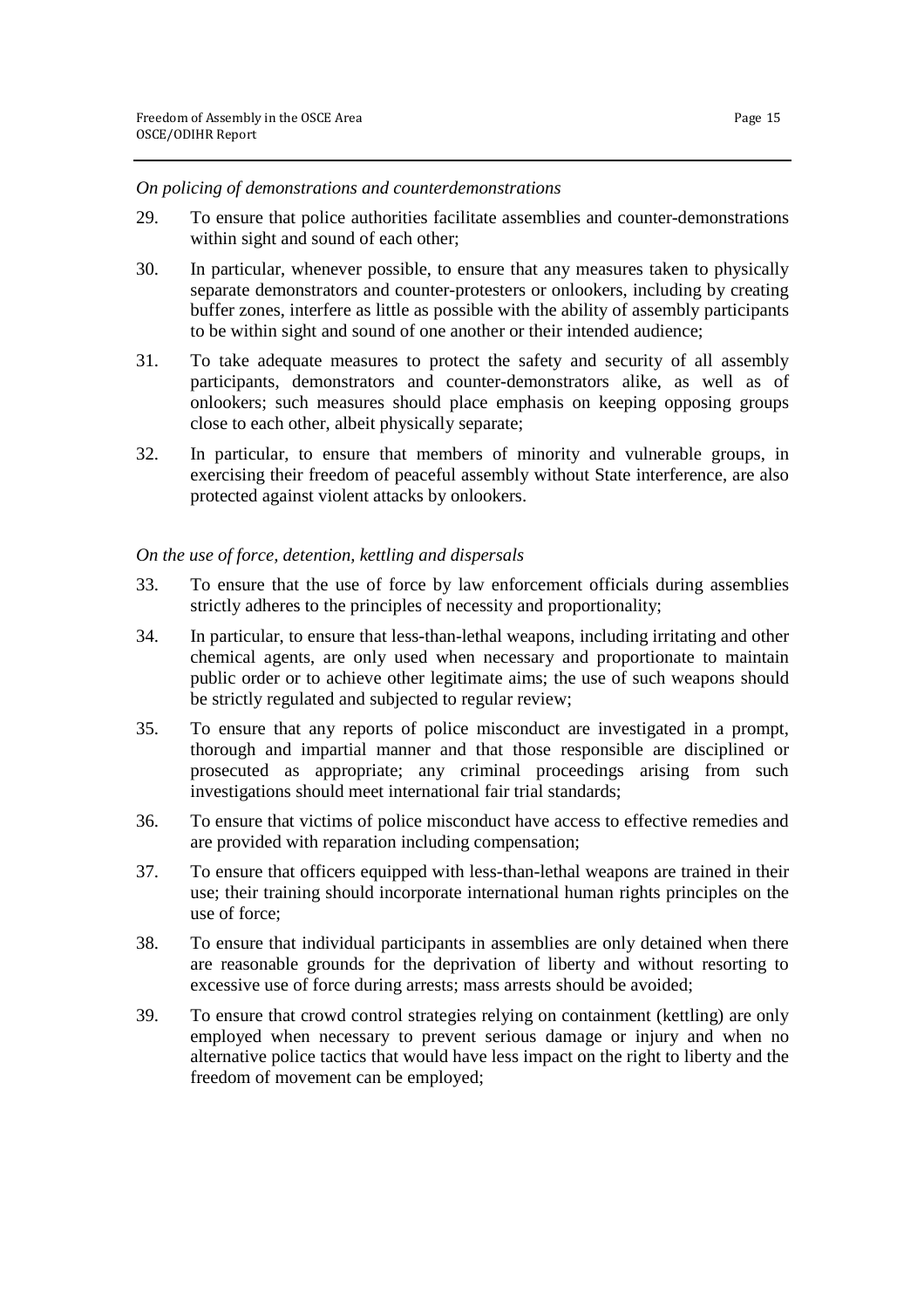- 40. To ensure that police tactics place emphasis on de-escalating tension and involve the deployment of large numbers of police officers in riot gear only when necessary on the basis of a specific risk assessment;
- 41. To provide training to law enforcement officials on the use of force and on facilitating assemblies with a strong emphasis on crowd management and crowd control measures in line with OSCE commitments and human rights standards.

# *On engagement and communication by the police with assembly organizers and participants*

- 42. To ensure that, before and during assemblies, effective communication is established between assembly organizers, participants and police forces;
- 43. To ensure that the police appoint liaison officers, or other points of contact, whom organizers can contact before or during an assembly;
- 44. To adopt a "no surprises" approach in policing assemblies; when possible, this approach may also extend to dialogue and communication with all groups, including potentially violent groups at the pre-assembly stage;
- 45. To promote direct contacts and dialogue as the preferred way to address differences in views or disputes both before and during the assembly;
- 46. When necessary, to encourage the involvement of third parties to facilitate dialogue and mediation between the police and assembly organizers and participants; these may include NGOs, as well as other local or state authorities.

# *On access and restrictions for journalists and assembly monitors*

- 47. To allow and facilitate the monitoring of assemblies by international and local observers without imposing undue limitations on their activities;
- 48. To ensure that journalists are able to provide coverage of public assemblies without hindrance;
- 49. In particular, to ensure that access is provided to the greatest extent possible to assembly monitors and journalists, to all locations where they may carry out their activities;
- 50. To ensure that identifiable journalists without accreditation, except under circumstances where resources, such as time and space at certain events, are limited, are not restricted in their ability to report on assemblies;
- 51. To ensure that journalists and assembly monitors are only detained by the police if they engage in unlawful conduct and not as a result of mass arrests or their lack of credentials; they should not be arrested as a result of their failure to leave an area once a dispersal order is given, unless their presence would unduly interfere with police action.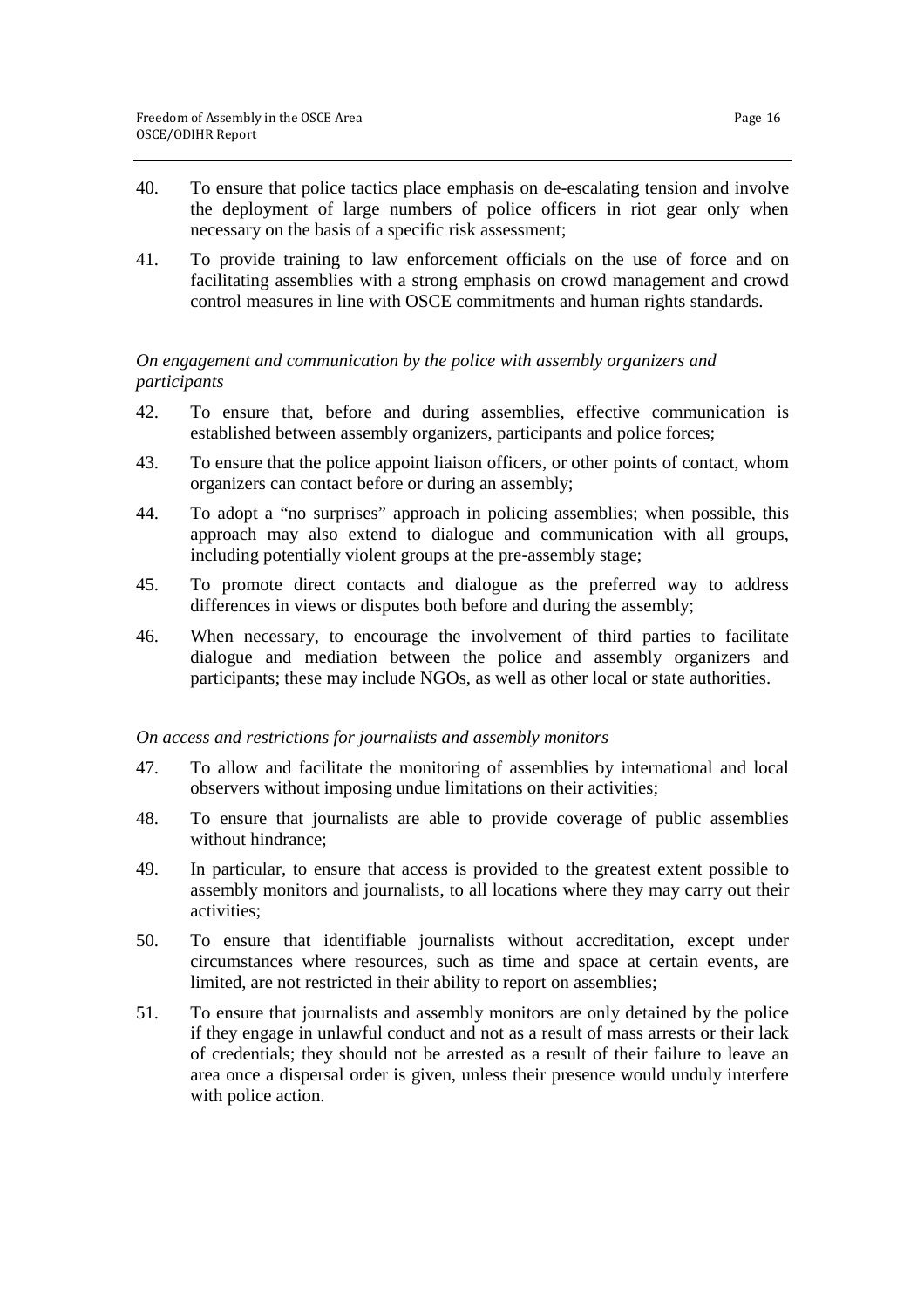#### **INTRODUCTION**

*ODIHR's work on the freedom of peaceful assembly and background to the report*

- 21. Freedom of peaceful assembly plays a central role in democratic systems by enabling groups and individuals to make their views heard in public spaces. When fully protected, it empowers minority and marginalized voices to express their opinions and allows views that may be considered unpopular to be heard in an open "marketplace of ideas". It is closely interrelated with other important freedoms, such as the freedom of expression and the freedom of association. The enjoyment of freedom of peaceful assembly can serve an important purpose in democracies, where certain groups may face limitations in their access to, and participation in, formal institutions. Its enjoyment by everyone can enrich the debate about political and social issues and allows for grievances, criticism and alternative views to be voiced.
- 22. OSCE participating States are committed to guaranteeing freedom of peaceful assembly to every individual without discrimination (Copenhagen 1990, Paris 1990). This freedom is, moreover, enshrined in a number of international human rights treaties.<sup>1</sup> ODIHR has been active in providing legislative assistance to participating States, often in co-operation with the Council of Europe's European Commission for Democracy through Law (Venice Commission), and in training civil society organizations to promote full respect for the freedom of peaceful assembly.
- 23. As part of this work, ODIHR and the Venice Commission jointly published the Guidelines on Freedom of Peaceful Assembly, $2$  which are intended to clarify the obligations of participating States in relation to the freedom of peaceful assembly and to provide examples of good practice in meeting such obligations.
- 24. In addition, ODIHR, often in co-operation with OSCE field operations, supports civil society actors in a number of participating States in the systematic monitoring of assemblies. The reports produced by NGOs as part of these exercises have been used to engage in a dialogue with the local authorities, to identify examples of good practice to be promoted and to address gaps and challenges in the regulation and policing of assemblies. Building on these country monitoring projects, ODIHR published its Handbook on Monitoring Freedom of Peaceful Assembly, $3$  which sets out a methodology to observe public assemblies with a view to assessing compliance with human rights principles.

<sup>1</sup> Article 21 ICCPR, Article 11 ECHR, Article 15 ACHR.

<sup>2</sup> OSCE/ODIHR and Council of Europe's European Commission for Democracy through Law, *Guidelines on Freedom of Peaceful Assembly. second edition*, (Warsaw/Strasbourg: ODIHR, 2010), hereinafter "Guidelines on Freedom of Peaceful Assembly", <http://www.osce.org/odihr/73405>.

<sup>3</sup> OSCE/ODIHR, *Handbook on Monitoring Freedom of Peaceful Assembly* (Warsaw: ODIHR, 2011), <http://www.osce.org/odihr/82979>.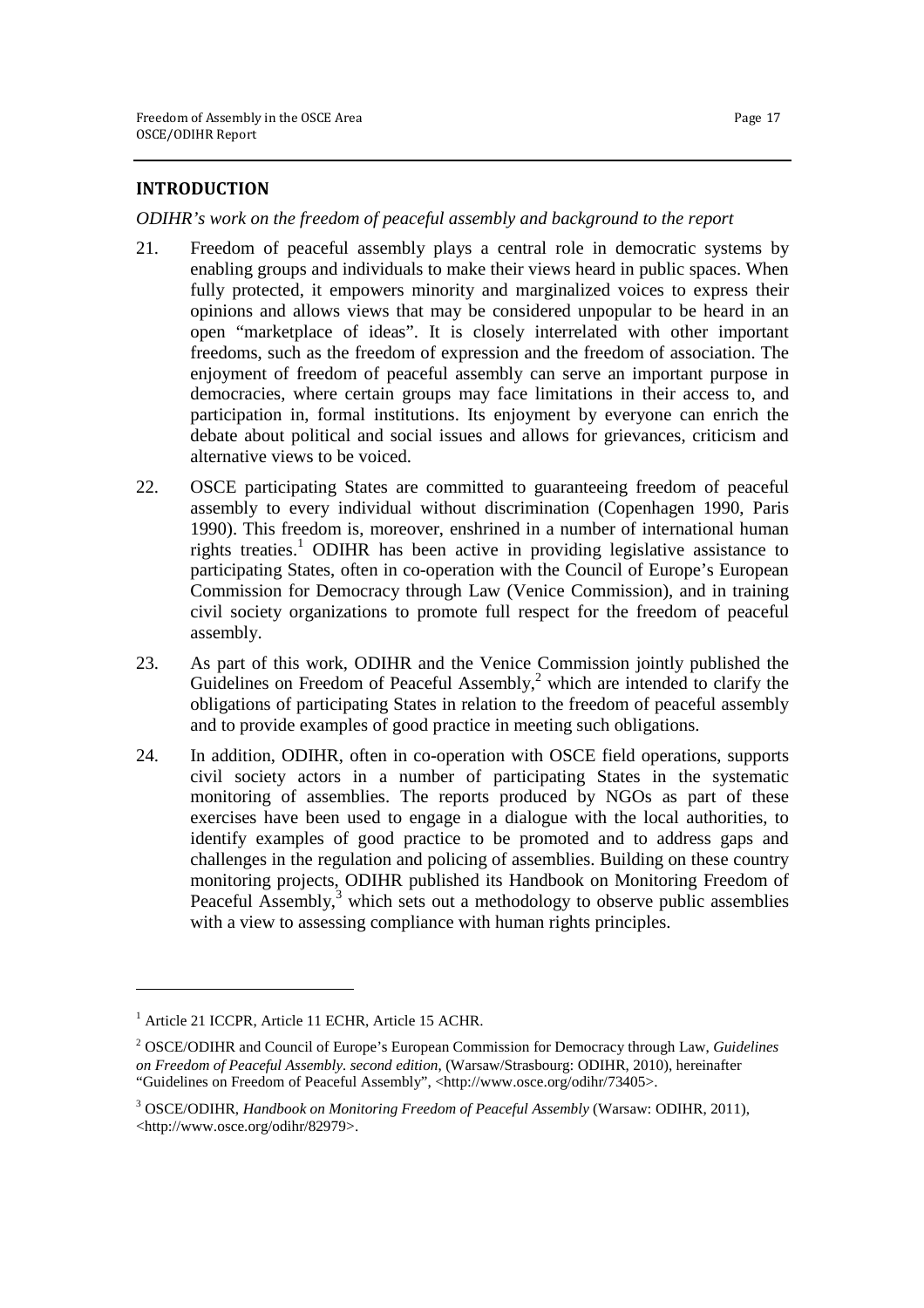25. In order to support participating States in the implementation of their commitments on freedom of assembly, ODIHR undertook the monitoring of public events in 11 participating States between May 2011 and June 2012. The monitoring exercise focused on specific events on the basis of set criteria. It was carried out by ODIHR observers in line with the Office's mandate, and the findings of the monitoring are included in this report. The main goal of the monitoring was to identify gaps and challenges, as well as examples of good practices, in how participating States meet their commitments on freedom of peaceful assembly.

# *ODIHR's mandate*

- 26. ODIHR is the main OSCE institution concerned with the human dimension<sup>4</sup> of security, tasked, inter alia, with assisting in monitoring the implementation of human dimension commitments (Helsinki 1992). ODIHR's monitoring mandate is based on a number of OSCE commitments (Helsinki 1992, Budapest 1994, Oslo 1998, Maastricht 2003).<sup>5</sup> Moreover, ODIHR serves as a point of contact for information provided by participating States (Rome 1993), and participating States have expressed their determination to co-operate within the OSCE and with its institutions and representatives in a spirit of solidarity and partnership in a continuing review of implementation (Istanbul 1999).
- 27. ODIHR has monitored assemblies with the ultimate goal of providing advice and assistance aimed at fulfilling relevant OSCE human dimension commitments. The recommendations contained in this report aim to advance the implementation of relevant OSCE commitments in all OSCE participating States, not just those where ODIHR has monitored assemblies. ODIHR stands ready to offer additional support to participating States, inter alia, in the form of legal opinions, the exchange of good practices, and targeted training courses, to promote the enjoyment of freedom of peaceful assembly in the OSCE area.

#### *Methodology*

<u>.</u>

28. Assemblies were monitored between 5 May 2011 and 9 June 2012 in the following participating States: Croatia, Hungary, Italy, Moldova, Poland, Serbia, Slovakia, Switzerland, Ukraine, the United Kingdom, and the United States of America. In some participating States, multiple events were observed that took place on the same day, on different days, or over a period of several days. The observation of one assembly generally also involved the monitoring of any

<sup>&</sup>lt;sup>4</sup> In OSCE terminology, the term *human dimension* is used to describe the set of norms and activities related to human rights and democracy that are regarded within the OSCE as one of three dimensions of security, together with the politico-military and the economic and environmental dimensions. The term also indicates that the OSCE norms in this field cover a wider area than traditional human rights law.

<sup>&</sup>lt;sup>5</sup> A compilation of relevant OSCE commitments is provided in Annex I.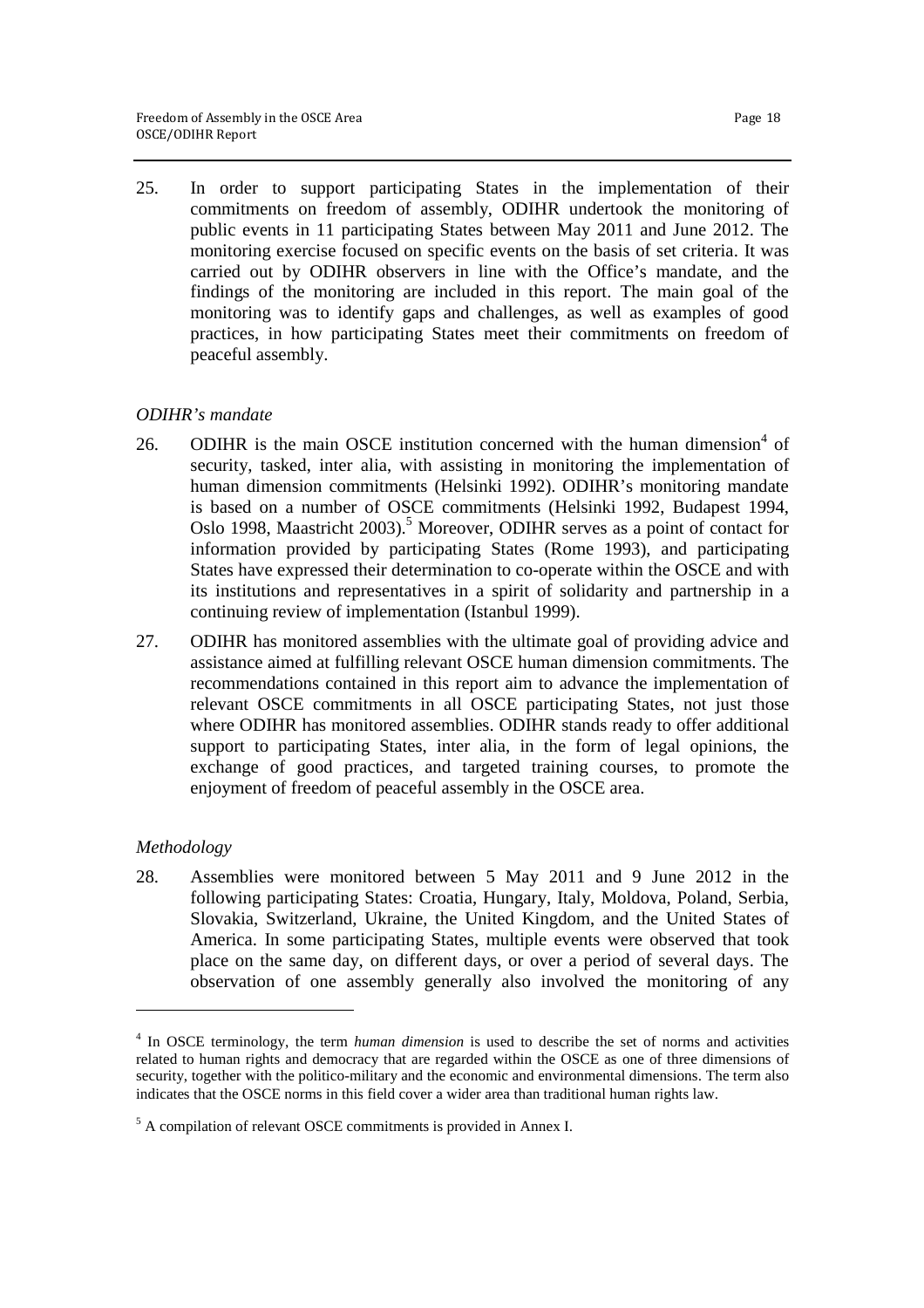counter-demonstrations, if present. A table including all events monitored as part of this project is included in Annex II to this report.

- 29. A total of 13 participating States received communication of ODIHR's intention to monitor assemblies. Of those, 11 participating States welcomed and facilitated the ODIHR mission. Two participating States, France and Greece, indicated that they were not willing to facilitate the monitoring work related to the specific assemblies that had been selected for observation. In its choice of participating States and events to be monitored, ODIHR also attempted to ensure geographical balance and the coverage of a variety of different contexts across the OSCE area. To preserve the integrity of the sample, only events selected by ODIHR on the basis of the below criteria were observed.
- 30. The monitoring sample included events which due to their nature, size or complexity posed particular difficulties for the authorities and the organizers. These relate, inter alia, to the expression of views or positions that challenge prevailing opinions, to the presence of counter-demonstrations and the potential of a resulting conflict between opposing groups, as well as to the need to ensure a balance between the respect for the freedom of peaceful assembly and security considerations. In this regard, assemblies organized by lesbian, gay, bisexual, transgender and intersex (LGBTI) groups, especially when held for the first time, in some cases presented challenges that were notably linked to the restrictions imposed on them, the policing of counter-demonstrations and the protection of assembly participants from potential violence. High-level summits and governmental meetings were, in some cases, accompanied by large and complex demonstrations, often lasting several days, with the participation of local protesters, as well as demonstrators from foreign countries. Managing and policing such assemblies presents challenges stemming from security considerations arising from the presence of high-ranking officials, the potential presence of violent protesters (in otherwise largely peaceful demonstrations), and the sheer complexity and size of the protests. Similarly, when multiple assemblies with opposing messages are organized simultaneously, such events present analogous challenges.
- 31. The choice to focus on one or a limited number of events in each participating State stems from the necessity to keep the exercise feasible from the point of view of logistics and resources. It means that the monitoring findings cannot be used to draw a comprehensive picture or systematic assessment of the situation of freedom of peaceful of assembly in any of the States covered in this report. Rather, the report is intended to pinpoint, by looking at a series of case studies, some of the common trends and patterns related to the enjoyment of freedom of peaceful assembly in the context of the observed events. Due to space constraints, thematic sections only include illustrative examples from some of the participating States included in the monitoring. They should not be regarded as providing an exhaustive overview of issues arising, in relation to each particular topic, in all participating States covered in the report.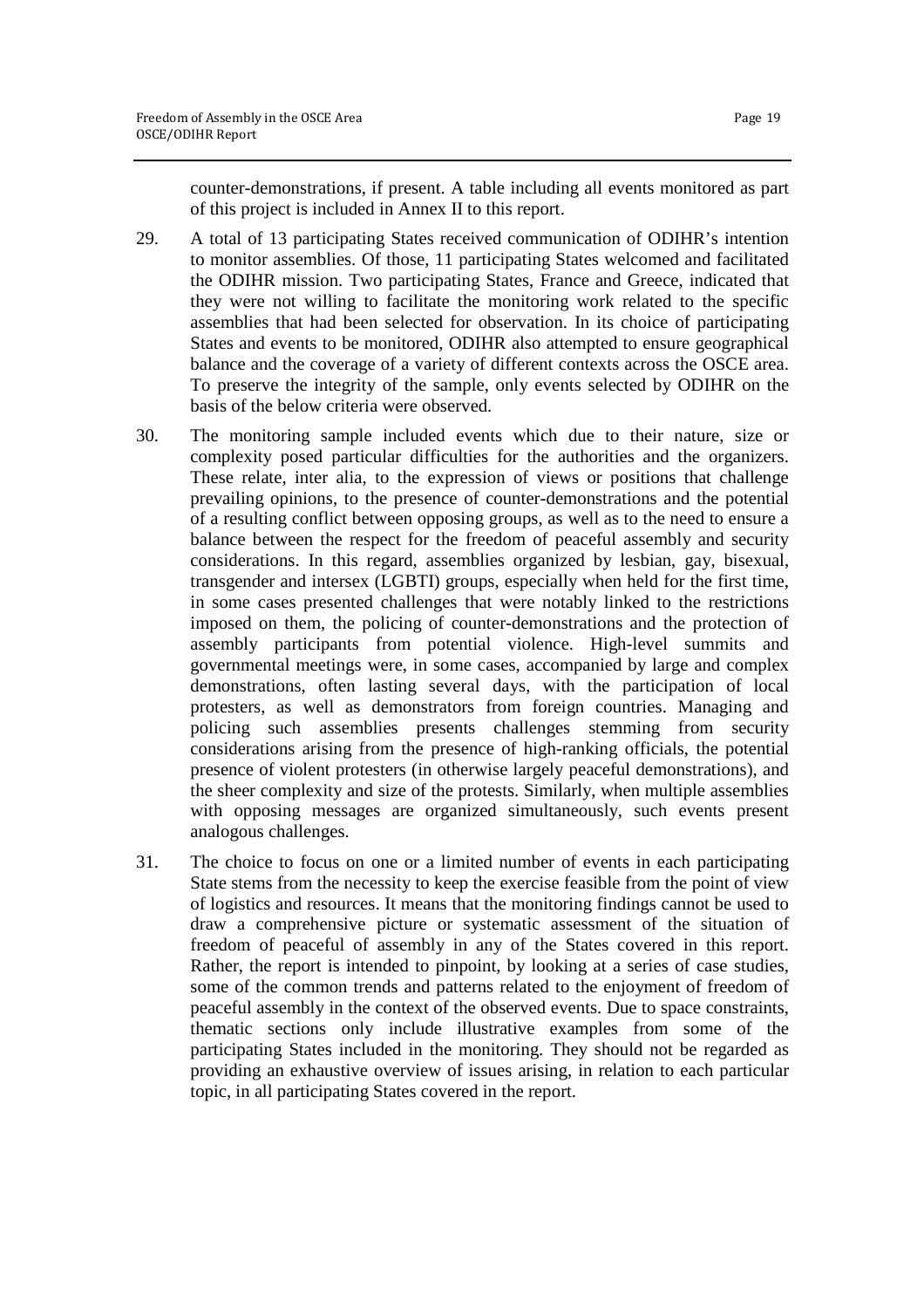- 32. The monitoring of assemblies involved the gathering of first-hand information by observers able to witness the conduct of, and interaction among, participants in the assemblies, law enforcement agents and other relevant state and non-state actors (e.g., representatives of local municipal authorities, journalists, etc.). ODIHR monitoring teams deployed on the ground ranged in size between two and eight observers and always included ODIHR staff trained in assembly monitoring techniques and/or members of the OSCE/ODIHR Panel of Experts on the Freedom of Assembly.<sup>6</sup> As part of some deployments, external consultants with relevant expertise were employed, including local monitors selected through an open call for applications.
- 33. The observation focused on events and activities that took place in public spaces in the run-up to and during assemblies. Although assembly monitoring places particular emphasis on the gathering of first-hand information, the observation findings were, whenever possible, complemented by information gathered at meetings with: representatives of the relevant authorities; organizers of, and participants in, assemblies and their legal representatives; civil society organizations; journalists; and others who could provide background information on freedom of peaceful assembly and specific information on the monitored events. Secondary sources, including media, academic and NGO reports, were also used. Where relevant, information on the applicable legal and regulatory framework affecting the enjoyment of freedom of peaceful assembly has been included in this report.
- 34. In general, ODIHR monitoring teams attempted to communicate with, and/or hold meetings with, the main groups involved in organizing assemblies and potential counter-demonstrations, with the exception of those groups that had advocated violence during the monitored assembly or had been significantly involved in violent activities in the past. Such communication took place before and after assemblies.
- 35. It should be noted that, following an assembly, further actions by the State and its officials might affect the enjoyment of the rights to freedom of assembly or other human rights (for instance, in relation to the detention of participants in assemblies, or of other individuals, or the investigation of police misconduct). These events fall beyond the scope of this monitoring exercise in the course of which no attempt was made to gather systematic information on such further actions.<sup>7</sup>

<sup>&</sup>lt;sup>6</sup> The OSCE/ODIHR Panel of Experts on the Freedom of Assembly was established in 2006 and consists of ten independent experts from OSCE participating States, selected on the basis of their expertise, experience, integrity and objectivity. The Panel advises and consults with ODIHR on the promotion of freedom of peaceful assembly in the OSCE area.

 $<sup>7</sup>$  For a full description of the assembly monitoring methodology employed by ODIHR, see OSCE/ODIHR,</sup> *Handbook on Monitoring Freedom of Peaceful Assembly* (Warsaw: ODIHR, 2011).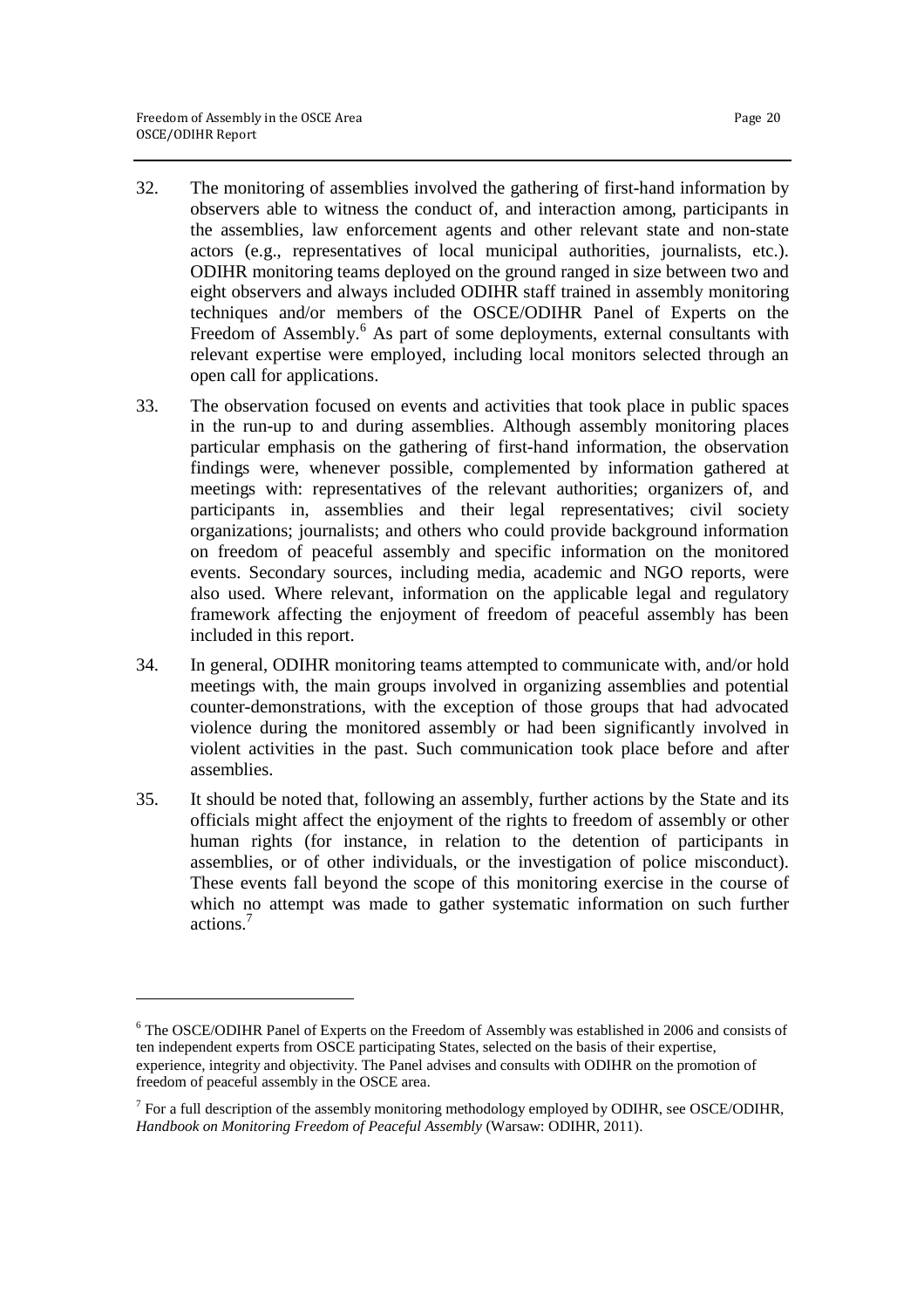- 36. During the deployment in the United States to monitor protests organized in connection with the May 2012 NATO and G8 Summits in Chicago and Camp David, ODIHR collected information on recent "Occupy" protests in Los Angeles, New York and Oakland. This information was obtained not by direct observation, which generally would not have been possible,<sup>8</sup> but in meetings with state and non-state interlocutors. In light of the relevance of some of the issues raised by these protests in relation to the enjoyment of the freedom of peaceful assembly, information gathered as part of this fact-finding is included in this report.
- 37. ODIHR wishes to thank the authorities of the participating States where the monitoring took place for their openness and co-operation and their assistance in organizing, and willingness to take part in, meetings for the purpose of gathering information. ODIHR is grateful to the many organizations and individuals who shared information about their experiences as organizers of, or participants in, assemblies or, more broadly, about freedom of peaceful assembly in their respective countries.

# *Structure of the report*

 $\overline{a}$ 

- 38. The report is organized thematically according to relevant standards on freedom of peaceful assembly. The report uses the *Guidelines on Freedom of Peaceful Assembly* as its main benchmark and reference point to assess compliance with international human rights standards. Section I deals with restrictions on the freedom of peaceful assembly and procedural issues. Section II discusses the policing of assemblies. Section III briefly deals with international standards and good practice in the monitoring of public assemblies and the work of journalists in relation to assemblies.
- 39. Sections and subsections open with a preliminary discussion of international standards and identified good practices, which is followed by a description of the findings of the monitoring, illustrating some of the key issues. In Sections II and III, boxes summarize information gathered about the assemblies of the Occupy movement in New York, Oakland and Los Angeles.<sup>9</sup> Subsections end with conclusions and recommendations for OSCE participating States. This structure is meant to enable an easier comparison between OSCE commitments, international human rights standards and domestic law and practice, as documented and observed by ODIHR.

 $8$  In most instances, Occupy camps had already been evicted and related protests had taken a different form. It is worth noting that the observation of assemblies that last several weeks or months and that involve the erection of structures such as tents and camps raises particular operational challenges due to the sheer duration of the assemblies and the difficulties in ensuring their continuous coverage.

<sup>&</sup>lt;sup>9</sup> These assemblies were not directly monitored by ODIHR. A fact-finding mission was undertaken by ODIHR in May 2012. Information was gathered in meetings with State representatives, academics and civil society representatives and through media sources, including video footage available in the public domain.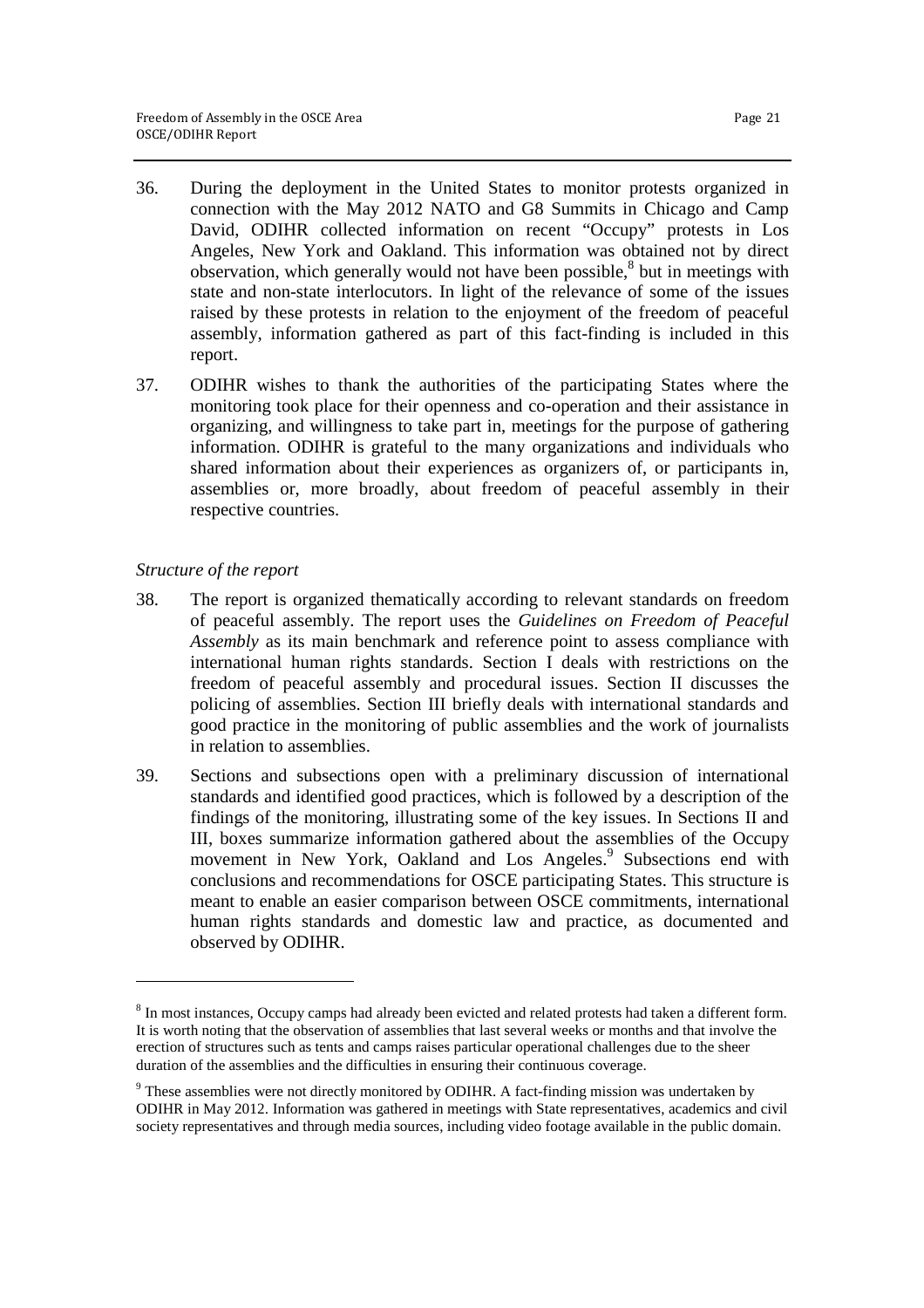# **SECTION I: RESTRICTIONS ON FREEDOM OF PEACEFUL ASSEMBLY AND PROCEDURAL ISSUES**

40. OSCE participating States are committed to guaranteeing the right to freedom of peaceful assembly, ensuring that any restriction that may be placed on this right be prescribed by law and be consistent with international standards (Copenhagen 1990). Article 21 of the International Covenant on Civil and Political Rights  $(ICCPR)^{10}$  provides that "[n]o restrictions may be placed on the exercise of [the right of peaceful assembly] other than those imposed in conformity with the law and which are necessary in a democratic society in the interests of national security or public safety, public order (*ordre public*), the protection of public health or morals or the protection of the rights and freedoms of others." One of the key guiding principles at the basis of the Guidelines on Freedom of Peaceful Assembly is the presumption in favour of holding assemblies, which holds that, as a fundamental right, freedom of peaceful assembly should, insofar as possible, be enjoyed without regulation.<sup>11</sup>

# NOTIFICATION AND AUTHORIZATION REQUIREMENTS

*Notification and authorization requirements for assemblies – international standards and good practice* 

41. Although not necessary under international human rights law,  $12$  a requirement to give prior notice of an assembly may be compatible with permitted limitations under the ICCPR.<sup>13</sup> The purpose of a notification system is to enable the competent authorities to make necessary arrangements to facilitate freedom of assembly and to protect public order, public safety and the rights and freedoms of others.<sup>14</sup> The Guidelines on Freedom of Peaceful Assembly note that it is good practice to require notification only when a substantial number of participants are

 $10$  All participating States covered in this report are parties to the ICCPR. A similar provision is included in Article 11 of the European Convention for the Protection of Human Rights and Fundamental Freedoms (ECHR), which enshrines the principle that no restrictions shall be placed on the exercise of the right to freedom of peaceful assembly "other than such as are prescribed by law and are necessary in a democratic society in the interests of national security or public safety, for the prevention of disorder or crime, for the protection of health or morals or for the protection of the rights and freedoms of others." Among the participating States mentioned in this report, Croatia, France, Greece, Hungary, Italy, Moldova, Poland, Serbia, Slovakia, Switzerland, Ukraine and the United Kingdom are parties to the ECHR. Moreover, a comparable provision is contained in Article 15 of the American Convention on Human Rights (ACHR). Among the participating States mentioned in this report, the United States has signed the ACHR in 1977 but has not yet ratified it.

<sup>&</sup>lt;sup>11</sup> Guidelines on Freedom of Peaceful Assembly, *op. cit.*, note 1, para. 2.2.

<sup>&</sup>lt;sup>12</sup> Guidelines on Freedom of Peaceful Assembly, *op. cit.*, note 1, Explanatory Notes, para. 113.

<sup>13</sup> UN Human Rights Committee, *Kivenmaa v. Finland* (1994).

<sup>&</sup>lt;sup>14</sup> Guidelines on Freedom of Peaceful Assembly, *op. cit.*, note 1, Explanatory Notes, para. 113.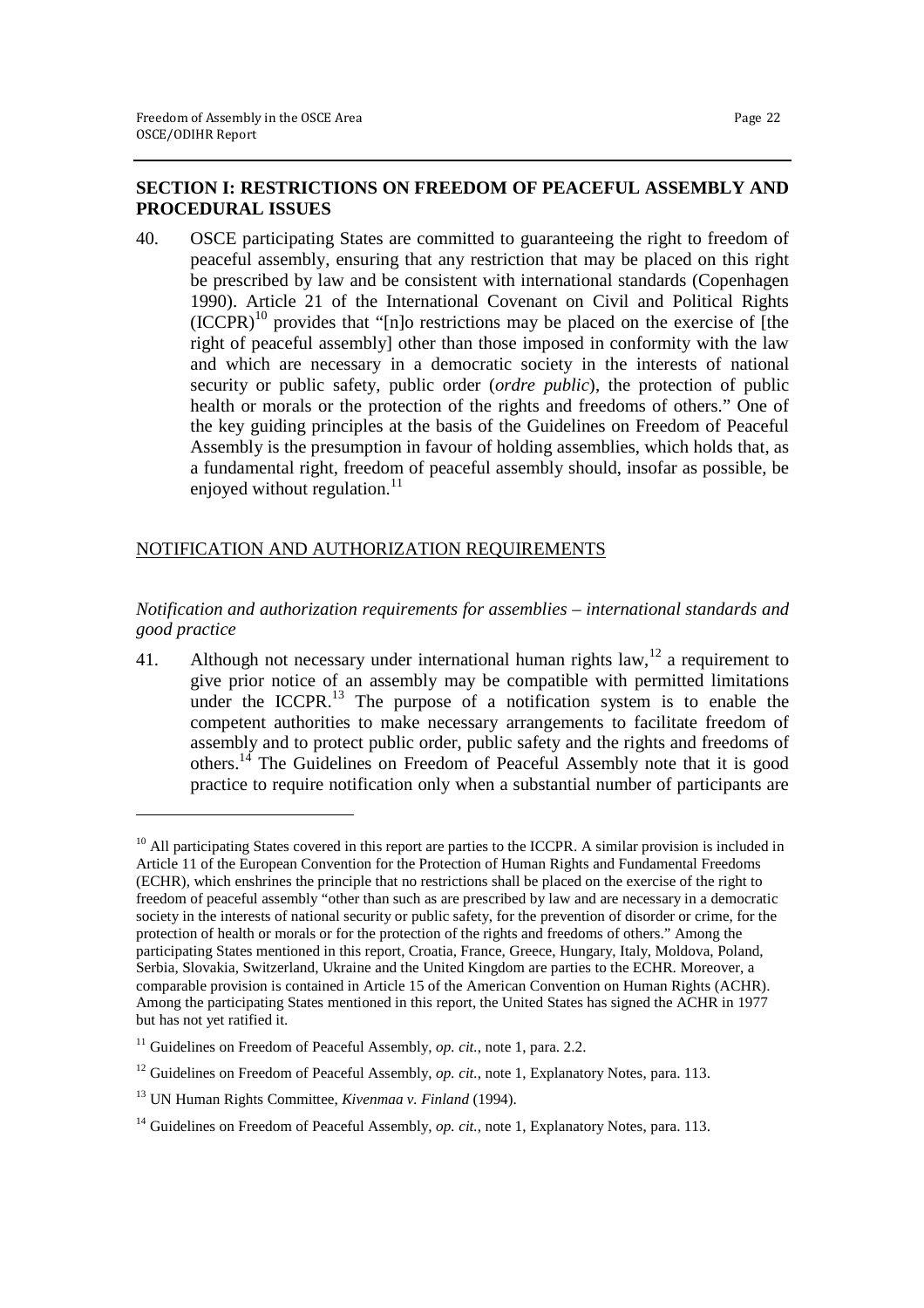expected or only for certain types of assemblies.<sup>15</sup> The UN Special Rapporteur on the rights to freedom of peaceful assembly and association also considers that a notification should be subject to a proportionality assessment.<sup>16</sup>

42. Any provisions concerning advance notification should require the organizers to submit a notice of the intent to hold an assembly but not a request for permission.<sup>17</sup> A permit requirement is generally more prone to abuse than a notification requirement, and it could devalue the fundamental freedom to assemble and the corresponding principle that everything not regulated by law should be presumed to be lawful.<sup>18</sup> Where permit systems are in place, they must clearly prescribe in law the criteria for the issuance of a permit, which should be confined to considerations of time, place and manner, and should not provide a basis for content-based regulation.<sup>19</sup>

# *Notification and authorization requirements for assemblies – ODIHR findings*

- 43. Most of the participating States where ODIHR observed assemblies have a notification system for assemblies, rather than a permit or an authorization system. The legislation of Moldova, Poland and Croatia does not require notification of assemblies with a small number of participants.<sup>20</sup>
- 44. Some participating States differentiate in their notification requirement between static and moving assemblies or between different types of assemblies. In Northern Ireland, $^{21}$  the Public Processions Act of 1998 requires organizers of public processions to give notice to the Police Service of Northern Ireland not less than 28 days before the date on which the procession is to be held (Section 6). Notification requirements also apply to protest meetings related to public processions (counter-demonstrations) with a deadline of 14 days prior to the event

<sup>15</sup> *Ibid*, Explanatory Notes, para. 115.

<sup>&</sup>lt;sup>16</sup> "Report of the Special Rapporteur on the rights to freedom of peaceful assembly and of association, Maina Kiai", May 2012, para. 28,

<sup>&</sup>lt;http://www.ohchr.org/Documents/HRBodies/HRCouncil/RegularSession/Session20/A-HRC-20- 27\_en.pdf>.

<sup>&</sup>lt;sup>17</sup> Guidelines on Freedom of Peaceful Assembly, *op. cit.*, note 1, Explanatory Notes, para 118.

<sup>18</sup> *Ibid*.

<sup>19</sup> *Ibid*, para. 119.

 $20$  In Moldova, there is no notification requirement for assemblies that gather fewer than 50 participants (Articles 3 and 12 of Moldova's Law on Public Assemblies). The Polish Law on Assemblies defines an assembly as a group of at least 15 people, thus eliminating the notification requirement for smaller groups (Article 1). Similarly, the Croatian Law on Public Assembly defines peaceful assemblies and public protests as gatherings of more than 20 individuals (Article 4).

 $21$  The legislative framework in Northern Ireland on freedom of peaceful assembly is different than in other parts of the United Kingdom.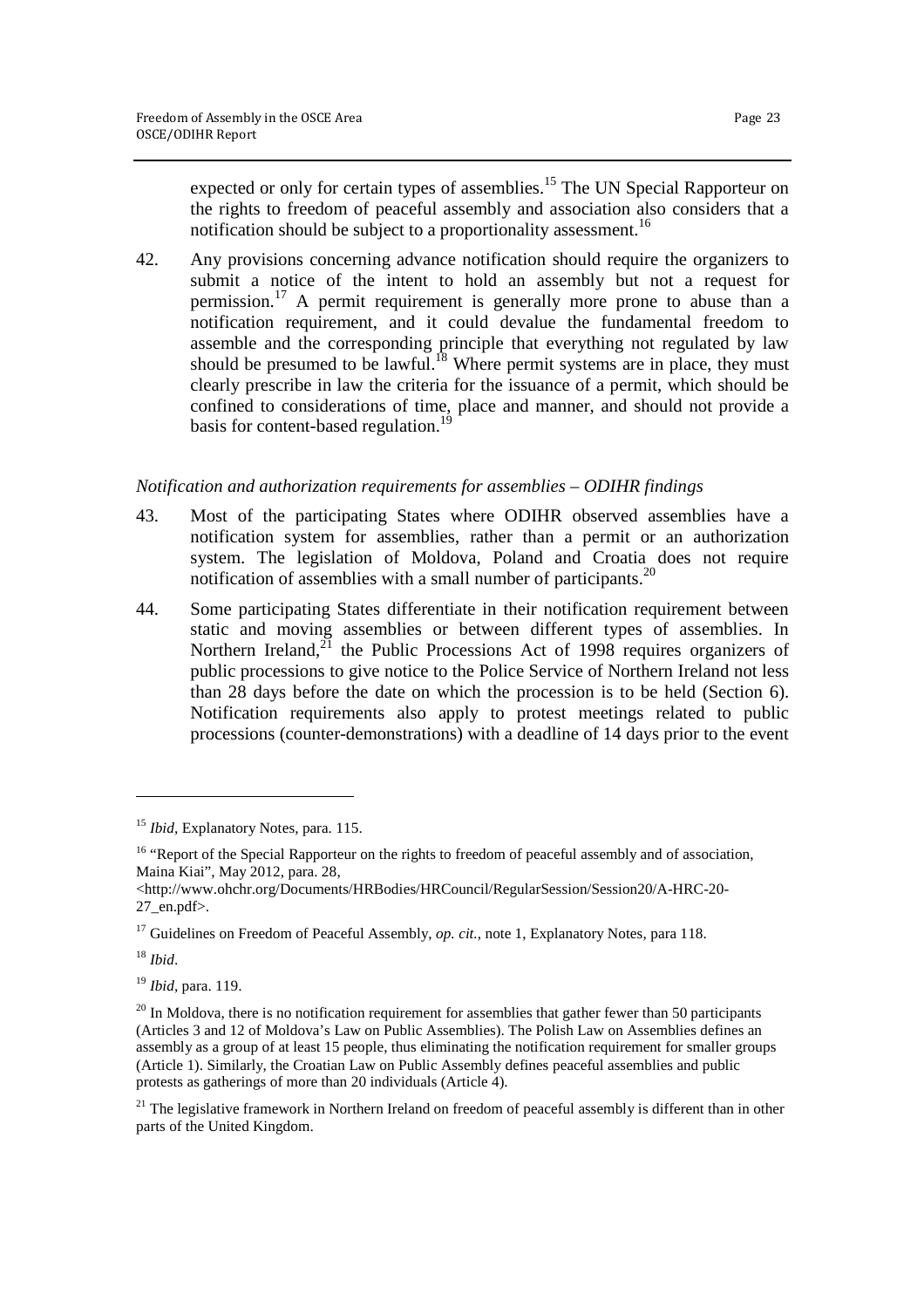(Section 7). However, other static assemblies are exempt from notification requirements.

- 45. In Switzerland and the United States, permit or authorization systems are in place. In the United States, regulations on assemblies differ in various cities but permits are often required for assemblies involving the use of amplifying devices, when participants in a moving assembly do not remain on sidewalks or when the assembly is expected to obstruct pedestrian or vehicular traffic or may require the closure of streets. Specific regulations often apply in parks and public plazas.<sup>2</sup>
- 46. The Municipal Code of Chicago, for example, provides for permit requirements for parades and for public assemblies that are reasonably anticipated to obstruct the normal flow of pedestrian or vehicular traffic.<sup>23</sup> In New York, permits are required, inter alia, to march on a public street (when it is not possible to remain on sidewalks) and for the use of amplification devices on public property. Assemblies on public sidewalks that do not involve the use of amplification devices do not require permits.<sup>24</sup> In Los Angeles, permits are generally required for static and moving assemblies that do not comply with normal or usual traffic regulations and controls.<sup>25</sup>
- 47. In Switzerland, regulatory and legislative frameworks on assemblies differ at the cantonal level, but, in general, the organizers of assemblies need to seek authorization from the local authorities in the cantons of Bern, Geneva and Graubünden.
- 48. In the Geneva Canton, the 2008 Law on Demonstrations in Public Spaces<sup>26</sup> stipulates that organizers of demonstrations have to submit an authorization request to the Department of Security, Police and Environment (Article 3). Article 5 of the Law deals with the issuance, delivery and refusal of the authorization.<sup>27</sup>

 $\overline{a}$ 

 $^{22}$  Public plazas are generally intended to be privately owned open areas that are open to the public and adjacent to buildings.

<sup>&</sup>lt;sup>23</sup> A parade is defined as "any march, procession or other similar activity consisting of persons, animals, vehicles or things, or combination thereof, upon any public street, sidewalk, alley or other public place, which requires a street closing or otherwise requires police officers to stop or reroute vehicular traffic because the marchers will not comply with normal and usual traffic regulations or controls" (para. 10.8.330.b).

<sup>&</sup>lt;sup>24</sup> See New York City Administrative Code, Section 10.110, and Rules of the City of New York, Title 38, Chapter 19.

<sup>25</sup> See Los Angeles Municipal Code, Section 103.111.1.b.

<sup>&</sup>lt;sup>26</sup> Amendments to the law applicable during the monitoring of WTO-related protests (which took place in December 2011) entered into force on 21 April 2012 (see below).

 $^{27}$  Amendments to Article 5 entered into force on 21 April 2012, further regulating the authorization procedure and introducing, inter alia, the obligation for assembly organizers to be at the disposal of the police for the duration of the demonstration and providing for the possibility of imposing an obligation on the organizers to ensure the presence of assembly stewards (*service d'ordre*).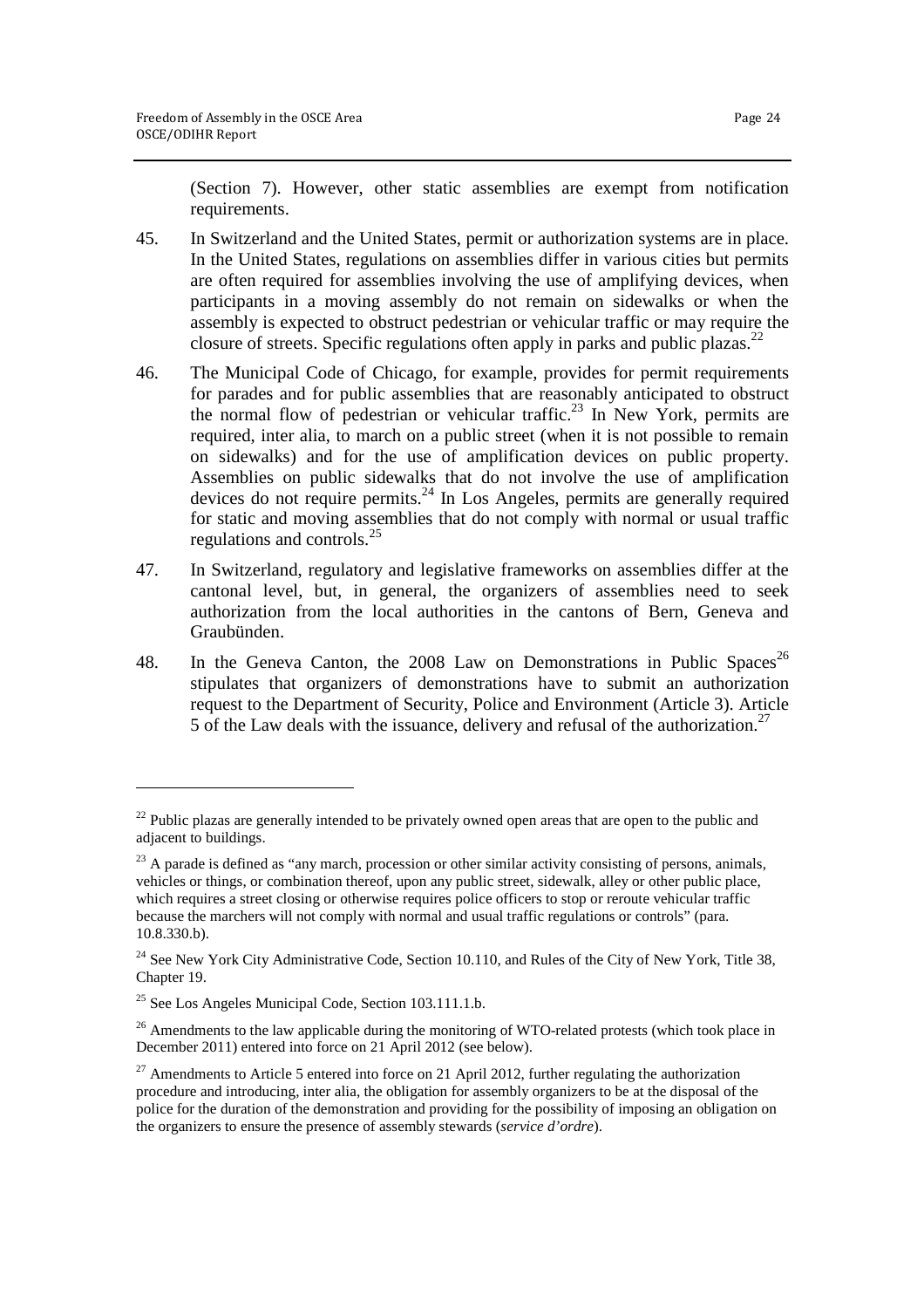1

*Geneva Canton Law on Demonstrations in Public Spaces, Article 5. Issuance, conditions and refusal of authorization* 

1. When receiving an application for authorization, the Department shall evaluate all interests involved, in particular the danger that the demonstration could involve for public order. The Department's assessment is based notably on information contained in the application for authorization, on past experiences and on the correlation between the demonstration's theme and potential unrest.

2. While issuing the authorization, the Department shall impose terms, obligations and conditions for the demonstration, taking into consideration the application for authorization, as well as private and public interests involved. In particular, it shall determine the place and the itinerary of the demonstration, as well as the planned date and time of the beginning and end of the demonstration.

3. For this purpose, the Department shall notably make sure that the itinerary does not provoke a disproportionate risk for persons and property and enables the intervention of the police and its means along the entire route. It may order the demonstration to be held in a given place and to remain static.

4. If this measure seems appropriate in order to limit the risks of breach of public order, the Department shall oblige the applicant to put in place a team of assembly stewards**.** The number of assembly stewards shall be proportionate to the risk of breach of public order. Before the demonstration, the Department shall make sure that the applicant is able to fulfil this obligation. The assembly stewards shall be obliged to cooperate with the police and follow its orders.

5. If the imposition of conditions or obligations does not enable to ensure the respect for public order or does not protect against a disproportionate breach of other interests, the Department shall refuse the authorization for the demonstration.

6. The Department may modify or withdraw an authorization in the event of that new circumstances arise.

49. Article 2 of the Regulation of the City of Bern on Demonstrations on Public Land provides that demonstrations are only permitted with the prior authorization of the City.<sup>28</sup> The authorization is issued if the assembly can take place in an orderly manner and if the disruption caused to others who use public land appears reasonable (Article 2). In Davos, a similar authorization system is in place. A municipal ordinance was in force in Davos between 21 and 29 January 2012, on the occasion of the World Economic Forum (WEF) Annual Meeting, stipulating that authorization requests for demonstrations on public land had to be submitted

 $28$  An exception is made for spontaneous assemblies that do not require authorizations (but the competent authorities should be notified as soon as possible).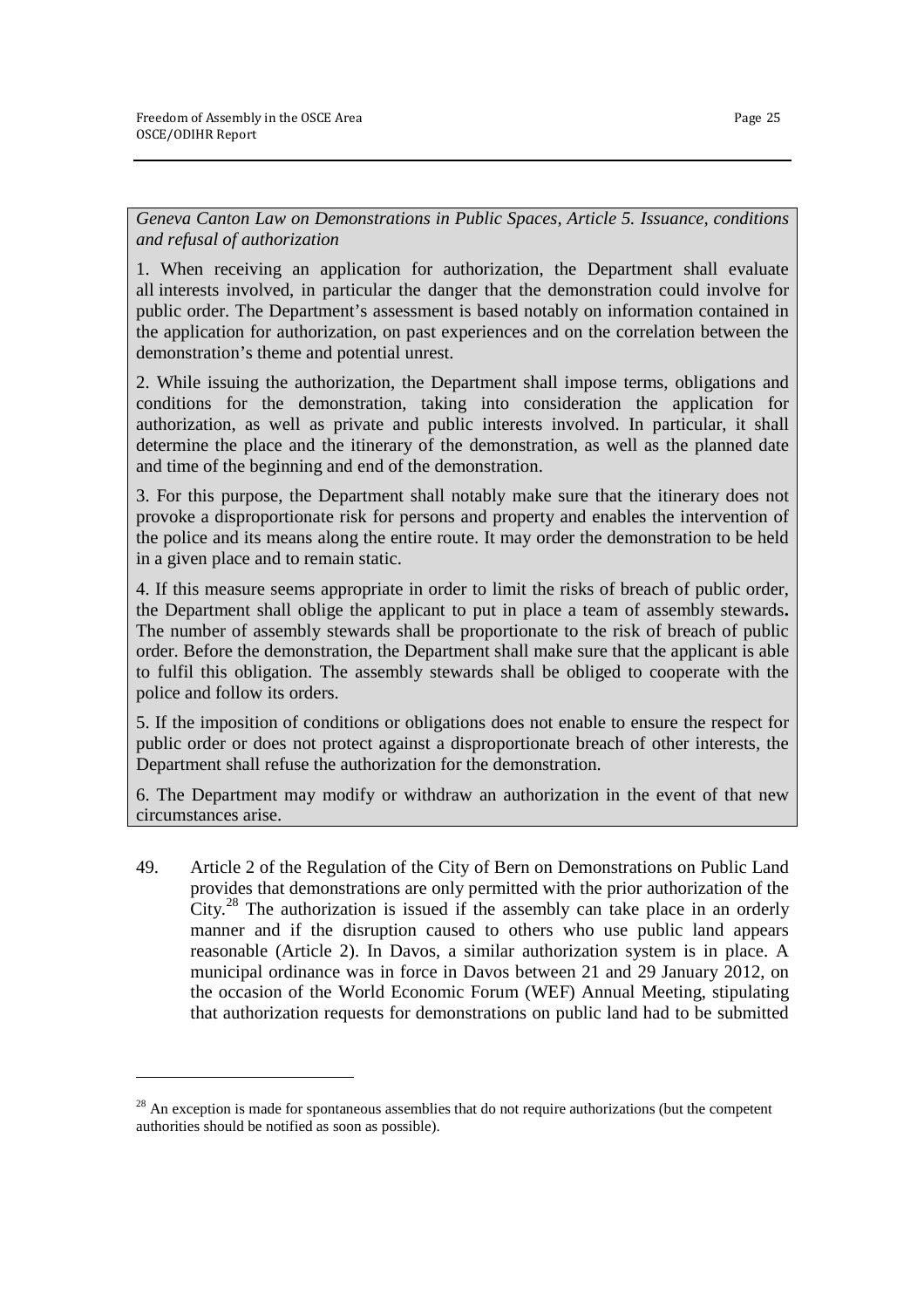to the Executive Municipal Council of the Municipality of Davos, at least 48 hours prior to the event. $<sup>2</sup>$ </sup>

# *Conclusions and recommendations on notification and authorization requirements for assemblies*

- 50. Notification systems for assemblies are, in principle, preferable to authorization systems.<sup>30</sup> In the context of notification systems, provisions such as those included in the Moldovan and Polish laws on assemblies, which require notification only for assemblies gathering a certain number of participants, are welcome. It is good practice to include in laws and regulations provisions such as those in force in the United Kingdom, including in Northern Ireland, which require notification only for certain types of assemblies (e.g., marches or parades) that are likely to interfere with traffic or other activities that routinely occur at the same site.
- 51. Imposing notification requirements only on organizers of assemblies that are likely to require a response by the state (either to facilitate freedom of assembly or to protect public order, public safety, and the rights and freedoms of others) contributes to limiting the regulation of assemblies to the minimum extent necessary.
- 52. A permit requirement based on a legal presumption that a permit for the use of a public place will be issued may serve the same purpose as an advance notification system.<sup>31</sup> The US Supreme Court, in recognizing that "government, in order to regulate competing uses of public forums, may impose a permit requirement on those wishing to hold a march, parade, or rally", noted that there is a "heavy presumption" against the validity of a prior restraint on speech.<sup>32</sup> In this regard, the exclusion from the permit system of assemblies that are not expected to significantly interfere with pedestrian or vehicular traffic is a positive means of not overregulating assemblies.
- 53. The authorization requirements in place in Geneva, Bern and Davos, in contrast, apply to all types of assemblies. In Geneva, in particular, they detail a number of requirements and conditions that may be imposed on the organizers of assemblies (see para. 72, 126, 132 and 133). The Geneva Canton Law on Demonstrations in Public Spaces grants final authority to the Department of Security, Police and

<sup>&</sup>lt;sup>29</sup> The ordinance is available in English at <http://www.wef.gr.ch/EN/faq/Seiten/2012.aspx>.

<sup>&</sup>lt;sup>30</sup> Guidelines on Freedom of Peaceful Assembly, *op. cit.*, note 1, Explanatory Notes, para. 118.

<sup>31</sup> *Ibid*, Explanatory Notes, para. 119.

<sup>32</sup> See *Forsyth County v. The Nationalist Movement*, 505 U.S. 123 (1992) and *Bantam Books, Inc. v. Sullivan*, 372 U.S. 58 (1963). The U.S. Supreme Court clarified that requiring a permit and a fee before authorizing "public speaking, parades or assemblies" can be seen as a prior restraint. As such, the permit scheme should not delegate overly broad licensing discretion to a government official and should not be based on the content of the speaker's message.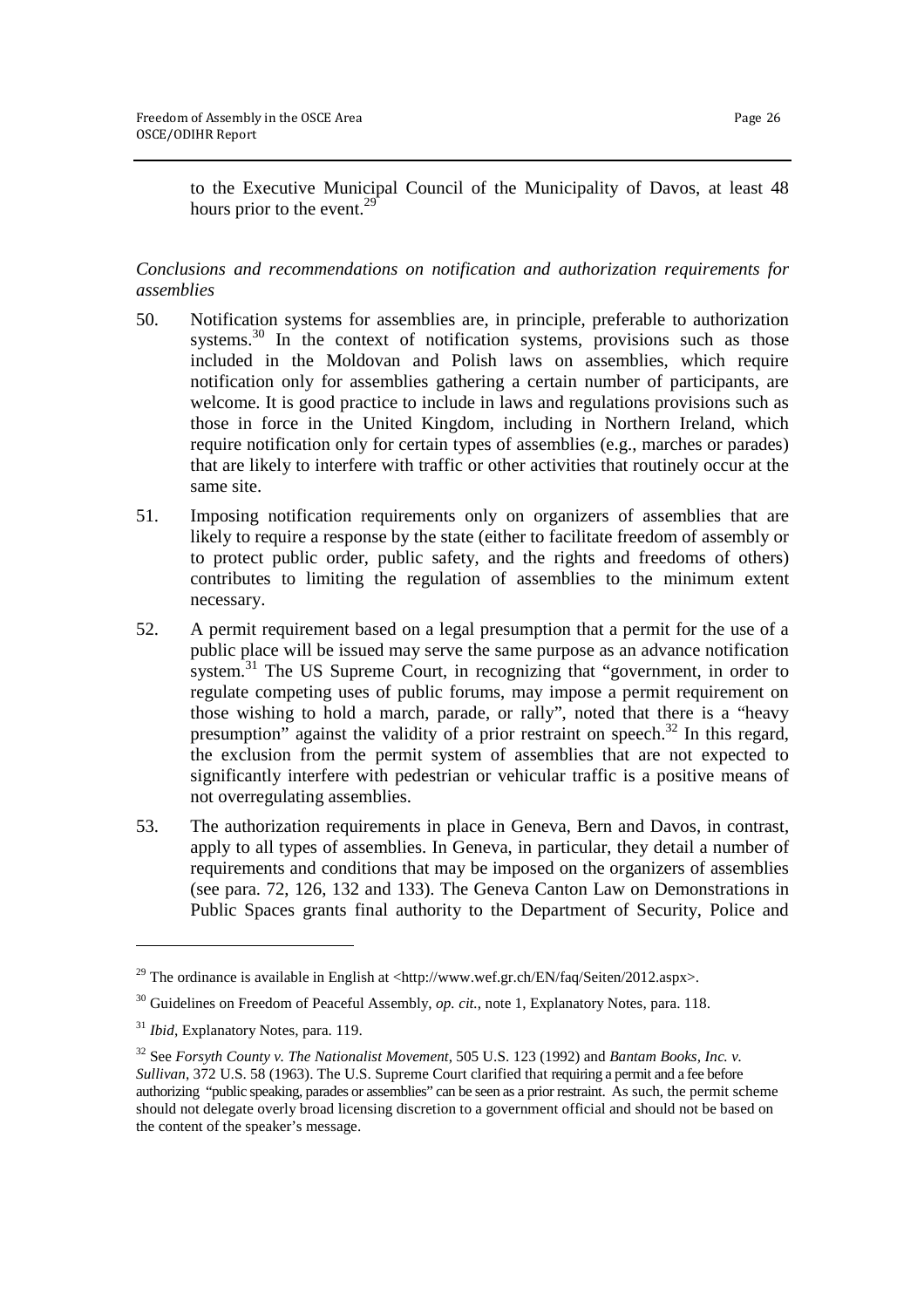Environment to determine the place and the itinerary of the demonstration, as well as the planned date and time of the beginning and end of the demonstration (Article 5.2). In addition, stipulating that the competent authorities will consider the authorization request taking into account "the correlation between the demonstration's theme and potential unrest" (Article 5.1) leaves open the possibility of restrictions on assemblies (or potentially a denial of authorization) based on its content or message, rather than purely on time, place and manner considerations (see para. 71). $33$ 

- 54. There is no indication that the Geneva authorization regime (or the less detailed ones in force in Bern and Davos) has resulted in the denial of authorization for a significant number of assemblies. When ODIHR monitored a small protest on 17 December 2011 against the WTO Ministerial Conference in Geneva, with approximately 150 participants, the demonstration had in fact been authorized. However, the current legal and regulatory framework in force in Geneva is not fully consistent with the principle of presumption in favour of holding assemblies and could lead to restrictions on assemblies based on their content.
- 55. Recommendations for participating States:
	- where there are authorization requirement for assemblies, to consider amending legislation to introduce a notification system;
	- to ensure that notification or, where they are retained, permit requirements are only imposed when necessary to facilitate freedom of assembly or to protect public order, public safety, and the rights and freedoms of others, and to only limit the regulation of assemblies to the minimum extent necessary;
	- where an authorization system is retained, to ensure that this is based on a legal presumption that the authorization will be issued and that any refusal of authorization will be based on clearly defined criteria based on time, place and manner considerations and will be subject to prompt judicial review.

# RESTRICTIONS IMPOSED BEFORE ASSEMBLIES

<u>.</u>

#### *Restrictions imposed before assemblies – international standards and good practice*

56. Restrictions on freedom of peaceful assembly must be necessary in a democratic society in the interests of national security or public safety, public order, the

<sup>&</sup>lt;sup>33</sup> As noted above, the Regulation (*Reglement*) of the City of Bern on Demonstrations on Public Land only states that authorizations are issued if demonstrations can take place in an orderly manner and if the disruption caused to others who use public land appears to be reasonable (Article 3). While this regulation is less restrictive than the authorization system in force in Geneva, it fails to define clear criteria for issuing authorizations and may carry the risk of giving overly broad discretion to the body (the Police Inspectorate) considering authorization requests.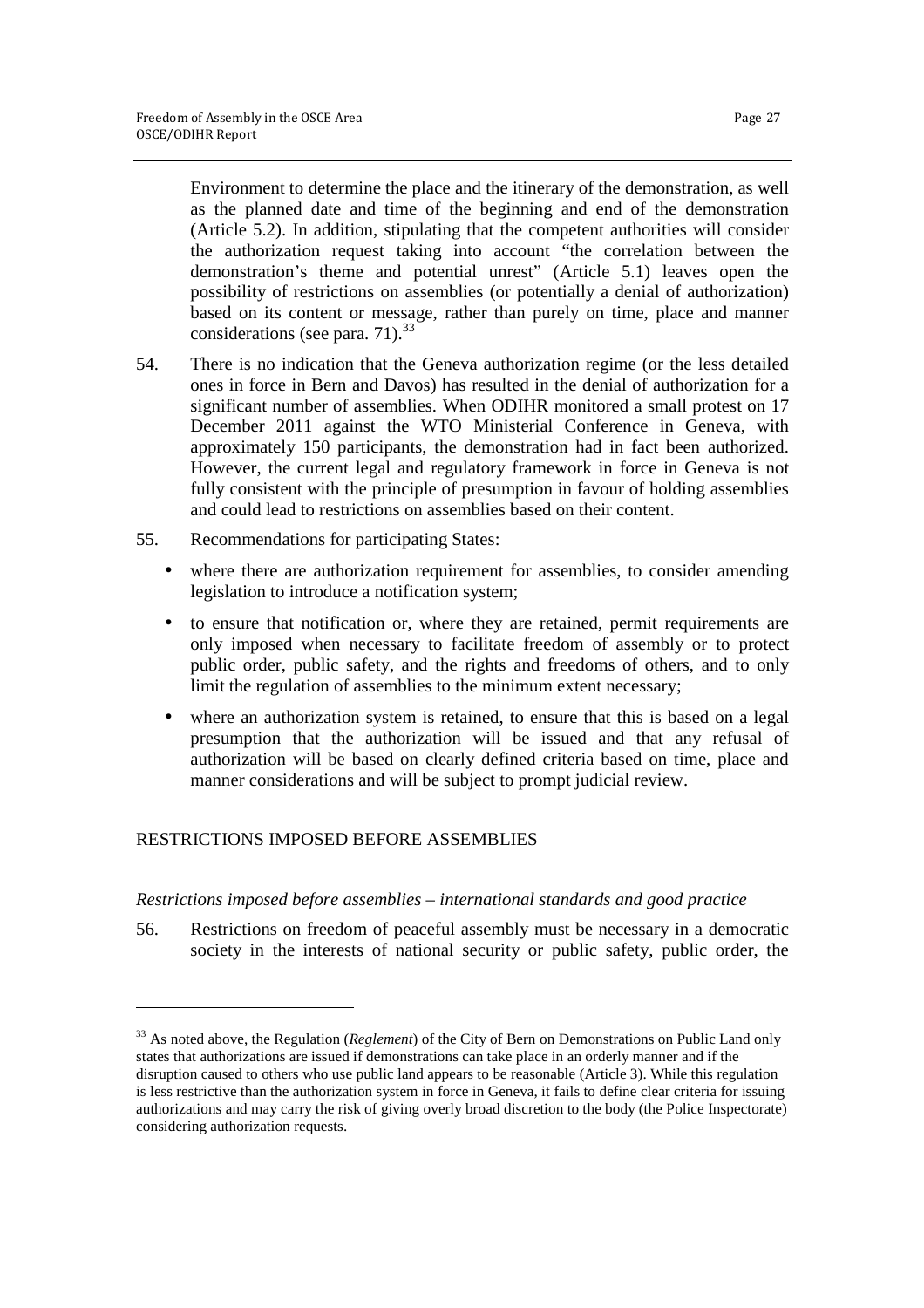protection of public health or morals or the protection of the rights and freedoms of others (Article 21 of the ICCPR).

- 57. Any restrictions imposed must have a basis in primary law, as must the mandate and powers of the restricting authority (principle of legality).<sup>34</sup> Furthermore, they must be proportionate to the achievement of a legitimate aim. Given that a wide range of interventions might be suitable, the least restrictive means of achieving a legitimate purpose should always be given preference.<sup>35</sup>
- 58. In general, restrictions on assemblies should not be based on the content of the message they seek to communicate.<sup>36</sup> This has been recognized in the case law of the European Court of Human Rights (ECtHR) and of the Supreme Court of the United States.<sup>37</sup> So-called time, place and manner restrictions do not interfere with the message communicated and involve a wide array of possibilities available to the regulatory authority.<sup>38</sup> Such limitations, rather than involving a choice between non-intervention and prohibition, relate to necessary changes to the time or place of an event – without preventing access to the targeted audience – or the manner in which it is conducted.<sup>39</sup>
- 59. Importantly, if there is a proper basis for imposing time or place restrictions on assemblies, suitable alternative times or places should be identified. Any alternative must be such that the message that the assembly seeks to convey, can be effectively communicated to those to whom it is directed, in other words, within "sight and sound" of the target audience. $40$
- 60. Restrictions based on public order grounds should not be imposed where there is only a hypothetical or an insubstantial risk of public disorder or the mere presence of a hostile audience.<sup>41</sup> Prior restrictions imposed on the basis of the possibility of minor incidents of violence are likely to be disproportionate, and any isolated outbreak of violence should be dealt with by way of subsequent arrest and

<sup>&</sup>lt;sup>34</sup> Guidelines on Freedom of Peaceful Assembly, *op. cit.*, note 1, Explanatory Notes, para. 35.

<sup>35</sup> *Ibid*, Explanatory Notes, para. 39.

<sup>&</sup>lt;sup>36</sup> Nonetheless, the law should still prohibit the advocacy of national, racial or religious hatred that constitutes incitement to discrimination, hostility or violence. Guidelines on Freedom of Peaceful Assembly, *op. cit.*, note 1, Explanatory Notes, para. 96.

<sup>37</sup> See, for example, ECtHR, *Hyde Park and Others v. Moldova No. 1* (2009) and Supreme Court of the United States, *United States v. Grace*, 461 U.S. 171 (1983) and *Forsyth County v.The Nationalist Movement*, 505 U.S. 123 (1992).

<sup>38</sup> Guidelines on Freedom of Peaceful Assembly, *op. cit.*, note 1, Explanatory Notes, para. 99.

<sup>39</sup> *Ibid*.

<sup>40</sup> *Ibid*, Explanatory Notes, para. 45. However, the organizer of an assembly should not be compelled or coerced to accept whatever alternative(s) the authorities propose. To require otherwise would undermine the very essence of the right to freedom of peaceful assembly. See *ibid*, Explanatory Notes, para. 103.

<sup>41</sup> *Ibid*, Explanatory Notes, para. 71.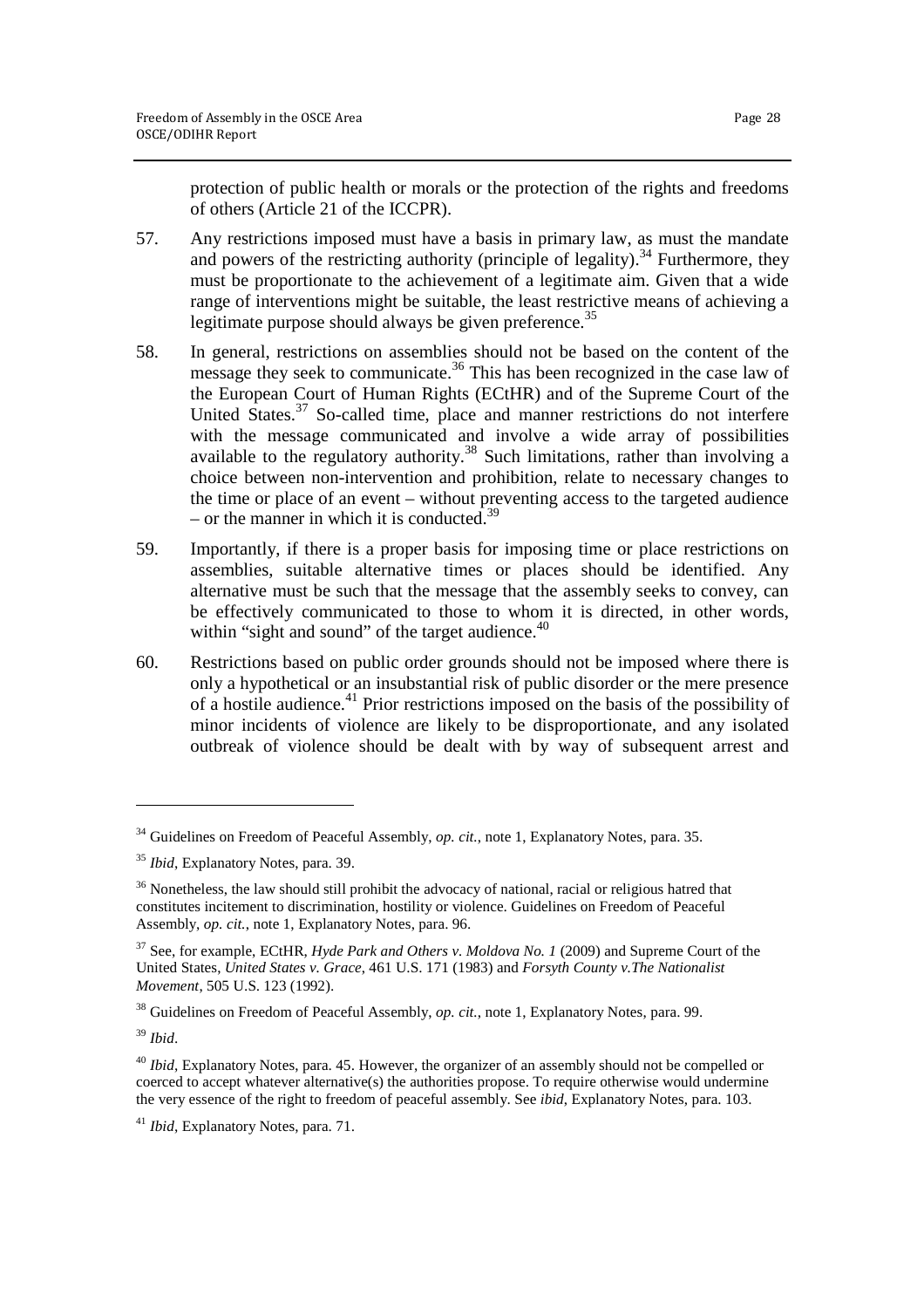prosecution rather than prior restraint.<sup>42</sup> Evidence of disorder at an organizer's previous assembly should not, in and of itself, be grounds to automatically prevent an organizer from organizing a subsequent assembly.<sup>43</sup>

- 61. There can be a significant overlap between public order and public safety considerations (which may arise, for instance, in relation to the use of vehicles in assemblies).<sup>44</sup> In rare cases, restrictions on assemblies may also be justified on public health grounds.<sup>45</sup> The protection of morals should not ordinarily be regarded as an appropriate basis for imposing restrictions on freedom of assembly. Reliance on such a category can too easily lead to the regulation of content (see below) and discriminatory treatment.<sup>46</sup>
- 62. The regulatory authority has a duty to strike a proper balance between the important freedom of peacefully assembly and the competing rights of others in the location affected by an assembly.<sup>47</sup> Given the need for respect for diversity in a democratic society, a high threshold will need to be overcome before it can be established that a public assembly will unreasonably infringe upon the rights and freedoms of others.<sup>48</sup> Temporary disruption of vehicular or pedestrian traffic and opposition to an assembly are not, of themselves, sufficient to justify restrictions on assemblies.<sup>49</sup>

# *Bans on assemblies – ODIHR findings*

63. In some of the participating States where ODIHR monitored assemblies, the authorities imposed restrictions on assemblies.<sup>50</sup> This section discusses bans and

<u>.</u>

<sup>48</sup> *Ibid*.

<sup>49</sup> *Ibid*.

<sup>42</sup> *Ibid*.

<sup>43</sup> See Supreme Court of the United States, *Kunz v. New York*, 340 U.S. 290, 294 (15 January 1951): "The court below has mistakenly derived support for its conclusion from the evidence produced at the trial that appellant's religious meetings had, in the past, caused some disorder. There are appropriate public remedies to protect the peace and order of the community if appellant's speeches should result in disorder or violence."

<sup>&</sup>lt;sup>44</sup> Guidelines on Freedom of Peaceful Assembly, Explanatory Notes, para. 74.

<sup>&</sup>lt;sup>45</sup> In such cases, similar restrictions should also apply to attendance at schools, concerts, sporting events, etc. Restrictions may also be justified where the health of participants in an assembly becomes seriously compromised (e.g., during a hunger strike). See Guidelines on Freedom of Peaceful Assembly, *op. cit.*, note 1, Explanatory Notes, paras. 76 and 77.

<sup>46</sup> Guidelines on Freedom of Peaceful Assembly, Explanatory Notes, para. 79.

<sup>47</sup> *Ibid*, para. 80.

<sup>&</sup>lt;sup>50</sup> The Ukrainian Code of Administrative Procedures provides that local authorities, upon receipt of an assembly notification, can file a case to request the prohibition of the event before the competent administrative court. However, the court can only accept or reject the application by the municipal authorities, and has no option to reach other decisions, for instance imposing different and less intrusive types of restrictions. See Articles 182 and 183 of the Code of Administrative Procedures.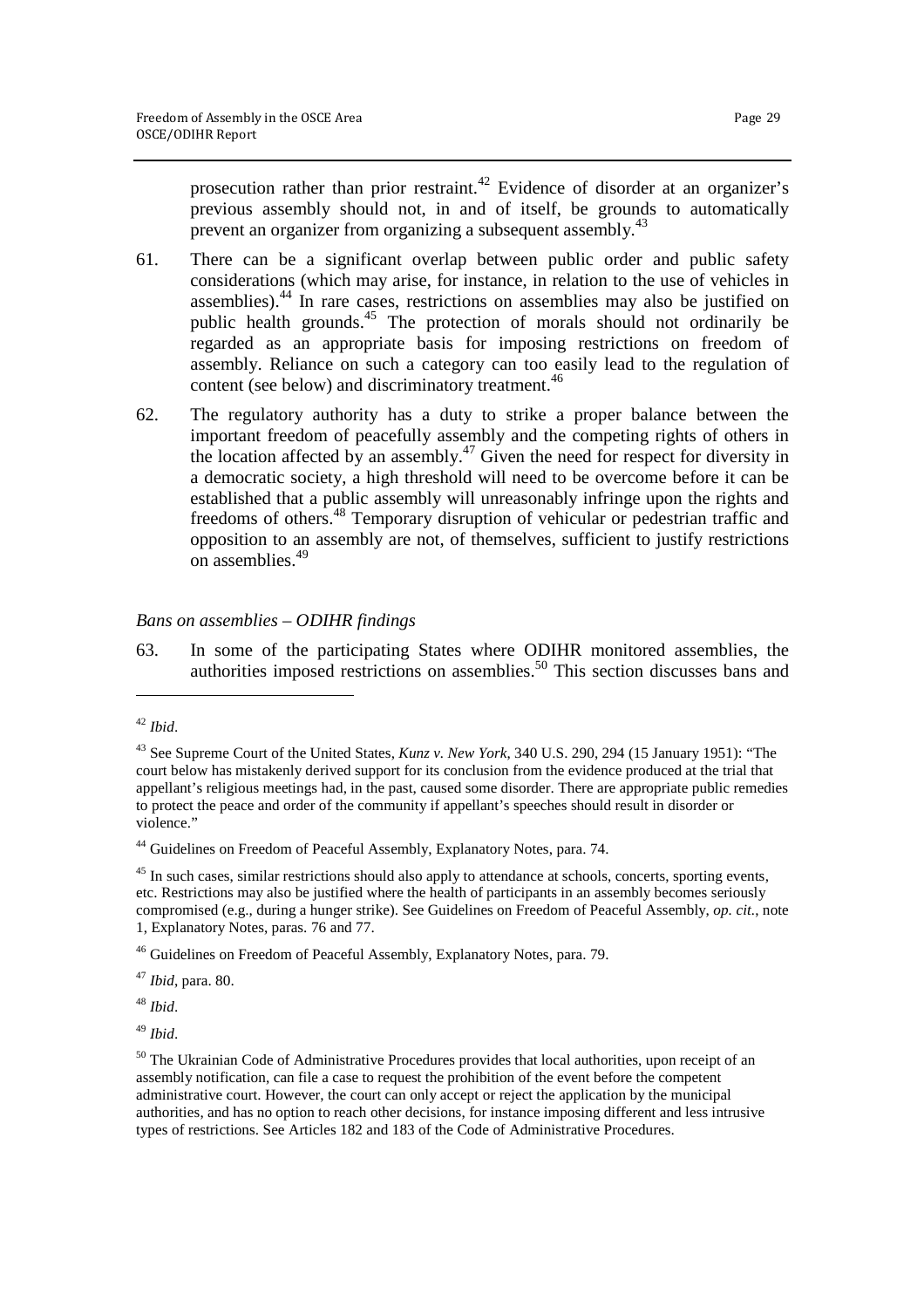1

content-based restrictions, while the following section includes some examples of time, place and manner restrictions.<sup>51</sup>

- 64. Police authorities initially banned the Budapest Pride parades in 2011 and 2012, on the grounds that the events would be likely to cause excessive traffic disruption,<sup>52</sup> pursuant to Article 8.1 of Act III on Freedom of Assembly (1989). Following appeals by the organizers, the bans were overturned by the Budapest Metropolitan Court, and both events took place.
- 65. In Serbia, ODIHR deployed a monitoring team to observe the 2011 Belgrade Pride march, which was due to take place on 2 October 2011. On 30 September 2011, media reported that the Council for National Security, a high-level national security body, $53$  adopted a resolution banning all assemblies throughout Serbia, for security reasons, on 1 and 2 October 2011. $\frac{3}{5}$
- 66. In the weeks and days preceding the planned 2011 Pride march, the police and city authorities gave conflicting messages on the willingness and readiness of state bodies to protect the freedom of peaceful assembly of Pride participants. On the day the alleged Council for National Security resolution was announced in the media, police authorities communicated to the organizers that the Belgrade Pride march had been banned on the grounds that the assembly could result in the "disruption of public traffic, damage to health, public morals, or the security of persons and property".<sup>55</sup> The Minister of Interior and Belgrade's Mayor, in

<sup>&</sup>lt;sup>51</sup> Provisions on restrictions on assemblies in the participating States covered in this report are complex and would merit a separate, exhaustive discussion. In the interest of being concise, this and the following sections will provide only some references to them, focusing mainly on restrictions reported in the participating States during the monitoring period (or that were directly relevant to the observed events).

 $52$  See Amnesty International, "Document - Hungary: Authorities must lift ban on 2012 Pride march", 10 April 2012, <http://www.amnesty.org/en/library/asset/EUR27/002/2012/en/f16c94a3-e6cc-4aa0-8e90- 313b134aa663/eur270022012en.html>.

<sup>53</sup> Composed of the President, the Prime Minister and a number of ministers, including the Minister of Internal Affairs, as well as the heads of military, security, and intelligence agencies.

<sup>&</sup>lt;sup>54</sup> Although this resolution was never officially confirmed, it was largely reported in the media, for instance, in B92, "Zabranjeni svi skupovi, pa i Prajd", 30 September 2011,

<sup>&</sup>lt;http://www.b92.net/info/vesti/index.php?yyyy=2011&mm=09&dd=30&nav\_category=12&nav\_id=54588 9>. The mere fact that the resolution could not be officially confirmed made it impossible to challenge the blanket ban decision before any judicial body.

<sup>&</sup>lt;sup>55</sup> The decision simply lists permissible grounds, under Article 11.1 of Serbia's Public Assembly Law, for the banning of an assembly. Similar communications were received by organizers of other events on those two days for which notification had been provided. For instance, a protest by the Novi Sad Ecological Movement close to the ultra-nationalist group Naši, which was expected to take place on 2 October, was banned on exactly the same grounds. A copy of the decision was obtained from the Serbian Ministry of Interior. The leader of the Novi Sad Ecological Movement, Nikola Aleksić, was briefly detained on 2 October 2011 for having performed a "one-person protest" on the day and time the banned assembly had been planned. Nikola Aleksić claimed that his protest, which involved only one individual, did not qualify as an assembly and, as such, was not in defiance of the blanket ban. While observing the enforcement of the ban on a square in central Belgrade on 1 October 2011, a group of four ODIHR monitors, who were non-identifiable as such, were approached by a police officer and instructed to "disperse."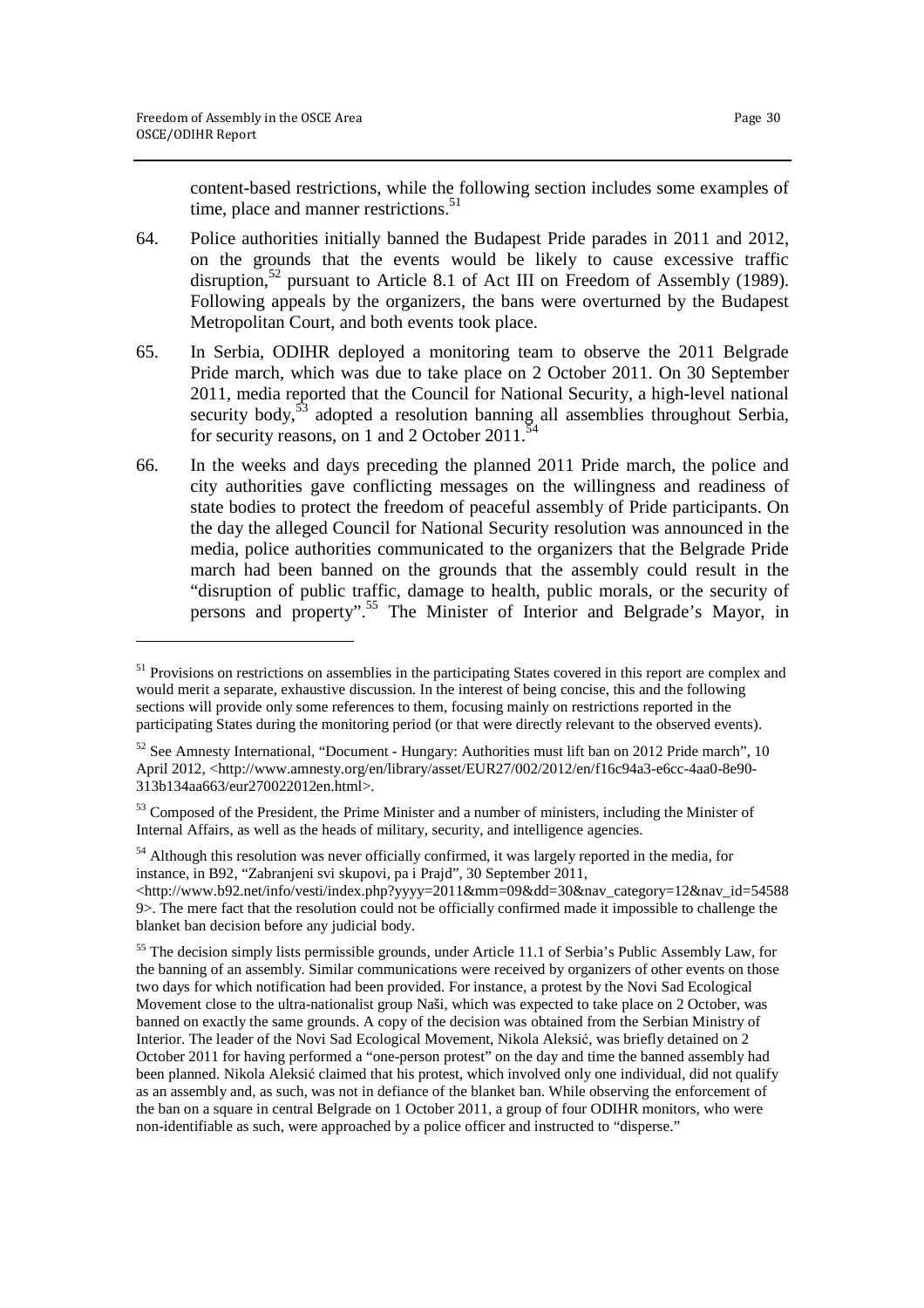particular, were reported as openly calling for the Pride march to be cancelled due to the security risks involved.<sup>56</sup> In addition, a police trade union made repeated calls, including a joint statement issued with the right-wing party Dveri, to ban the march.<sup>57</sup>

- 67. In 2010, the Pride march had been marred by widespread violence and destruction of property in clashes involving significant numbers of violent counterdemonstrators. Reportedly, more than 140 people were injured in the incidents, including at least 124 police officers and 17 counter-demonstrators. In 2011, a number of groups, including the nationalist organization Obraz, announced their intention to organize protests against the Pride march and counter-demonstrations on 1 and 2 October.
- 68. Following the resolution of the Council for National Security, the Pride march (and related counter-demonstrations) did not take place. The organizers of the Belgrade Pride march decided to organize an event indoors and a small flash mob, instead of the planned assembly. The flash mob took place on 1 October in the centre of Belgrade, and lasted for approximately five minutes. It ended following requests by police officers to disperse.

# *Content-based restrictions – ODIHR findings*

<u>.</u>

69. Although the Belgrade Pride march was the only event that ODIHR planned to monitor that was banned, there are other examples of restrictions on assemblies specifically targeting Pride parades or related events in the participating States covered in this report. In some cases, these restrictions appear to have been motivated by "public morality" considerations, effectively resulting in the regulation of the content of assemblies. In Moldova, for example, an assembly organized by the LGBTI group GenderDoc-M, which had been due to take place on 2 May  $2010^{58}$  in a central square in Chisinau, was banned by the Chisinau Appeals Court at the request of the Chisinau municipal authorities and allowed, instead, to take place in a park in a less central location.<sup>59</sup> The ruling cited security considerations as reasons for the ban and relocation, as well as "public morality", in response to petitions brought by a number of organizations against

<sup>56</sup> See, for example, B92, "Đilas i Dačić za odlaganje Prajda", 29 September 2011,

<sup>&</sup>lt;http://www.b92.net/info/vesti/index.php?yyyy=2011&mm=09&dd=29&nav\_category=12&nav\_id=54570 7>.

<sup>57</sup> See, for example, B92, "Policajci i 'Dveri' protiv Parade", 22 September 2011,

<sup>&</sup>lt;http://www.b92.net/info/vesti/index.php?yyyy=2011&mm=09&dd=22&nav\_category=12&nav\_id=54381  $4$ .

<sup>&</sup>lt;sup>58</sup> Although this event falls outside the monitoring period, it provides important background information in relation to the subsequent event ODIHR monitored in 2011. In a related development, on 12 June 2012, the ECtHR found that Moldova had violated Articles 11, 13 and 14 of the ECHR in relation to a 2005 denial of authorization for a 2005 GenderDoc-M demonstration. See ECtHR, *GenderDoc-M v. Moldova* (2012).

<sup>&</sup>lt;sup>59</sup> The ruling of the Chisinau Appeals Court was subsequently reversed by the Moldovan Supreme Court.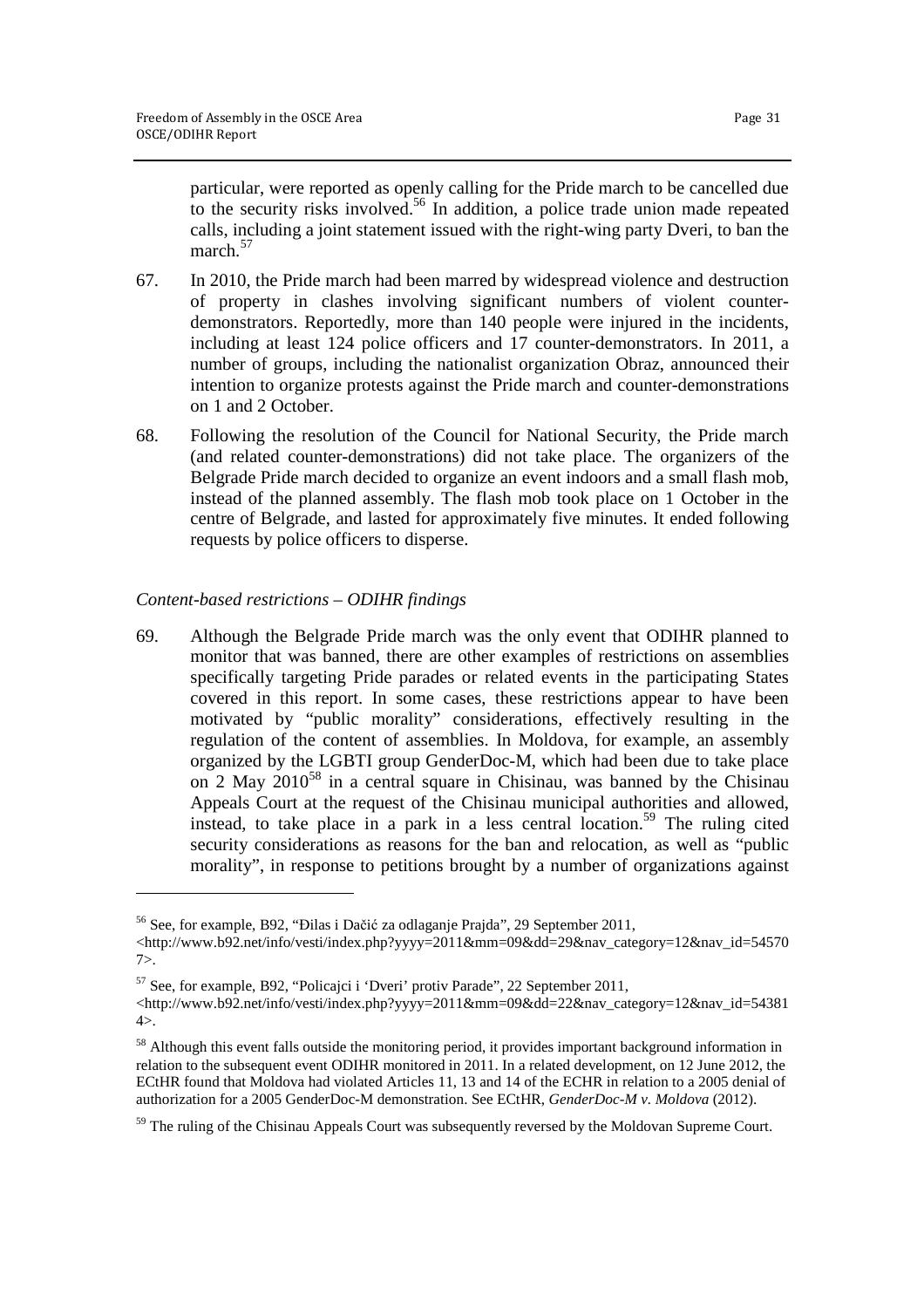the event. The proposed new location was rejected by GenderDoc-M, and the organization chose instead to organize a flash mob. As a result, in 2011 GenderDoc-M decided to hold a small event instead which did not require notification.<sup>60</sup>

- 70. In relation to potential content-based restrictions on freedom of peaceful assembly applying to LGBTI groups, since February 2012 a number of Moldovan local councils have adopted provisions banning the "propaganda of non-traditional sexual orientations."<sup>61</sup> Such provisions may be used to impose bans or other restrictions on public events organized by LGBTI groups.
- 71. The authorization system in the Geneva Canton may leave open the possibility for the competent authorities to impose content-based restrictions on assemblies in light of the regulating body's role in considering the "correlation between the demonstration's theme and potential unrest" (Article 5.1 of the Geneva Canton Law on Demonstrations in Public Spaces).
- 72. In relation to the specific event monitored by ODIHR in Geneva, the authorization the organizers received for their anti-WTO protest on 17 December 2011 stated that "no media (images, audio, video etc.) which may be disturbing to certain individuals will be used".<sup>62</sup> This condition may be interpreted as imposing content-based restrictions on the event.<sup>63</sup>

#### *Time, place and manner restrictions on assemblies – ODIHR findings*

73. Summit-related protests monitored by ODIHR were directly or indirectly affected by time, place and manner restrictions on assemblies, or, more generally, by restrictions on access to particular areas.<sup>64</sup> These restrictions were often imposed on security grounds.

 $60$  Interview with representatives of GenderDoc-M, 12 May 2011.

<sup>61</sup> See, for example, International Commission of Jurists and International Lesbian, Gay, Bisexual, Trans and Intersex Association Europe, "'Homosexual Propaganda' Bans: Analysis and Recommendations", 25 June 2012, <http://documents.icj.org/Joint\_briefing\_paper\_ICJ\_IE\_propaganda\_bans\_25\_June.pdf>. A recent example is the decision of the City Council of Bălți (the second largest city in Moldova) of February 2012, which "prohibits aggressive propaganda of non-traditional sexual orientations in demonstrations, propaganda that the central authorities of the Republic of Moldova are seeking to impose on the municipality"

 $62$  A copy of the authorization was obtained by ODIHR from the organizers of the protest.

 $63$  In Italy, the 1931 Consolidated Act of Public Safety Laws provides that assemblies where slogans that are "seditious" or offensive to authorities, may be dispersed (Article 20). Also see Article 21, which characterizes seditious gatherings.

 $64$  In relation to Pride events, it is worth mentioning that the City of Split attempted to impose a restriction on the place of the 2012 Split Pride parade. Apparently in response to petitions against the parade by Split residents, the city authorities adopted a decision on 30 June 2012 modifying a previously issued authorization to the LGBTI group Kontra for the use of public land during the Pride parade (see Službeni Glasnik Grada Splita, "Zaključak o izmjeni zaključka davanju na privremeno korištenje javnih gradskih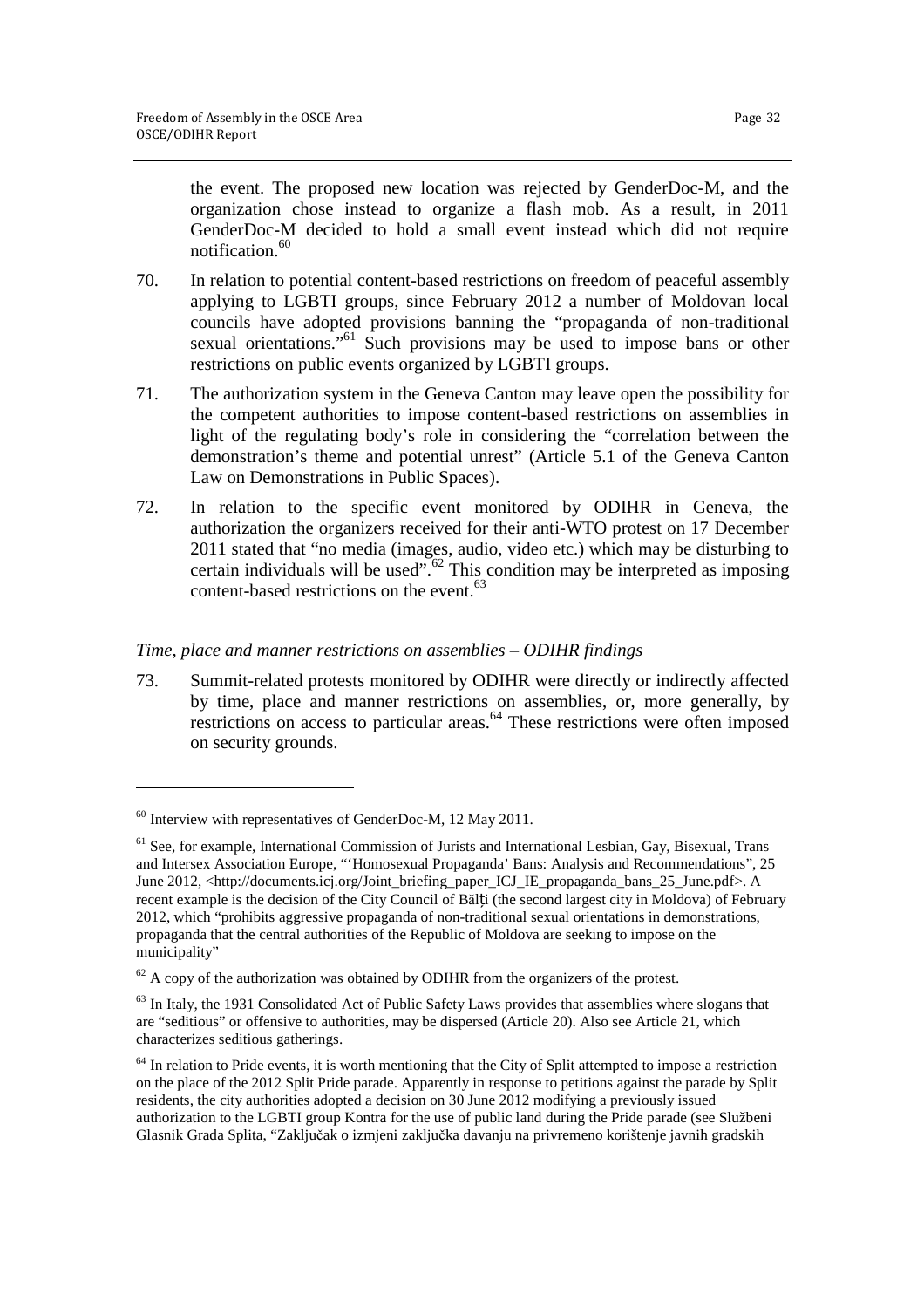$\overline{a}$ 

- 74. On 28 January 2012, ODIHR monitored a protest against the WEF Annual Meeting in Davos. Between 25 and 29 January 2012, the Graubünden Canton Police enacted restrictions on access to certain areas of the town<sup>65</sup> close to the venues of the meeting. They affected access to these areas by all individuals with the exception of police and security personnel, residents, and individuals who (as participants, organizers, accredited media, etc.) were taking part in the WEF meeting or related activities. As a result, neither the protest that took place on 28 January 2012 nor a related Occupy Davos camp could be within sight and sound of the WEF delegates. In addition, ODIHR was informed that security considerations played a role in the decision, which was reached through negotiation with the organizers, to move the 28 January protest from the location where it had been originally planned, closer to the security zones and the congress centre,  $66$  to a square in front of the local municipal building.  $67$  In contrast, in Geneva, the anti-WTO protest took place within a relatively close distance from the venue of the WTO Ministerial Conference.
- 75. In the United States, ODIHR monitored assemblies organized in connection with the 2012 G8 Summit, which took place at the presidential retreat of Camp David on 18-19 May 2012, and the Chicago NATO Summit, which took place on 20-21 May 2012.
- 76. Due to security concerns, the Camp David residence and its surroundings were inaccessible to the general public. $68$  Small protests took place in Frederick and Thurmont, two towns in the state of Maryland, in the vicinity of Camp David. In this case, the very choice of the Summit location made it virtually impossible to organize protests within "sight and sound" of the intended audience.<sup>69</sup>

površina Lezbijskoj grupi Kontra", 1 June 2012). The authorization appeared to have been needed in relation to the erection of a stage during the Pride parade (interview with Deputy Mayor, 11 June 2012). Police authorities clarified that they were ready to provide protection during the event at the location provided by the organizers in their notification (interview with representatives of the Croatian Ministry of Internal Affairs, 12 June 2012), and the Split Pride parade took place on 9 June 2012 at the originally notified location.

 $65$  The police order and the map of the security areas are available in English at the following links: <http://www.wef.gr.ch/DE/faq/FAQ\_Dokumente/02%20WEF%202012%20Polizeiliche%20Anordnungen %20eng.pdf> and

<sup>&</sup>lt;http://www.wef.gr.ch/DE/faq/FAQ\_Dokumente/06%20WEF%202012%20Sicherheitszonen%20Davos%2 0eng.pdf>.

<sup>&</sup>lt;sup>66</sup> The rally was originally planned to happen on Arkadenplatz, a central square in Davos, but the location was changed because the WEF Committee (which plays a decision-making and co-ordinating role in relation to the WEF Annual Meeting) expressed security-related concerns regarding this location. (interview with the Landammann of Davos, 28 March 2012).

 $67$  Interviews with the Landammann of Davos, 28 March 2012 and with the organizers of the protest, 28 January 2012 and 28 March 2012.

<sup>&</sup>lt;sup>68</sup> Camp David is a military installation officially known as Naval Support Facility Thurmont.

 $<sup>69</sup>$  Initially, the G8 Summit was planned to take place in Chicago. The decision to move it to Camp David</sup> was announced in March 2012.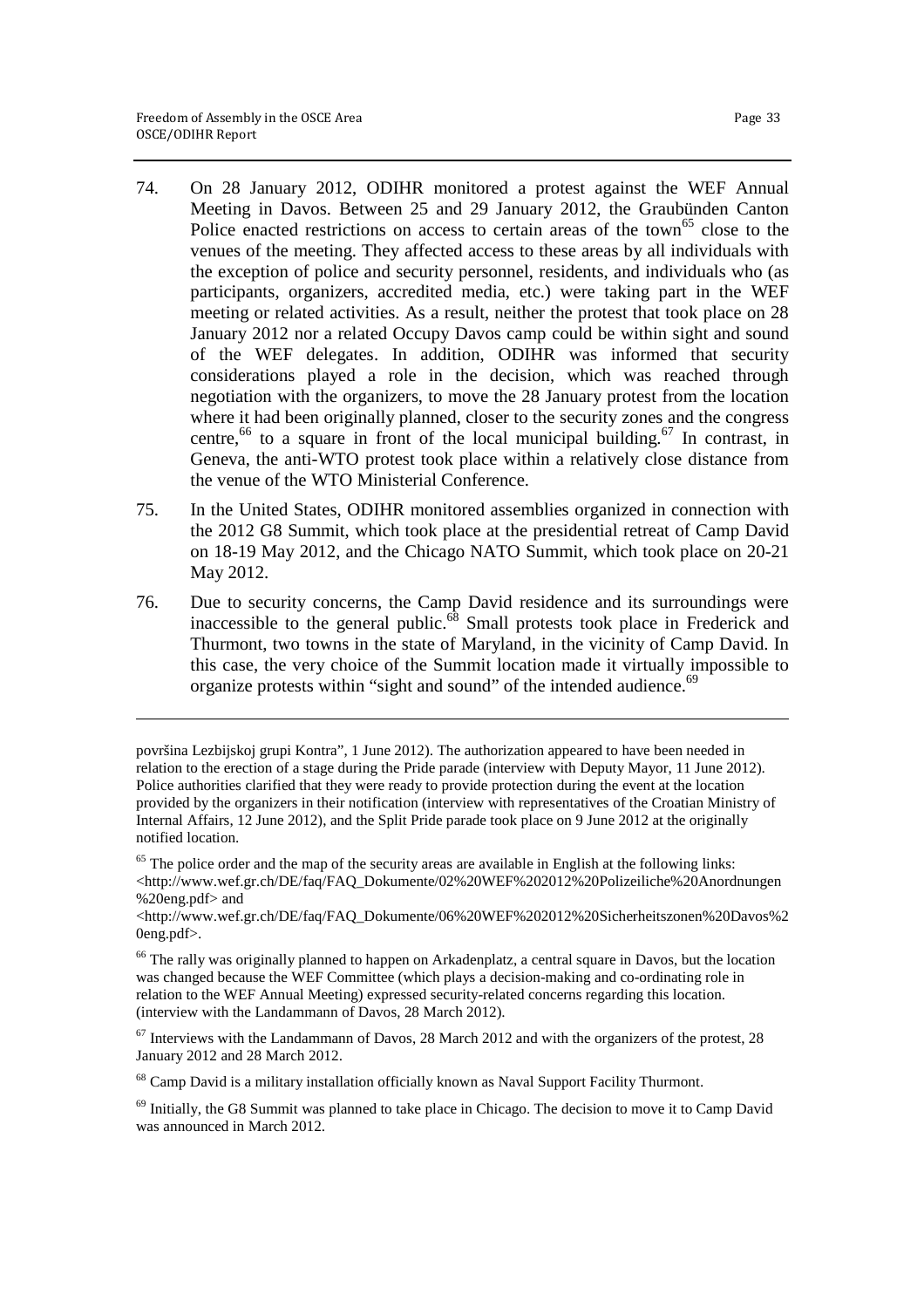$\overline{a}$ 

- 77. Demonstrations in Chicago took place on the days before, during and after the NATO Summit. ODIHR monitored assemblies between 18 and 21 May 2012. As with other Summit-related protests, it was also impossible in Chicago to organize protests in the immediate vicinity (and within sight and sound) of the Summit venue. In general, this was the result of constraints imposed by the creation of a security perimeter around the Summit venue. The borders of the security area were reportedly established by the United States Secret Service on the basis of security considerations.<sup>70</sup>
- 78. Notably, to mitigate the effects of the security restrictions, the American Civil Liberties Union (ACLU) agreed with the managers of McCormick Place, the Summit venue, $71$  to allow so-called free-speech activities within the security perimeter. The agreement involved the placement of banners, signs and literature (pamphlets and informational brochures) in areas within access to the delegates and the display of videos in areas with access to both delegates and the international media room  $^{72}$
- 79. The main NATO-related protest took place on 20 May 2012 in Chicago. A parade permit application was filed on 6 March 2012 by the Coalition Against NATO/G8 War & Poverty Agenda  $(CANGS)^{73}$  and was denied by the Chicago Department of Transportation due to the expected traffic disruption and drain on police resources during the NATO Summit.<sup>74</sup> In denying the application, the Department

 $70$  The NATO Summit was declared a National Special Security Event by the Department of Homeland Security, which gave the Secret Service the task of developing of an overall security plan. Information on security restrictions in place during the NATO Summit is available at

<sup>&</sup>lt;http://www.secretservice.gov/press/NATO01-12\_SecurityTransportationPlan.pdf>.

 $71$  McCormick Place is owned and operated by a government agency known as the Metropolitan Pier and Exposition Authority.

 $72$  See <http://www.aclu-il.org/free-speech-in-mccormick-place/>.

 $<sup>73</sup>$  A parade permit had initially been filed for a protest on 19 March, in anticipating that the G8 and NATO</sup> Summits would both be held in Chicago.

 $74$  Section 10.8.330 of the Municipal Code of Chicago stipulates that parade permits are issued if:

The parade will not substantially or unnecessarily interfere with traffic in the area contiguous to the activity, or that, if the parade will substantially interfere with such traffic, that there are available at the time of the proposed parade sufficient city resources to mitigate the disruption;

There are available at the time of the parade a sufficient number of on-duty police officers, or other city employees authorized to regulate traffic, to police and protect lawful participants in the parade and nonparticipants from traffic-related hazards in light of the other demands for police protection at the time of the proposed parade;

The concentration of persons, animals, vehicles or things at the assembly and disbanding areas and along the parade route will not prevent proper fire and police protection or ambulance service;

The parade will not interfere with the use of the requested area by another party to whom a valid permit has been issued for the same area or route, or does not conflict with another application, or with a traditional parade;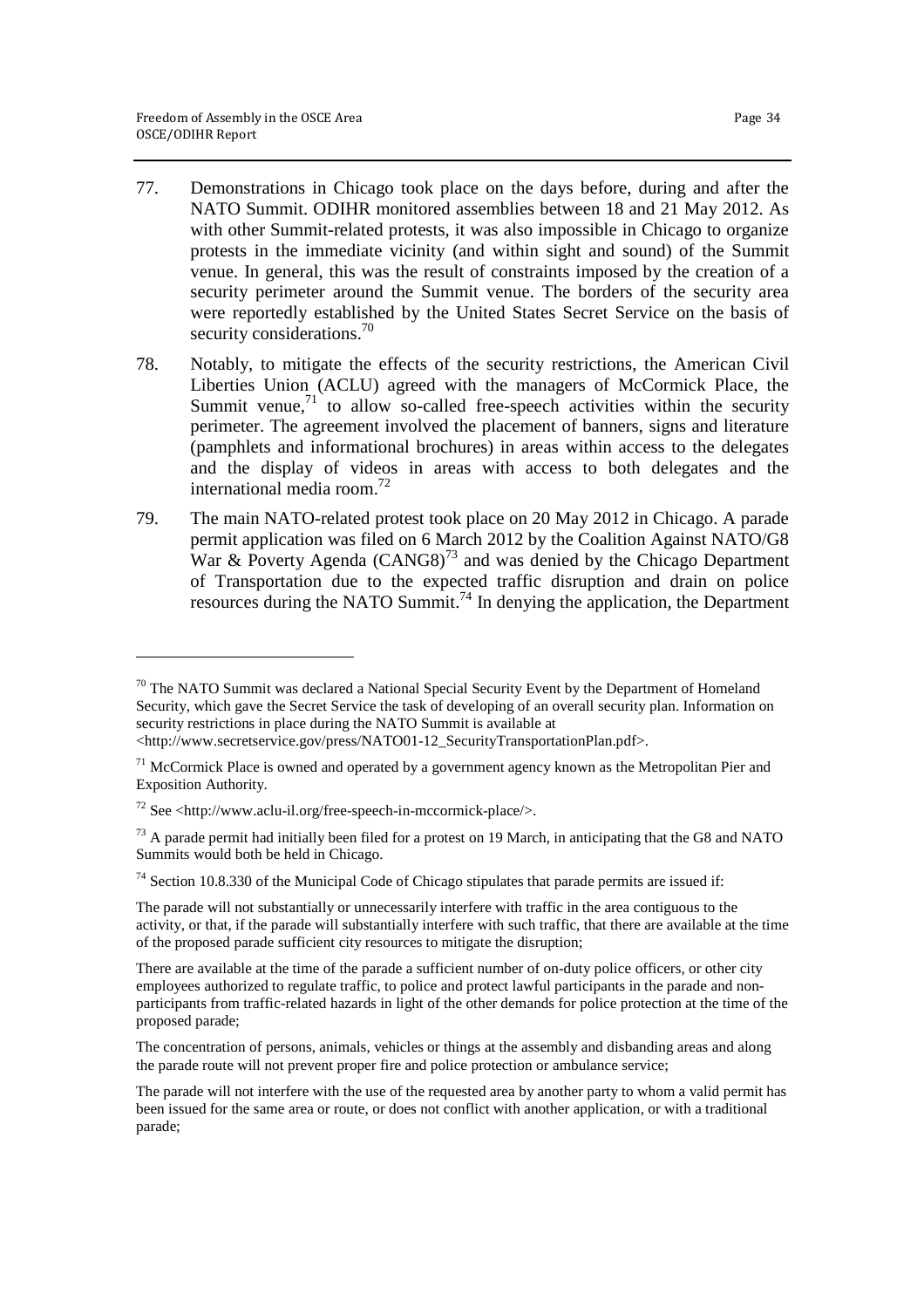$\overline{a}$ 

of Transportation proposed an alternative route for the event on the same date and at the same time.<sup>75</sup> The alternate route, although shorter, included the locations that the organizers had indicated as important to convey their message. An appeal against the decision to reroute the parade was rejected by the Department of Administrative Hearing, Municipal Division, which, inter alia, found that the alternative route provided "comparable public visibility" to the organizers.

- 80. There were discussions about the final part of the assembly, when a symbolic ceremony was organized by US veterans from the organization Iraq Veterans Against the War (IVAW), during which they planned to return their medals. IVAW had proposed that a small group of veterans who were willing to undergo security screening be allowed within the security perimeter to be able to hand over their medals to high-ranking NATO officials.<sup>76</sup> This proposal was rejected, apparently mainly due to a lack of response by NATO. In a letter of understanding addressed to the organizers of the 20 May march, the Chicago Department of Transportation urged IVAW to "conduct any presentation of medals as part of their ceremony on the flatbed truck" provided by the City outside the security perimeter.<sup>77</sup> Eventually, during the ceremony, IVAW representatives threw their medals towards the security area.
- 81. Furthermore, restrictions were also imposed on an assembly organized by National Nurses United, a trade union, on 18 May 2012. A permit had initially been granted for a march ending with a rally at the central location of Daley Plaza. On 8 May, the city authorities issued a revised parade permit requiring the organizers to change the route of the march and move the rally to a different and less central location, due to the larger than originally expected number of participants and concerns that they could not be accommodated in Daley Plaza. A compromise solution was finally reached on 11 May in an agreement to organize a static rally only in Daley Plaza.

#### *Conclusions and recommendations on restrictions imposed before assemblies*

82. Restrictions on assemblies must only be imposed where there are compelling arguments to do so on grounds that are permissible under OSCE commitments and international human rights standards.

The parade will not be conducted for any purpose or in any manner made unlawful elsewhere in this code or by any other local, state or federal law; and

The application contains sufficient information about the person or organization applying for the permit, the parade organizer, and the proposed date, time, location, route and number of participants.

 $75$  The permit application and the denial letter were obtained from the organizers of the protest.

<sup>&</sup>lt;sup>76</sup> Alternatively, IVAW invited a small group of NATO officials to come outside the security perimeter to receive the medals.

 $^{77}$  A copy of the letter, dated 15 May 2012, was obtained from the organizers of the protest.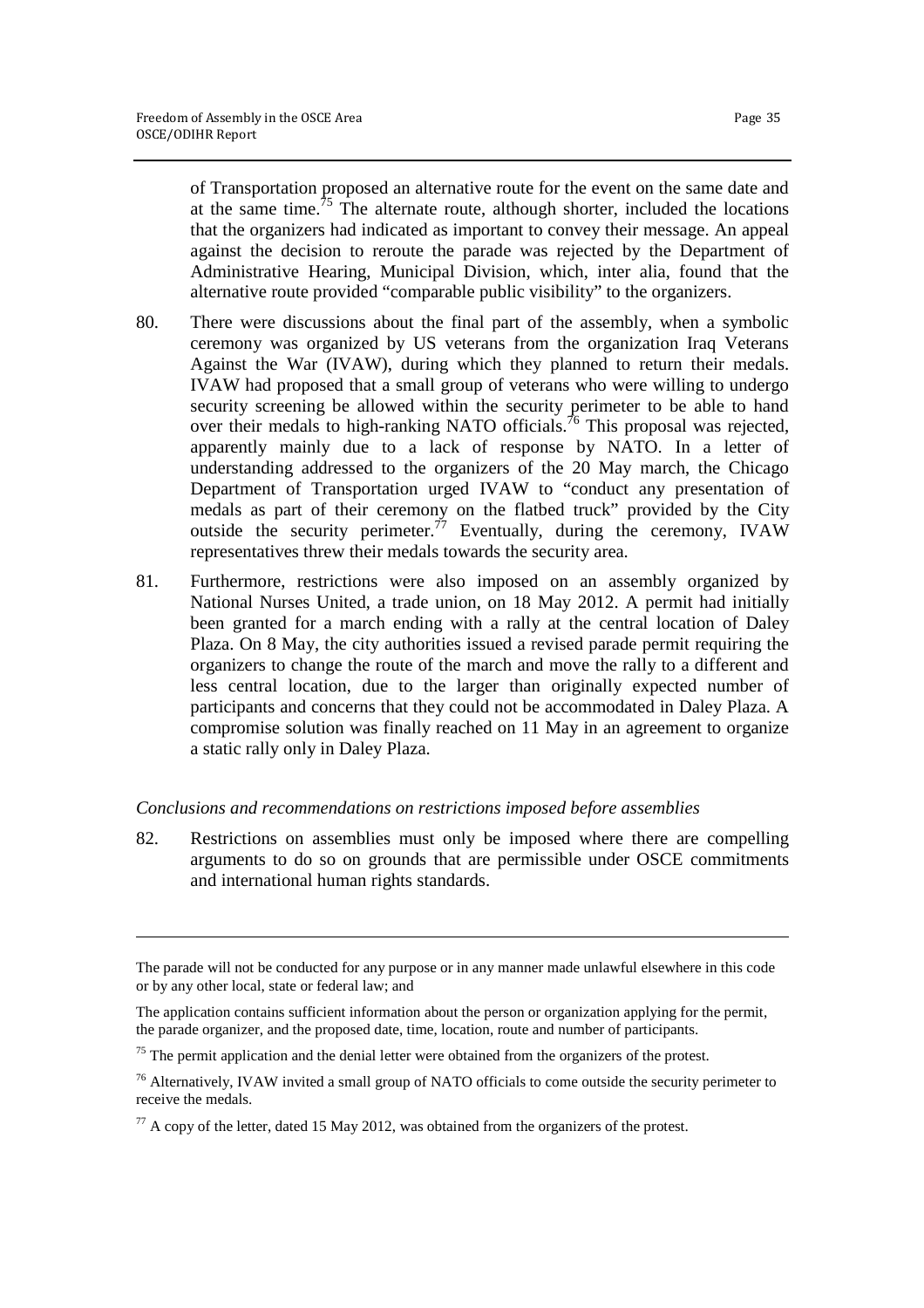- 83. Blanket bans on assemblies, such as the one that was in force in Serbia on 1 and 2 October 2011, are likely to be disproportionate in that they fail to take into account the individual circumstances of the assemblies involved.<sup>78</sup> Police and security bodies in Serbia were clearly faced with real security challenges in relation to the 2011 Belgrade Pride march.<sup>79</sup> However, it is a matter of concern that they decided to address them by imposing sweeping measures prohibiting all assemblies in Serbia for two days. By doing so, the authorities failed to identify and implement less intrusive measures $80$  to regulate assemblies and to minimize security risks. This is illustrated by one of the paradoxical consequences of the ban, the "dispersal" and brief detention of the participant in a one-person protest by the Novi Sad Ecological Movement (which was very unlikely to pose any security or other risks).
- 84. The lack of an individualized and case-by-case approach in imposing restrictions on assemblies is further exemplified by the nature of the individual decisions adopted by the Serbian police authorities for assemblies planned on 1 or 2 October 2011, which all cite identical grounds for their prohibition.<sup>81</sup> In this regard, it should be noted that the authorities cannot evade charges of discriminatory restrictions simply by declaring a wider ban (which they might argue does not target any particular group but is rather an objective measure in the face of threatened public disorder).
- 85. There are also concerns as to the legal basis for the above-mentioned individual decisions, which are all apparently based on the blanket ban decided by the Council for National Security. No provisions in Serbian law give powers to the Council for National Security to impose restrictions on the enjoyment of human rights and, specifically, on freedom of assembly.<sup>82</sup> The blanket ban decision by the Council was only reported by the media, and it is unclear whether it exists in written form and what formal procedure was followed to reach it. Indeed, no ruling by the Council for National Security is mentioned in any of the individual decisions reviewed by ODIHR banning assemblies on 1 and 2 October 2011. This conflicts with the principles of legality and transparent decision-making and had

<sup>78</sup> Guidelines on Freedom of Peaceful Assembly, *op. cit.*, note 1, Explanatory Notes, para. 43.

 $79$  Statements made in advance of the Pride march by the Minister of Interior, the Mayor of Belgrade, and other individuals in positions of authority raise doubts as to the readiness of the authorities to take all necessary measures to protect the event from violent protesters. Had the Pride march taken place, these statements could have had the effect of encouraging counter-protesters to confront the police and Pride march participants.

<sup>&</sup>lt;sup>80</sup> This might have potentially involved restrictions (e.g., on time, place and manner) on some assemblies.

<sup>&</sup>lt;sup>81</sup> ODIHR is in possession of copies of seven individual decisions, which are all justified by potential "disruption of public traffic, damage to health, public morals, or the security of persons and property."

<sup>&</sup>lt;sup>82</sup> The Council for National Security may, inter alia, "recommend to the competent state bodies measures to improve national security". See Law on the Basic Regulation of the Security Service of the Republic of Serbia, Article 5.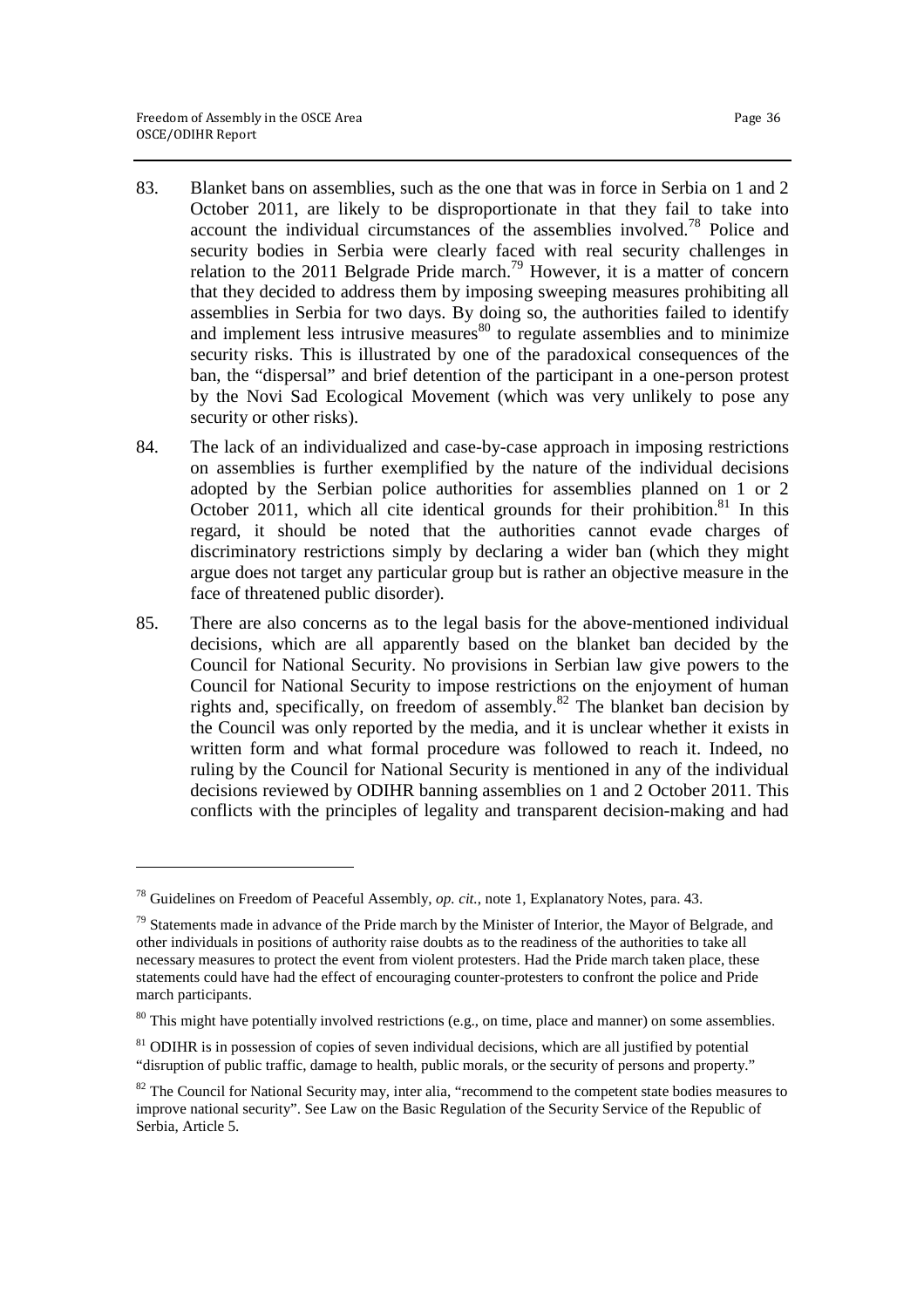<u>.</u>

the effect of limiting access to an effective remedy against the ban through administrative or judicial review.<sup>83</sup>

- 86. In many OSCE participating States, LGBTI communities are particularly vulnerable groups who have suffered a history of prejudice and social exclusion. In light of this, the State has a substantially narrower margin of appreciation and must have very weighty reasons for imposing restrictions on enjoyment of human rights of such marginalized and vulnerable groups.<sup>84</sup> Measures purporting to safeguard public morals must be tested against an objective standard of whether they meet a pressing social need, comply with the principle of proportionality and address criminal conduct.<sup>85</sup>
- 87. These considerations apply to events in Serbia, as well as to restrictions imposed on assemblies organized by an LGBTI group in Moldova (partly motivated by reasons of "public morality"). The latter, coupled with recent provisions adopted by Moldovan local councils banning the "propaganda of non-traditional sexual orientations" raise a number of additional concerns in relation to real and potential content-based restrictions on freedom of peaceful assembly and their discriminatory effect.<sup>86</sup>
- 88. As discussed, a different set of time, place and manner restrictions were imposed on other protests organized on the occasion of international summits and meetings. With the exception of a small anti-WTO demonstration in Geneva, in none of the participating States included in the monitoring sample could summitrelated protests be organized within sight and sound of the summit's delegates or venue. Also, in such situations, there are legitimate security considerations that have to be taken into account when regulating and facilitating assemblies during summits. However, these should not be used to justify disproportionate interference with the freedom of peaceful assembly and, specifically, the ability of assembly participants to convey a message to their intended audience.

<sup>&</sup>lt;sup>83</sup> Organizers of assemblies could have appealed against individual decisions banning their events. However, Article 11 of Serbia's Public Assembly Law provides no timeframe for considering appeals against an assembly ban and stipulates that the appeal has no suspending effect on the implementation of the decision. Given that individual decisions to ban assemblies were communicated to the organizers one or two days before their planned date, no possibility was left for appeals to be considered before the date of the prohibited event.

<sup>84</sup> See ECtHR, *Kiss v. Hungary* (2010); ECtHR, *Kiyutin v. Russia* (2011); and ECtHR, *MSS v. Belgium and Greece* (2011). The ECtHR, in a recent judgement in a case brought by GenderDoc-M against Moldova, noted that "where a difference of treatment is based on sex or sexual orientation the margin of appreciation afforded to the State is narrow, and in such situations the principle of proportionality does not merely require the measure chosen to be suitable in general for achievement of the aim sought." See ECtHR, *GenderDoc-M v. Moldova* (2012). The Court found Moldova in violation of, inter alia, provisions of the ECHR protecting the freedom of peaceful assembly and prohibiting discrimination.

<sup>85</sup> Guidelines on Freedom of Peaceful Assembly, *op. cit.*, note 1, Explanatory Notes, para. 78.

<sup>&</sup>lt;sup>86</sup> A previous ban imposed in 2010 on an assembly organized by the LGBTI group GenderDoc-M had played an important role in the organization's decision not to organize a larger demonstration in 2011 (interview with representatives of GenderDoc-M, 13 May 2011).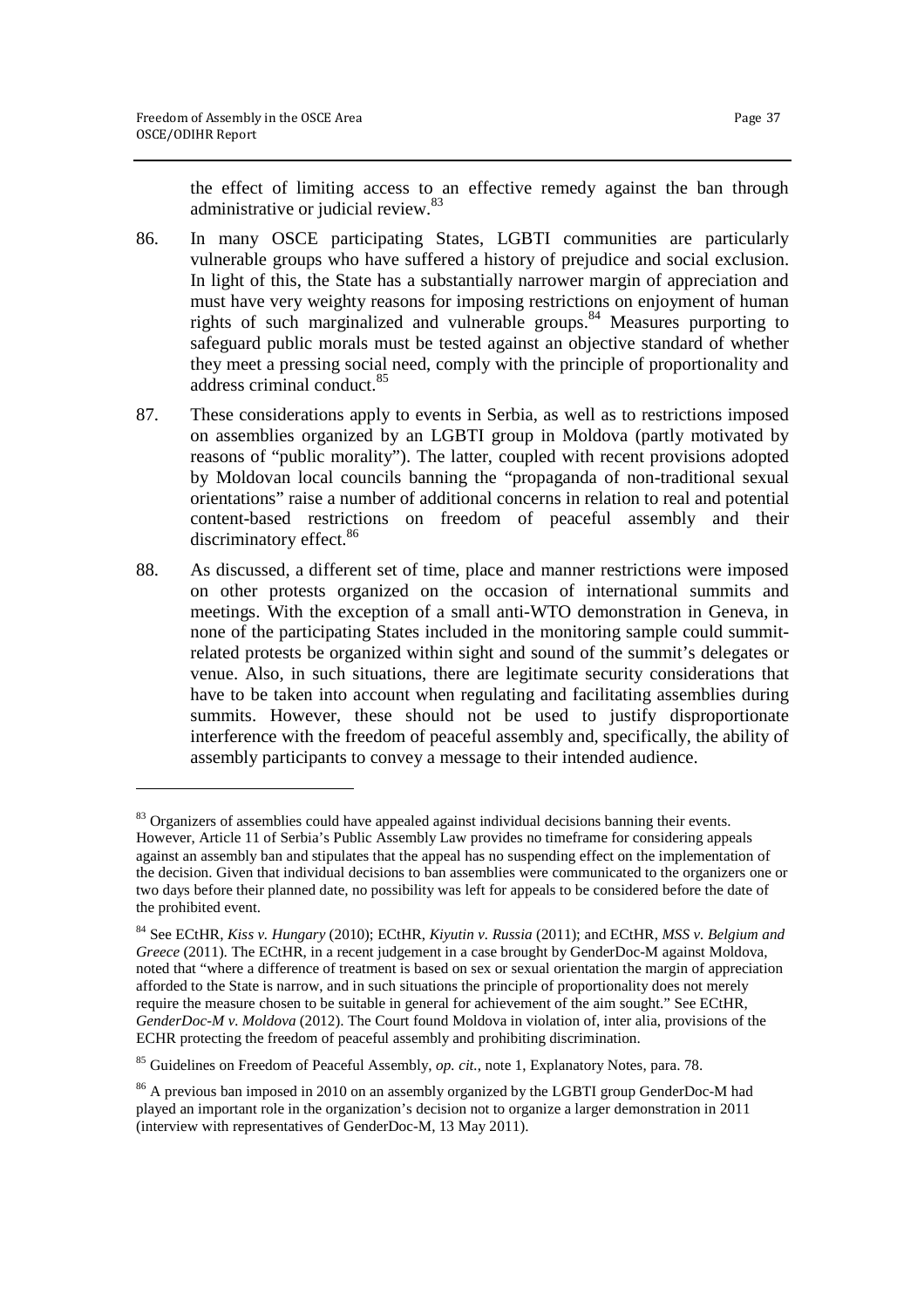- 89. It is important to note that restrictions imposed in different participating States, which all limited the ability of protesters to be within sight and sound of their intended audience, varied in their scope and range. A similar situation arose in Camp David, where protesters, due to the tight security restrictions imposed at the Summit venue, could not assemble in the vicinity.
- 90. Elsewhere, in Davos and Chicago, assembly participants could gather in the town or city where the Summit was organized but not near the Summit venues. These situations remain unsatisfactory from the point of view of ensuring that protesters are close enough to their audience to effectively convey their message. However, a positive aspect to be highlighted is that, during negotiations between local authorities and assembly organizers (in Davos and Chicago), and in the judicial decision on the rerouting of a protest (in Chicago), public visibility considerations were taken into account and, in some cases, led to a partial accommodation of the organizers' requests.<sup>87</sup> It should be noted, however, that an appeal should be possible if the de facto restrictions emerging from such negotiations are not actually agreed upon by all participants in the negotiations.
- 91. The compromise reached in Chicago that allowed free-speech activities in areas visible to summit delegates and the media should not be considered a substitute for enabling assemblies to take place within sight and sound of their intended audience. However, it illustrates how through negotiation and the identification of creative solutions, security considerations may be partly addressed when allowing expressive activities to take place.
- 92. Recommendations for participating States:

1

- to ensure that restrictions on assemblies are only imposed on grounds that are legitimate under OSCE commitments and international human rights law (to protect national security or public safety, public order, public health or morals or the rights and freedoms of others);
- to ensure that any restrictions on assemblies have a basis in primary law and strictly adhere to the principle of proportionality, ensuring in particular that restrictions are narrowly tailored to meet the specific and legitimate aims pursued by the authorities and are necessary in a democratic society;
- to ensure, in particular, that the regulation of assemblies is conducted in a transparent manner, giving the organizers timely notice of prompt regulatory decisions and recourse to a prompt and effective remedy through a combination of administrative and judicial review; any administrative review procedures must be sufficiently prompt to enable judicial review to take place once administrative remedies have been exhausted, prior to the date of the assembly provided in the notification;

 $87$  Albeit, as previously mentioned, the Chicago Department of Administrative Hearing, Municipal Division ultimately rejected the organizers' appeal against the rerouting of the march of 20 May 2012.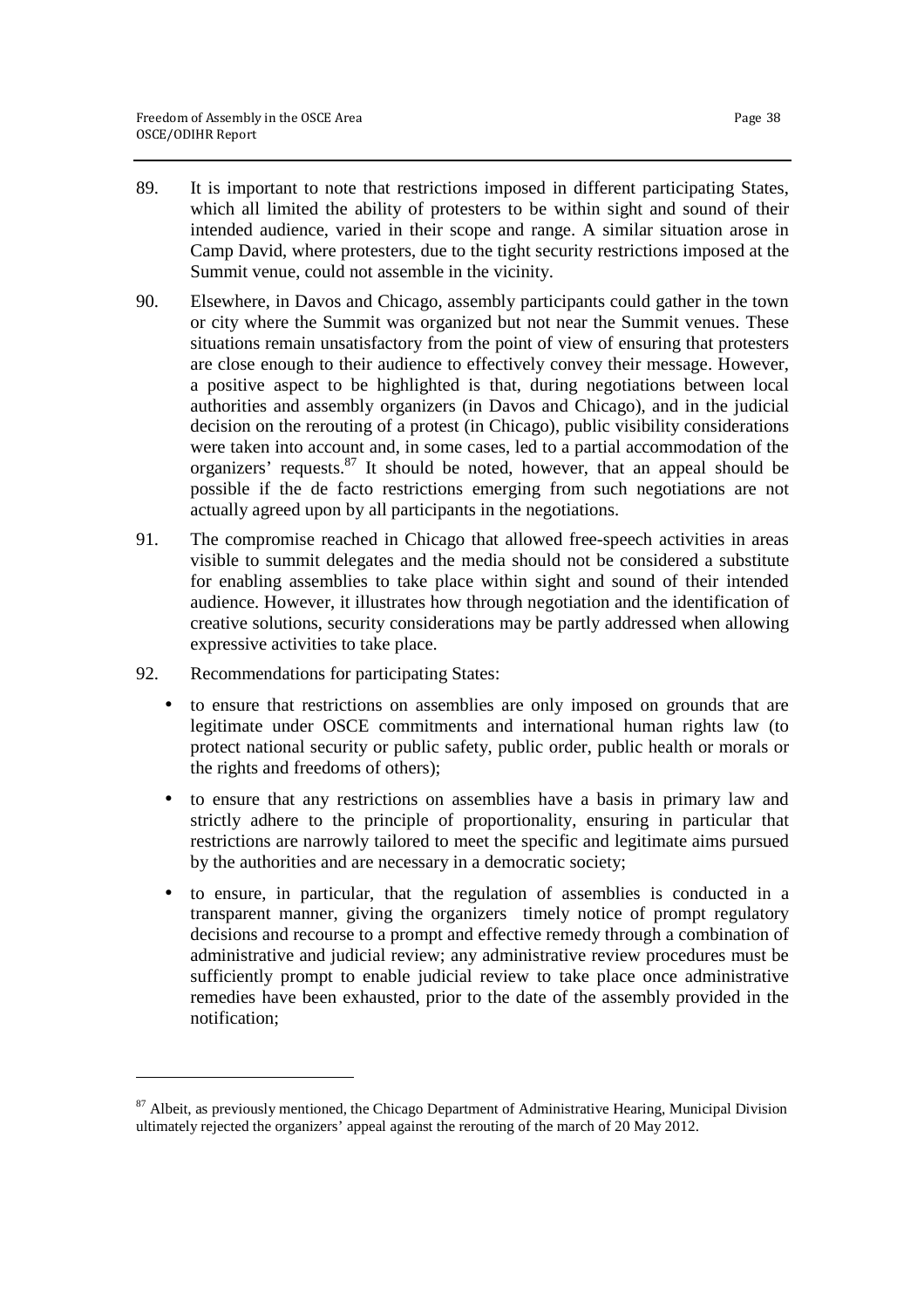- to generally refrain from imposing content-based restrictions on assemblies unless these can be compellingly justified by intentional incitement of violence resulting in an imminent threat of violence, or by a message constituting advocacy of national, racial or religious hatred that constitutes incitement to discrimination, hostility or violence;
- to ensure that any restrictions on assemblies are not discriminatory and reflect the principle that, in restricting the rights of vulnerable and disadvantaged groups, the State has a narrower margin of appreciation;
- to ensure that security or other considerations do not disproportionately limit the ability of assembly participants to convey their message within sight and sound of their intended audience;
- to ensure that, where security or other considerations may result in time, place and manner restrictions on assemblies, these are, whenever possible, previously discussed with the organizers of assemblies, and that suitable alternatives in line with the sight-and-sound principle are proposed; whenever possible, a negotiated and agreed solution should be considered the most desirable outcome.

# FACILITATING SIMULTANEOUS ASSEMBLIES AND PUBLIC EVENTS

# *Facilitating simultaneous assemblies and public events – international standards and good practice*

- 93. Where notification, or an authorization request, is provided for two or more unrelated assemblies at the same place and time, each should be facilitated as best as possible.<sup>88</sup> A prohibition against conducting public events in the same place and at the same time of another public event where they can both be reasonably accommodated is likely to be a disproportionate response.<sup>89</sup>
- 94. In the case of counter-demonstrations, emphasis should be placed on the state's duty to protect and facilitate each event where counter-demonstrations are organized or occur and to provide adequate policing resources to facilitate such related simultaneous assemblies, to the extent possible, within sight and sound of one another.<sup>90</sup> Importantly, the right to counter-demonstrate does not extend to inhibiting the right of others to demonstrate.<sup>91</sup> When the intention of the

<sup>88</sup> *Ibid*, para. 4.3.

<sup>89</sup> *Ibid*, Explanatory Notes, para. 122.

<sup>90</sup> *Ibid*, para. 4.4.

<sup>91</sup> *Ibid*.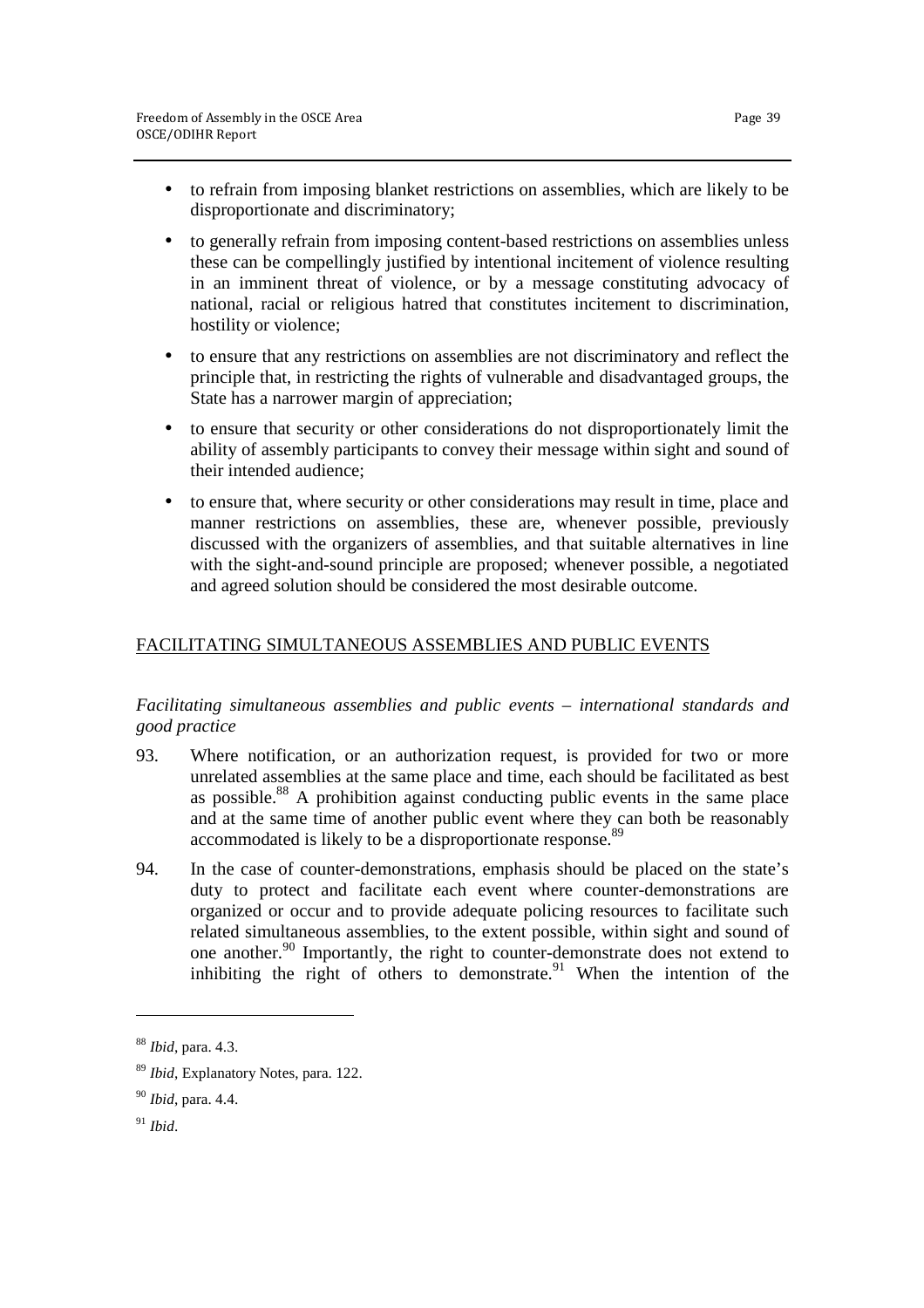organizers of a counter-demonstration is specifically to prevent the other assembly from taking place, Article 5 of the ICCPR, Article 17 of the ECHR and Article 29 of the ACHR on the prohibition of abuse of rights may be engaged, and the counter-demonstration will not enjoy protection afforded according to the right to freedom of peaceful assembly.<sup>92</sup>

# *Procedural issues and facilitation of simultaneous assemblies and public events – ODIHR findings*

- 95. This section deals with procedural and related issues in connection with the notification or authorization process for simultaneous assemblies before assemblies take place. A section in the following chapter will discuss the policing of simultaneous assemblies and counter-demonstrations.
- 96. In some participating States, there are laws or regulations that address issues arising from assemblies occurring on the same day and at the same time. These include local provisions on the issuance of assembly permits in US locations. In Chicago, for example, permits for public assemblies are issued provided they will not directly interfere with a previously planned permitted activity or public assembly.<sup>93</sup> Parade permits are issued where the parade will not interfere with the use of the requested area by another party to whom a valid permit has been issued, or does not conflict with another application, or with a traditional parade.  $94$  There are similar provisions, in that they refer to one event possibly interfering with another, in place in Los Angeles.<sup>95</sup> Elsewhere, for example in New York and Oakland, a permit may be denied when other events take place at the same place and time.<sup>96</sup>
- 97. There are detailed provisions specifically regulating parades and counterdemonstrations in force in Northern Ireland, where the Parades Commission has been established as a quasi-judicial body with an important regulatory and mediation role. The Parades Commission is, inter alia, tasked with facilitating mediation between parties to particular disputes concerning proposed public processions and with issuing determinations – legally binding rulings imposing

<sup>92</sup> *Ibid*, Explanatory Notes, para. 124.

<sup>&</sup>lt;sup>93</sup> Municipal Code of Chicago, Section 10.8.334.b.

 $94$  Traditional parades are defined as those held every year for at least five consecutive years. Municipal Code of Chicago, Section 10.8.330.d. Applications are generally processed on a first-in-time basis. See Section 10.8.330.h.

<sup>95</sup> Los Angeles Municipal Code, Section 103.111.

<sup>&</sup>lt;sup>96</sup> See Rules of the City of New York, Title 38, Chapter 19, and the Oakland Municipal Code, Chapter 12.44.130. In Ukraine, where no law on assemblies is in force, the issue is regulated on the basis of Article 39 of the Constitution and local regulations. The Procedure on Organizing and Carrying Out in Kiev Non-Governmental Mass Public Events of a Political, Religious, Cultural-Educational, Sport- and Entertainment-Related Character, similarly provides that an event may be banned if another event is taking place in the same location and at the same time (para. 5.1).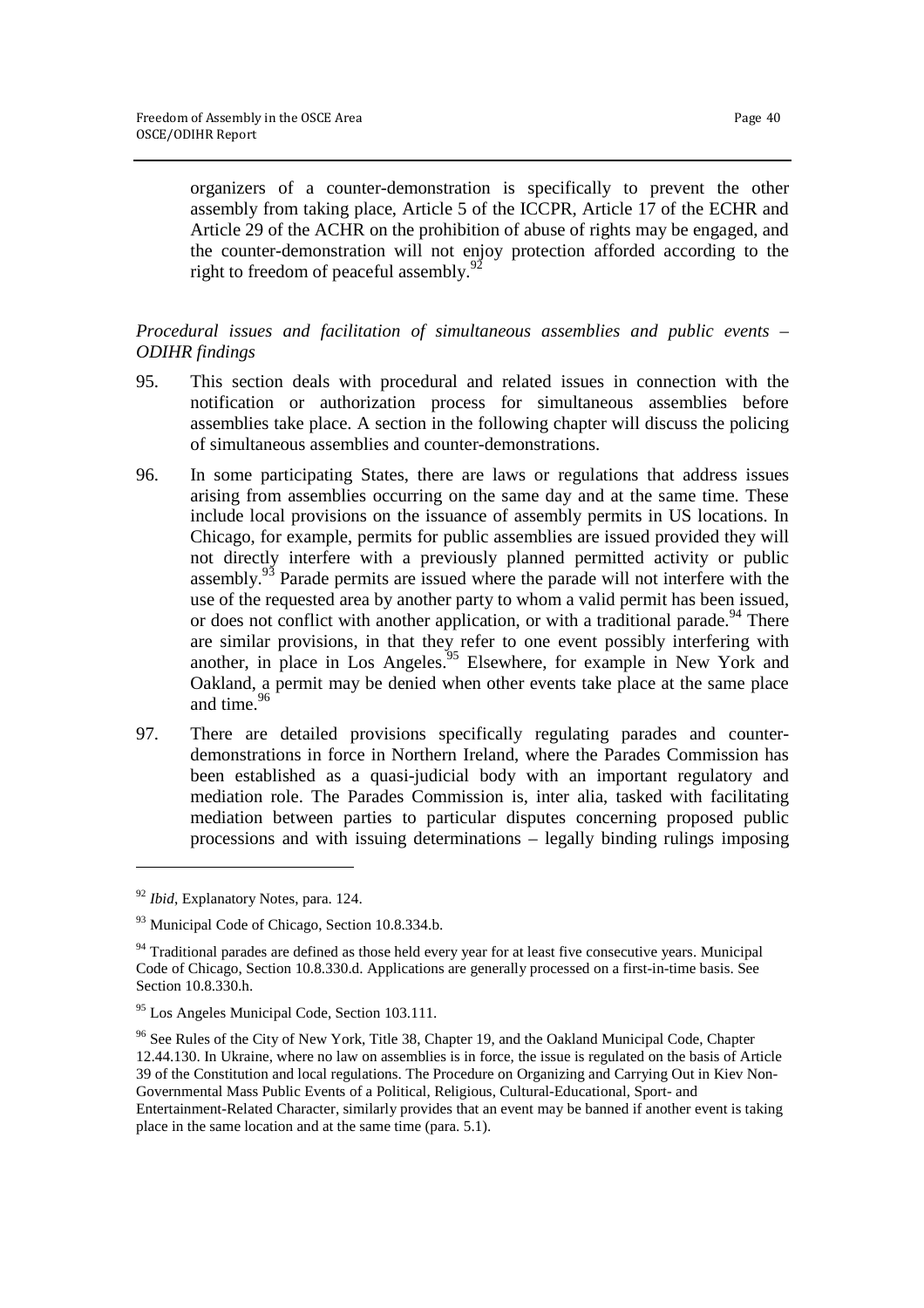restrictions on parades or related protests – in respect of processions and related counter-demonstrations.<sup>97</sup> In relation to both parades and "related protest meetings" (counter-demonstrations), the Commission has the power to impose certain restrictions (but not to ban an event).<sup>98</sup> Restrictions on parades and counter-demonstrations may include conditions as to the route of the parade or on the location of a counter-protest, its maximum duration, and the maximum number of people who may take part in it.<sup>99</sup>

- 98. Article 11 of the Moldovan Law on Assemblies provides that, if notification is provided for simultaneous assemblies, the organizers should be invited by the authorities to discuss possible solutions accommodating both events. Should the simultaneous holding of assemblies not be possible, the municipal authorities can propose to the organizers changes to the time, place, or manner of the assemblies. If these are not accepted, priority is given to the organizers who had notified their event first.
- 99. The recently amended Polish Law on Assemblies provides that the regulatory body should accommodate simultaneous assemblies if it is possible to separate them or, if they can take place in such a way that they will not endanger the life or health of persons or property to a large extent (Article 6 of the Law on Assemblies, amendment introduced by the Law of 14 September 2012 on amending the Law on Assemblies, Article  $1.2$ ).<sup>100</sup> These new amendments introduced restrictions on holding simultaneous assemblies. In particular, the new Article 7a provides that the municipality is vested with the right to immediately summon "the organizer of the assembly for which notification was provided later to amend the time and place of the assembly or the walking route of the participants" in case the above conditions, as defined in Article 6, are not met. Moreover, the new Article 8.2 states that the authorities shall prohibit an assembly if "the organizer […] despite the summoning mentioned in Article 7a Paragraph 1, did not change the time or place or the walking route in due time."<sup>101</sup>

<sup>&</sup>lt;sup>97</sup> Public Processions (Northern Ireland) Act 1998, Section 2.

<sup>&</sup>lt;sup>98</sup> Notification of related protest meetings has to be provided at least 14 days before the planned protest or, if this is not reasonably practicable, as soon as it is reasonably practicable. See Public Processions (Northern Ireland) Act 1998, Section 6. The Secretary of State has the power to ban parades and counterprotests (Sections 11 and 11A).

<sup>&</sup>lt;sup>99</sup> Public Processions (Northern Ireland) Act 1998, Sections 8 and 9A.

<sup>&</sup>lt;sup>100</sup> Amendments to the law entered into force on 14 September 2012.

<sup>&</sup>lt;sup>101</sup> Guidelines on Freedom of Peaceful Assembly, *op. cit.*, note 1, Explanatory Notes, para. 103. For a complete analysis of the draft amendments to the Polish Law on Assemblies, see OSCE/ODIHR, "Note on the Draft Law Amending the Law on Assemblies of Poland", 21 May 2012, <http://www.osce.org/odihr/90855>.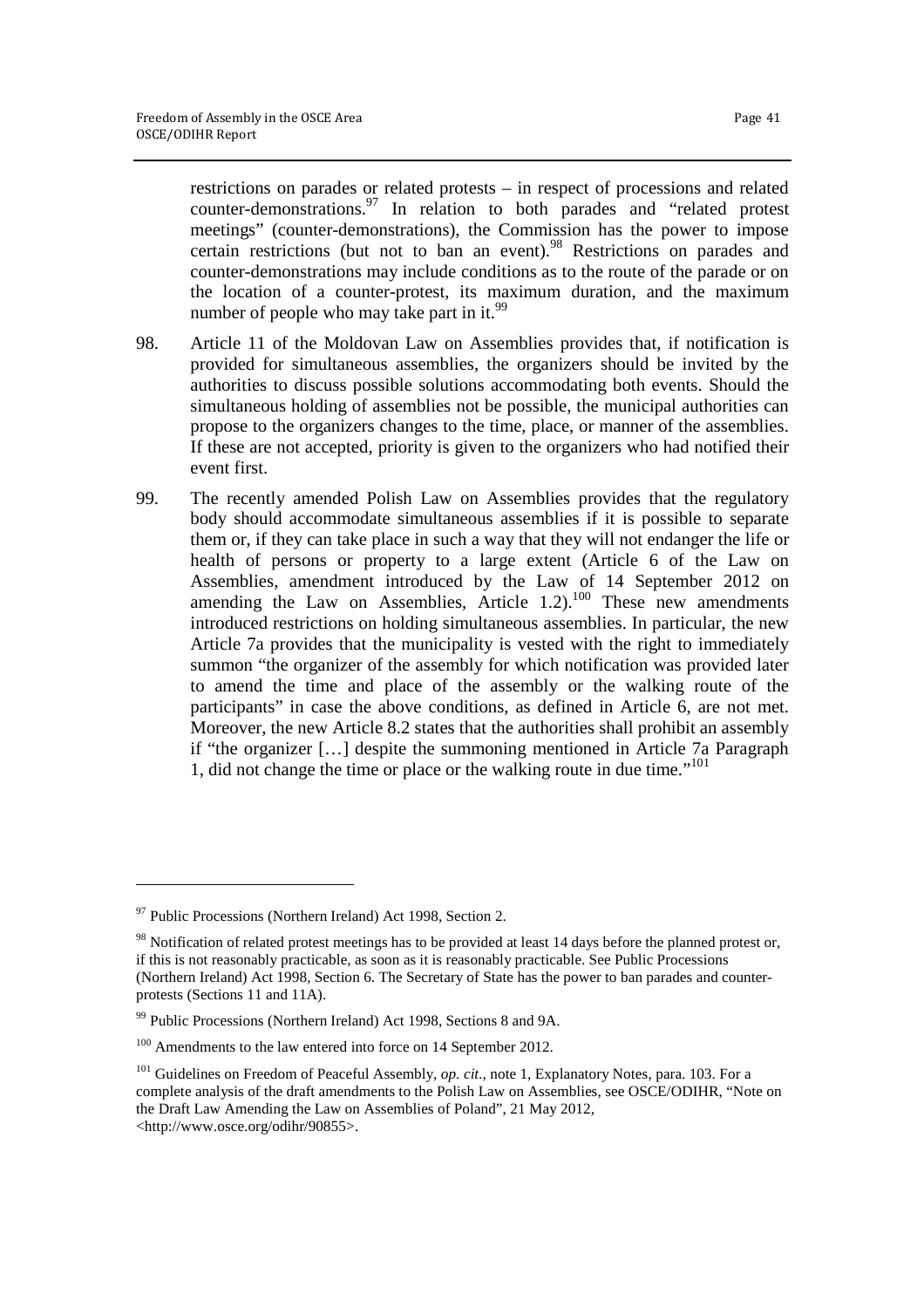- 100. Other participating States (even where this is not directly or explicitly stipulated in laws or regulations) generally apply a first-come-first-served principle in dealing with notifications of simultaneous assemblies. 102
- 101. Assemblies monitored by ODIHR included demonstrations and counterdemonstrations, as well as other unrelated simultaneous events. In this regard, a series of assemblies and public events organized in Budapest on 15 March 2012 constituted a particularly complex scenario.
- 102. 15 March is a Hungarian national holiday, and a number of official events and assemblies took place on that day in different Budapest locations. ODIHR monitors were able to observe one pro-government march (the so-called Peace March), one large civic opposition protest by the Millions for Press Freedom group commonly referred to as the Milla movement, one demonstration organized by radical right-wing groups partly simultaneously and right next to the Milla assembly, one demonstration by the opposition political group Democratic Coalition, as well as two static assemblies and one march organized by the nationalist party Jobbik.
- 103. In January 2012, Milla and other opposition groups had raised concerns about the apparent lack of availability of public spaces in central Budapest for assemblies, the majority of which had been "reserved" for official events.<sup>103</sup> In response to the notification, on 15 January 2012, of a Milla protest planned for 15 March in central Budapest, police authorities replied that a permit had already been issued for the Budapest Mayor's Office to hold a public celebration at the same location and therefore no assemblies could be organized at the same place.<sup>104</sup> Reportedly, a significant number of other central locations had been similarly reserved for official events by the Ministry of Public Administration and Justice and the Budapest Mayor's Office.<sup>105</sup>
- 104. In February, following discussions between Milla, the Ministry of Justice and Public Affairs and the Budapest Mayor's Office, an agreement was reached allowing for the use of the same public spaces for more than one event at different times of the day. Representatives of the Budapest Municipality explained that, in light of the large number of events planned on that day, it was decided to limit the

<http://nemtetszikarendszer.blog.hu/2012/01/18/vajon\_mire\_keszul\_tarlos>.

<sup>&</sup>lt;sup>102</sup> Interviews with representatives of the Budapest Police and of the Hungarian Ministry of Interior (14 March 2012) and of the Croatian Ministry of Internal Affairs (12 June 2012). Also see also Ordinance (*Verordnung*) of the City of Bern on Demonstrations on Public Land, Article 7.

<sup>&</sup>lt;sup>103</sup> In areas belonging to the City of Budapest, the use of public space for purposes other than expressive ones (i.e., cultural parades, commercial or sporting events etc.) is subject to the issuance of a permit by the Municipal authorities, as regulated by Decree 59/1995 (X. 20.) on the use of land belonging to the districts of Budapest and Decree 60/1995. (X.20.) on the use of land belonging to the capital. The municipal authorities issue these permits for a fee and for the duration of a full day.

<sup>&</sup>lt;sup>104</sup> A copy of the correspondence is available at

<sup>105</sup> HVG, "Blokkolt március 15.? A kormányerők einstandolják Budapestet," 20 January 2012, <http://hvg.hu/itthon/20120120\_marcius\_15\_ellenzek>.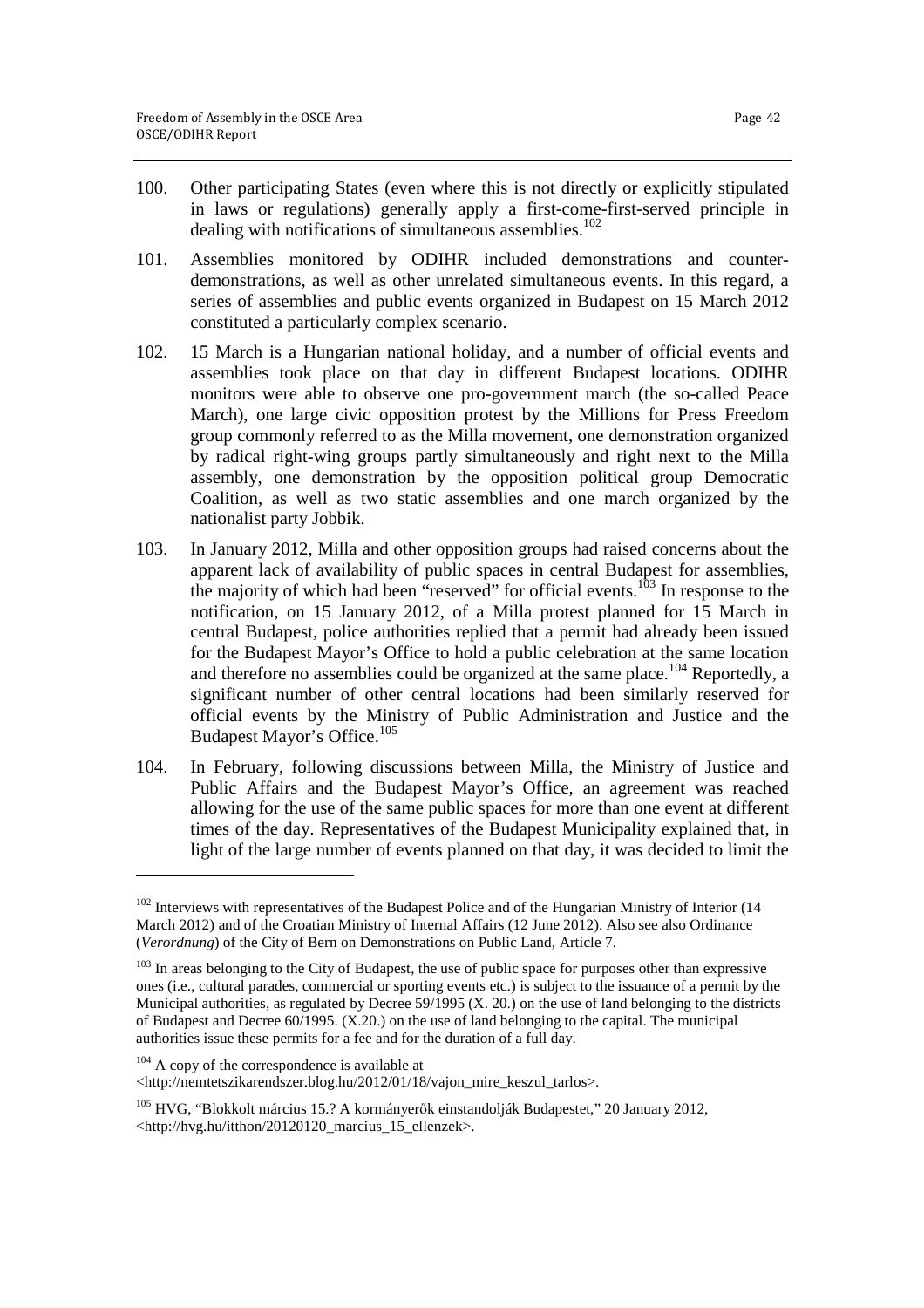time slots for permits usually issued for the whole day, thus allowing for the hosting of more events, including assemblies, on the same day and at the same place.<sup>106</sup> In this way, a larger number of events, including assemblies, could be accommodated.

- 105. A flash mob organized in Kiev on 21 May 2011 provides another example of an assembly potentially interfering with a series of public events organized in central Kiev on that day to celebrate Europe Day. Following the notification of the LGBTI Pride flash mob (on 20 May) by the NGO Insight, police authorities reportedly initially contacted the organizers, indicating that they were going to ban the assembly. An agreement was eventually reached to hold the assembly in a different nearby location. Apparently, the agreement also involved keeping a "low profile" during the assembly.<sup>107</sup>
- 106. In other participating States, notifications were provided for counterdemonstrations that, in some cases, took place in relation to LGBTI Pride events. In some participating States, no particular restrictions applied to counterdemonstrations against the Pride events. In Poland, where ODIHR monitored the Equality Parade that took place on 11 June 2011, notified counter-demonstrations were acknowledged by the competent local authorities and no restrictions were imposed on them.<sup>108</sup> ODIHR observed the Belfast Pride parade on 30 July 2011, which was accompanied by a small counter-demonstration notified by the Stop the Parade Coalition. Although the Belfast Pride parade was considered by the Parades Commission to be a "sensitive" event,<sup>109</sup> no conditions were imposed on the counter-demonstration (or on the Pride parade itself).
- 107. Elsewhere, the competent authorities took a different approach, mainly aimed at separating counter-protesters from participants in Pride events. In Italy, ODIHR observed the 2011 Europride event,<sup>110</sup> a large assembly organized by LGBTI groups on 11 June 2011, gathering approximately 500,000 participants from across Europe. A conservative Catholic group, Militia Christi, notified at the end of May of their intention to hold a counter-demonstration on 11 June in a location close to the route of the Pride event. Reportedly, they were verbally informed by Italian police authorities that, for reasons of public order, they could not have their event so close to the route of the Pride parade.<sup>111</sup> This appears to be the

 $\overline{a}$ 

<sup>&</sup>lt;sup>106</sup> Interview with representatives of the Budapest Municipality, 11 April 2012.

<sup>&</sup>lt;sup>107</sup> Interview with representatives of the NGO Insight, organizer of the assembly, 23 May 2011.

<sup>&</sup>lt;sup>108</sup> Interview with representatives of the Warsaw City Police, 17 June 2011.

 $109$  In light of its potential effects on relationships within the community, potential disruption to the life of the community, and of issues arising from the conduct of the parade itself. Interview with representatives of the Parades Commission, 25 August 2011.

<sup>&</sup>lt;sup>110</sup> Europride is a pan-European event supporting LGBTI rights and is hosted by a different European city each year.

<sup>&</sup>lt;sup>111</sup> Interviews with representatives of Militia Christi (12 June 2011) and of the Italian Ministry of Interior (14 June 2011).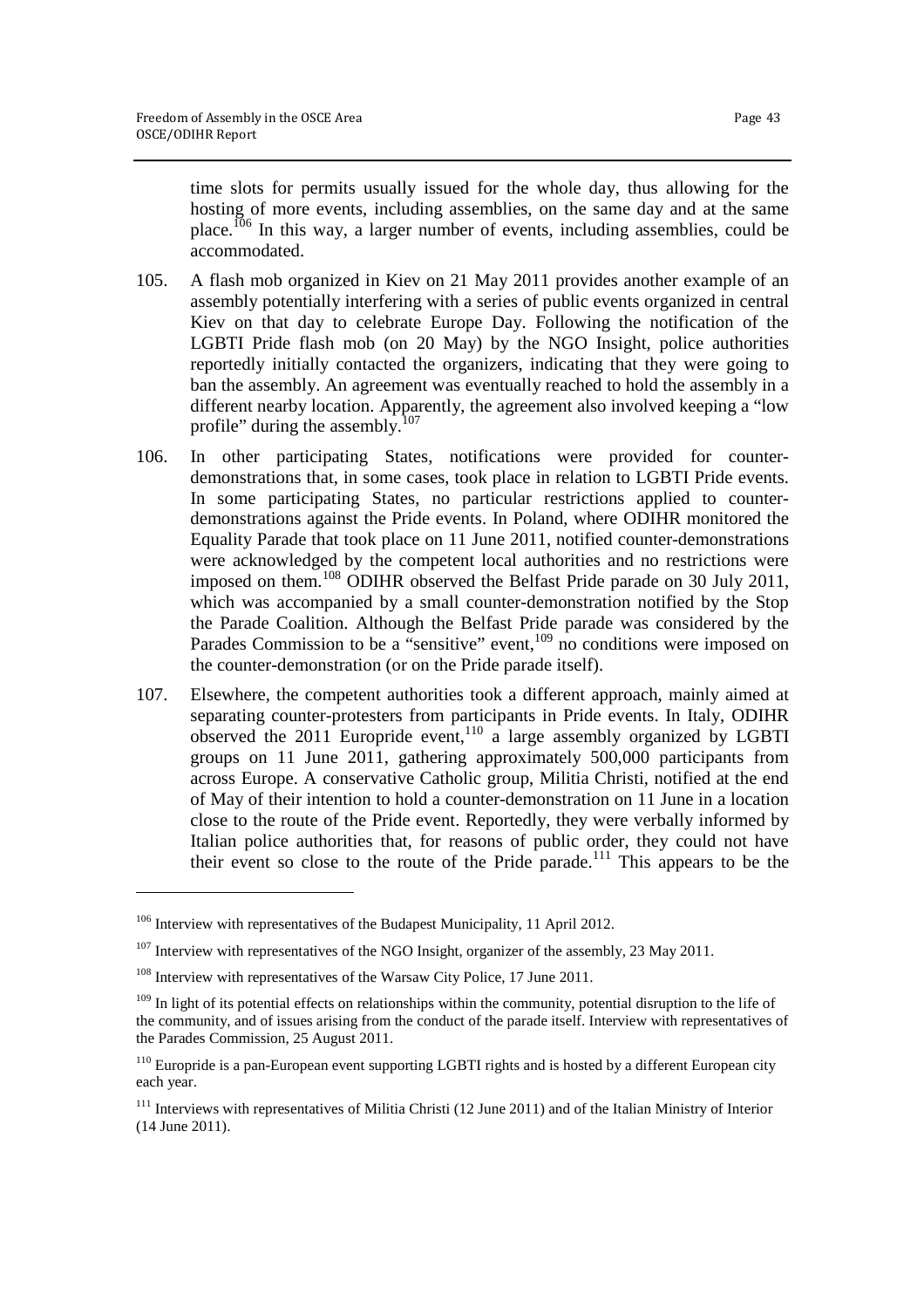standard approach adopted by the Italian police authorities when demonstrations and counter-demonstrations are organized in the close proximity of each other.<sup>112</sup>

108. In Croatia, ODIHR monitors observed the 2012 Split Pride event, which took place on 9 June 2012. The 2011 Split Pride event, which had been the first organized in this Croatian city, had been characterized by a large presence of counter-protesters, many of them violent, who reportedly threw rocks and other objects at participants in the Pride event and others. <sup>113</sup> In advance of the 2012 Split Pride event, there were concerns about potential security problems caused by violent counter-demonstrators.

109. On 5 June 2012, the police authorities were notified of an assembly that was due to take place in the same place and at the same time as the Split Pride parade. The assembly organizers were members of a group called Civic Initiative that opposed the holding of the Split Pride event in its planned location, the Riva seafront promenade. Reportedly, the organizers of the counter-demonstration were informed by the police authorities that, due to the delay in providing notification of the assembly,  $114$  they had 24 hours to provide an explanation of the reasons for the delay.<sup>115</sup> In addition, they were informed that they could not hold their counter-demonstration at the proposed place because another assembly was already taking place there.<sup>116</sup> The organizers of the counter-demonstration failed to respond to the request for additional information and, as a result, their assembly was not registered.

# *Conclusions and recommendations on procedural issues and the facilitation of simultaneous assemblies and public events*

- 110. In light of the OSCE commitments and international human rights standards, it is generally good practice to facilitate, as much as possible, the holding of simultaneous assemblies. This should be reflected in procedures followed during the pre-assembly notification or authorization phase.
- 111. Where laws or regulations deal explicitly with the issue of simultaneous assemblies, they should not include an automatic prohibition of holding events at the same place and time. In this regard, provisions in force in Los Angeles and Chicago, for example, that mention interference with another pre-authorized event

<sup>&</sup>lt;sup>112</sup> Interview with representatives of the Italian Ministry of Interior, 14 June 2011.

<sup>&</sup>lt;sup>113</sup> The Pride event took place on 11 June 2011. Reportedly, eight people were injured in the attacks, which resulted in the interruption of the event.

<sup>&</sup>lt;sup>114</sup> According to the Croatian Law on Public Assembly, assemblies are to be notified to the police authorities five days in advance of a planned assembly (Article 7).

<sup>115</sup> Interview with representatives of the Croatian Ministry of Internal Affairs, 12 June 2012.

<sup>116</sup> Interview with representatives of the Croatian Ministry of Internal Affairs, 12 June 2012. Also see Radio Slobodna Evropa, "Policija: Skup protiv Split Pridea nije prijavljen", 7 June 2012,

<sup>&</sup>lt;http://www.slobodnaevropa.org/archive/news/20120607/500/500.html?id=24606580>.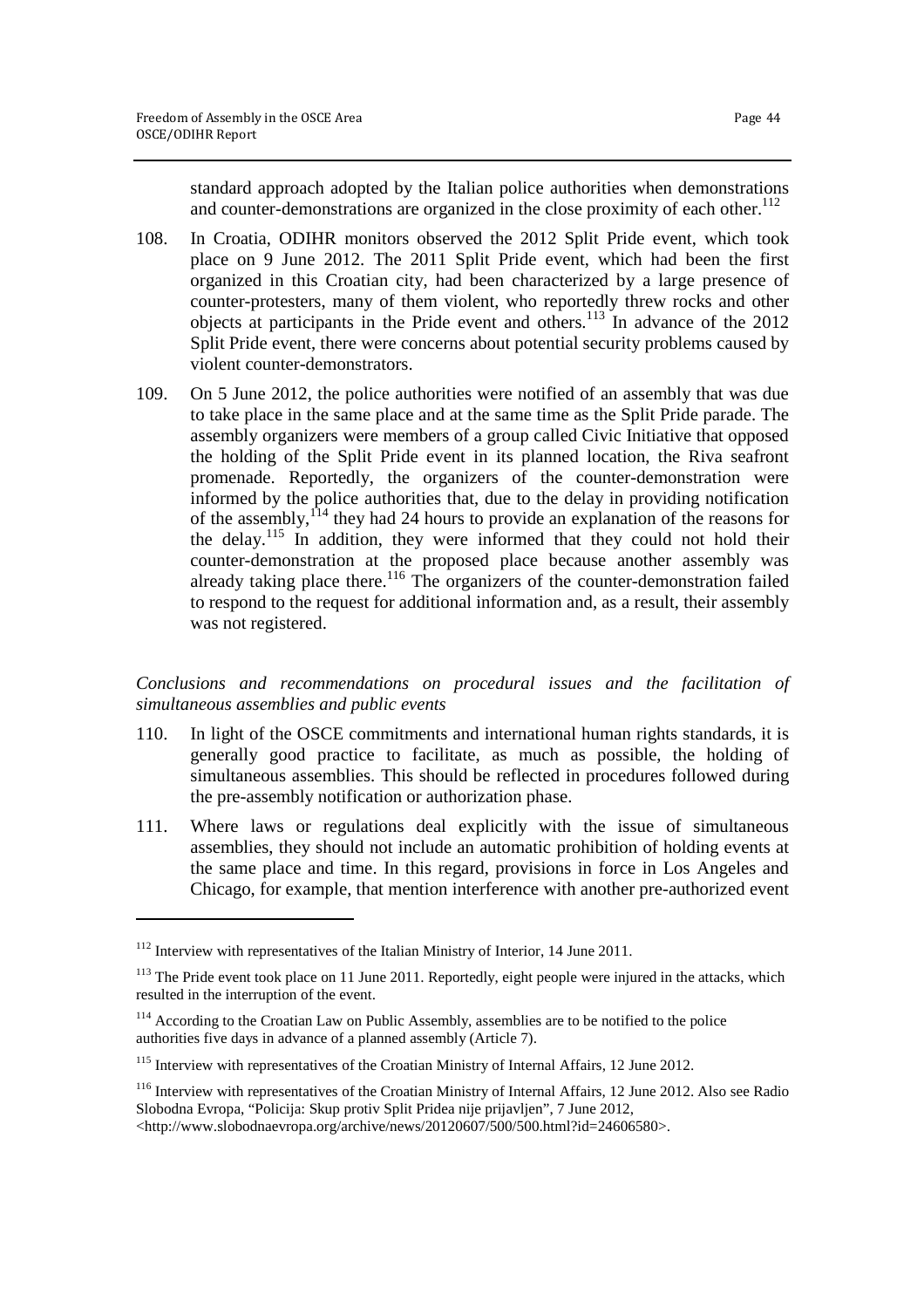as potential grounds for the denial of a permit are preferable to regulations allowing the ban of assemblies simply on the grounds that they are organized at the same time and location. This makes it possible for two assemblies to be held together if they can be accommodated $117$  and do not interfere with one another.

- 112. In accommodating simultaneous assemblies, emphasis should be placed on practical solutions that can be found through dialogue and negotiation. The provisions in Moldovan law outlining the steps the authorities need to follow to accommodate separate events in the same place are an example of a good way to regulate on this issue. The Public Processions Act in Northern Ireland appropriately places emphasis on the role of the Parades Commission in promoting and facilitating mediation to resolve disputes concerning public processions.<sup>118</sup>
- 113. In Poland, recently adopted amendments to the Law on Assemblies raise concerns about the imposition of restrictions on the holding of simultaneous assemblies. In particular, the amendments give powers to the regulating body to prohibit an assembly if the organizers do not modify the time or place of simultaneous assemblies. The new provisions in case of counter-demonstrations run counter to the principle that authorities should take measures to ensure that all assemblies can take place within sight and sound of one another, whenever possible. Moreover, they run counter to the principle that the organizer of an assembly should not be compelled or coerced either to accept whatever alternative(s) the authorities propose or to negotiate with the authorities about key aspects, particularly the time or place, of a planned assembly.<sup>119</sup>
- 114. In other contexts, and in situations where simultaneous assemblies are not specifically regulated, the police and other local authorities can play an important role in facilitating or restricting simultaneous assemblies. It is a matter of concern that the Budapest Municipality appeared to have granted permits in early 2012 for the use of the majority of public spaces in central Budapest for official events, which de facto limited the ability of other groups to hold assemblies on 15 March 2012. However, a positive aspect to be underlined is that, with the adoption by the Municipality of a more flexible approach to the timeframe of these permits, and in agreement with the organizers of other events, a large number of assemblies and official events could finally be accommodated and took place in Budapest on 15 March 2012.

<sup>117</sup> Guidelines on Freedom of Peaceful Assembly, *op. cit.*, note 1, Explanatory Notes, para. 122.

<sup>&</sup>lt;sup>118</sup> It should be noted, however, that in the case of the Parades Commission of Northern Ireland, there is a potential conflict of interest concerning the proximity of (or even overlap between) mediators and adjudicators (i.e., those who have authority to impose restrictions).

<sup>&</sup>lt;sup>119</sup> Guidelines on Freedom of Peaceful Assembly, *op. cit.*, note 1, Explanatory Notes, para. 103. For a complete analysis of the draft amendments to the Polish Law on Assemblies, see OSCE/ODIHR, "Note on the Draft Law Amending the Law on Assemblies of Poland", 21 May 2012, <http://www.osce.org/odihr/90855>.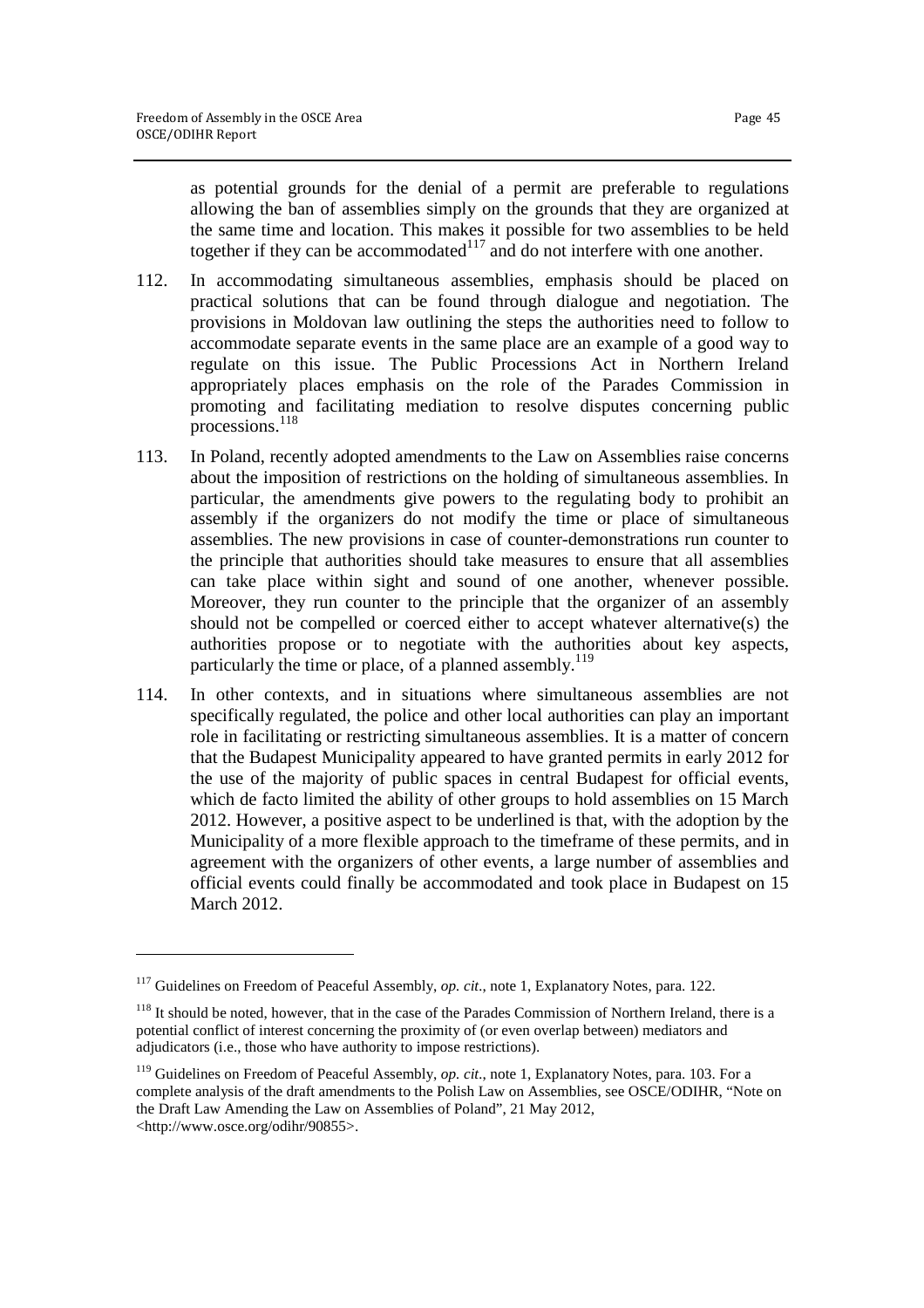- 115. Specifically in relation to LGBTI Pride marches and similar events, counterdemonstrations may give rise to public safety and security considerations. However, the authorities should generally seek to facilitate the holding of an assembly and related counter-demonstrations within sight and sound of one another. The approach adopted in Poland before the 2011 Equality Parade was an example of good practice in dealing with the notification of assemblies and counter-demonstrations taking place almost at the same place and time.
- 116. In contrast, in Italy, where the police authorities informally asked the organizers of a small counter-demonstration to move their event to a different location, they took insufficient steps to protect the right of everyone to convey their message within sight and sound of one another. While it is clear that moving a small counter-demonstration to a separate location made the policing of both the Europride event and the counter-demonstration easier, in this case there appeared to be no compelling security or other considerations requiring the imposition of a change in location for the counter-demonstration.
- 117. In Split, the competent authorities had to take into account the violent incidents that had taken place during the previous Split Pride event in 2011, as well as the calls for violence by certain extremist groups in advance of the 2012 Pride parade. For this reason, their cautious approach in maintaining distance between Pride participants and counter-protesters (requiring the organizers of the counterdemonstration to relocate their event) may have been justified.<sup>120</sup> However, while this may not have been possible to achieve following the incidents in 2011, the ultimate goal for similar events in the future should be to accommodate peaceful assemblies and counter-demonstrations within sight and sound of each other in those cases where the latter are not intended to prevent the other assembly from taking place.
- 118. Recommendations for participating States:

 $\overline{a}$ 

- to ensure that provisions regulating assemblies, or assemblies and other public events, taking place simultaneously and in the same or adjacent locations are based on the presumption that, whenever possible, all assemblies should be accommodated;
- in particular, to ensure that there are no provisions prohibiting public events from taking place at the same time and at the same place when they can be reasonably accommodated;
- in relation to assemblies and corresponding counter-demonstrations, to ensure that, whenever possible, no pre-assembly restrictions are imposed preventing them from taking place within sight and sound of each other; any restrictions

 $120$  The Civic Initiative group that had initially notified their protest did not appear to be likely to pose security risks (interview with representatives of the Croatian Ministry of Internal Affairs, 8 June 2012). However, a counter-protest against the Pride event could have attracted potentially larger groups of violent demonstrators not directly affiliated with the organizers.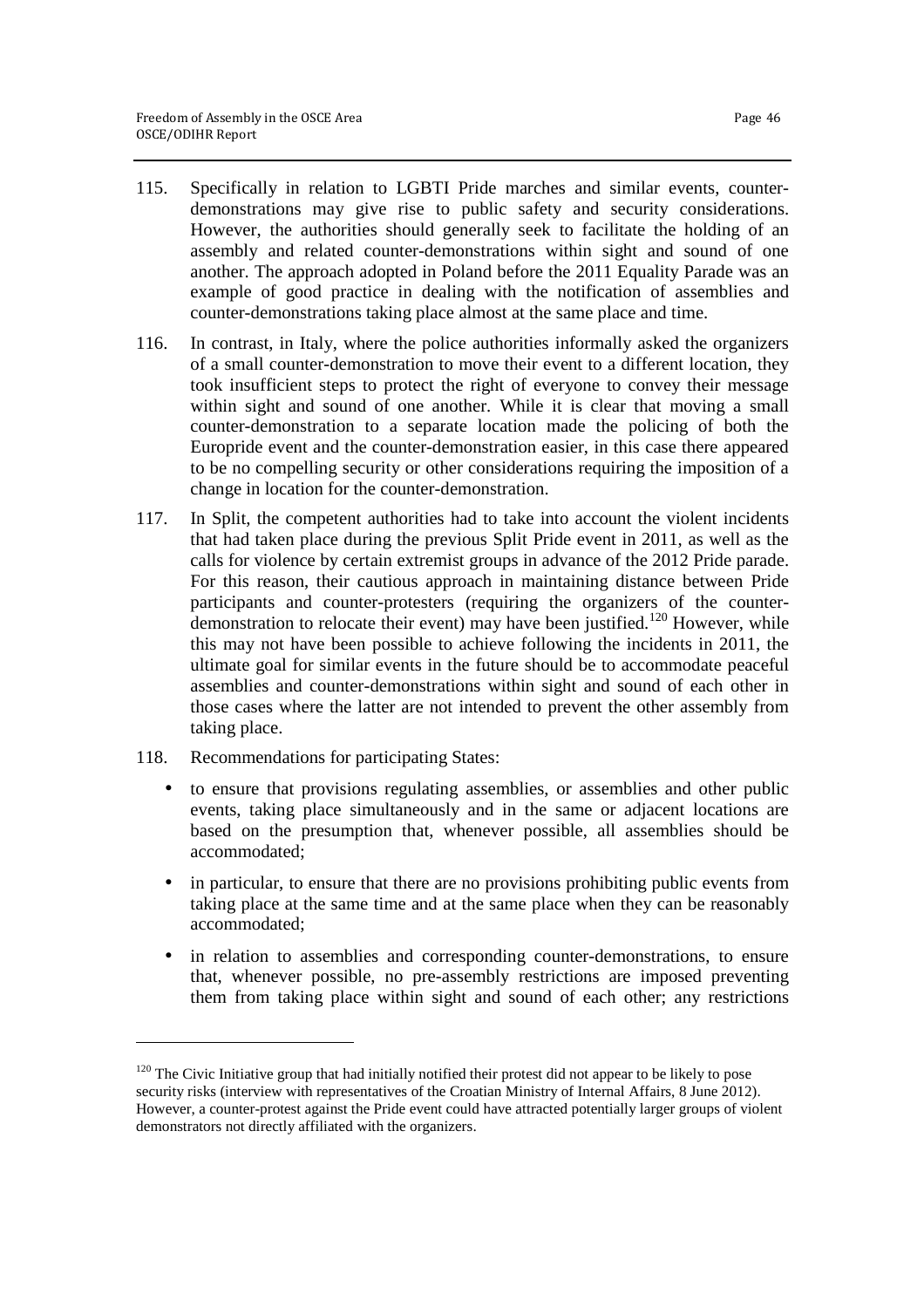imposed on assemblies should only be based on legitimate grounds supportable with objective evidence under international human rights law;

- to ensure that, when two public events cannot be accommodated in the same location, the organizers are encouraged to engage in a dialogue to find a mutually satisfactory solution;
- to ensure that licensing and other authorization systems for the use of public spaces for events other than assemblies, including official and state-sponsored events, are not used to limit the availability of public spaces for the purpose of holding assemblies;
- to ensure that, in the pre-assembly phase, organizers of assemblies are not compelled, coerced, or otherwise subjected to pressure either to accept whatever alternative(s) the authorities propose or to negotiate with the authorities about key aspects, particularly the time or place, of a planned assembly.

# DUTIES AND RESPONSIBILITIES OF THE ORGANIZERS

*Duties and responsibilities of the organizers – international standards and good practice* 

- 119. At the stage of pre-event planning, it is good practice for organizers to discuss with law enforcement officials the security and public safety measures that are to be put in place prior to the event. Such discussions can cover, inter alia, the deployment of law enforcement personnel, stewarding arrangements and particular concerns relating to the policing operation<sup>121</sup> (see Section II for assembly policing).
- 120. The costs of providing additional services to facilitate and protect assemblies should be covered by the State. In particular, the costs of providing adequate security and safety (including traffic and crowd management) should be fully covered by the public authorities and no additional charge should be levied for providing adequate policing.<sup>122</sup> Similarly, the responsibility for routine clean-up after a public assembly should lie with the municipal authorities. $^{123}$
- 121. Organizers of non-commercial public assemblies should not be required to obtain public-liability insurance for their event, $1^{24}$  as any such requirement would have a disproportionate and inhibiting effect on the enjoyment of the freedom of assembly.<sup>125</sup> Under some circumstances, it may be legitimate to impose on

1

<sup>&</sup>lt;sup>121</sup> Guidelines on Freedom of Peaceful Assembly, *op. cit.*, note 1, para. 5.1.

<sup>122</sup> *Ibid*, para. 5.2.

<sup>123</sup> *Ibid*, Explanatory Notes, para. 32.

<sup>124</sup> *Ibid*, para. 5.2.

<sup>125</sup> Guidelines on Freedom of Peaceful Assembly, *op. cit.*, note 1, Explanatory Notes, para. 198.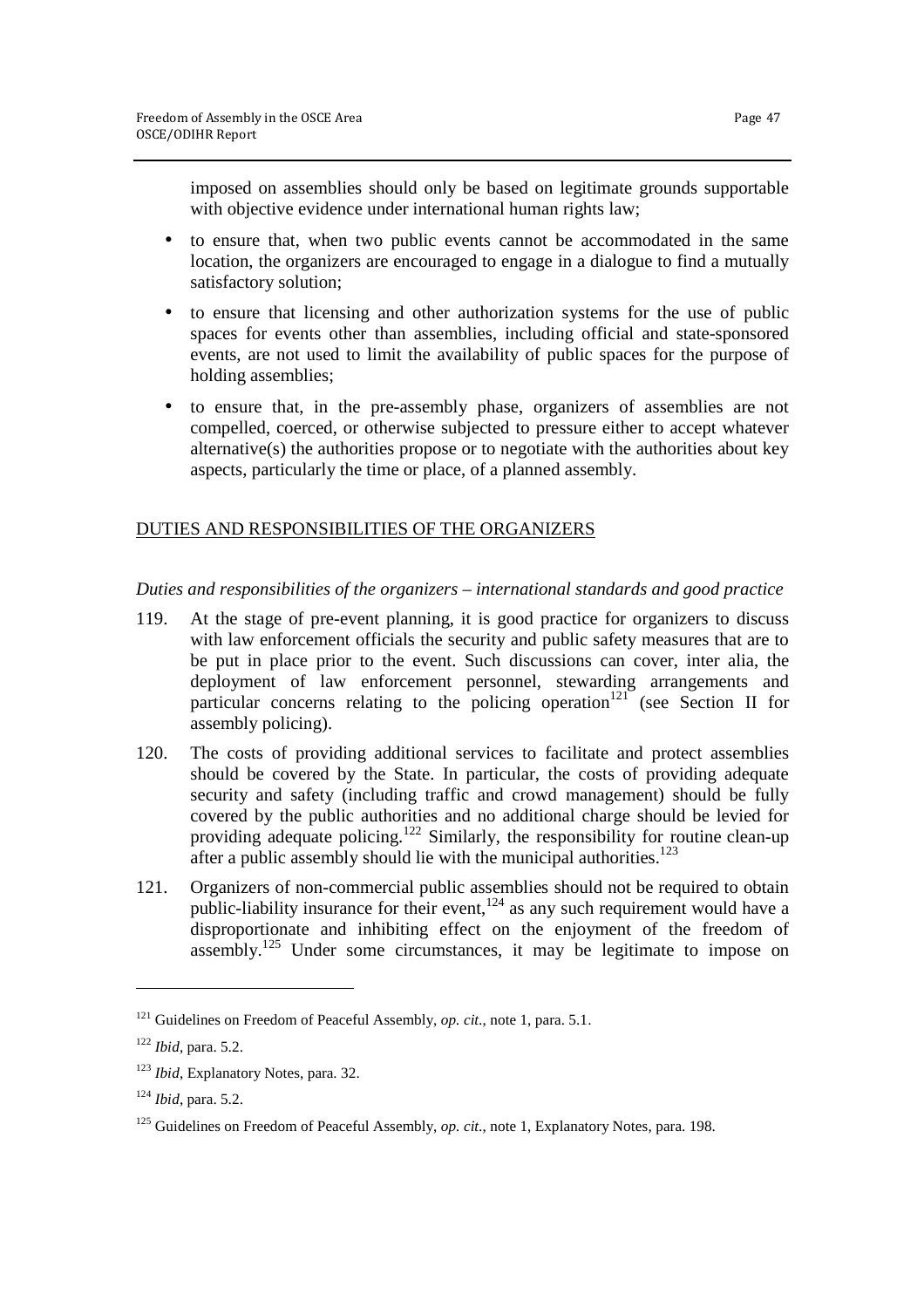organizers of assemblies the condition that they arrange a certain level of stewarding for their gathering.<sup>126</sup> However, such a condition should only be imposed as a result of a specific assessment of the assembly in question, and never by default.

- 122. Organizers and stewards have a responsibility to make reasonable efforts to comply with legal requirements and to ensure that their assemblies are peaceful, but they should not be held liable for failure to perform their responsibilities if they made reasonable efforts to do so.<sup>127</sup> This principle also applies in those cases when an assembly degenerates into serious public disorder. In such circumstances, it is the responsibility of the State to limit the damage caused and under no circumstances should the organizers of a lawful and peaceful assembly be held liable for disruption caused to others where the organizers did not cause and did not specifically intend the damage or disruption.<sup>128</sup>
- 123. Any liability arising after an assembly and any sanctions imposed on the organizers should be in line with the principle of proportionality.<sup>129</sup>

# *Duties and responsibilities of the organizers – ODIHR findings*

- 124. In some participating States, the competent authorities impose fees to process permit applications to hold assemblies. In general, such fees are relatively small, although, in certain locations, they may reach a significant amount.<sup>130</sup> In certain jurisdictions, laws or regulations provide that the organizers of public events should pay fees to cover traffic control and clean-up costs. In a number of jurisdictions, these fees can be waived in the case of assemblies, and are only imposed on the organizers of commercial events. $131$
- 125. In Serbia, however, the Public Assembly Law places an obligation on the organizers of an assembly to cover the cost incurred because of the temporary alteration of traffic and other costs incurred by the additional performance of

<sup>&</sup>lt;sup>126</sup> *Ibid*, Explanatory Notes, para. 195. Stewards or marshals are individuals who assist the organizers of an assembly in managing the event.

 $127$  Organizers should not be liable for the actions of individual participants or stewards; instead, individual liability should arise for participants or stewards if they commit an offence or if they fail to carry out the lawful directions of law-enforcement officials. See *ibid*, Explanatory Notes, paras 112 and 197.

<sup>128</sup> *Ibid*, para. 198.

<sup>129</sup> *Ibid*, para 109. Also see ECtHR, *Ezelin v. France* (1991).

<sup>&</sup>lt;sup>130</sup> In Geneva, Article 6 of the Regulation on the Execution of the Law on Demonstrations in Public Spaces of 15 October 2008 provides that the competent authority may collect a fee ranging between 20 and 500 Swiss Francs (approximately 24 and 600 Euros, respectively). In Frederick, MD, in the United States, organizers of parades are to pay a 200 USD processing fee (Administrative Regulations Parades, Races, and Walkathons, Section 03.A).

<sup>&</sup>lt;sup>131</sup> See, for example, Los Angeles Municipal Code, Section 103.111, and Oakland Municipal Code, Chapter 12.44.180.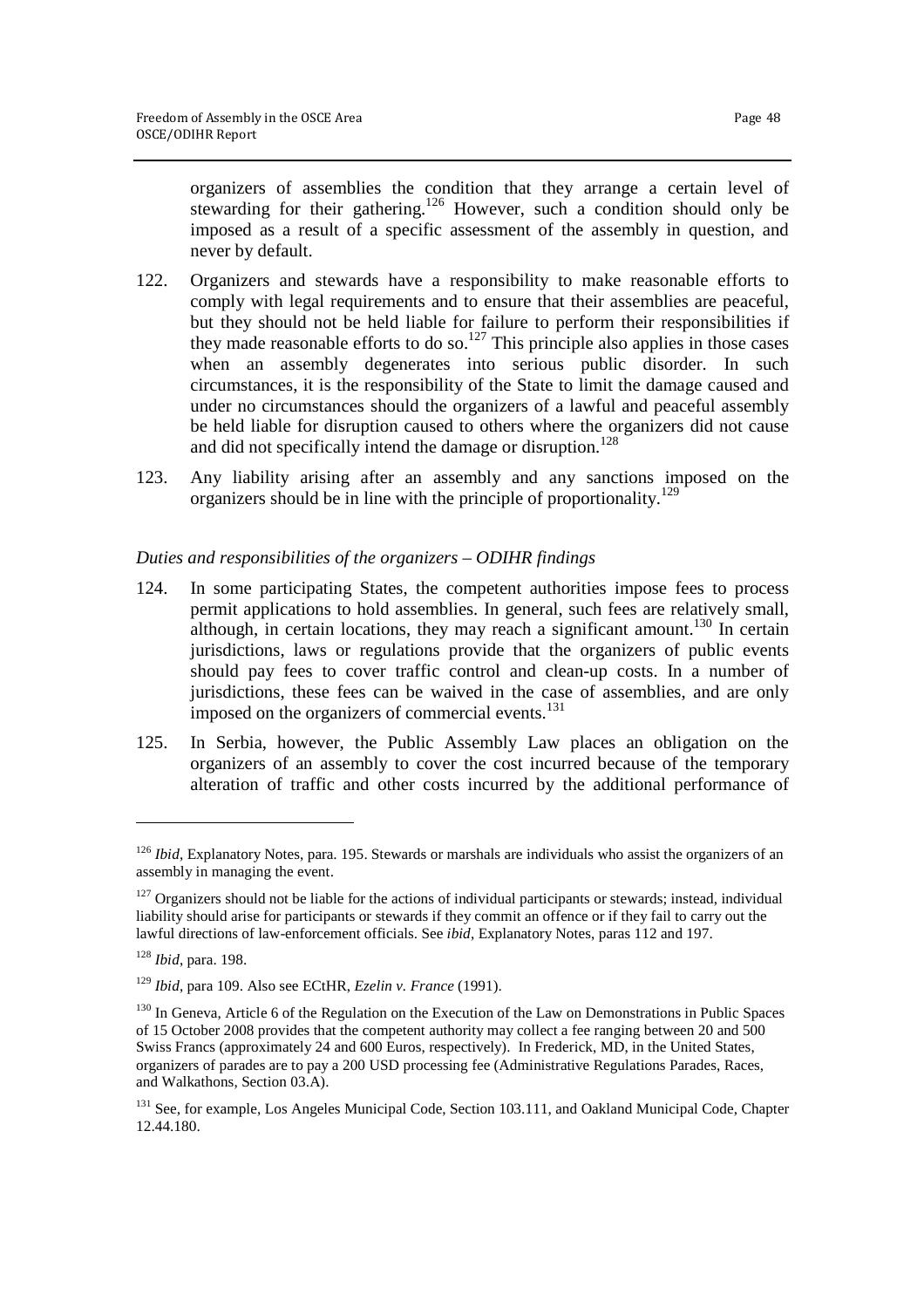public services.<sup>132</sup> In the Geneva Canton, local provisions require that public property damaged during an assembly be restored as soon as possible, with priority given to restoration at the expense of those responsible for the damages.<sup>133</sup>

- 126. The authorization for the anti-WTO protest that took place on 17 December 2011 in Geneva stated that "all potential expenses related to the possible restoration of the [public] land will be covered by the organizer." This obligation placed on the organizers appears to mainly refer to possible clean-up costs.<sup>13</sup>
- 127. Some local regulations in OSCE participating States provide that organizers have to submit proof of liability insurance or other guarantees for potential damage caused by an event.<sup>135</sup> In Oakland, police authorities may require proof of liability insurance in the amount required by the city to approve a permit. In Chicago, applicants for larger parades<sup>136</sup> must obtain 1 million USD in insurance, which is waived if this requirement "would be so financially burdensome that it would preclude the applicant from applying for a parade permit for the proposed activity."<sup>137</sup> Particular insurance requirements may also apply for events taking place in certain areas or places, such as parks.
- 128. In Chicago, assemblies organized in parks operated by the Chicago Park District have to undergo an application process for a special-event permit. The application requires, inter alia, that organizers provide proof that they have a 1 million USD policy for liability insurance, as well as an endorsement document issued by the insurance carrier.<sup>138</sup> Reportedly, organizers of the anti-NATO protest that took place in Chicago on 20 May 2012 had to satisfy a 1 million USD insurance requirement in relation to the use of Grant Park to assemble before the march. Reportedly, a number of insurance companies refused to provide insurance for the assembly. The insurance company that finally agreed to provide its services charged an amount in excess of 800 USD.<sup>139</sup>

<sup>&</sup>lt;sup>132</sup> Public Assembly Law of Serbia, Article 4.

<sup>&</sup>lt;sup>133</sup> See Geneva Canton Law on Demonstrations in Public Spaces, Article 9.

<sup>&</sup>lt;sup>134</sup> Interview with representatives of the Geneva Gendarmerie, 16 December 2011.

<sup>&</sup>lt;sup>135</sup> Also see the Italian Directive of the Ministry of Interior for Demonstrations in Urban Centres and Sensitive Areas, Section 4, which empowers prefects to "establish rules - in agreement with mayors - and after having consulted Provincial Committees for Order and Public Security to: […] 2. where necessary, provide for forms of guarantee for potential damage."

<sup>&</sup>lt;sup>136</sup> A large parade is defined as any parade that is held in the central business district, or any parade that is anticipated to require city services exceeding 20,000 USD in value. See Municipal Code of Chicago, Section 10.8.330.

<sup>&</sup>lt;sup>137</sup> *Ibid*. The insurance requirement is only waived for parades protected by the First Amendment of the US Constitution (that is, for parades that qualify as public assemblies).

<sup>&</sup>lt;sup>138</sup> See Chicago Park District, "2012 Special Event Permit Application Package", <http://www.chicagoparkdistrict.com/assets/1/23/2012\_Special\_Event\_Permit\_Application2.pdf>.

<sup>&</sup>lt;sup>139</sup> E-mail communication with a representative of the assembly's organizing committee, 20 July 2012.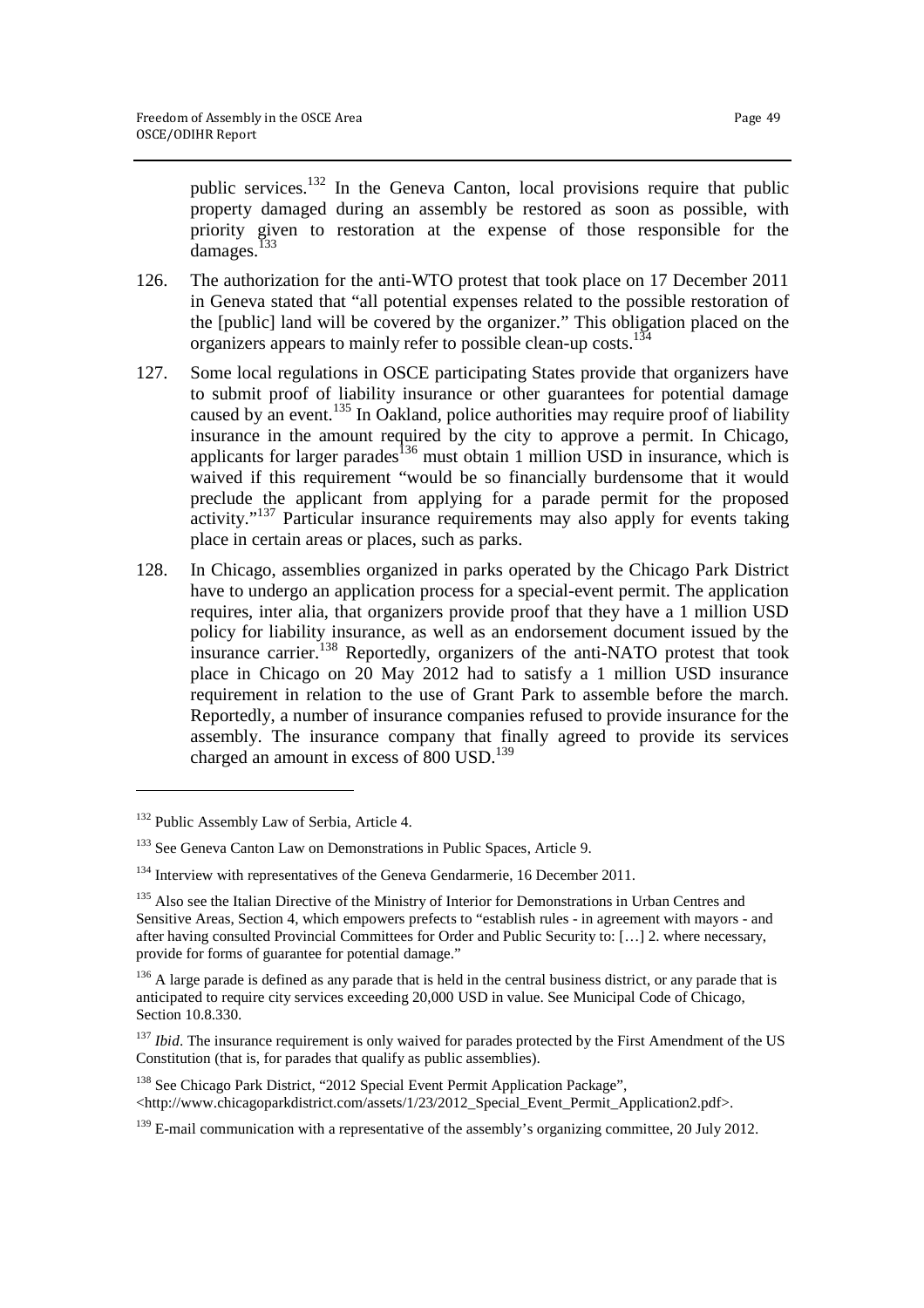- 129. Legislation in some participating States deals with the duties and responsibilities of organizers in relation to the presence of assembly stewards during gatherings and the maintenance of public order. The Croatian Law on Public Assembly appears to give shared responsibility to organizers and the police authorities to maintain order during an assembly. Article 16.1 places an obligation on the organizers to ensure that peace and order are maintained during assemblies, while Article 16.4 gives responsibility to the police authorities to maintain public peace and order within and outside the location where the assembly is taking place.<sup>140</sup> In addition, organizers have a duty to ensure the presence of a sufficient number of assembly stewards.<sup>141</sup> According to the Croatian Law on Public Assembly, assembly stewards have a duty, inter alia, to protect assembly participants and property $142$  and to detain and immediately transfer into the police custody any assembly participants or others carrying weapons or who are responsible for grave breaches of peace and order.<sup>143</sup> Notably, assembly stewards are prohibited from carrying weapons.<sup>144</sup>
- 130. Article 5.1 of Serbia's Public Assembly Law provides that "maintaining order in a public assembly is the responsibility of the organizer." In this regard, the Law requires organizers to notify the authorities, inter alia, of the measures in place to maintain order and of the stewarding service organized for this purpose (Article 6.4). Article 5.2 clarifies, however, that the Ministry of Interior, and therefore the police authorities, carry out activities to ensure the protection of people and property, to maintain public order and peace, and to regulate traffic.
- 131. In Slovakia, ODIHR monitored the 2011 Rainbow Pride march in Bratislava on 4 June 2011. The assembly took place after the 2010 Pride march had been characterized by incidents caused by violent counter-protesters. The Slovak Law on the Right to Assembly provides that the organizer must ensure the presence of the necessary number of stewards (Article 5.a). It appears that, in relation to the 2010 Pride event, this provision may have been interpreted as shifting the duty to protect the assembly from the State to the organizers.<sup>145</sup> Unlike in 2010, before the 2011 Pride event, police authorities made detailed security preparations for the

<sup>&</sup>lt;sup>140</sup> The Law does not clearly define the distinction between "peace and order", under Article 16.1, and "public peace and order", under Article 16.4.

<sup>&</sup>lt;sup>141</sup> Article 16.2 of the Croatian Law on Public Assembly. Assembly stewards are defined as individuals tasked by the organizer to maintain peace and order (Article 19.1).

 $142$  Article 19.2.

<sup>&</sup>lt;sup>143</sup> Articles 19.2 and 19.3.

 $144$  Article 20.2.

<sup>&</sup>lt;sup>145</sup> In the aftermath of the 2010 Pride event, the Slovak Minister of Interior was reported as stating that, if the organizers wanted to ensure that security met their standards, "they could have hired a private security firm." See *Financial Times*, "Violence at Gay Pride in Slovakia", 24 May 2010,

<sup>&</sup>lt;http://www.ft.com/intl/cms/s/0/5baa4cc8-6689-11df-aeb1-00144feab49a.html#axzz20QAmbuhe>. This information was also provided to ODIHR by the organizers of the Pride event in an interview (6 June 2011).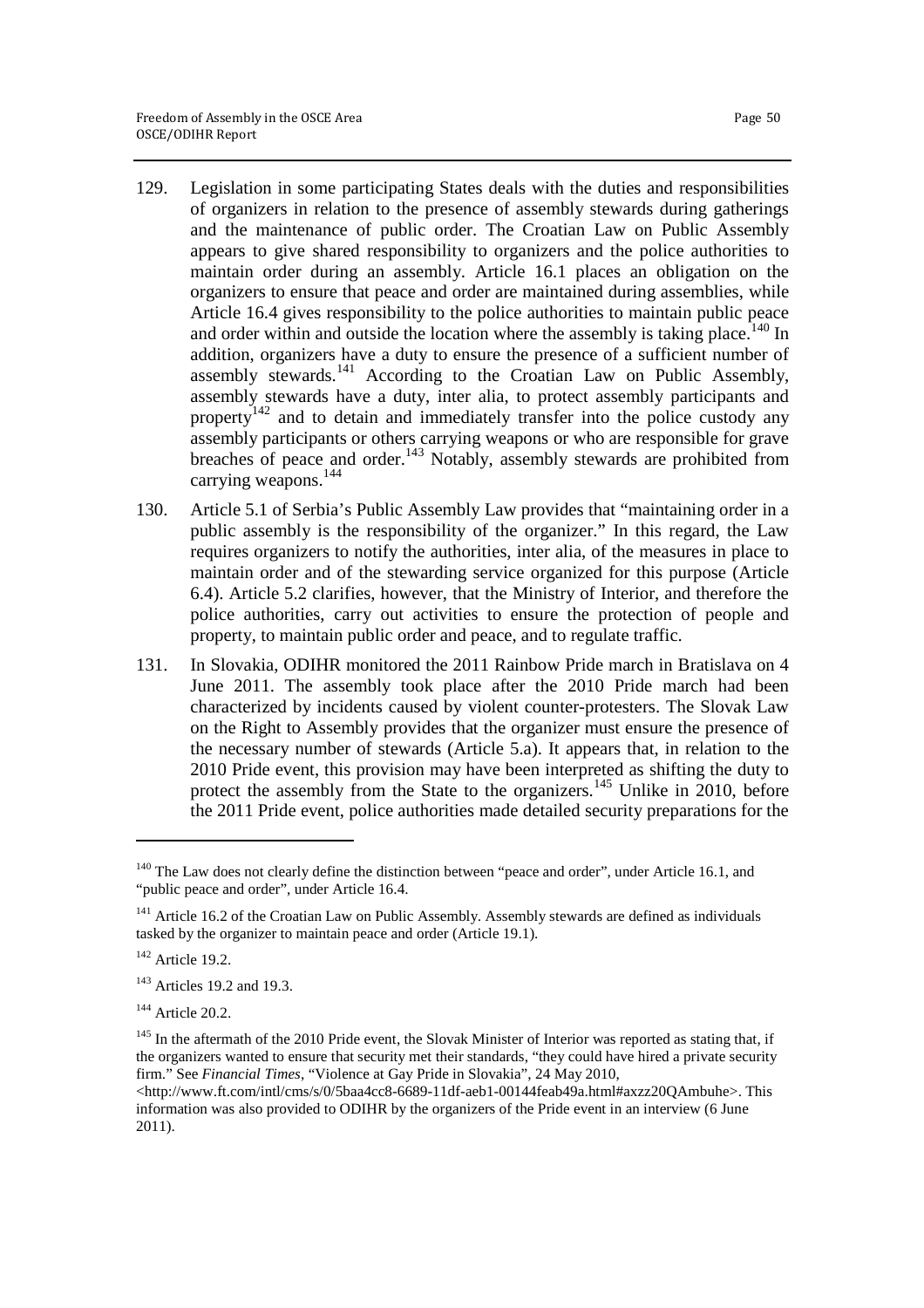event while maintaining frequent communication with the organizers (see para.  $207)$ .<sup>146</sup>

- 132. In a number of other participating States, laws or regulations include provisions allowing the regulatory body to require organizers to ensure the presence of an adequate number of assembly stewards.<sup>147</sup> In Geneva, the organizers of the anti-WTO protest were required to ensure that identifiable assembly stewards were in place for the duration of the assembly although the relevant legal provision had not yet entered into force.<sup>148</sup> In Northern Ireland, the importance of stewarding is underlined in a code of conduct on public processions and parades issued by the Parades Commission.<sup>149</sup>
- 133. A failure to comply with relevant legal requirements on notification or authorization of assemblies and on organizing and holding assemblies may result in civil, administrative, or criminal liability for the organizers, depending on the jurisdiction. In such situations, the competent authorities may impose fines on organizers or, in some cases, prison sentences.<sup>150</sup> In this regard, recently introduced amendments to the Geneva Canton Law on Demonstrations in Public Spaces significantly increased the amounts of fines that may be applied to assembly organizers who do not comply with relevant legal requirements, to a maximum of 100,000 SFR (approximately 83,000 Euros).<sup>151</sup> Moreover, the amended law provides that organizers may be subjected to restrictions on their freedom of peaceful assembly as a result of actions by participants in assemblies that were outside the organizers' control. Article 10 envisages that the regulatory body may reject future authorization applications for a period of between one and five years "if the beneficiary of the authorization to demonstrate does not respect the conditions and obligations imposed by the authorization or if, even in case

<sup>&</sup>lt;sup>146</sup> However, representatives of the Slovak Police stated in an interview on 6 June 2011 that the overall responsibility for making security arrangements during assemblies lies with the organizers, who may request assistance from the police, if needed.

<sup>&</sup>lt;sup>147</sup> See, for example, Slovakia's Law on the Right to Assembly, Article 6; Geneva Canton Law on Demonstrations in Public Spaces, Article 5.4; Regulation (Reglement) of the City of Bern on Demonstrations on Public Land, Article 5; Los Angeles Municipal Code, Section 103.111; and Oakland Municipal Code, Chapter 9.52.080.

<sup>&</sup>lt;sup>148</sup> Amendments to the Geneva Canton Law on Demonstrations in Public Spaces explicitly introduced the possibility for the regulatory body to impose such a condition on the organizers. They entered into force on 21 April 2012.

<sup>149</sup> See Parades Commission, *Public Processions and Related Protest Meetings – A Code of Conduct*, (Belfast: Parades Commission, 2005), pp. 4 and 7.

<sup>&</sup>lt;sup>150</sup> See, for example, Serbia's Public Assembly Law (maximum 60 days of imprisonment); Public Processions (Northern Ireland) Act 1998, Sections 6.10 and 7.9 (maximum six months of imprisonment); and Oakland Municipal Code, Section 12.44.200 (maximum six months of imprisonment).

<sup>&</sup>lt;sup>151</sup> Article 10 of the Law holds that "Persons not having applied for authorization to demonstrate, not having complied with its contents, having violated the prohibition referred to in the Article 6, paragraph 1 [on wearying masks, carrying weapons, or objects that may cause damage to property], or not having followed police orders, shall be punished with a fine of up to 100 000 Francs."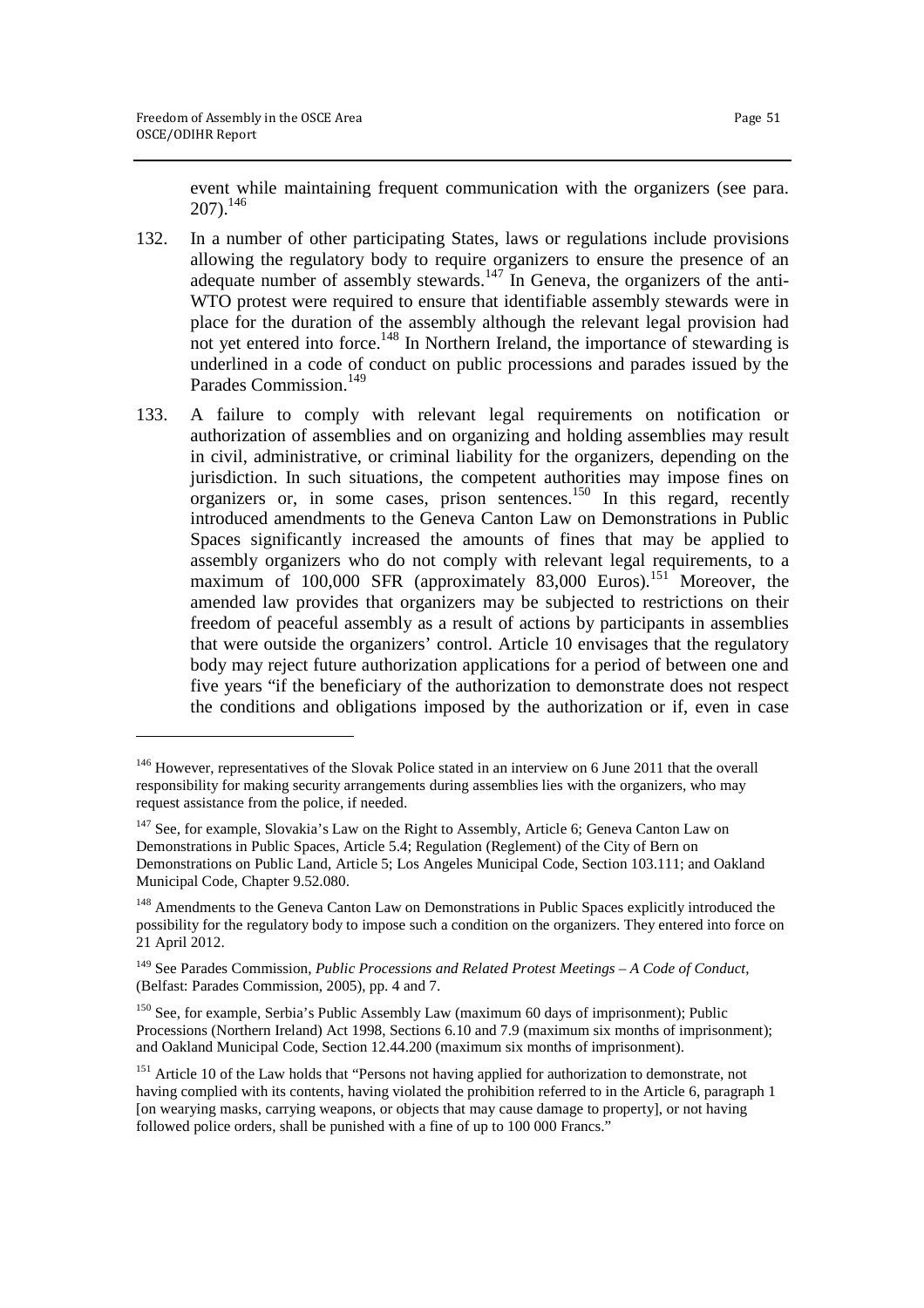they are not at fault, the demonstration gives rise to serious damages to persons or property."

#### *Conclusions and recommendations on the duties and responsibilities of the organizers*

- 134. The enjoyment of freedom of peaceful assembly involves certain duties for the organizers (and participants), such as the obligation to act peacefully, to comply with the terms of the notification (or permit) process, and to obey lawful orders by law enforcement officials. $152$
- 135. In light of the importance of the enjoyment of freedom of peaceful assembly by everyone, the State should not impose additional costs on the organizers of an assembly. Provisions such as the ones in force in Serbia, or in the Geneva Canton (as reflected in the authorization received by anti-WTO protesters), could result in the imposition of an obligation on organizers to cover the clean-up costs after assemblies and, therefore, in onerous financial requirements for them. As such, these provisions are likely to impose a disproportionate burden on organizers of assemblies.<sup>153</sup>
- 136. Analogous considerations can be made with regard to the insurance requirements imposed on organizers of assemblies in Oakland, or in certain parks in Chicago. Insurance requirements for assemblies are inconsistent with OSCE commitments and international human rights standards as they would have a disproportionate and inhibiting effect on the enjoyment of freedom of peaceful assembly and should therefore be waived for non-commercial assemblies.<sup>154</sup>
- 137. Especially for large or controversial assemblies, it is a good practice to ensure adequate stewarding of public events and good communication between stewards, law enforcement officials, and other relevant state bodies. Assembly stewards can indeed play an important role in facilitating an assembly and ensure compliance with any lawfully imposed restrictions.<sup>155</sup>
- 138. Organizers of certain assemblies may be required to ensure adequate stewarding of their event based on a specific assessment of that particular assembly.<sup>15</sup> Nevertheless, when this requirement is imposed on organizers of all assemblies, with no distinction made, it violates the proportionality principle. Legislation in Croatia and in Serbia, which appears to include a general obligation on organizers

<sup>152</sup> Guidelines on Freedom of Peaceful Assembly, *op. cit.*, note 1, Explanatory Notes, para. 190.

<sup>&</sup>lt;sup>153</sup> See, for example, OSCE/ODIHR and Venice Commission, "Joint Opinion of the Public Assembly Act of the Republic of Serbia", 18 October 2010,

<sup>&</sup>lt;http://www.legislationline.org/download/action/download/id/3118/file/Joint%20Opinion%20on%20the% 20Public%20Assembly%20Act%20of%20Serbia\_18%20Oct%202010.pdf>.

<sup>&</sup>lt;sup>154</sup> Guidelines on Freedom of Peaceful Assembly, *op. cit.*, note 1, Explanatory Notes, para. 198.

<sup>155</sup> *Ibid*., Explanatory Notes, para. 195.

<sup>156</sup> *Ibid*.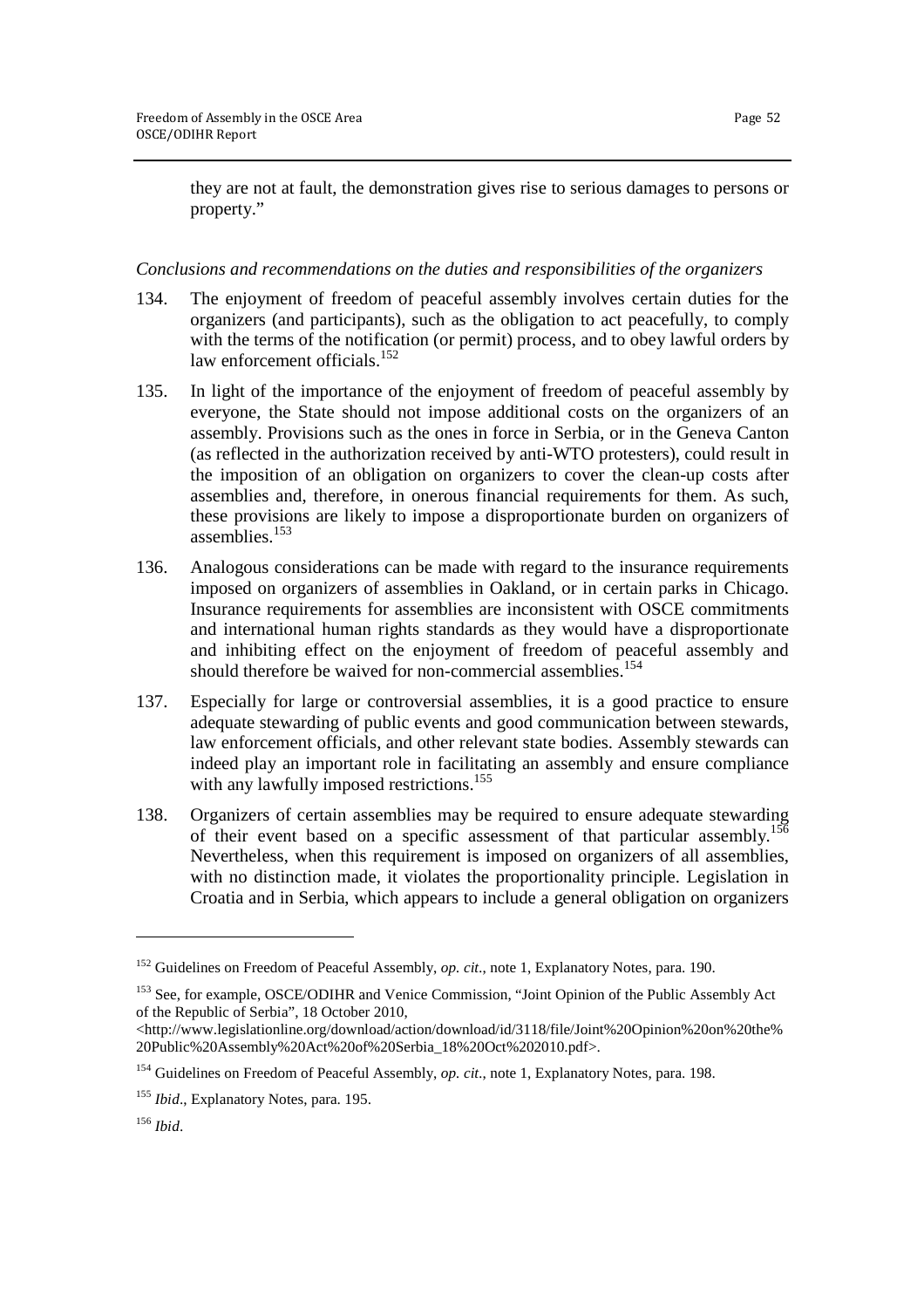to ensure the presence of stewards during assemblies, could result in the imposition of disproportionate restrictions on assemblies.<sup>15</sup>

- 139. A preferable formulation is included, for example, in the Geneva Canton Law on Demonstrations in Public Spaces, which grants the regulatory body the power to impose the presence of assembly stewards when this is justified by a risk of breach of public order. However, such a provision could become problematic if it is applied without being based on a rigorous and diligent assessment. Such assessment should reflect the specific circumstances of the assembly in question and, whenever possible, be carried out in consultation with assembly organizers. The obligation, imposed on the organizers of the WTO-related protest in Geneva, to ensure the presence of assembly stewards appeared to lack a clear justification. The assembly, even at its peak, did not gather more than 150 participants and remained easy to police, with no significant risk involved.
- 140. It is also important to highlight that any requirement to provide stewarding during assemblies in no way detracts from the positive obligation of the State to protect the safety and security of assembly participants and other individuals present.<sup>158</sup> It is a matter of concern that provisions in Serbia and, to an even more significant extent, in Croatia, appear to partly shift the responsibility of maintaining order during the assembly to its organizers and to assembly stewards.
- 141. Assembly stewards are participants in assemblies and they are not public officials. Therefore, they do not, and should not, have the powers of law-enforcement agents. Insofar as their role is to facilitate assemblies, they are still participants and should not be expected to use force as if they were police officers. They should aim to ensure the co-operation of assembly participants by means of persuasion.<sup>159</sup> They should work in partnership with law-enforcement agents, with a clear understanding of their role.<sup>160</sup> Primarily, assembly stewards should orient the public and provide it with explanations and information to identify potential risks and hazards.<sup>161</sup> However, Croatian law delegates official powers and responsibilities to assembly stewards that go beyond their proper role as facilitators and that should rather be assigned to law enforcement officials. Provisions in Croatian law that give assembly stewards the responsibility to maintain peace and order and to (albeit briefly) detain individuals are in conflict with the principle that it is a central responsibility of the State to maintain public order. They also raise questions as to how unarmed assembly stewards, as opposed to law enforcement officers, can safely and effectively perform such

<sup>157</sup> *Ibid*.

<sup>&</sup>lt;sup>158</sup> *Ibid*. Moreover, there should be no obligation placed upon organizers to pay for stewarding arrangements (for example, by employing professional stewards or private security firms). See *ibid*, Explanatory Notes, para. 196.

<sup>159</sup> *Ibid*, Para. 192.

<sup>160</sup> *Ibid*.

<sup>161</sup> *Ibid*.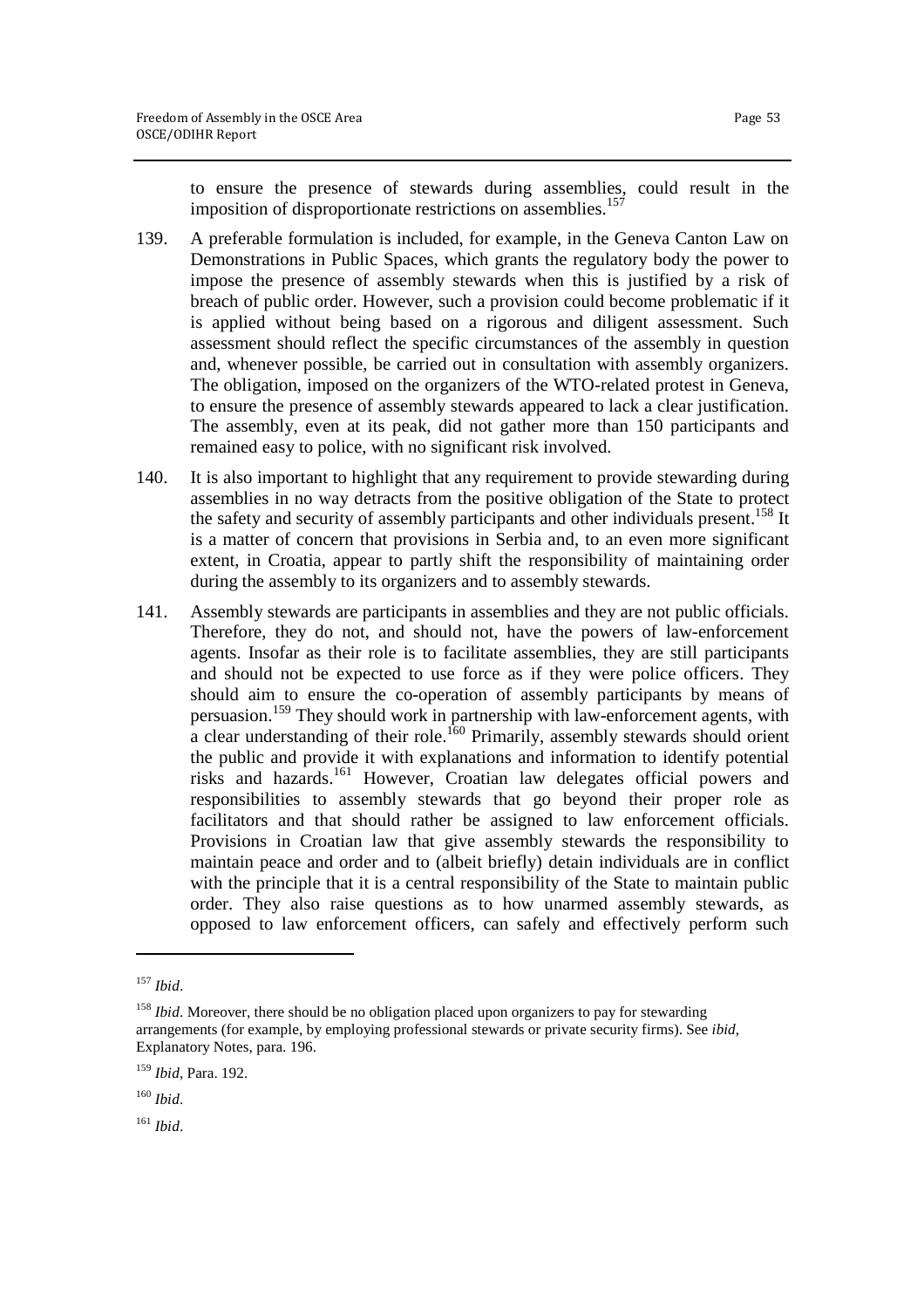tasks where there are grave breaches of peace and order and/or where armed individuals are to be detained.

- 142. The duty of the state to protect the safety and security of all groups and individuals in their exercise of freedom of peaceful assembly should not only be clearly defined in law but also reinforced by explicit commitment of the relevant institutions and authorities to fulfill this duty. Statements made by the Slovak Minister of Interior suggesting that the organizers of the Pride event should have hired a private security company to avoid the violence that had taken place at the 2010 Bratislava Pride event indicate a renunciation of the State's international obligations and duty to enforce its laws. Such statements could also carry the risk of making the work of the police more difficult by reducing the deterrence effect against potential violent protesters that would result from a clear and public commitment to protect participants in assemblies from violent attacks.<sup>162</sup>
- 143. Organizers of assemblies may be held liable for their failure to act within the law. However, any sanctions or fines imposed after an assembly should strictly adhere to the principle of proportionality. The risk of a heavy and disproportionate fine or other penalty may, in itself, inhibit the enjoyment of freedom of peaceful assembly. Provisions such as the ones in force in Oakland, Northern Ireland and Serbia, even if rarely applied, raise concern, in that they may provide for prison sentences for a failure to comply with minor legal requirements for assemblies. In the absence of genuine criminal activity punishable by other laws, a violation of the notification or permit requirements should be addressed by fines proportional to the offences.<sup>163</sup>
- 144. Importantly, the amount of fines imposed on organizers of assemblies should also be in line with the proportionality principle. The maximum amount (exceeding the equivalent of 80,000 Euros) of the fine provided for in the Geneva Canton Law on Demonstrations in Public Spaces, in this regard, is excessive and could potentially become a powerful disincentive to the enjoyment of freedom of peaceful assembly.
- 145. New provisions in Geneva introducing potential restrictions for organizers, who do not comply with legal requirements for assemblies, or whose assemblies cause serious damage, are highly problematic. Restrictions on the freedom of assembly of individuals solely on the basis of their previous failure to comply with legal requirements for assemblies are not in line with international standards that allow States to impose limitations on freedom of assembly only when there are compelling arguments to do so and only on the basis of legitimate grounds defined in human rights law (see para. 56). Such concerns are compounded by the

<sup>&</sup>lt;sup>162</sup> Similar conclusions could be made regarding the conflicting messages about the willingness and readiness of Serbian state bodies to protect the freedom of peaceful assembly of the Belgrade Pride participants (see above).

<sup>&</sup>lt;sup>163</sup> OSCE/ODIHR and Venice Commission, "Joint Opinion of the Public Assembly Act of the Republic of Serbia", 18 October 2010, para. 42.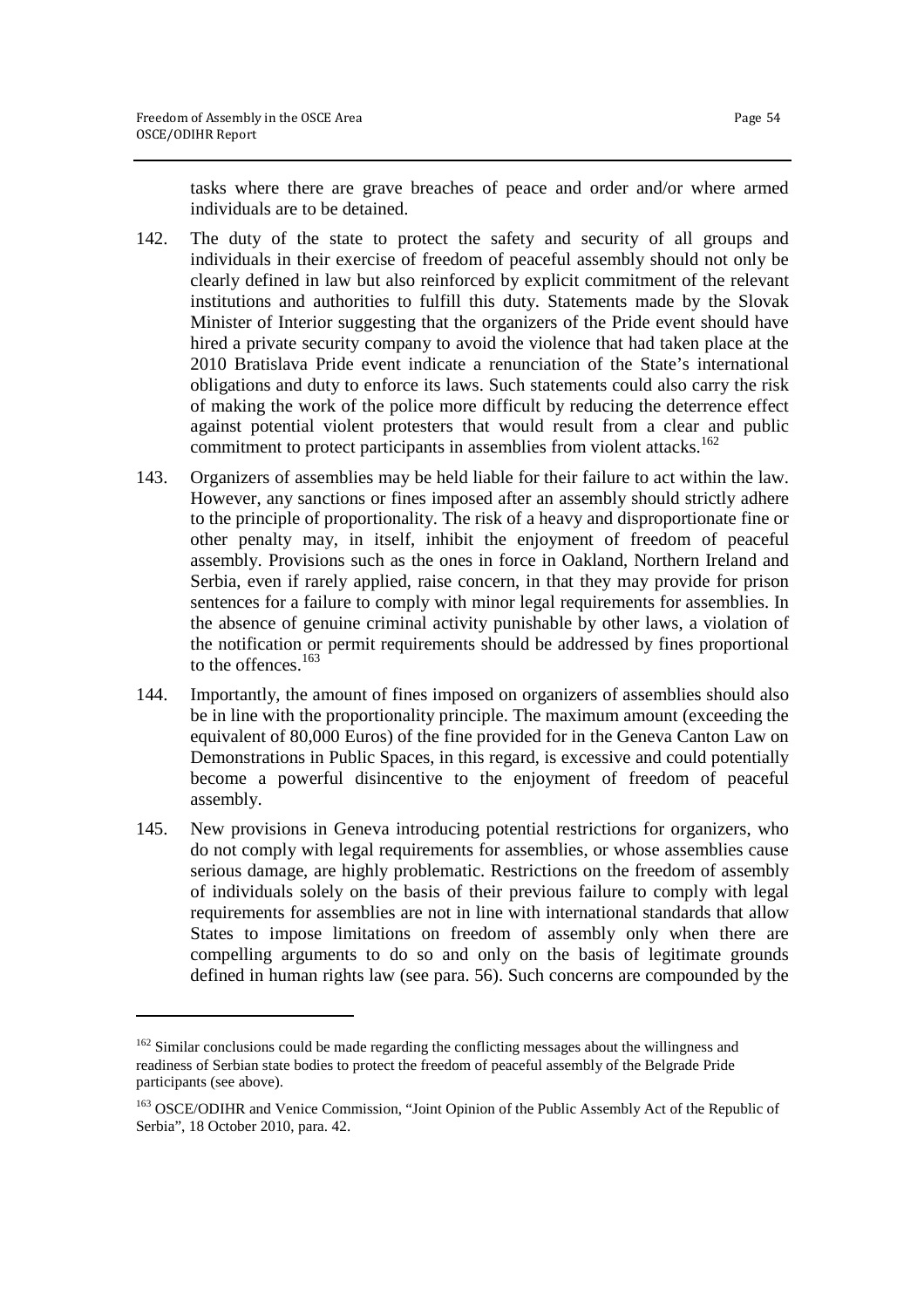fact that these provisions explicitly state that bans on future assemblies can be applied even where the organizers bore no responsibility for acts that led to severe damages.

- 146. Recommendations for participating States:
	- to ensure that the duties of the organizers of assemblies are limited to making reasonable efforts to meet legal requirements for assemblies, to ensure that their assemblies are peaceful, and to ensure that lawful instructions by law enforcement officials are obeyed;
	- to ensure that no insurance requirements, or fees to cover the costs of clean-up after assemblies or for other additional public services are imposed on the organizers of assemblies;
	- to ensure that the duty to maintain public order during assemblies, including by protecting participants, is clearly defined in the law and is understood by law enforcement officers and policy makers at all levels, as a central responsibility of the State;
	- to ensure that a requirement to have assembly stewards present during a gathering, is only imposed on a case-by-case basis, when justified by the size or nature of the assembly;
	- to ensure that the role of assembly stewards, in law and in practice, is clearly defined as the role of facilitators assisting organizers in managing events; assembly stewards should not be tasked with government functions that directly pertain to the maintenance of public order during assemblies;
	- to ensure that any sanctions applied against organizers who fail to comply with legal requirements for assemblies are proportionate; where there is no genuine criminal activity punishable by other laws, a violation of these requirements should be addressed by fines of a proportionate amount, allowing for the imposition of minor sanctions where the offence is of a minor nature.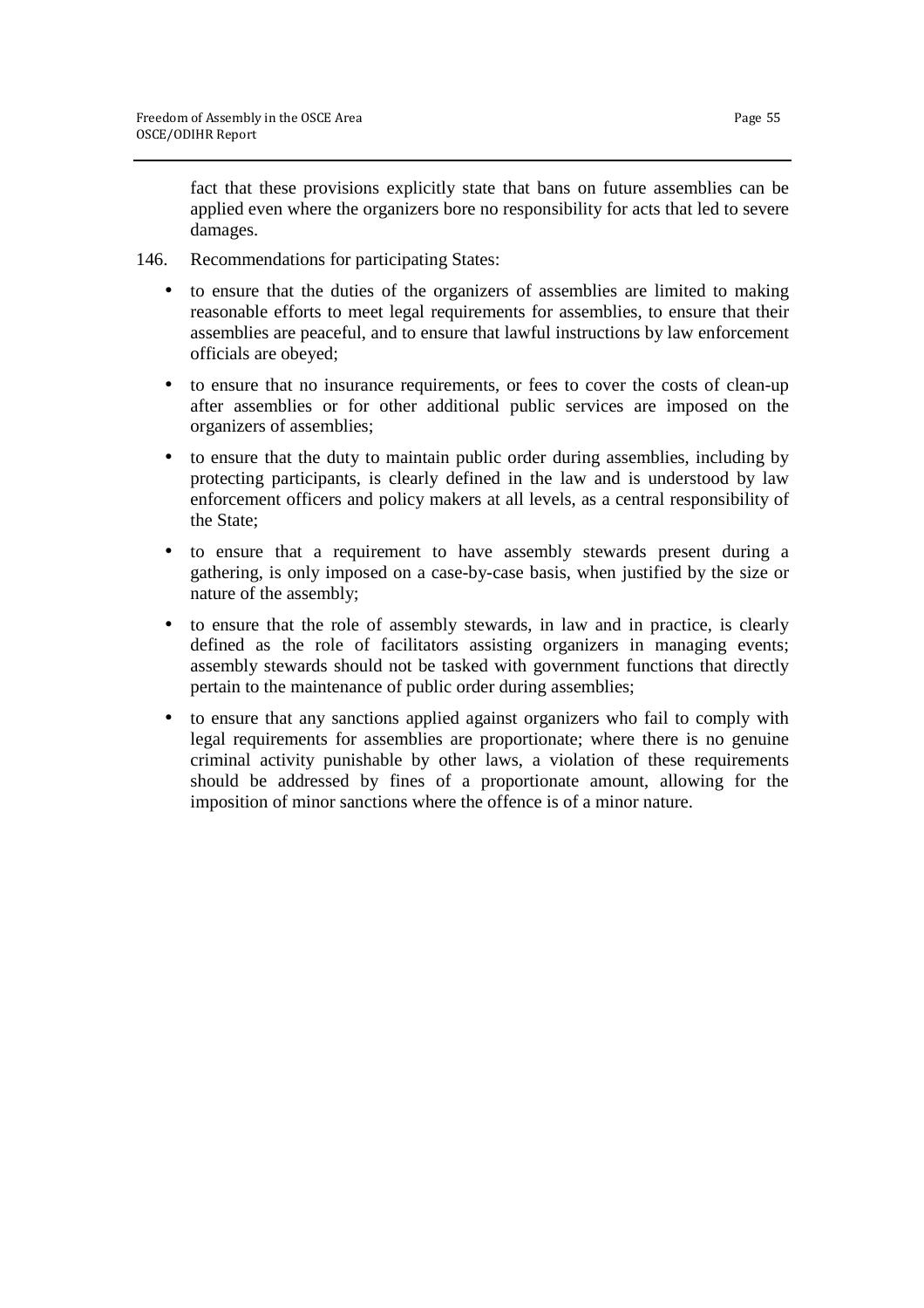#### **SECTION II: POLICING ASSEMBLIES**

- 147. Policing in a democratic society includes safeguarding the exercise of democratic activities.<sup>164</sup> Public trust and confidence in the police are prerequisites for effective policing,<sup>165</sup> and, in the performance of their duty, law enforcement officials must respect and protect human dignity and maintain and uphold the human rights of all people.<sup>166</sup>
- 148. In light of the above, the policing of assemblies must be guided by the human rights principles of legality, necessity, proportionality, accountability and nondiscrimination and must adhere to applicable OSCE commitments and human rights standards. In particular, the state has a positive duty to take reasonable and appropriate measures to enable peaceful assemblies to take place without participants fearing physical violence. Law-enforcement officials must protect participants of a peaceful assembly from any person or group (including agents provocateurs and counter-demonstrators) that attempts to disrupt or inhibit the assembly in any way.<sup>167</sup>
- 149. Aside from the overall facilitation of assemblies, the role of the police or other law enforcement personnel during an assembly will often be to enforce any prior restrictions imposed in writing by the regulatory body. No additional restrictions should be imposed by law-enforcement personnel unless absolutely necessary in light of demonstrably changed circumstances.<sup>168</sup>

# POLICING ASSEMBLIES THAT DO NOT COMPLY WITH LEGAL REQUIREMENTS

# *Policing assemblies that do not comply with legal requirements – international standards and good practice*

150. The lack of compliance with legal requirements may give rise to liability for organizers and the imposition of sanctions after an assembly (see para. 122). However, where an assembly occurs in violation of applicable laws but is otherwise peaceful, non-intervention or active facilitation by the police is generally the best way to ensure a peaceful outcome.<sup>169</sup> In general, so long as

<sup>164</sup> OSCE, *Guidebook on Democratic Policing* (Vienna: OSCE 2008), para. 65.

<sup>165</sup> *Ibid*, para.8.

<sup>&</sup>lt;sup>166</sup> UN Code of Conduct for Law Enforcement Officials, Article 2.

<sup>167</sup> Guidelines on Freedom of Peaceful Assembly, *op. cit.*, note 1, para. 5.3

<sup>168</sup> *Ibid*, Explanatory Notes, para. 108

<sup>169</sup> *Ibid*, Explanatory Notes, para. 155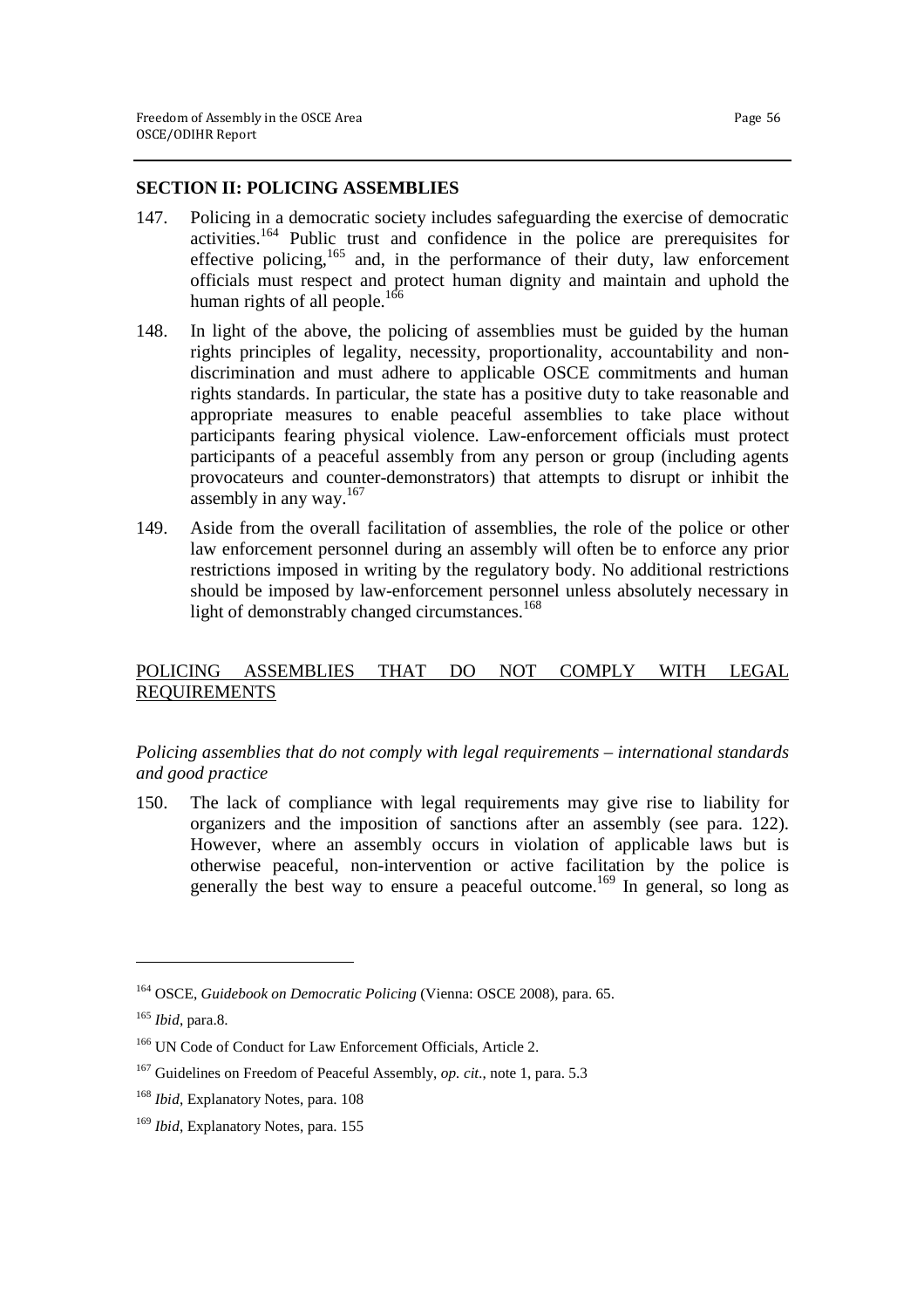assemblies remain peaceful, they should not be dispersed by law-enforcement officials.<sup>170</sup>

#### *Policing assemblies that do not comply with legal requirements – ODIHR findings*

- 151. ODIHR has monitored assemblies or parts of assemblies that had not complied with legal requirements on notification or authorization in Hungary (Budapest), Serbia (Belgrade), Switzerland (Bern and Davos), the United Kingdom  $(Belfast)$ <sup>171</sup> and the United States of America (Chicago; Frederick, MD; and Thurmont, MD). ODIHR did not observe but gathered information about Occupy assemblies in New York, Oakland, and Los Angeles that had not obtained the relevant permits.<sup>172</sup>
- 152. Most of such assemblies monitored by ODIHR were accommodated and facilitated by law enforcement agencies as long as they remained peaceful.<sup>173</sup> These include assemblies organized in Frederick and Thurmont (Maryland, United States), two towns in the vicinity of Camp David, during the 2012 G8 Summit, and one assembly that took place in Chicago during the 2012 NATO Summit.
- 153. In Frederick, Maryland, a small unpermitted march protesting the G8 Summit was facilitated by the Frederick Police Department on 18 May 2012. Police presence along the route remained discreet, and police officers deployed during the march stopped and rerouted traffic to facilitate the assembly. The Chief of Police in Frederick, in a follow-up meeting, informed ODIHR that the approach of facilitating peaceful assemblies, regardless of their permit status, was the policy adopted by the local police in dealing with protests in general and in particular with those related to the G8 Summit.<sup>174</sup>
- 154. In Thurmont, Maryland, on 19 May 2012, approximately 150-200 people took part in an assembly for which no permit had been issued. The local police

<sup>&</sup>lt;sup>170</sup> *Ibid*, Explanatory Notes, para. 165. The UN Basic Principles on the Use of Force and Firearms by Law Enforcement Officials state that "[i]n the dispersal of assemblies that are unlawful but nonviolent, law enforcement officials shall avoid the use of force or, where that is not practicable, shall restrict such force to the minimum extent necessary" (Principle 13).

 $171$  The assembly observed in Belfast that did not comply with legal requirements was a counterdemonstration and will therefore be commented on as such in the following sub-section, on policing demonstrations and counter-demonstrations (see para. 172). It should be noted that this counterdemonstration was facilitated by the police.

<sup>&</sup>lt;sup>172</sup> For further information on sources used, see para. 36.

<sup>&</sup>lt;sup>173</sup> Also see also below for a discussion of the small counter-demonstration against the 2011 Belfast Pride event, which had not been notified to the authorities.

<sup>&</sup>lt;sup>174</sup> Interview with representative of the Frederick Police Department, 18 May 2012.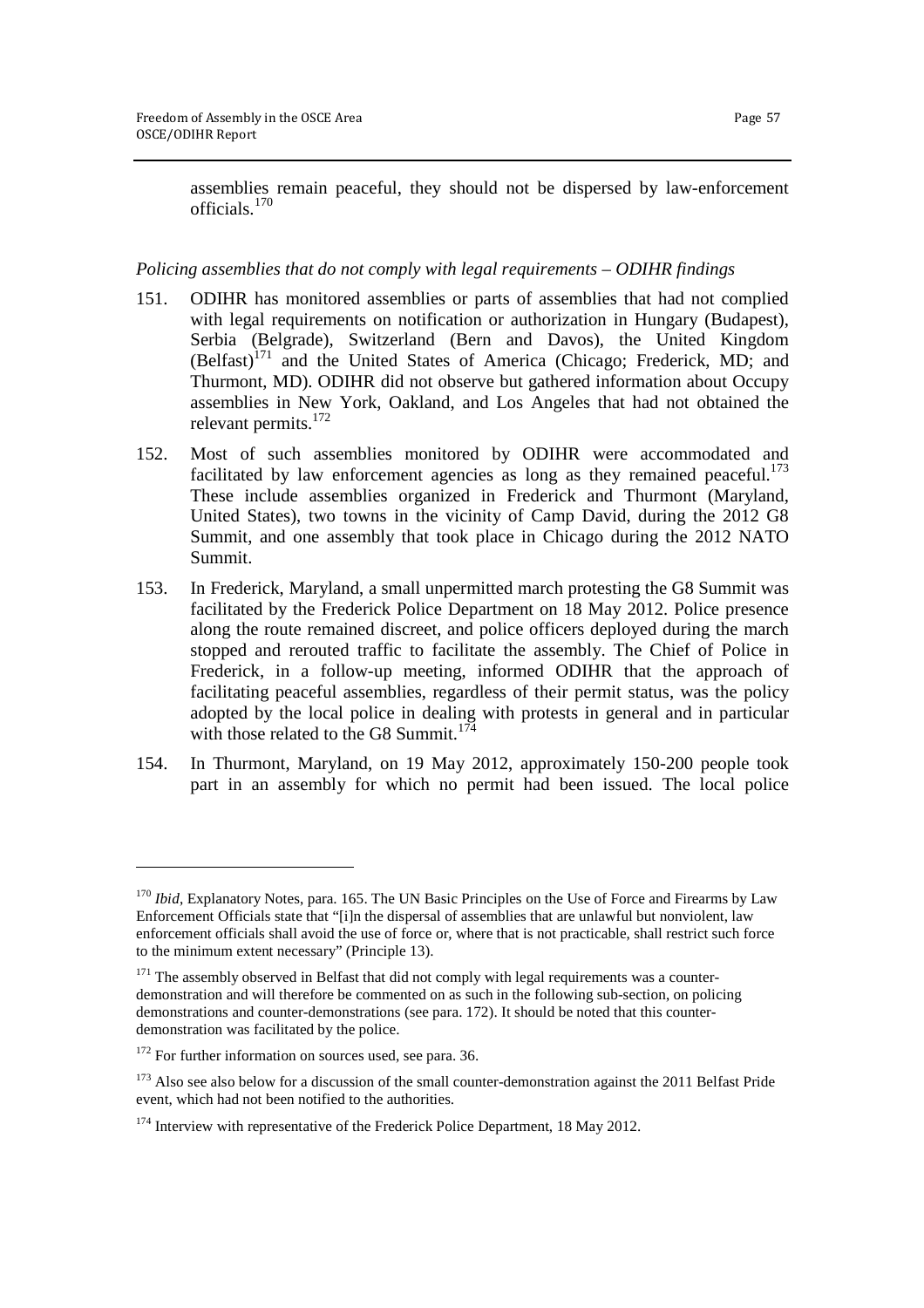authorities learned about the assembly a few hours before the event.<sup>175</sup> The protest attracted participants from outside Thurmont who arrived on two buses to demonstrate against the presence of late Ethiopian Prime Minister Meles Zenawi at the G8 Summit. The assembly was initially policed by a small number of United States Secret Service personnel and Thurmont police officers, the latter redirecting traffic to facilitate the protest. As the number of participants grew, a greater number of police officers in riot gear were deployed, with reinforcements from the Frederick County and Maryland State Police. The police deployment at an intersection appeared to be mainly aimed at containing the crowd, which was vocal but entirely peaceful, stationing at an intersection. The group dispersed peacefully at the end of the protest.

155. In Chicago, ODIHR monitored a rally and a march by the local Occupy movement and other anti-NATO groups on 21 May 2012 for which no permits had been obtained. The location of the gathering was announced on Occupy Chicago's website several days before the event, although the time was changed at the last moment, and the route of the march was not made public. After reaching the announced destination of the march (the headquarters of the multinational aerospace and defence corporation Boeing), assembly participants continued to march through the streets of Chicago for several hours. The Chicago Police Department (CPD) facilitated the assembly by closing streets and rerouting traffic before the arrival of the marching group. During the march, police officers communicated with those who appeared to be the organizers of the assembly to receive information on the route. Additional small unpermitted events monitored by ODIHR in Chicago on 18 and 19 May were facilitated by the police.

# *Unpermitted Occupy encampments in the United States*

1

The Occupy movement has involved the erection of protest camps in a number of cities throughout the United States, as well as in other locations worldwide. The occupation of New York's Zuccotti Park started on 17 September 2011, with structures and tents being set up in mid-October 2011 to allow for overnight lodging for the protesters. Zuccotti Park is a privately owned public space,<sup>176</sup> and, following the establishment of an Occupy Wall Street encampment, the owners of the park (Brookfield Office Properties) instituted

<sup>&</sup>lt;sup>175</sup> The Thurmont Police Department was informed of the planned protest by the US Secret Service, which was carrying out security tasks in relation to the G8 Summit. Interview with representative of the Thurmont Police Department, 19 May 2012.

<sup>&</sup>lt;sup>176</sup> In New York City, privately owned public spaces are an amenity provided and maintained by a developer for public use in exchange for additional floor space. Privately owned public space, include arcades, urban plazas, residential plazas, sidewalk widenings, open air concourses, covered pedestrian spaces, through block arcades and sunken plazas. Zuccotti Park must be made open to the public 24 hours a day, seven days a week in accordance with a 1968 real estate contract between Brookfield Office Properties and the City of New York. Also see <http://www.nyc.gov/html/dcp/html/pops/pops.shtml>.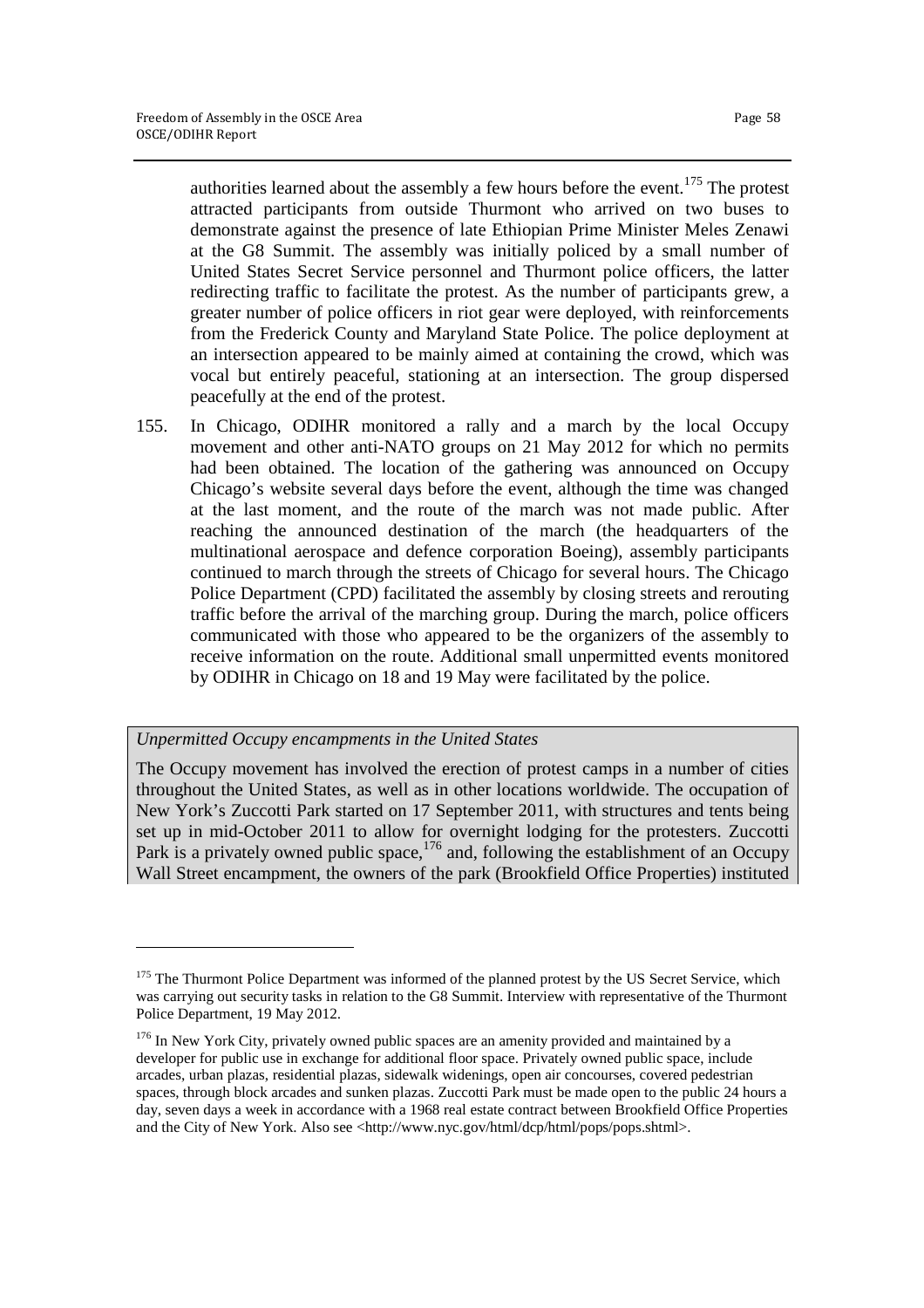1

rules restricting activities in the park, prohibiting inter alia camping and the erection of tents or other structures.<sup>177</sup>

Most of these rules were initially not enforced,  $178$  but on 11 October, Brookfield Office Properties asked for support from the New York Police Department (NYPD) to clear the park in order to comply with its obligations as owner to "ensure that the park is safe […] and perform the necessary cleaning, inspection, damage assessment and repairs".<sup>179</sup> New York City Mayor Michael Bloomberg immediately announced that protesters would be made to temporarily leave Zuccotti Park in order to proceed with the clean-up.<sup>1</sup> Negotiations and mutual efforts were temporarily successful in addressing these concerns and preventing an eviction from the park.<sup>[81</sup>]

Overnight on 14-15 November 2011, the NYPD evicted protesters from Zuccotti Park. The justifications used by the City of New York for the eviction included the need to comply with the law requiring the park to be open for the public to enjoy for passive recreation 24 hours a day, health and fire-safety hazards to the protesters and to the surrounding community, reports of businesses being threatened and complaints about noise and unsanitary conditions. According to Mayor Bloomberg, the eviction occurred at this time of day to reduce the risk of confrontation in the park and to minimize disruption to the surrounding neighborhood.<sup>182</sup> In the first hours following the eviction, the legal representatives of the protesters obtained a temporary restraining order against the City of New York, the NYPD and Brookfield Properties, thus allowing protesters back in Zuccotti Park with their belongings and preventing the enforcement of the owner's

<http://online.wsj.com/article/SB10001424052970204777904576649691966085946.html>.

 $179$  This request was made in a letter addressed to NYPD Commissioner Raymond Kelly.

<sup>180</sup> *The New York Times*, "Protesters Are Told They'll Have to Leave Zuccotti Park Temporarily", 12 October 2011, <http://www.nytimes.com/2011/10/13/nyregion/protesters-told-they-will-have-to-leavezuccotti-parktemporarily.html? $r=1>$ .

<sup>177</sup> Also see New York Supreme Court, *Waller v. City of New York*, Index 112957/2011 (15 November 2011).

<sup>&</sup>lt;sup>178</sup> The Global Justice Clinic (New York University School of Law) and the Walter Leitner International Human Rights Clinic at the Leitner Center for International Law and Justice (Fordham Law School), "Suppressing Protest: Human Rights Violations in the U.S. Response to Occupy Wall Street", July 2012, p. 99, <http://www.chrgj.org/projects/suppressingprotest.pdf>. Also see *The Wall Street Journal*, "Against Rules, Tents Arise at Protest", 24 October 2011,

<sup>&</sup>lt;sup>181</sup> Occupy participants, fearing an eviction, reportedly started an extensive clean-up of the park on 13 October and provided a written commitment to Brookfield to increase cleaning as necessary and "address any reasonable issues of sanitation safety and access." Also see *The New York Times*, "Cleanup of Zuccotti Park is Postponed," 14 October 2011, <http://cityroom.blogs.nytimes.com/2011/10/14/cleanup-of-zuccottipark-cancelled/>. Reportedly, at the end of October, the Fire Commissioner issued a violation order against the owners of the park in relation to the presence of combustible materials in, and the obstruction of exits from, the park. See The Global Justice Clinic (New York University School of Law) and the Walter Leitner International Human Rights Clinic, *op. cit.*, note 174, p. 100.

<sup>182</sup> *The Guardian*, "Michael Bloomberg's statement on the Zuccotti Park clearance," 15 November 2011, <http://www.guardian.co.uk/world/2011/nov/15/michael-bloomberg-statement-zuccotti-park>.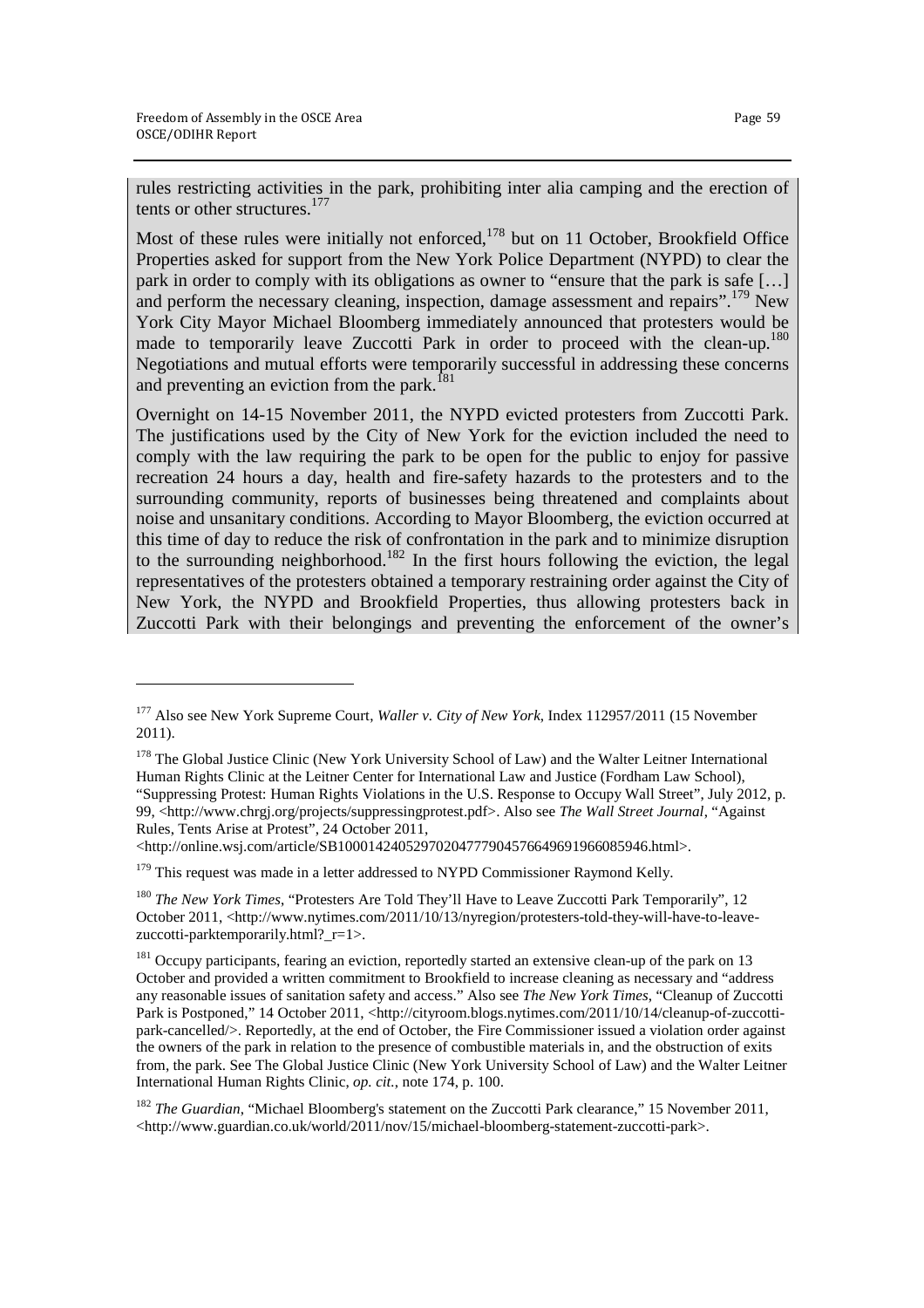rules.<sup>183</sup> Reportedly, the NYPD refused to comply with this order and officers in riot gear blocked access to Zuccotti Park while the park was being cleaned and cleared of all tents and protesters' possessions.<sup>184</sup> A subsequent ruling on the same day denied extension of the restraining order and imposed the enforcement of the owner's rules (preventing inter alia the use of tents).<sup>185</sup> The park was re-opened that afternoon: the NYPD let protesters into Zuccotti one by one, searching their bags and preventing them from bringing in tents and sleeping bags.<sup>186</sup>

The Occupy encampment in Oakland started on 10 October 2011 at the Frank Ogawa Plaza in front of Oakland City Hall, and the protesters were subsequently evicted by multiple law enforcement agencies on 25 October 2011. The decision to evict the encampment was directly linked to a fatal shooting that occurred near the camp the previous week.<sup>187</sup> Other arguments made by the City Administration included hygiene issues, as well as reports of drug abuse, sexual assaults and violence inside the encampment.<sup>188</sup> Following the eviction, the plaza was reoccupied for 18 days, and Occupy Oakland participants were evicted again on 14 November, reportedly three days after the City of Oakland started distributing notices of eviction explaining that the protesters were in violation of the law by lodging overnight, obstructing the use of a public park, and making fires in a public park.<sup>189</sup> On 29 November 2011, the City Administrator's Office issued, at the request of the demonstrators, a temporary encroachment permit for one symbolic teepee<sup>190</sup> structure to be allowed on Frank Ogawa Plaza between 6 am and 10 pm every day (but that could not be used for overnight lodging).<sup>191</sup> On 3 January 2012, the teepee and concomitant Occupy Oakland vigil were

<sup>&</sup>lt;sup>183</sup> Supreme Court of the State of New York, "Order to show cause and temporary restraining order", 15 November 2011, <http://www.scribd.com/doc/72786657/Order-to-Reopen-Zuccotti-Park>.

<sup>&</sup>lt;sup>184</sup> *The Guardian*, "Occupy Wall Street: Zuccotti Park re-opens - as it happened," 15 November 2011, <http://www.guardian.co.uk/world/blog/2011/nov/15/occupy-wall-street-zuccotti-eviction-live>.

<sup>185</sup> Supreme Court of the State of New York, *Waller v. City of New York*, Index 112957/2011, 15 November 2011, <http://www.law.com/jsp/decision\_friendly.jsp?id=1202532602387>.

<sup>186</sup> *The Guardian*, op. cit., note 180.

<sup>187</sup> *The Financial Times*, "Police evict Occupy Oakland protesters", 14 November 2011, <http://www.ft.com/cms/s/0/d2f05cbe-0ee9-11e1-b585-00144feabdc0.html#axzz22IrzS0Ps>.

<sup>&</sup>lt;sup>188</sup> Interview with Oakland Police Department (OPD) and City of Oakland, 29 May 2012.

<sup>189</sup> *The Los Angeles Times*, "Occupy Oakland: Police pass out eviction notices", 11 November 2011, <http://latimesblogs.latimes.com/lanow/2011/11/occupy-oakland-eviction-notices.html>.

<sup>&</sup>lt;sup>190</sup> A teepee is a conical tent.

<sup>&</sup>lt;sup>191</sup> "City of Oakland Issues Permit for Symbolic Teepee on Plaza and Reinforces Ground Rules for Peaceful and Safe Demonstrations", Press release, 29 November 2011, <http://www2.oaklandnet.com/oakca1/groups/cityadministrator/documents/pressrelease/oak032357.pdf>.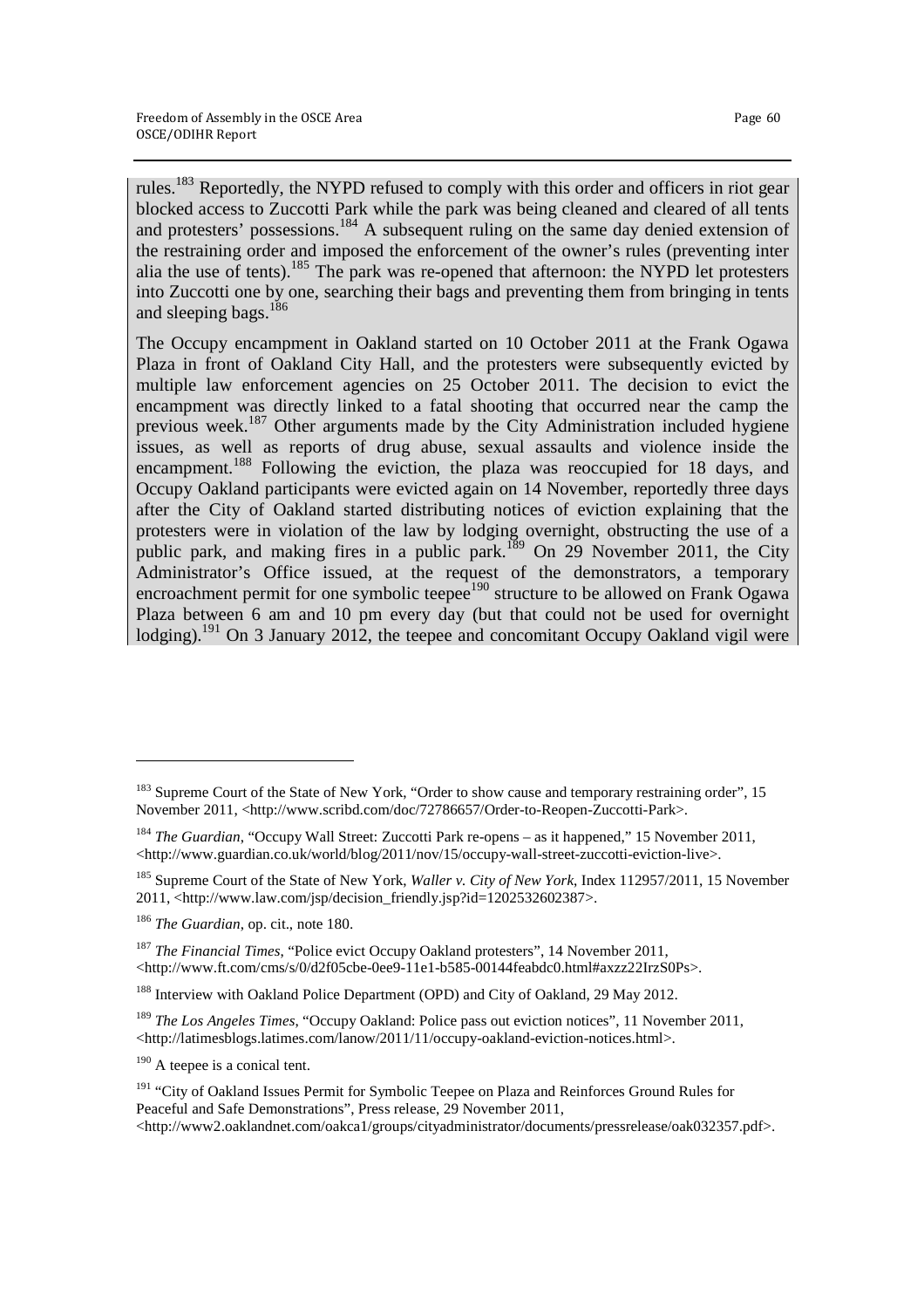1

deemed unlawful by the Interim Police Chief on the grounds that the plaza had been the stage for camping and food distribution without health permits.<sup>192</sup>

In Los Angeles, an Occupy encampment was established on 1 October 2011 on the grounds of Los Angeles City Hall. On 25 November the Mayor of Los Angeles announced that three days later the camp in City Hall Park would be evicted due to public health and safety concerns and the need to restore public access to the park.<sup>193</sup> Reportedly, the City unsuccessfully offered Occupy protesters the possibility of using an indoor location as well as land to cultivate food and shelters for homeless Occupy participants.<sup>194</sup> On 26 November, the Mayor of Los Angeles and the Chief of the LAPD issued an eviction order giving protesters a deadline of 12:01 a.m. on 28 November to vacate City Hall property.<sup>195</sup> Local authorities cited as grounds for the eviction order the need to repair the grounds and to restore public access to the park.<sup>196</sup> The deadline passed and the Occupy encampment was not evicted, although LAPD officers surrounded the area for six hours after the deadline, apparently without plans to evict.<sup>197</sup>

156. In Switzerland, one anti-WEF assembly that was announced in Bern on 21 January 2012, but whose organizers had not applied for authorization, was assessed as posing a security risk. As a result, the police and City authorities decided in advance that they would not allow the group to assemble.<sup>198</sup> According to information received from the Bern Canton Police, the decision was taken based on the potential risk of violence and damage to property during the planned assembly. In particular, it was reported that two individuals, apparently associated with the groups organizing the Bern protest, had been detained in Zurich a few days before the assembly on suspicion of having caused damage to the National Bank building in Zurich.<sup>199</sup> In addition, the Bern Canton Police cited calls for

<sup>192</sup> *East Bay Express*, "Oakland City Hall Revokes Occupy Oakland Teepee Permit," 3 January 2011,  $\langle$ http://www.eastbayexpress.com/92510/archives/2012/01/03/oakland-city-hall-revokes-occupy-oaklandteepee-permit>.

<sup>&</sup>lt;sup>193</sup> See Los Angeles Mayor's statement to Occupy Los Angeles, 25 November 2011,

 $\langle$ http://occupylosangeles.org/?q=node/2274>. Similar arguments were made by representatives of the Los Angeles Police Department (LAPD) in an interview with ODIHR (29 May 2012).

<sup>&</sup>lt;sup>194</sup> Reuters, "Los Angeles to evict Occupy camp on Monday", 25 November 2011, <http://www.reuters.com/article/2011/11/26/us-protest-westcoast-idUSTRE7AP01220111126>.

<sup>&</sup>lt;sup>195</sup> *The Christian Science Monitor*, "Occupy LA deadline comes, but many say they won't go," 27 November 2011, <http://www.csmonitor.com/USA/Latest-News-Wires/2011/1127/Occupy-LA-deadlinecomes-but-many-say-they-won-t-go>.

<sup>196</sup> *The Guardian*, "Occupy Los Angeles faces Monday eviction deadline," 26 November 2011, <http://www.guardian.co.uk/world/2011/nov/26/occupy-los-angeles-eviction-monday?newsfeed=true'>.

<sup>&</sup>lt;sup>197</sup> *The Guardian*, "Occupy LA protesters subject to arrest 'at any time' – mayor's office," 28 November 2011, <http://www.guardian.co.uk/world/2011/nov/28/occupy-la-protesters-arrest-any-time>.

<sup>&</sup>lt;sup>198</sup> Interview with representatives of the Bern Canton Police, 21 January 2012.

<sup>&</sup>lt;sup>199</sup> Interview with representatives of the Bern Canton Police, 21 January 2012. Reportedly, graffiti was scribbled on the building and red paint was thrown at the building of the National Bank. See Reuters,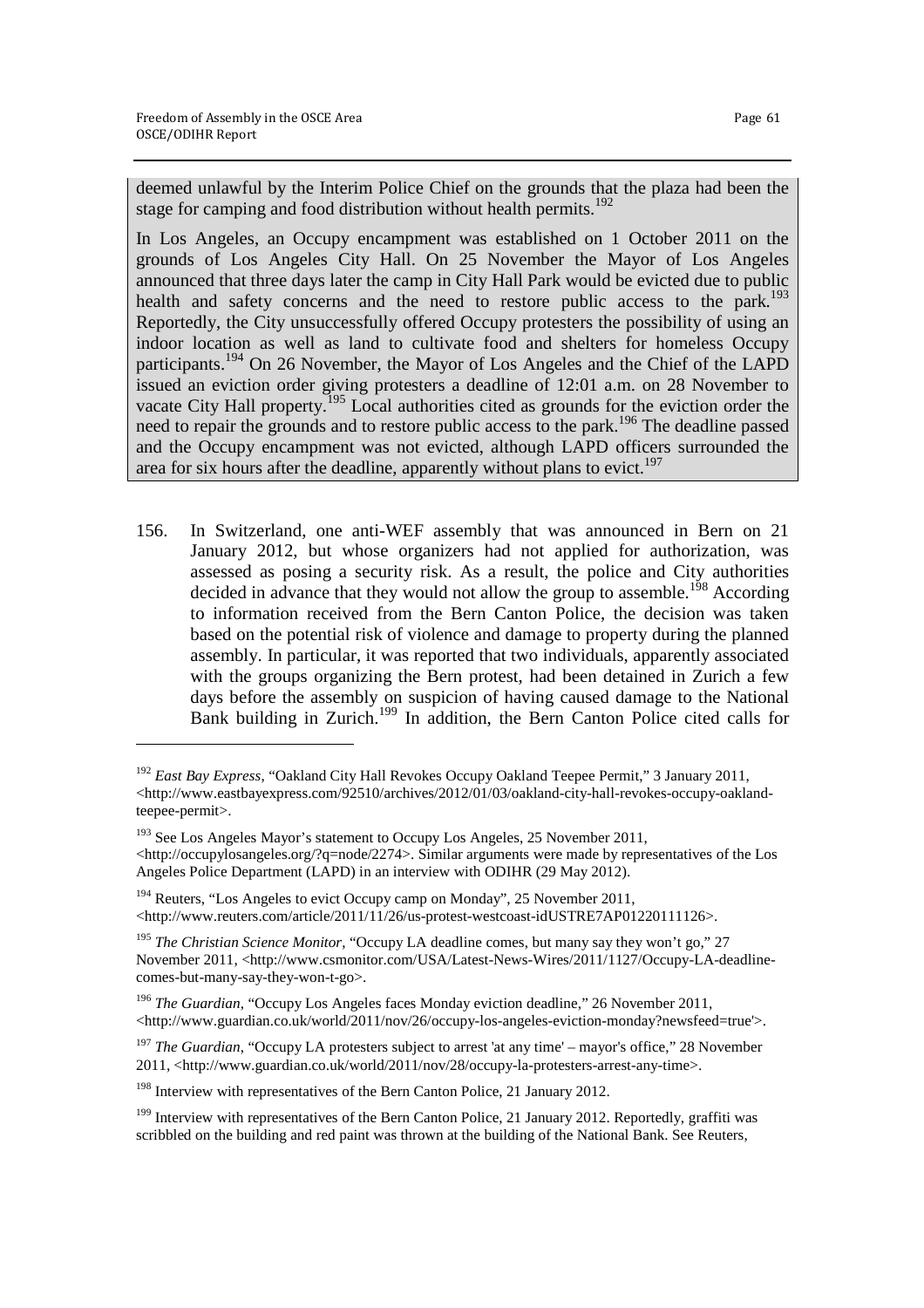violence published on the Internet by the groups organizing the protest as raising additional concerns.<sup>200</sup> Police representatives also explained that the location of the planned assembly, in the centre of Bern, was particularly problematic due to the limited space and to the significant number of passers-by there.<sup>201</sup> Bern Canton Police representatives noted that the decision to prevent an unauthorized assembly from taking place was an exceptional one and that, normally, unauthorized assemblies are facilitated by the police. $202$ 

- 157. ODIHR monitors observed, in advance of the planned assembly, a significant number of police officers deployed at or in the vicinity of the planned location of the assembly. In a number of cases, in particular in and near Bern's central train station, the police stopped and searched individuals, apparently focusing on potential participants in the planned protest. At the planned time and place of the assembly, before the group of protesters could gather, the police created cordons and "kettled"<sup>203</sup> a small crowd that appeared to include protesters preparing to take part in the assembly, as well as passers-by. A second group of approximately 70 protesters, who were arriving at the assembly location from a nearby street, were also encircled by a police cordon.
- 158. As noted above, after the Serbian authorities imposed a ban on all assemblies on 1 and 2 October, the organizers of the Belgrade Pride event organized a small flash mob on 1 October 2011. The assembly had a limited duration and, for a few minutes, police officers present stopped traffic to facilitate the gathering. At the same time, law enforcement officials called for the assembly to disperse. The assembly lasted for approximately five minutes and ended with the voluntary dispersal of the crowd.
- 159. Some assemblies that were notified to or authorized by the authorities did not fully comply with the conditions agreed upon or communicated to the authorities. This was the case, for instance, when participants did not disperse at the planned end time of the assemblies.
- 160. In Davos, Switzerland, the assembly monitored by ODIHR had been authorized by the authorities as a static event. As the gathering came to an end, a group of around 25 people separated from the main group and began an unauthorized march. The small group first unsuccessfully attempted to march on Davos' main street towards the city centre, but was immediately stopped by a police cordon with metal fences and police vans. The group then moved in the opposite

 $\overline{a}$ 

<sup>202</sup> *Ibid*.

<sup>&</sup>quot;Protesters vandalize SNB building ahead of Davos", 18 January 2012,

 $\lt$ http://www.reuters.com/article/2012/01/18/us-switzerland-snb-attack-idUSTRE80H1E120120118>.

<sup>200</sup> Interview with representatives of the Bern Canton Police, 21 January 2012.

<sup>201</sup> *Ibid*.

<sup>&</sup>lt;sup>203</sup> "Kettling" is a strategy of crowd control whereby police create cordons which contain the crowd in specific locations and do not allow it to move or disperse.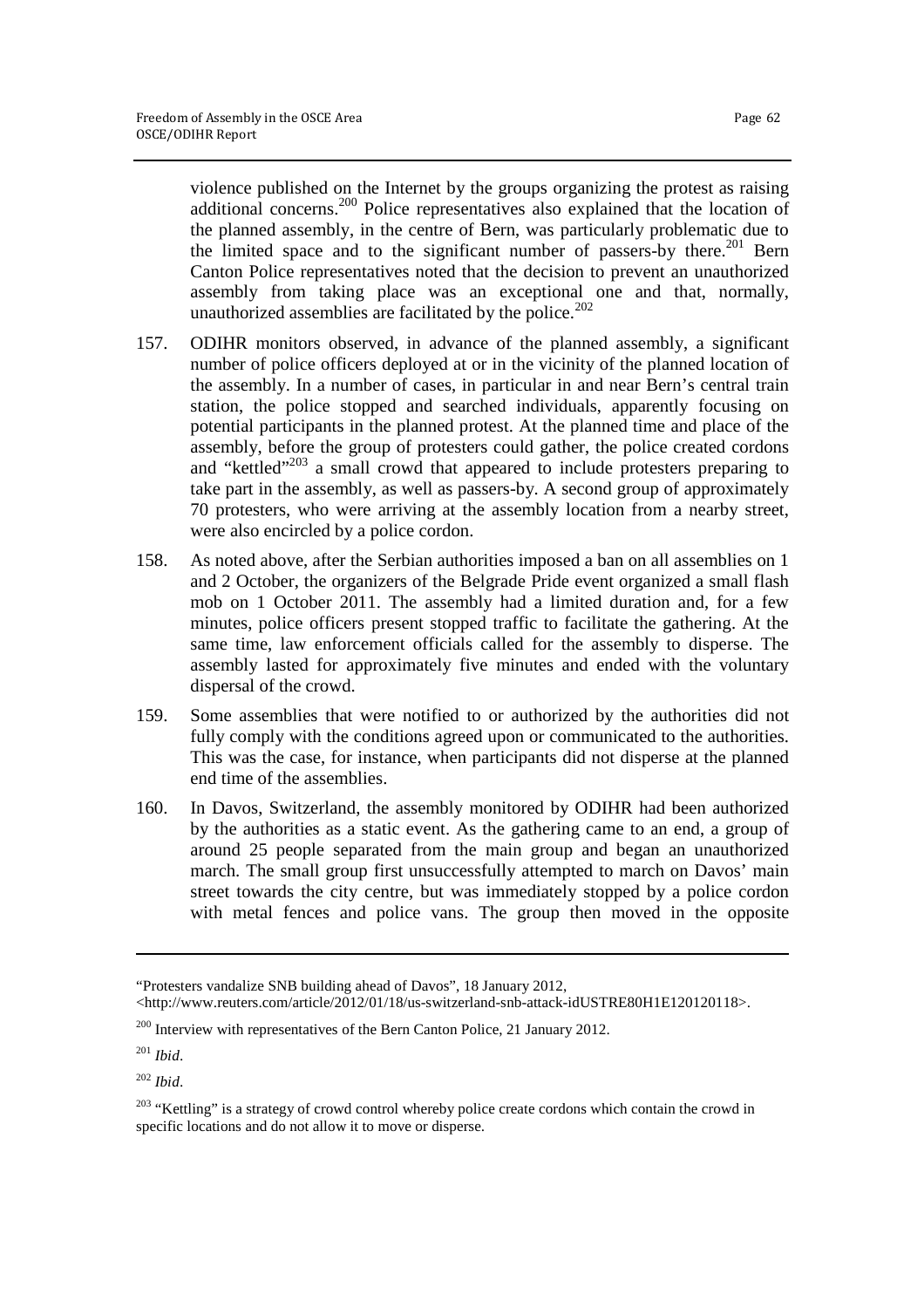direction and, for approximately 500 metres, marched in the direction of the train station, with no visible police presence. The group was stopped by another police cordon near the train station, where some protesters briefly clashed with the police. Subsequently, the group dispersed.

161. In Budapest, ODIHR monitors observed the notified rally "Rendszervágás" ("Cut the regime"), supported by far-right-wing demonstrators who did not disperse at the announced time. The group started to march towards Szabadság Square, where, *inter alia,* the office of the International Monetary Fund (IMF) resident representative is located. Local police forces deployed around the rally followed the marching crowd of about 100 individuals. The police formed a cordon as protesters briefly entered the IMF building in an attempt to hand over a petition and threw pyrotechnic devices inside the building. Subsequently, the group gathered at a nearby park where a speech was delivered and the assembly voluntarily dispersed shortly afterwards.

# *Conclusions and recommendations on the policing of assemblies that do not comply with legal requirements*

- 162. In line with international standards and good practice, most of the assemblies observed by ODIHR that did not comply fully with relevant legal requirements were facilitated by the police. This approach, which does not exclude the imposition of sanctions after the event (see para. 122), enables the enjoyment of freedom of peaceful assembly even when the formal and legal requirements for assemblies are not met. It is in line with the principle that any intervention by the State in restricting freedom of assembly should be limited to the minimum extent necessary on grounds that are legitimate under OSCE commitments and international human rights law. Active facilitation, where the assembly remains peaceful, may also have practical advantages from a policing perspective. It is less likely to increase tension and thus facilitates a peaceful outcome.
- 163. While it is positive that the Bern Canton Police appears to have a general policy of facilitating unauthorized assemblies, the approach adopted before the publicly announced, but not authorized, anti-WEF assembly in January 2012 raises a number of questions in relation to its compliance with OSCE commitments and international human rights standards.
- 164. The pre-emptive decision by the local police, in conjunction with the Bern city authorities, to prevent the assembly from taking place was motivated by security considerations and the possibility of violence during the assembly. The planned protest may have indeed involved a risk of violent or potentially violent incidents. Nevertheless, it is not clear whether there were compelling reasons to impose an effective ban on this unauthorized assembly. The detention of two individuals who had caused damage to the National Bank in Zurich (apparently by scribbling graffiti and throwing red paint on the building) and calls for violence published on the internet were among the factors cited by the Bern Canton Police in its security assessment of the assembly. However, they do not appear, as such, to provide sufficient evidence that the participants in the assembly were themselves going to use or incite imminent violent action and that such action was likely to occur.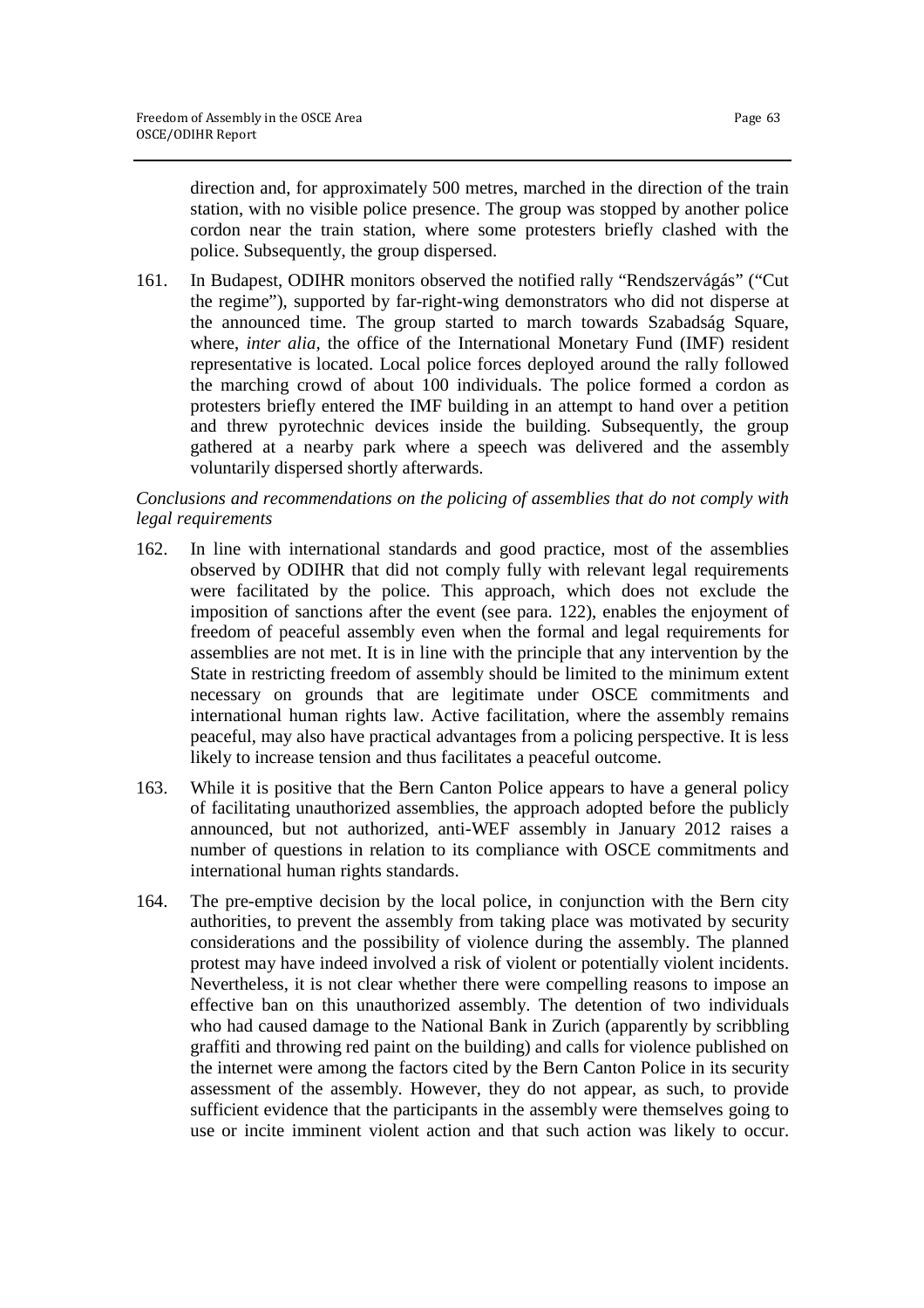Indeed, the police operation that led to the immediate kettling of the small group of people who had started to gather at the planned location of the assembly was not accompanied by significant incidents. The kettling left out of the police cordons a significant number of individuals who had planned to take part in the protest. Those outside the police cordons protested against the police operation, but did not appear to engage in violent conduct.<sup>204</sup>

- 165. Assemblies involving the establishment of encampments and other similar temporary structures, such as the ones organized by the Occupy movement in the United States, should be facilitated as much as possible. Considerations of public health, safety, or avoidance of substantial interference with the rights of others may be taken into account when imposing restrictions on such assemblies. Nevertheless, attempts should be made to address these issues and discuss them with the protesting group, with the aim of reaching the least intrusive solution possible for freedom of peaceful assembly. Where the rights and freedoms of others are engaged (e.g. with respect to the use of public space), the imposition of time, place and manner restrictions that would still allow the message to be conveyed, are a preferable alternative to the eviction of the camp. The temporary establishment of a symbolic teepee structure in Oakland was a positive step in this regard. However, the teepee permit was revoked shortly after it was issued, and no similar solutions could be found in other locations where the Occupy movement erected encampments that were subsequently evicted.
- 166. As noted above in relation to assemblies in general, violent or unlawful acts by participants in otherwise peaceful protests should be dealt with individually and should not lead to the termination of an assembly. This principle also applies to protests involving the establishment of camps, which should not be evicted because of instances of individual unlawful acts that can be addressed on an individual basis or because the erection of the camp evidences the intention of the protesters to remain at the site for an extended period of time.
- 167. Recommendations for participating States:

1

- to ensure that, whenever possible, peaceful assemblies that do not meet relevant legal requirements are facilitated by police forces and other competent authorities;
- to ensure that police restrictions on such peaceful assemblies are only imposed on grounds that are legitimate under OSCE commitments and international human rights law, to protect national security or public safety, public order, public health or morals (when the behavior is deemed criminal and has been defined in law as such) or the rights and freedoms of others;
- in particular, to ensure that lack of compliance with formal legal requirement for assemblies does not constitute, as such, sufficient grounds for the dispersal of the assembly;

<sup>&</sup>lt;sup>204</sup> This could also be explained by the extensive deployment of police forces at the assembly location and throughout the centre of Bern.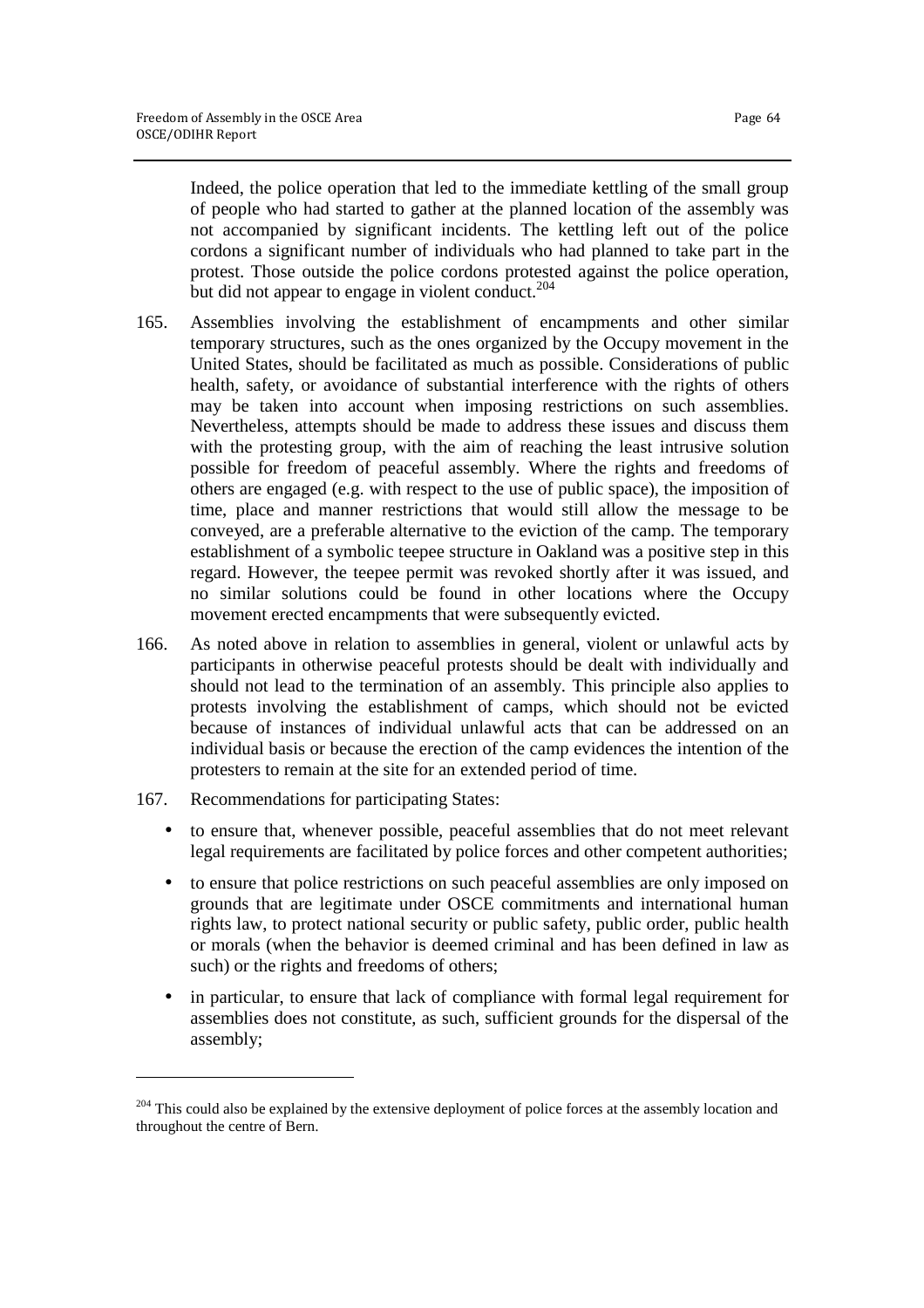- in regulating protest camps and other similar assemblies, in accordance with the principle of proportionality, to ensure that the least intrusive measures to achieve the legitimate objectives being pursued are adopted, whenever possible, following discussions and in agreement with the protesting groups;
- to ensure that the eviction of protest camps does not result from individual unlawful acts of protesters or others in or around the camp when the assembly remains otherwise peaceful.

# POLICING DEMONSTRATIONS AND COUNTER-DEMONSTRATIONS

#### *The policing of demonstrations and counter-demonstrations – international standards and good practice*

- 168. People have a right to assemble as counter-demonstrators to express their disagreement with the views expressed at another public assembly.<sup>205</sup> Therefore, the positive duty to protect peaceful assemblies also applies to counter-protests, and the police forces should act in a way that ensures the respect of both demonstrators' and counter-demonstrators' right to assemble. In particular, the State should make available adequate policing resources to facilitate such related simultaneous assemblies, to the extent possible, within sight and sound of one another.<sup>206</sup>
- 169. As already mentioned, the right to counter-demonstrate does not extend to inhibiting the right of others to demonstrate. $207$  Indeed, law-enforcement officials must protect participants of a peaceful assembly from any person or group, including counter-demonstrators, that attempts to disrupt or inhibit the assembly in any way.<sup>208</sup>

# *The policing of demonstrations and counter-demonstrations – ODIHR findings*

170. The policing of assemblies and related counter-demonstrations may pose specific risks of confrontation between opposing groups. This is underscored by the need to ensure that assemblies are consistently policed in line with principles providing that an assembly should be allowed to take place within sight and sound of its intended audience. ODIHR monitored assemblies and related counterdemonstrations in Hungary (Budapest), Italy (Rome), Poland (Warsaw), Slovakia (Bratislava), and the United Kingdom (Belfast).

<sup>205</sup> Guidelines on Freedom of Peaceful Assembly, *op. cit.*, note 1, Explanatory Notes, para. 123.

<sup>206</sup> *Ibid*., para 4.4.

<sup>207</sup> *Ibid*., Explanatory Notes, para. 124.

<sup>208</sup> *Ibid*., para. 5.3.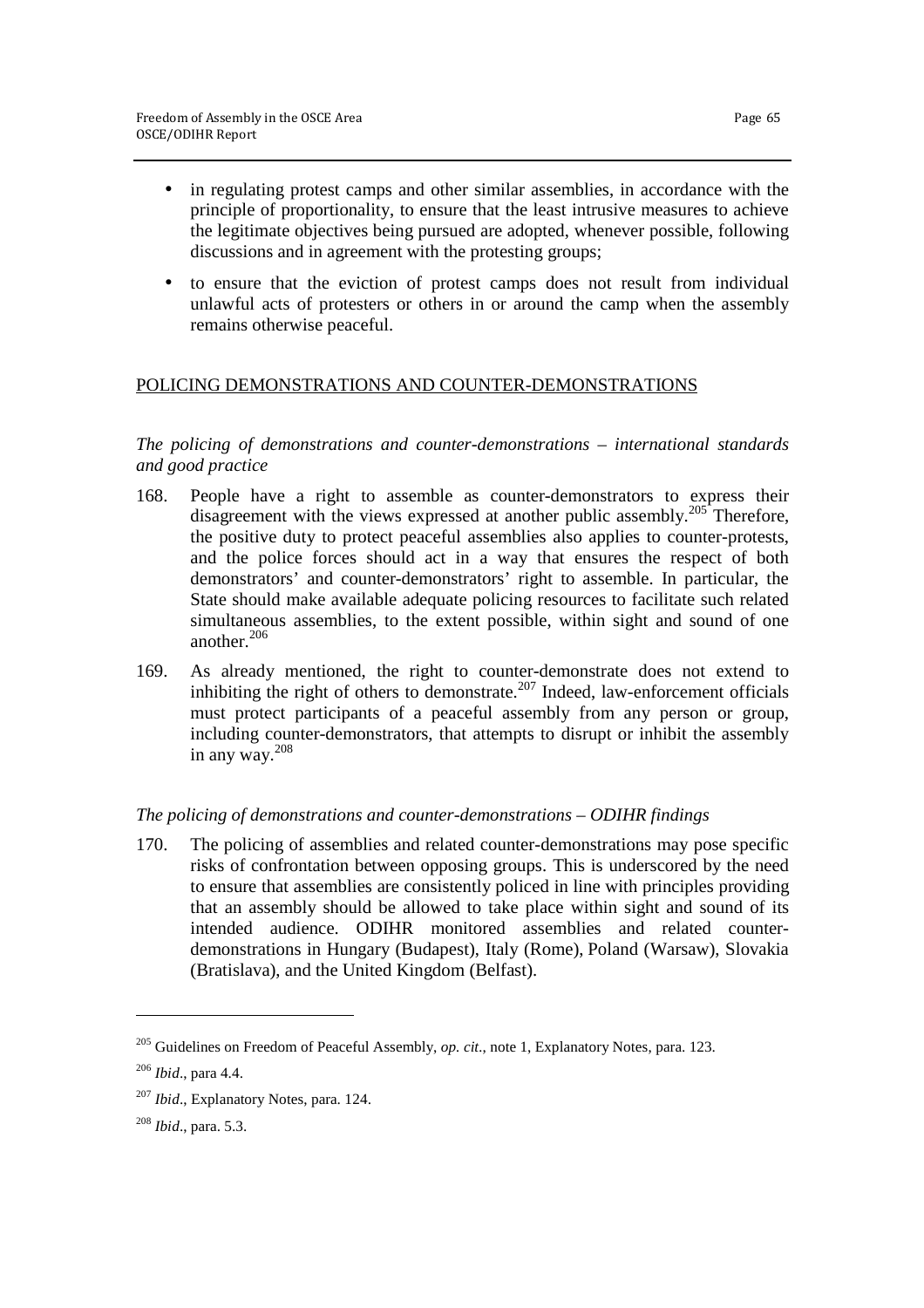- 171. In Rome and Belfast, where counter-demonstrators protested against Pride events, the police facilitated these simultaneous assemblies. As noted above, the Rome counter-demonstration did not take place in the immediate vicinity or within sight and sound of the 2011 Europride march. As a result, no specific challenges emerged during the policing of the anti-Pride protest.
- 172. In Belfast, two peaceful counter-demonstrations took place in connection with the Pride event on 30 July 2011, one of which had not been notified in advance. Both events were facilitated by the police. The non-notified protest included approximately 40 participants, who were enclosed by metal barriers erected by the police. The other group that had notified the protest was asked to disperse at the announced end time of their assembly, which was right when the Pride assembly started.<sup>209</sup> Subsequently, the protesters were asked to move away behind the barriers, which meant they had to come into contact with Pride event participants. The police removed the barriers separating the protesters from the Pride parade participants, leaving no separation between the two groups.
- 173. A more significant police presence was observed during counter-demonstrations against Pride events in Warsaw and Bratislava. The Warsaw Equality Parade, as it moved from the Parliament to its final destination, was protected by two lines of police officers. Counter-demonstrations monitored in Warsaw around the 2011 Equality Parade were restricted in time and space and heavily policed. At the time of gathering of the Equality Parade in front of the Parliament, the police formed a tight cordon between counter-demonstrators<sup>210</sup> and participants in the Equality Parade with an empty zone in between in order to prevent clashes. Two rows of police officers heavily padded with protection gear and helmets surrounded the counter-demonstrators on all sides, with a reinforced presence along the adjacent streets. A group of about 400 counter-demonstrators were kettled by the police and, after a few bottles were thrown in the direction of the Equality Parade, some were stopped in order to check their identification. The police took a different approach with regard to another counter-demonstration of approximately 25 people, organized by a religious group at the assembly's final destination. Only a limited police presence was visible there and no incidents were reported.
- 174. In Bratislava, ODIHR monitored a counter-demonstration organized around the Rainbow Pride event on 4 June 2011. During the event in 2010, anti-Pride protesters had attacked Pride participants, seriously disrupting the assembly. During the 2011 Bratislava Pride event, a significant police presence, including police officers in anti-riot gear, was visible throughout the event. As the initial gathering of Pride participants took place, and speeches were delivered,

<sup>&</sup>lt;sup>209</sup> According to an interview conducted on 24 August with representatives of Stop the Parade, organizers had made a mistake when notifying the time of their counter-demonstration and had not intended for it to finish before the start of the Pride event they were actually planning to protest.

<sup>&</sup>lt;sup>210</sup> Counter-demonstrators had banners representing a nationalist movement called Narodowe Odrodzenie Polski (National Rebirth of Poland) and they also included clearly identifiable football supporters and other far-right activists.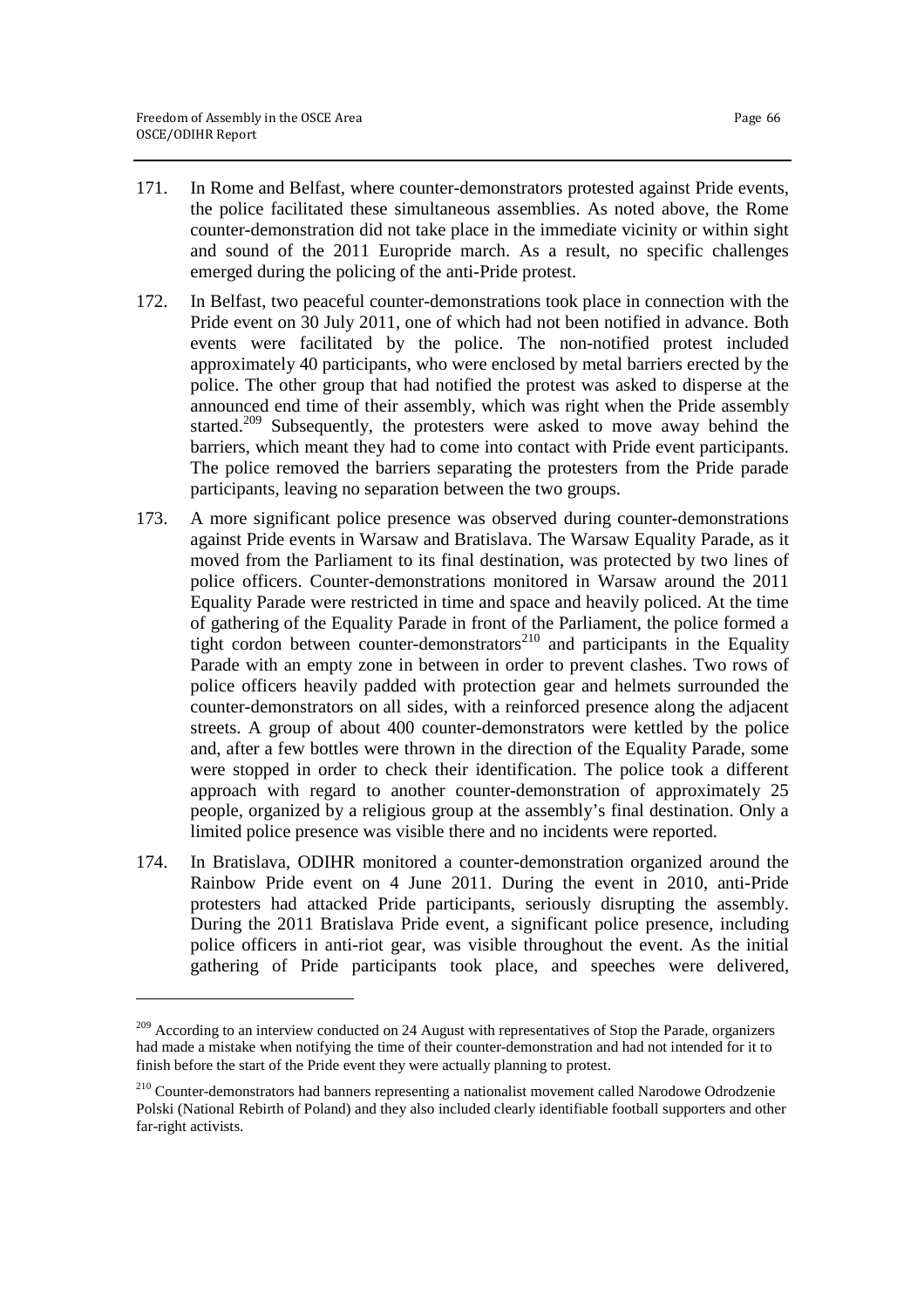approximately 100 counter-demonstrators were present.<sup>211</sup> They were kept apart (including by a police cordon in riot gear) from the Pride event participants, in the same large square, although not in the immediate vicinity of the Pride event.<sup>212</sup> As the Pride event participants began to march, the police created cordons around the moving group. A heavy police presence blocking adjacent streets was also observed. The only reported significant incident occurred when a smoke bomb was thrown by some protesters in the direction of the Pride march. The police reacted to the incident by dispersing the small group of attackers.<sup>213</sup> At the end of the parade, the police continued to provide protection as participants boarded buses to leave the assembly.

- 175. During the 2012 Split Pride event the police authorities did not acknowledge the notification of a counter-demonstration. The police requested, *inter alia*, that the opposing group move to a different location not in the immediate vicinity of the Pride event. As the protesters failed to comply with the police requirement to present an amended notification, the counter-demonstration was not registered, and did not take place. It is worth mentioning that the Split Pride event was protected by a very significant number of police officers. Police created cordons of officers in riot gear as the participants marched and subsequently gathered at their final destination. A large buffer zone (with a radius of approximately 40 metres) was created around the assembly, limiting access to participants in the Pride event only. Other measures to protect the Pride event from potential attackers or violent counter-demonstrators included searches and identity checks carried out by the police in central Split and the removal of ashtrays and glasses from the terraces of bars and cafes adjacent to the route of the march. Notably, after the assembly, the police escorted participants to the office of one of the organizer groups and, subsequently, to their final destination as they left the assembly or Split. $^{214}$
- 176. ODIHR also monitored a small flash mob organized in Kiev on 21 May 2011. The event was very small in scale, and police forces provided protection to the

<sup>&</sup>lt;sup>211</sup> There were reports that the police had stopped a significant number of individuals for carrying weapons or who were suspected of being right-wing extremists on their way to the Pride event (interview with organizers of the Bratislava Rainbow Pride march, 6 June 2011, and interview with representatives of the Bratislava Police, 6 June 2011). According to police, one of the main concerns was the possibility that violent attackers could infiltrate the Pride event.

<sup>&</sup>lt;sup>212</sup> Initial plans to have set up barriers all around the square were abandoned by the police at the request of the organizers of the Pride event (interview with organizers of the Bratislava Rainbow Pride march, 6 June 2011).

<sup>&</sup>lt;sup>213</sup> Approximately 45 people were detained by the police during its operation to protect the Pride, mainly for "trespassing" (Interview with organizers of the Interview with organizers of the Bratislava Rainbow Pride, 6 June 2011, and interview with representatives of the Bratislava Police, 6 June 2011).

<sup>&</sup>lt;sup>214</sup> Such a preventive measure may be needed where there is a risk of hate crimes targeting people travelling to or from Pride events. For further information about hate crimes, see "Hate crimes in the OSCE Region - Incidents and Responses, Annual Report for 2010", OSCE/ODIHR, November 2011, <http://tandis.odihr.pl/hcr2010/pdf/Hate\_Crime\_Report\_full\_version.pdf>.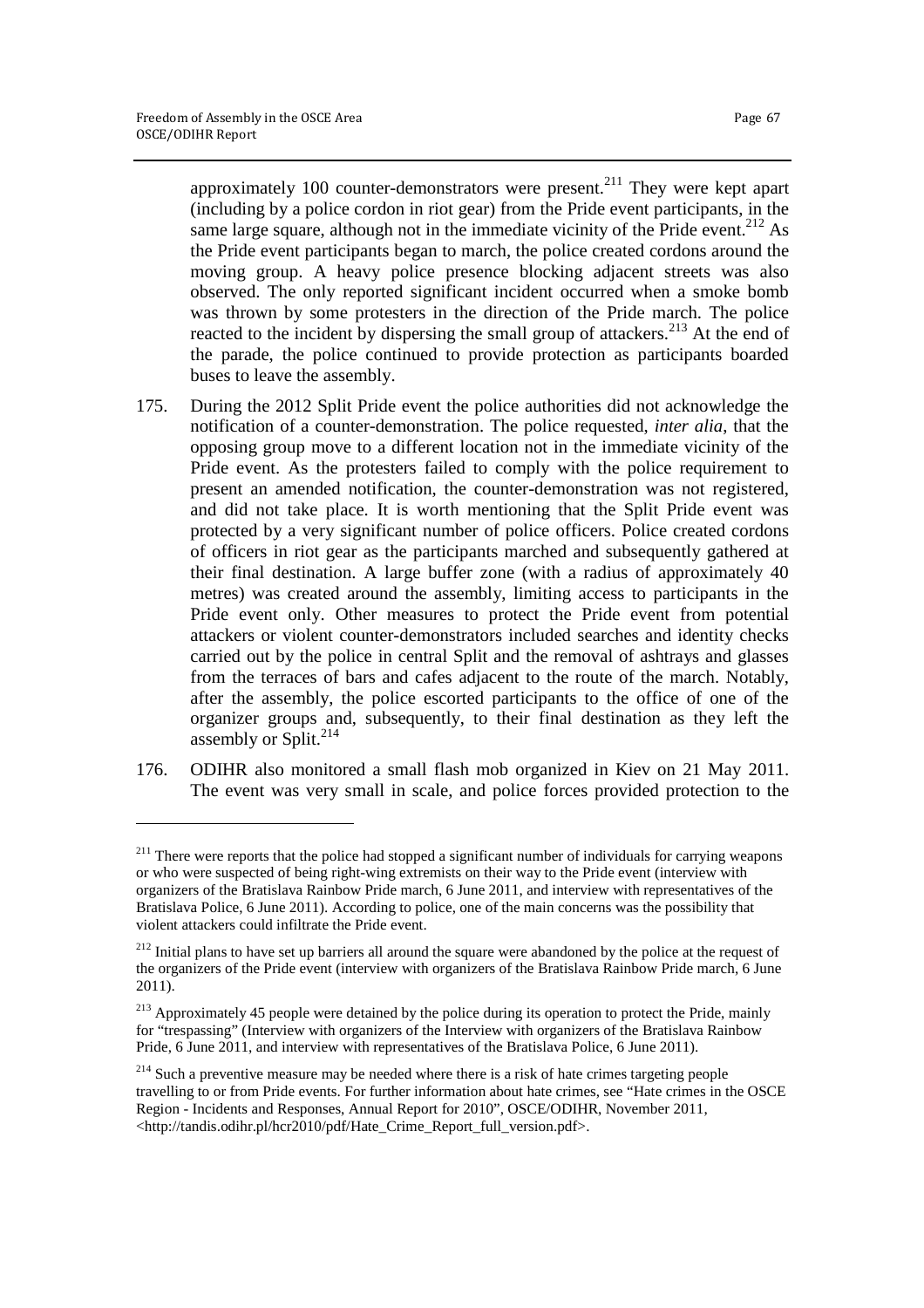participants, which extended to escorting them to a location where they were able to use public transportation to leave the area after the end of the flash mob. However, when LGBTI groups attempted to organize the first real Pride assembly in Kiev a year later on 20 May 2012 (as opposed to a small flash mob), the event was cancelled shortly before it was due to start because of security concerns. Reportedly, on the day the Pride event was due to take place, three LGBTI activists were attacked in Kiev by masked assailants.<sup>215</sup> Allegedly, approximately 30 minutes before the expected beginning of the assembly, the police advised the organizers to cancel the event, which they did.<sup>216</sup>

177. On 15 March 2012 in Budapest, ODIHR monitored the Rendszervágás protest organized in a location adjacent to an assembly of the civic opposition group Milla. The Budapest Police set up a police line between the extreme-right-wing supporters of the Rendszervágás event and participants in the Milla assembly who were dispersing at the time, and who were also separated by a fence, although it should be noted that it was possible to move between the two assemblies.<sup>217</sup> The two groups verbally confronted each other but the police cordon ensured that no physical confrontation between the groups could take place. No physically violent incidents were observed and, as the Milla demonstration dispersed, the supporters of the Rendszervágás assembly began a march that had not been notified (see para. 161).

#### *Conclusions and recommendations on policing of counter-demonstrations*

- 178. In policing demonstrations and counter-demonstrations, the police must ensure that assembly participants are able to convey their message to their audience, while ensuring the safety and security of all individuals present. Where demonstrations and counter-protests had been notified and/or took place within sight and sound of each other, ODIHR generally observed good police practice in allowing opposing groups to be within sight and sound of each other, creating police cordons and placing physical barriers when the circumstances made this necessary.
- 179. In some cases, notably in Bratislava, Budapest, Split, and Warsaw, police deployment was significant, or very significant, and involved the creation of tight police cordons, buffer zones, and the placement of physical barriers between

<sup>215</sup> *Korrespondent.net*, "В Киеве неизвестные избили организаторов гей-парада", 20 May 2012, <http://korrespondent.net/kyiv/1351447-v-kieve-neizvestnye-izbili-organizatorov-gej-parada>.

<sup>216</sup> Also see, Amnesty International, "Ukraine: First-ever Kyiv pride cancelled in face of ultra-right threat", 20 May 2012, <http://www.amnesty.org/en/news/ukraine-first-ever-kyiv-pride-cancelled-face-ultra-rightthreat-2012-05-20>.

<sup>&</sup>lt;sup>217</sup> Police and representatives of the Ministry of Interior explained that they could not directly regulate or stop the flow of people from one location to the other as the police had no legal powers to take measures effectively imposing restrictions on the participation of individuals in public assemblies (interviews with representatives of the Budapest Police and of the Hungarian Ministry of Interior, 11 April 2012).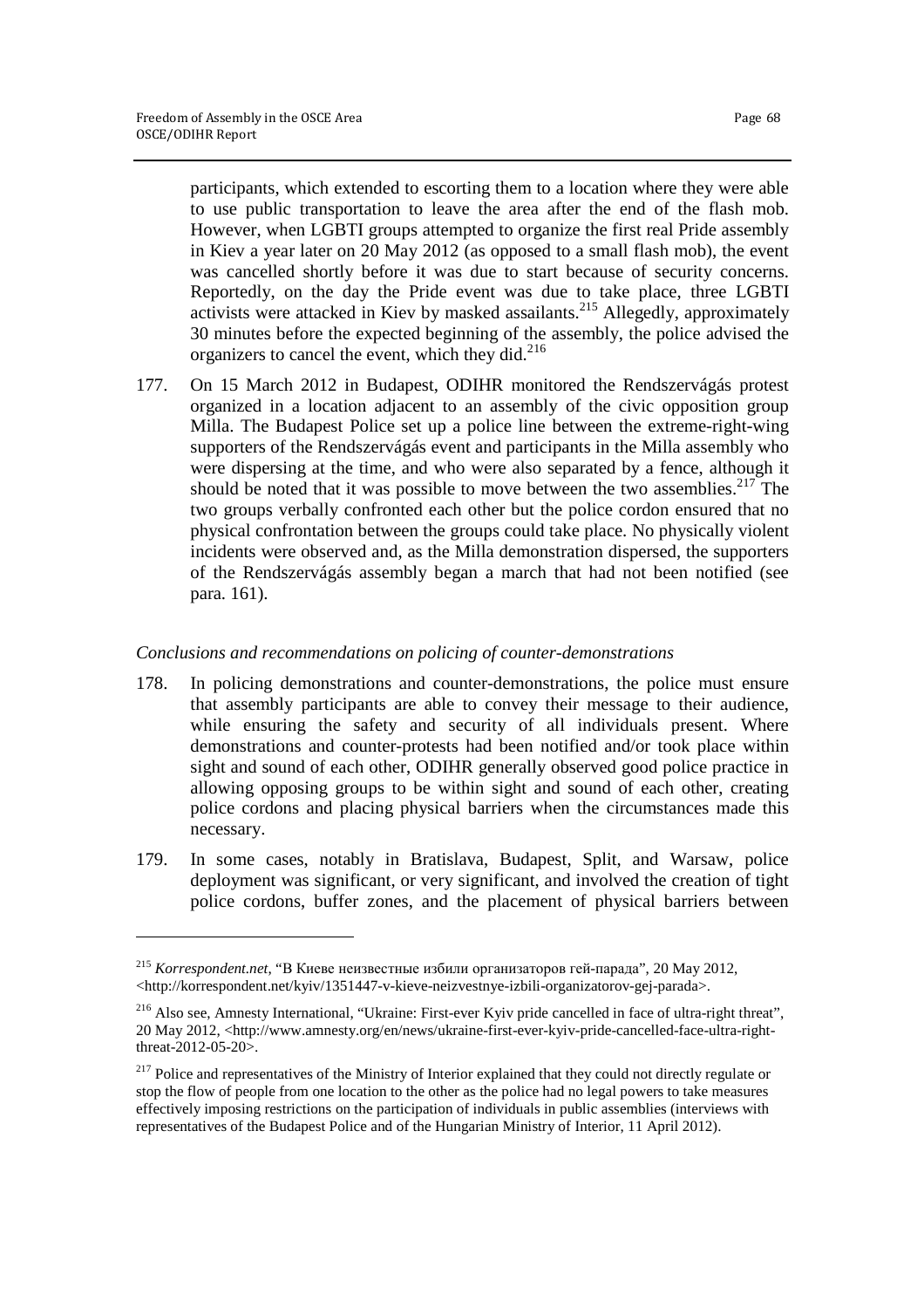opposing groups of protesters. In Split, the size of the observed buffer zone would have made it very difficult to hold a counter-demonstration against the Pride event within sight and sound of its participants.

- 180. The situations observed in these cities were particularly challenging from a policing perspective, also in light of the serious incidents that had taken place in 2010 and 2011 during the same events (in Bratislava and Split, respectively), and of the continuing threats emanating from some groups that were apparently planning to disrupt other assemblies. Police authorities should be encouraged to find ways to allow demonstrations and counter-demonstrations near one another (unless counter-demonstrations are directly threatening the rights of others), avoiding the creation of unnecessarily large buffer zones. Whenever possible, they should limit their interventions to keeping opposing groups close to each other, albeit physically separate.<sup>218</sup> However, given the difficult operational circumstances in which they were acting, they should also be commended for having successfully fulfilled their duties to protect the freedom of peaceful assembly of LGBTI groups. The noticeable progress compared to the previous years observed in Bratislava and in Split, in protecting the security of Pride participants, is a particularly positive development in this regard.
- 181. In Ukraine, the police authorities successfully protected a very small LGBTI flash mob observed by ODIHR in May 2011. However, the local police authorities were reportedly unwilling or unable to provide the same level of protection when a larger public event was organized by LGBTI groups in May 2012. It is a central responsibility of the State to maintain public order and protect everybody's freedom of peaceful assembly. It is therefore a matter of concern that the 2012 Kiev Pride event reportedly had to be cancelled at the last minute, on the advice of the Ukrainian police, due to a high security risk.
- 182. Recommendations for participating States:

- to ensure that police authorities facilitate assemblies and counter-demonstrations within sight and sound of each other;
- in particular, whenever possible, to ensure that any measures taken to physically separate demonstrators and counter-protesters or onlookers, including by creating buffer zones, interfere as little as possible with the ability of assembly participants to be within sight and sound of one another or their intended audience;
- to take adequate measures to protect the safety and security of all assembly participants, demonstrators and counter-demonstrators alike, as well as of

<sup>&</sup>lt;sup>218</sup> While no incidents directly linked to the lack of physical separation between groups were observed, situations such as the ones monitored in Belfast and Budapest presented certain risks. In Belfast, when the police asked counter-demonstrators to move, the counter-protesters and the Pride participants were briefly in direct contact with one another, which could have created a security risk for both sides. In Budapest, a physical barrier between Milla and right-wing protesters was initially very easy to cross, allowing for contacts between the two groups and posing a potential risk of physical confrontation.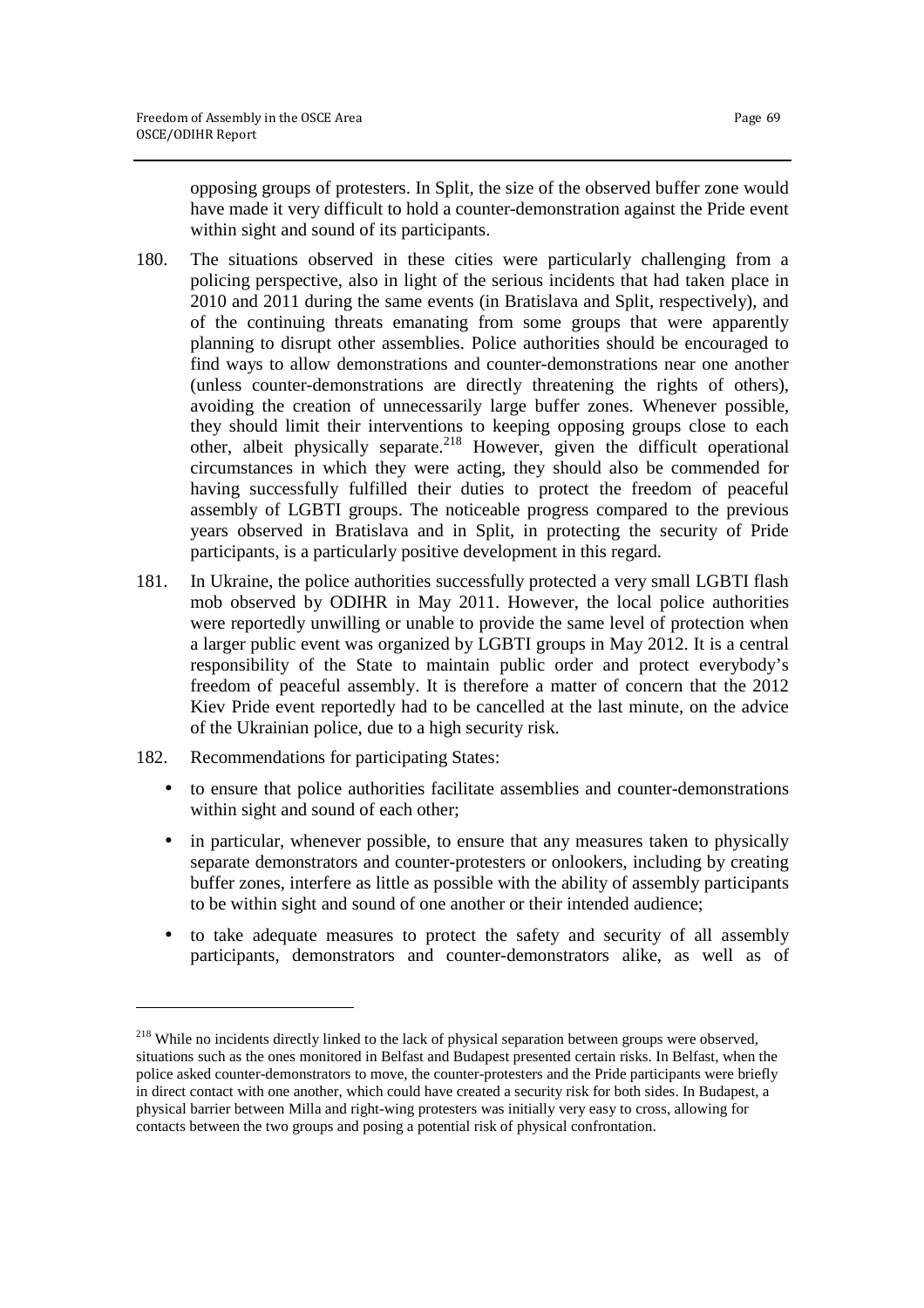onlookers; such measures should place emphasis on keeping opposing groups close to each other, albeit physically separate;

• in particular, to ensure that members of minority and vulnerable groups, in exercising their freedom of peaceful assembly without State interference, are also protected against violent attacks by onlookers.

# USE OF FORCE, DETENTION, KETTLING AND DISPERSALS

# *The use of force, detention, kettling and dispersals – international standards and good practice*

- 183. OSCE commitments require participating States to prohibit torture and other cruel, inhuman or degrading treatment or punishment and to take effective legislative, administrative, judicial and other measures to prevent and punish such practices (Vienna 1989, Copenhagen 1990). The prohibition of torture and other forms of ill-treatment is also enshrined in a number of international human rights treaties, including the ICCPR (Article 7), the UN Convention against Torture and Other Cruel, Inhuman or Degrading Treatment or Punishment (Articles 2 and 16) <sup>219</sup> the ECHR (Article 3) and the ACHR (Article 5.2). In fulfilling their duties, police officers may only use force in line with the principles of necessity and proportionality.<sup>220</sup> They should, as far as possible, apply non-violent means before resorting to the use of force and firearms, $2^{21}$  which may be employed only if other means remain ineffective or without any promise of achieving the intended result. $^{222}$
- 184. Human rights principles on the prohibition of torture and other ill-treatment and on the use of force by law enforcement officers have specific implications with respect to the policing of assemblies. It is worth noting that, in addition to being in violation of human rights obligations, the inappropriate, excessive or unlawful use of force by law-enforcement authorities can be counter-productive, notably in undermining police-community relationships and causing widespread tension and unrest. $223$

<sup>&</sup>lt;sup>219</sup> All participating States covered in this report are parties to the UN Convention against Torture and Other Cruel, Inhuman or Degrading Treatment or Punishment.

<sup>220</sup> See, for example, the UN Code of Conduct for Law Enforcement Officials, Article 3.

<sup>&</sup>lt;sup>221</sup> UN Basic Principles on the Use of Force and Firearms by Law Enforcement Officials, Principle 4.

<sup>222</sup> *Ibid*. On the use of force by the police, also see OSCE, *Guidebook on Democratic Policing* (Vienna: OSCE 2008), paras. 54 and ff.

<sup>223</sup> Guidelines on Freedom of Peaceful Assembly, *op. cit.*, note 1, Explanatory Notes, para. 171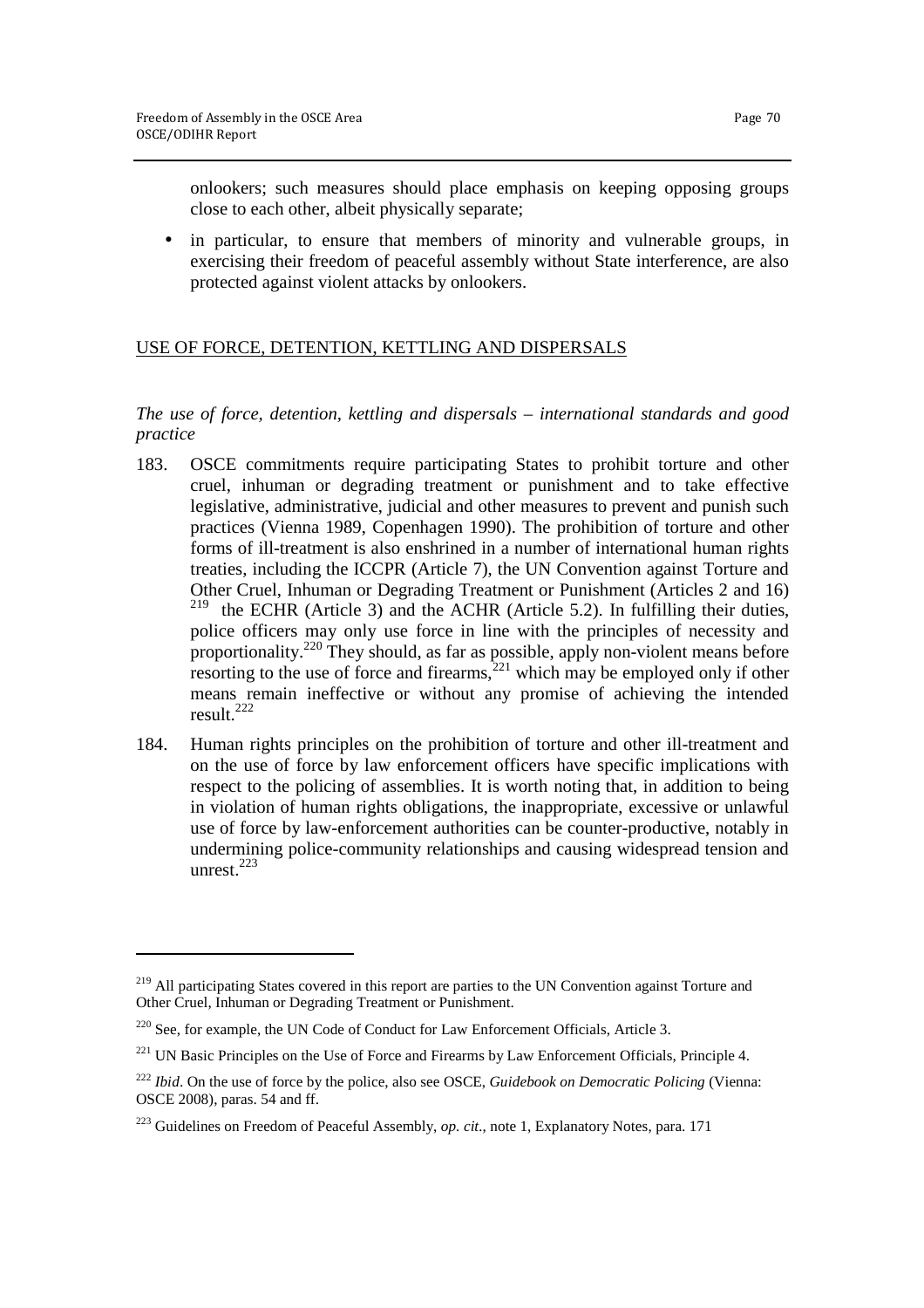- 185. In the context of assemblies, the use of force should be preceded by adequate prior warnings that permit individual participants to leave peacefully.<sup>224</sup> A variety of responses should enable a differentiated and proportional use of force, $^{225}$  that is adequate to the threat, and, under no circumstances should force be used against peaceful demonstrators who are unable to leave the scene.<sup>226</sup>
- 186. The principles mentioned in the two previous paragraphs apply as well to socalled less-than-lethal weapons, including plastic and rubber bullets, attenuatedenergy projectiles, water cannons and other forceful methods of crowd control, which must be strictly regulated, $227$  ensuring that they are used only when necessary by police officers who are trained in their use. More generally, such types of equipment should be seen as being close to the far end of a continuum, which begins with equipment designed to minimize the need for the use of force (e.g., protective gear, shields, helmets, etc.) and which moves to different types of weapons, disabling chemicals, etc. depending on the threat faced by the police officers or others.
- 187. Strategies of crowd control that rely on containment (kettling) must only be used exceptionally. Such strategies tend to be indiscriminate in that they do not distinguish between participants and non-participants or between peaceful and non-peaceful participants.<sup>228</sup> The kettling of protesters may also result in a violation of their rights to liberty and freedom of movement.
- 188. OSCE commitments provide that no one will be deprived of his or her liberty except on such grounds and in accordance with procedures that are established by law (Moscow 1991).<sup>229</sup> In the context of assemblies, it is important to establish clear protocols for the lawful arrest of participants in assemblies, providing guidance as to when detention is justified.<sup>230</sup> While mass arrests are to be avoided, there may be occasions involving public assemblies when numerous arrests based on unlawful conduct of arrestees are deemed necessary. However, large numbers of participants should not be deprived of their liberty simply because the lawenforcement agencies do not have sufficient resources to individualize arrest decisions based on particularized facts.<sup>231</sup>

<sup>230</sup> Guidelines on Freedom of Peaceful Assembly, *op. cit.*, note 1, Explanatory Notes, para. 161.

<sup>224</sup> *Ibid*, para. 5.5.

<sup>225</sup> *Ibid*.

<sup>226</sup> *Ibid*, Explanatory Notes, para. 176

<sup>227</sup> *Ibid*.

<sup>228</sup> *Ibid*, para. 160.

 $229$  A similar principle is enshrined in Article 9 of the ICCPR.

<sup>231</sup> *Ibid*.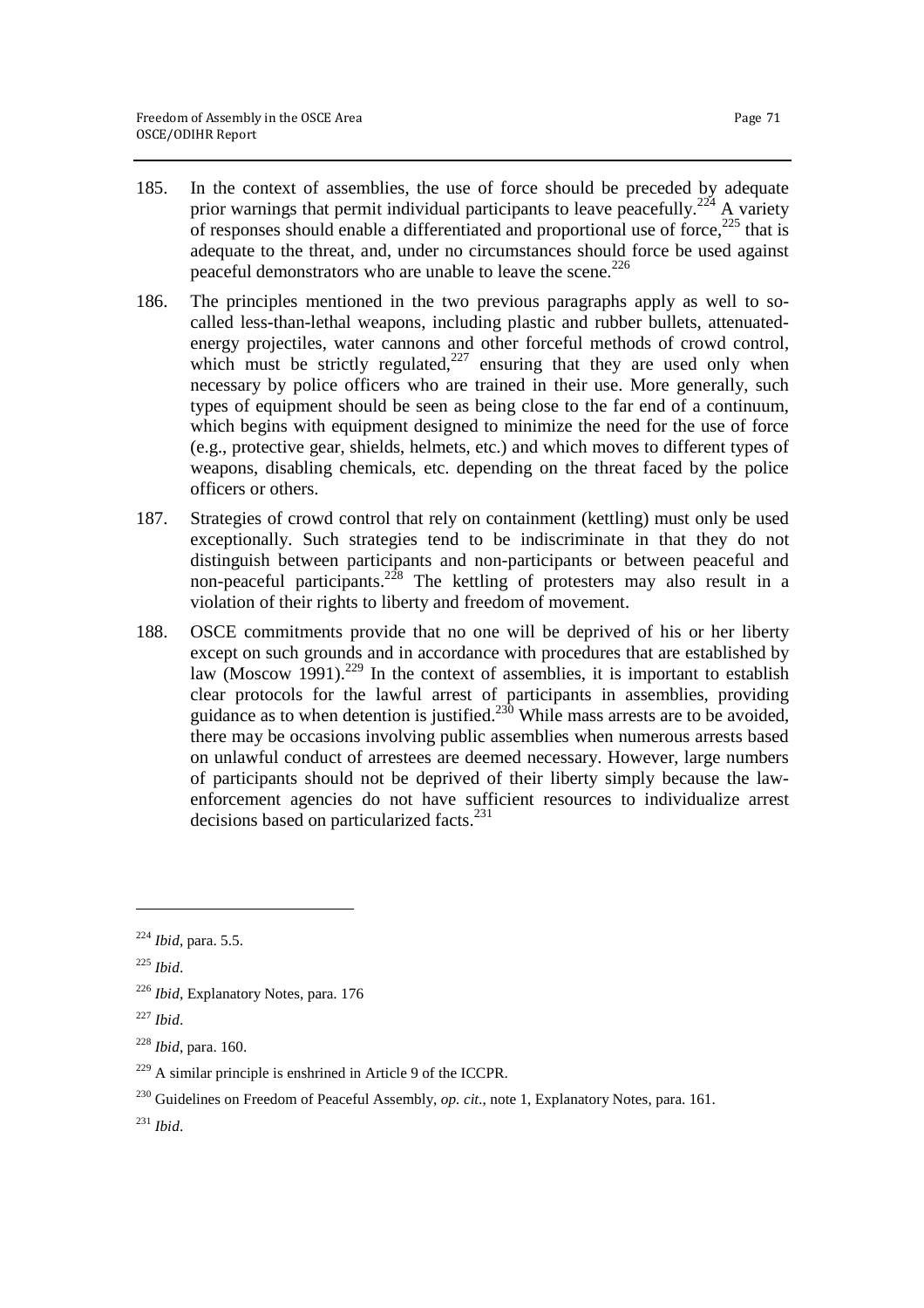189. As noted above, the dispersal of assemblies should be a measure of last resort $^{232}$ and the UN Basic Principles on the Use of Force and Firearms by Law Enforcement Officials state that in the dispersal of assemblies that are unlawful but non-violent, law enforcement officials should avoid the use of force or, where that is not practicable, shall restrict such force to the minimum extent necessary.<sup>233</sup> Dispersal should not occur unless law enforcement officials have taken all reasonable measures to facilitate and protect the assembly from harm and unless there is an imminent threat of violence.<sup>234</sup>

#### *The use of force, detention, kettling and dispersals – ODIHR findings*

- 190. Use of force, detentions, and kettling by law enforcement officials were observed by ODIHR monitors in Switzerland (Bern and Davos), Poland (Warsaw) and in the United States (Chicago). In Davos, during the anti-WEF demonstration, law enforcement officials used, in a few cases, pepper spray on individual protesters mainly to prevent them from approaching police lines. In the majority of cases observed and documented, $^{235}$  the protesters targeted did not appear to engage in violent conduct. According to representatives of the Graubünden Canton Police, pepper spray was used when protesters approaching police cordons did not respond to police warnings not to move towards the cordon. $236$
- 191. In Bern, a planned unauthorized assembly was prevented from gathering through the kettling of two groups, one in the location of the assembly and the other moving towards it. In relation to the group that had already begun to assemble, the kettling took place rapidly (potentially involving passers-by and initially leaving outside the police cordon a number of protesters who had not yet reached the assembly location). Following the kettling, individuals behind the police cordon were searched and checked. The majority of them were released within approximately 90 minutes.
- 192. The second group of approximately 70 people, kettled on their way to the assembly's gathering point, were initially held for about 45 minutes between two police lines. They were then slowly pushed by the police towards a side street. The vast majority of protesters in this group were arrested by the police. In one case, force was used against a demonstrator who had walked out of a crowd of onlookers, unfurled a banner and started to sing in support of kettled demonstrators. He was restrained, put on the ground by three police officers, and subsequently detained. The individual in question did not appear to have engaged

 $\overline{a}$ 

<sup>232</sup> *Ibid*, Explanatory Notes, para. 165

<sup>&</sup>lt;sup>233</sup> UN Basic Principles on the Use of Force and Firearms by Law Enforcement Officials, Principle 13.

<sup>234</sup> Guidelines on Freedom of Peaceful Assembly, *op. cit.*, note 1, Explanatory Notes, para. 165.

 $235$  Video material documenting the use of pepper spray in Davos is available at <http://www.youtube.com/watch?v=uYv7ErDIKVI>.

<sup>&</sup>lt;sup>236</sup> Telephone interview with representatives of the Graubünden Canton Police, 27 April 2012.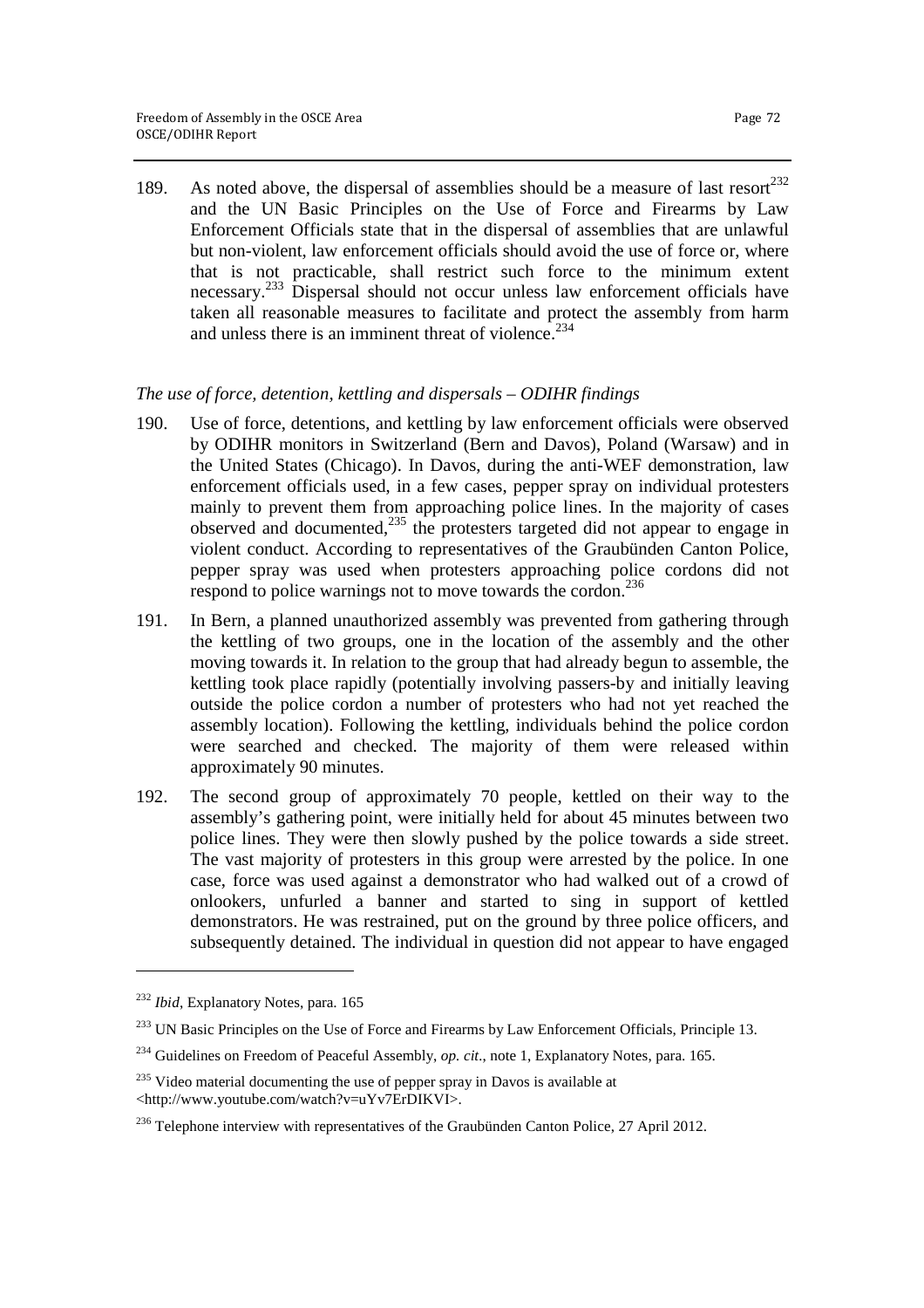in any violent conduct. Later that day, another individual standing near ODIHR monitors observing protesters being boarded onto police buses engaged in an altercation with a police officer. While he had remained peaceful, he was abruptly pulled behind a police line by a law enforcement officer and later detained.

- 193. In Chicago, during the anti-NATO protest that took place on 20 May 2012, law enforcement officials used force while dispersing and/or detaining protesters at the end of the assembly once the permit for the march had expired. The police acted when a small group of a few dozen demonstrators (including so-called "Black Bloc"<sup>237</sup> protesters), who mixed in with a significantly larger and peaceful crowd, attempted to push through a riot police line in order to walk towards McCormick Place, where the NATO Summit was being held. Objects (bottles, sticks, etc.) were also thrown in the direction of the police. The police reacted by pushing the crowd back and by using batons to beat protesters near the police line. ODIHR monitors also observed the arrest of a number of individual protesters. The detentions, in certain cases, appeared to have been carried out using excessive force against individuals who had already been restrained.
- 194. In addition to the detention of individual protesters, police in Chicago also used the kettling of protesters to disperse the assembly, as tension between the police and some of the protesters escalated. After several calls for dispersal made by the organizers and law enforcement officials, police cordons were formed to divide the crowd into several small groups that were slowly pushed from or asked to move away from, the security zone and the Summit premises by police officers walking in lines and giving dispersal orders. The kettled group mostly comprised of hundreds of demonstrators who had not left the scene after the official end of the assembly as well as, apparently, media representatives.

*Use of force, "kettling" and detention in Occupy encampments and during protests* 

There have been a number of reports of excessive use of force by the police during the eviction of Occupy encampments in some locations in the United States, as well as during the policing of marches and rallies organized by the Occupy movement.

Testimonies by members of the Occupy Wall Street movement gathered by ODIHR,<sup>238</sup> in some cases corroborated by video evidence, as well as information gathered by local NGOs<sup>239</sup> and other groups, suggest that Occupy Wall Street protesters (and sometimes journalists) were subjected to excessive or unnecessary use of force by law enforcement officials. Reports included the unnecessary or disproportionate use of bodily force, of

<sup>&</sup>lt;sup>237</sup> A black bloc is a tactic used by individuals wearing black clothing and concealing their identity while protesting as a united group.

<sup>&</sup>lt;sup>238</sup> Interviews with members of the Occupy Wall Street movement, 25 May 2012.

<sup>&</sup>lt;sup>239</sup> Interview with the Occupy Wall Street Coordinator, New York Civil Liberties Union (NYCLU), 25 May 2012.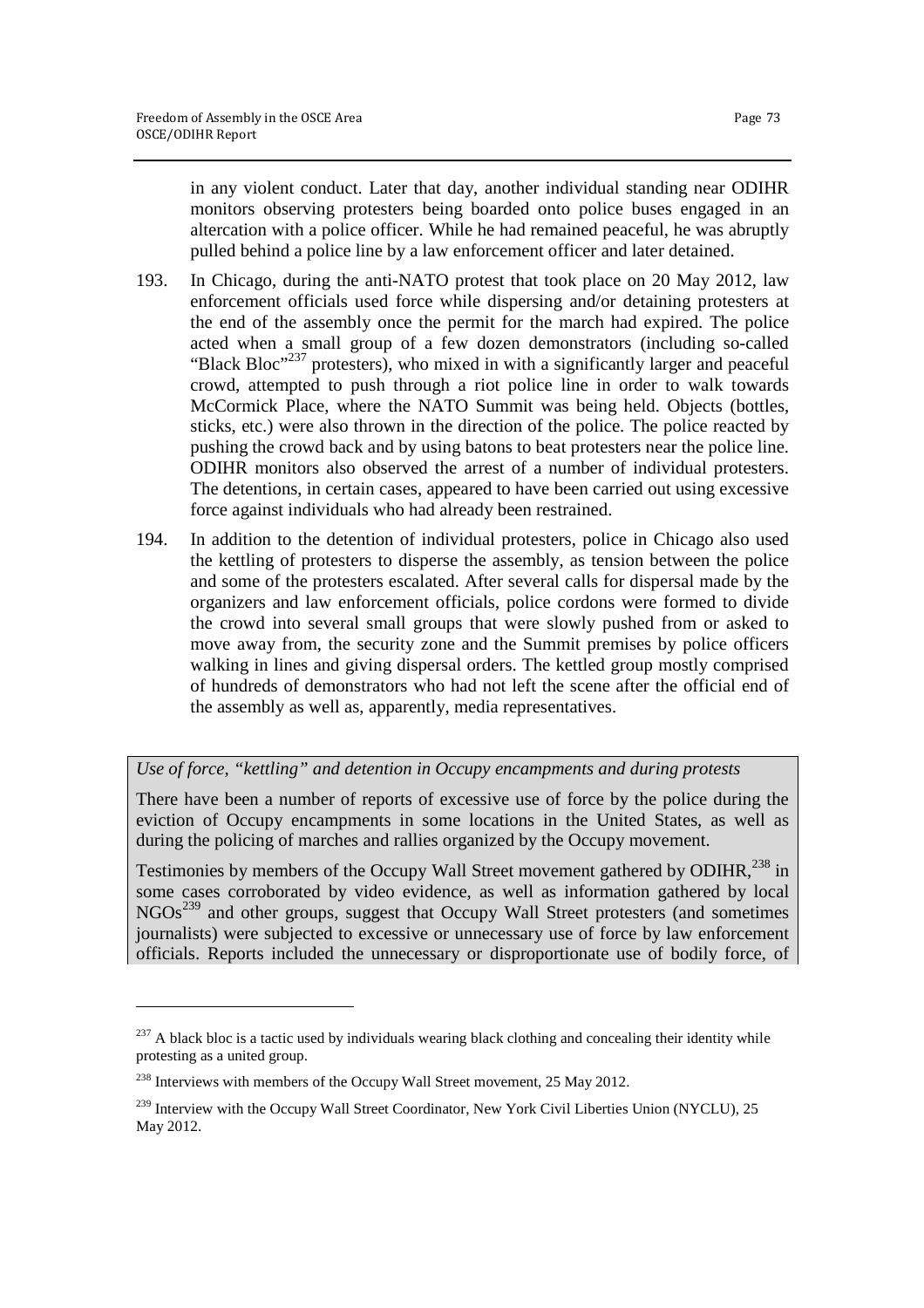<u>.</u>

weapons (including batons and pepper spray) and the inappropriate use of means of restraint (plastic handcuffs) causing pain to the restrained individuals.<sup>240</sup>

In New York, for example, in one incident on 24 September 2011, a small group of women protesters were kettled behind orange netting and subsequently pepper-sprayed. There was no apparent justification for the use of force, which is documented in video footage available on the Internet.<sup>241</sup> The police officer who had used the pepper spray was subsequently disciplined.<sup>242</sup> Occupy Wall Street members also alleged that, on the same day, pepper spray was used against protesters who were already in a police van.<sup>243</sup> Allegations of excessive use of force by the police were also reported during the eviction at Zuccotti Park,<sup>244</sup> during events organized on New Year's Eve in 2011,<sup>245</sup> and on 17 and 18 March 2012 during an assembly at Zuccotti Park marking the first six months of the Occupy Wall Street protest.<sup>246</sup> During the first months of the Occupy Wall Street protests, there were a number of allegations of police kettling, including by using plastic nets. The frequency with which the NYPD has employed this tactic appears to have been significantly reduced in 2012.

Some of the most serious allegations of unnecessary or excessive use of force during the policing of Occupy protests and the eviction of encampments have been reported in Oakland. OPD officers, joined in the operation by law enforcement agents from nearby locations, made widespread use of force during the eviction of the Occupy Oakland camp

<sup>&</sup>lt;sup>240</sup> The Global Justice Clinic (NYU School of Law) and the Walter Leitner International Human Rights Clinic at the Leitner Center for International Law and Justice (Fordham Law School) gathered information on 130 alleged incidents of unnecessary or excessive use of force by law enforcement officers against Occupy protesters, bystanders, lawyers, legal observers, and journalists from September 2011 through July 2012. See The Global Justice Clinic (NYU School of Law) and the Walter Leitner International Human Rights Clinic, *op. cit.*, note 174, pp. 72 and *ff*. and pp. 133 and *ff*. On 21 December 2011, the UN Special Rapporteur on the promotion and protection of the right to freedom of opinion and expression and the UN Special Rapporteur on the rights to freedom of peaceful assembly and of association wrote to the US authorities expressing concerns at the alleged excessive use of force against peaceful protesters who were assembled in various cities throughout the United States of America. The letter is available at:  $\lt$ https://spdb.ohchr.org/hrdb/20th/UA\_USA\_21.12.2011\_(23.2011).pdf>.

<sup>&</sup>lt;sup>241</sup> See, for example, <http://www.youtube.com/watch?v=TZ05rWx1pig>.

<sup>&</sup>lt;sup>242</sup> ABC News, "NYPD Cop Disciplined Over Occupy Wall Street Pepper Spray," 18 October 2011,  $\langle$ http://abcnews.go.com/blogs/headlines/2011/10/nypd-cop-disciplined-over-occupy-wall-street-pepperspray/>.

 $243$  Interviews with members of the Occupy Wall Street movement, 25 May 2012.

<sup>244</sup> See, for example, Global Justice Clinic and Walter Leitner International Human Rights Clinic, *op. cit.*, note 174, p. 73.

<sup>245</sup> *The Huffington Post*, "New Year's Eve Occupy Wall Street Protests: Police Arrest Dozens," 1 January 2012, <http://www.huffingtonpost.com/2012/01/01/new-years-eve-occupy-wall-streetprotests\_n\_1178579.html>.

<sup>&</sup>lt;sup>246</sup> Interviews with members of the Occupy Wall Street movement, 25 May 2012. Also see Global Justice Clinic and Walter Leitner International Human Rights Clinic, *op. cit.*, note 174, pp. 74-75.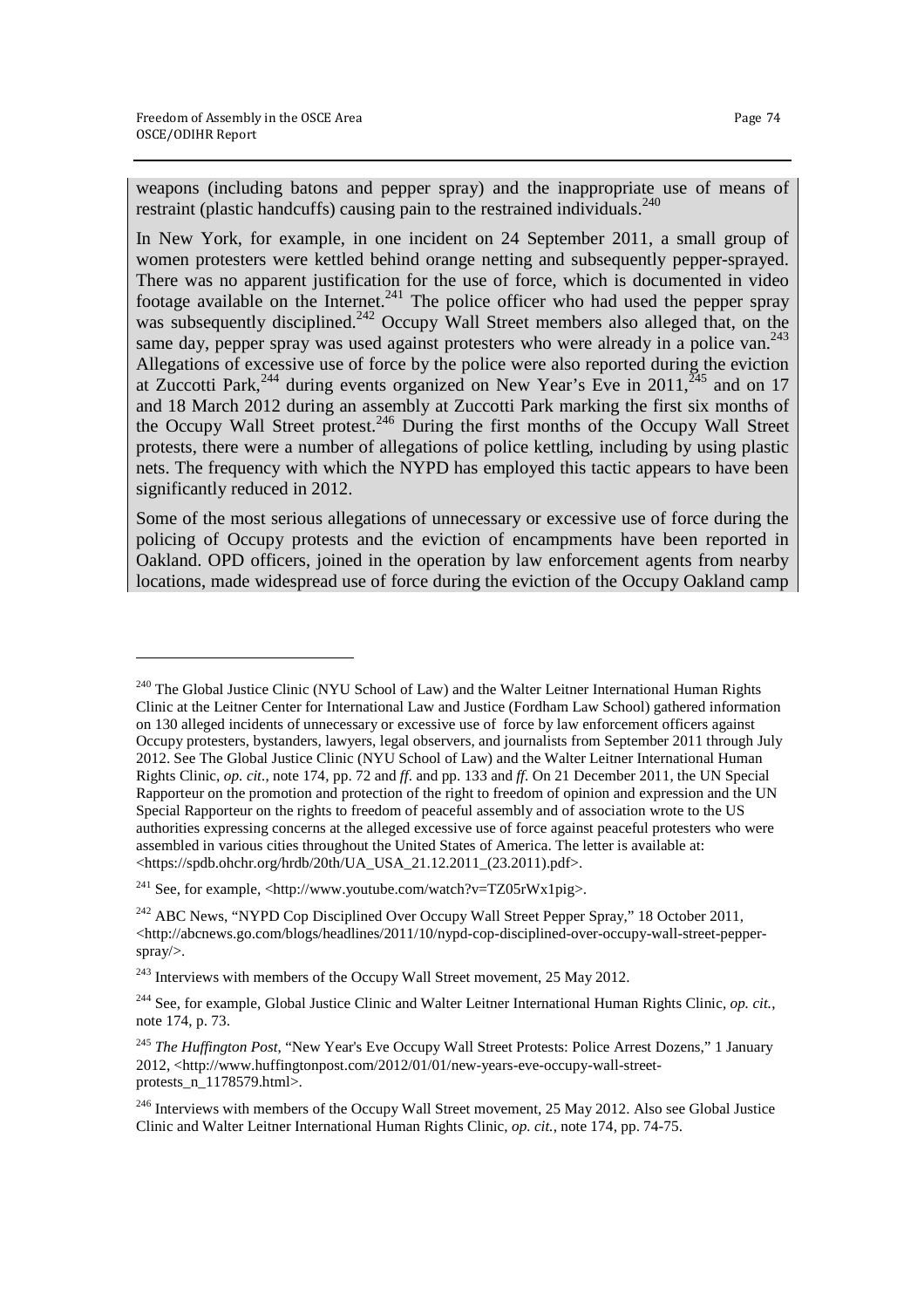on 25 October 2011.<sup>247</sup> Inter alia, police officers reportedly used chemical agents and less-than-lethal ammunitions indiscriminately in order to disperse crowds, as well as in response to violent behavior by some protesters. Clashes were also reported later on 25 October, when a group of approximately 1,500 protesters gathered to demonstrate against the eviction and to attempt to reclaim the cleared area. On the evening of the same day, a protester was seriously injured when struck in the head with a projectile employed by the police.<sup>248</sup> Immediately following the protester's injury, and while he was lying on the ground, at least one canister containing a chemical agent was fired by a police officer into a crowd that had surrounded the injured protester to render aid.<sup>249</sup>

Violent incidents during protests in Oakland also occurred on 2 and 3 November 2011. For example, in a widely reported incident that occurred overnight on 2-3 November, a videographer who was filming police officers present at the protest was shot by police with what appeared to be a beanbag projectile.<sup>250</sup> The use of force appeared to be unprovoked.

According to the National Lawyers Guild (NLG) and other sources, cases of unnecessary or excessive use of force during the policing of protests in Oakland have reduced in frequency in the past months. Moreover, in detaining protesters, the police now appear to rely more on targeted arrests of individual demonstrators rather than on mass detentions, which were common in 2011.<sup>251</sup>

### *Conclusions and recommendations on the use of force, detention, kettling and dispersal*

195. In a number of assemblies that remained peaceful, ODIHR observed the deployment of a very significant number of police officers in riot gear. This was particularly noticeable during summit-related assemblies in Bern, Chicago and Thurmont, MD. In Thurmont in particular, the police facilitated a protest related to the G8 Summit taking place at nearby Camp David. It is worth noting that police forces took no action to stop the protests, but employed a large number of police officers in anti-riot gear to contain it. The assembly remained vocal but

<u>.</u>

 $247$  This operation has been extensively documented and has been the subject of an independent investigation commissioned by the City of Oakland that resulted in a public report. See Frazier Group, "Independent Investigation, Occupy Oakland Response, October 25, 2011", 14 June 2012, <www2.oaklandnet.com/w/OAK036236>.

<sup>&</sup>lt;sup>248</sup> He was either hit by a drag-stabilized flexible baton round (commonly known as "beanbag") or some sort of chemical ammunition. See, for example, *ibid.*, p. 12.

<sup>249</sup> *Ibid*.

<sup>&</sup>lt;sup>250</sup> For footage of the incident, see

<sup>&</sup>lt;http://www.youtube.com/watch?feature=player\_embedded&v=I0pX9LeE-g8>. In relation to this and other incidents, the ACLU and the National Lawyers Guild (NLG) sued the OPD in federal court. See  $\langle$ http://www.aclu.org/blog/free-speech/aclu-sues-oakland-police-department-stop-violence-againstprotesters-0>.

<sup>&</sup>lt;sup>251</sup> Interview with representatives of the NLG, San Francisco Bay Area Chapter, 28 May 2012.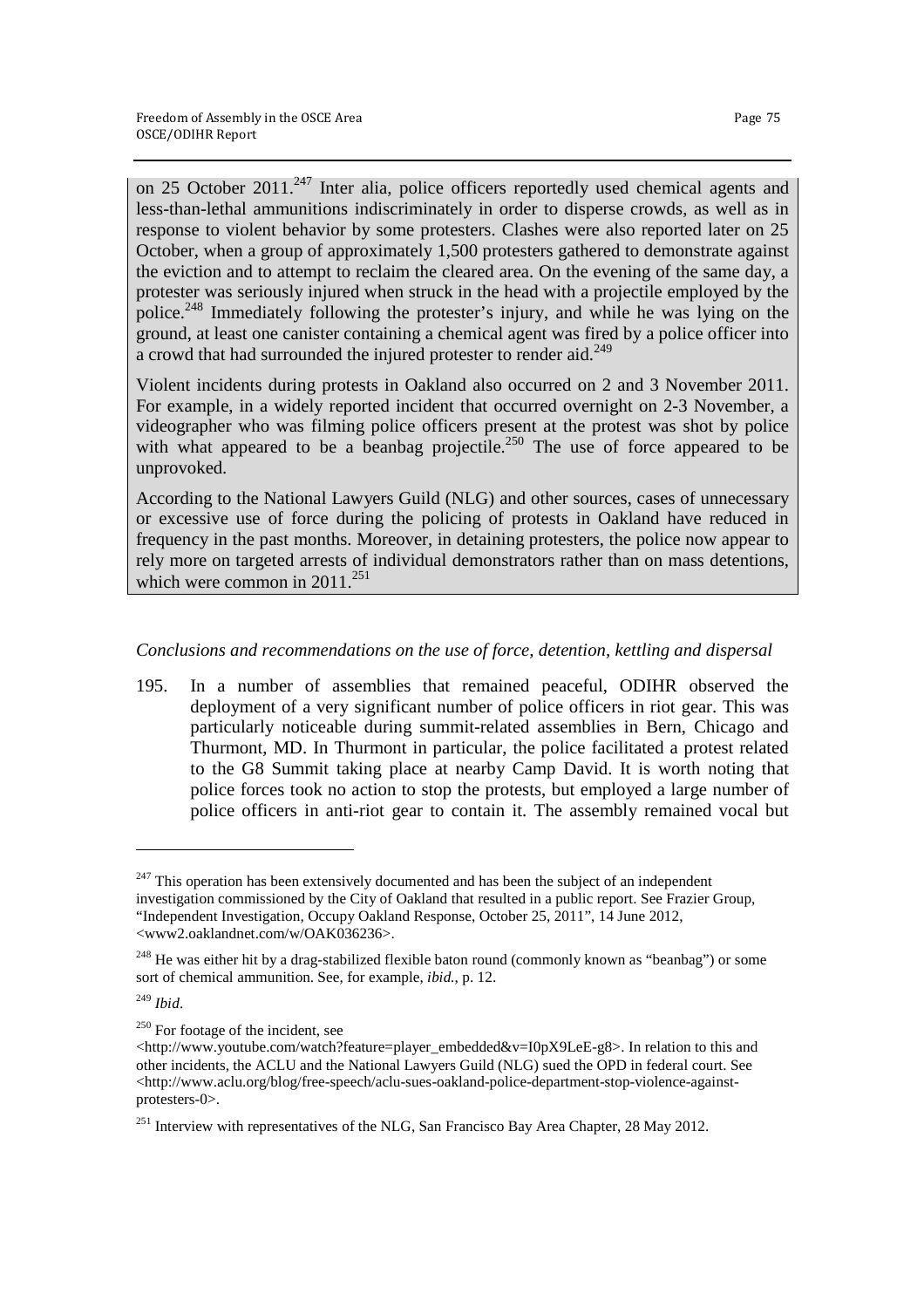peaceful throughout, and some tension between the police and the crowd could be observed precisely when a significant presence of police in riot gear became visible.

- 196. Ensuring that police practice in detaining and using force against participants or others present at assemblies meets human rights standards is of central importance. In this regard, it is positive that in most assemblies monitored by ODIHR, limited or no interventions were observed involving detentions or the use of force. This was generally the case also during assemblies that presented specific challenges in relation to the maintenance of public order and the protection of participants.
- 197. In some individual situations, however, use of force and limitations or deprivations of liberty observed by ODIHR were not in line OSCE commitments and international human rights standards. It is important to note that, even in those situations where cases of unnecessary or excessive use of force were observed, these did not constitute a pattern but rather individual instances of inappropriate police conduct.
- 198. The use of pepper spray in Davos against peaceful individuals who had simply approached a police cordon was unnecessary and, as such, is a matter of concern. While warnings on the use of force generally constitute good practice, the actual use of force must nevertheless meet the requirements of necessity and proportionality. No threat to the police or others seemed to justify the use of pepper spray against assembly participants. The use of batons observed in Chicago against protesters, mainly as a means of crowd control, raises concern due to the real risk of using unnecessary or disproportionate use of force against individual protesters close to a police line. Individual cases of excessive use of force were also observed during the detention of individual protesters. These included cases, in both Chicago and Bern, of use of force against demonstrators who did not resist or who had already been restrained.
- 199. In addition to its monitoring findings, ODIHR received credible reports of excessive or unnecessary use of force during the policing of Occupy protests in Oakland and New York. The most disturbing allegations, as described in the previous section, relate to the eviction of the Oakland Occupy encampment and to the policing of Occupy Oakland demonstrations in late 2011. In New York, while allegations were less serious, they involved a significant number of individual cases of excessive or unnecessary use of force that reportedly occurred between late 2011 and 2012.
- 200. The kettling of demonstrators observed by ODIHR in Bern and Chicago was used to disperse demonstrators or to facilitate their dispersal. The decision to disperse the Bern anti-WEF demonstration was problematic in a number of respects. These concerns were compounded by the decision to disperse the assembly using a police tactic that is inherently indiscriminate and that, in addition to violating the freedom of peaceful assembly, has a negative impact on the freedom of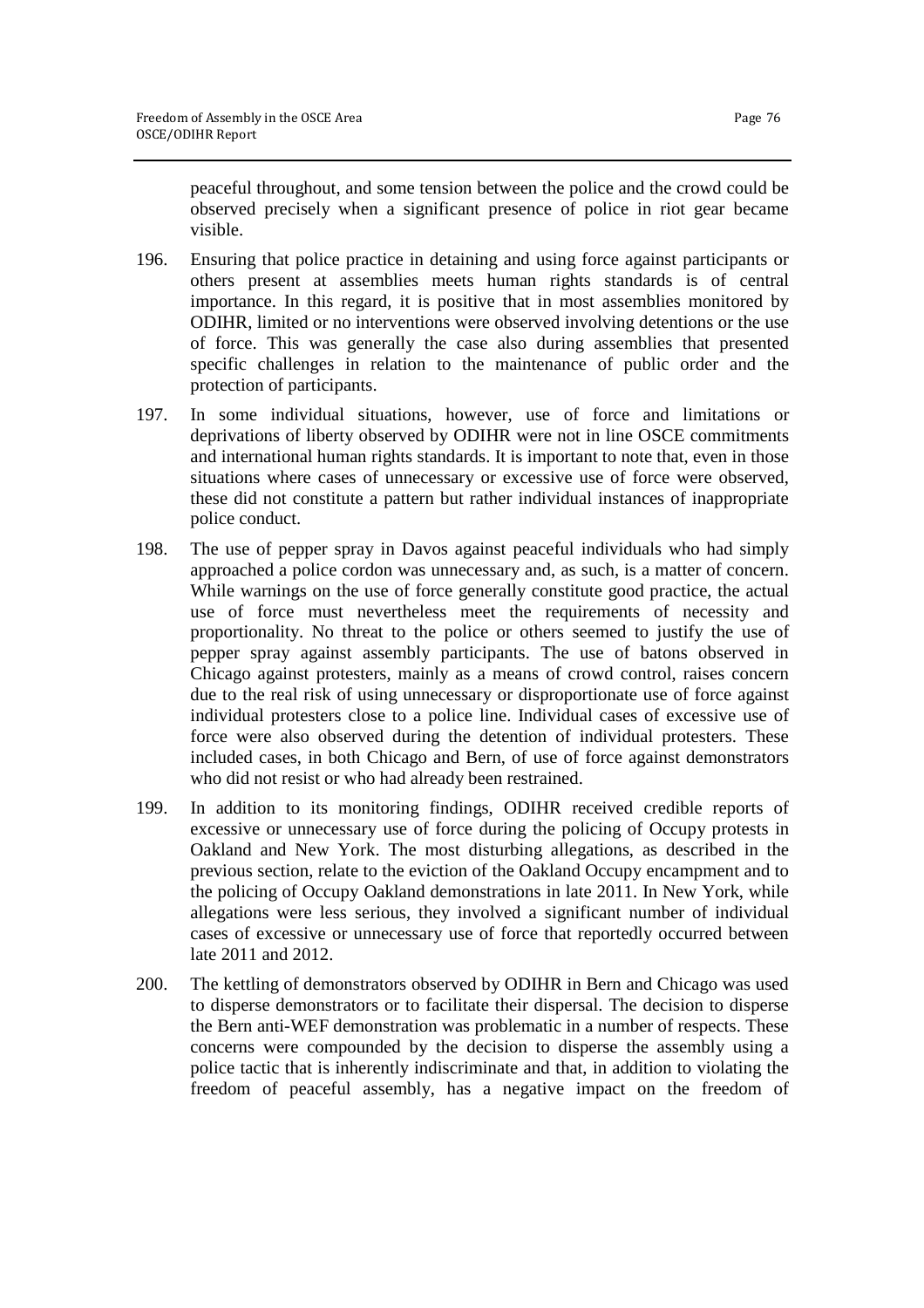movement and on the right to liberty.<sup>252</sup> In Chicago, kettling incidents were observed during the anti-NATO assemblies in May 2012. In these cases, kettling did not appear to be a tactic employed to avoid serious injury or damage but was aimed rather at dispersing, or facilitating the dispersal of, an assembly considered unlawful. As such, the employment of this tactic raises concerns about its compliance with the proportionality principle.<sup>253</sup>

- 201. All the above considerations are broadly related to the issue of over-policing of assemblies and the employment of police tactics that carry a risk of escalating, rather the de-escalating, tension. On a number of occasions, especially in relation to the policing of summit-related protests, the deployment of very large numbers of police officers, often in riot gear, appeared to have been aimed at having a deterrent effect in relation to protesters. Very large numbers of police officers were noticeable in Bern and Davos, for assemblies that attracted a small number of participants (dozens to hundreds), and in Chicago, for significantly larger assemblies. In Thurmont, the deployment of large numbers of police officers in riot gear (and the open display of handcuffs and less-than-lethal shotguns) may have had an intimidating effect on peaceful protesters and briefly contributed to escalation of tension. ODIHR recognizes the importance of adequate police preparedness to deal with potential unrest during assemblies. However, given the potential effect on public perception and community confidence, and as a way of de-escalating tension, a good practice in some situations may be to deploy police officers (in riot gear, if necessary) who are ready to intervene in locations that are very close to an assembly, but who are not immediately visible to the assembly participants.
- 202. Recommendations for participating States:

<u>.</u>

- to ensure that the use of force by law enforcement officials during assemblies strictly adheres to the principles of necessity and proportionality;
- in particular, to ensure that less-than-lethal weapons, including irritating and other chemical agents, are only used when necessary and proportionate to maintain public order or to achieve other legitimate aims; the use of such weapons should be strictly regulated and subjected to regular review;

<sup>&</sup>lt;sup>252</sup> Researchers in the United States have noted the chilling effect of kettling on enjoyment of freedom to assemble, observing that "even very brief kettling incidents not resulting in mass arrests have the effect of immediately reducing protest duration and size – many individuals who had been trapped inside or who witnessed the containment are chilled from continuing to participate in a march at which police are able to exercise apparently arbitrary power, or for fear that the next kettle will result in arrest". See Global Justice Clinic and Walter Leitner International Human Rights Clinic, *op. cit.*, note 174, p.112-113.

<sup>&</sup>lt;sup>253</sup> For example, the ECtHR recently emphasized that measures of crowd control should not be used by national authorities directly or indirectly to stifle or discourage protest, given the fundamental importance of freedom of expression and assembly in all democratic societies. In relation to kettling, the Court underlined that, when not necessary to prevent serious injury or damage, alternative crowd control measures should be used. See *Austin and Others v. UK* (2012).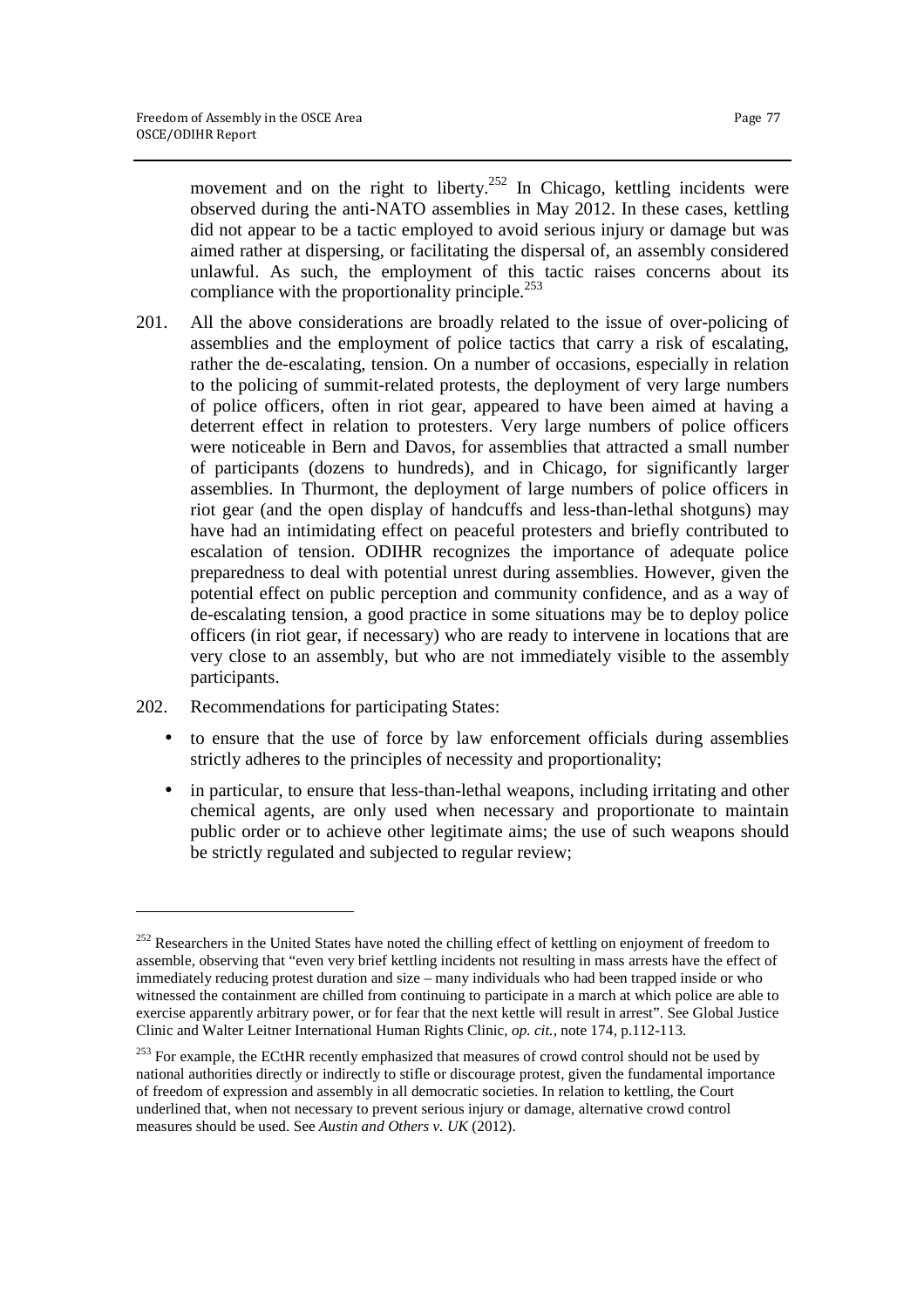$\overline{a}$ 

- to ensure that any reports of police misconduct are investigated in a prompt, thorough and impartial manner and that those responsible are disciplined or prosecuted as appropriate; any criminal proceedings arising from such investigations should meet international fair trial standards;
- to ensure that victims of police misconduct have access to effective remedies and are provided with reparation including compensation;
- to ensure that officers equipped with less-than-lethal weapons are trained in their use; their training should incorporate international human rights principles on the use of force;
- to ensure that individual participants in assemblies are only detained when there are reasonable grounds for the deprivation of liberty and without resorting to excessive use of force during arrests; mass arrests should be avoided;
- to ensure that crowd control strategies relying on containment (kettling) are only employed when necessary to prevent serious damage or injury and when no alternative police tactics that would have less impact on the right to liberty and the freedom of movement can be employed;
- to ensure that police tactics place emphasis on de-escalating tension and involve the deployment of large numbers of police officers in riot gear only when necessary on the basis of a specific risk assessment;
- to provide training to law enforcement officials on the use of force and on facilitating assemblies with a strong emphasis on crowd management and crowd control measures in line with OSCE commitments and human rights standards.

# ENGAGEMENT AND COMMUNICATION BY THE POLICE WITH ASSEMBLY ORGANIZERS AND PARTICIPANTS

*Engagement and communication by the police with assembly organizers and participants – international standards and good practice* 

203. Engagement and communication by the police with assembly organizers and participants can help facilitate the enjoyment of the freedom of peaceful assembly and the work of the police, as well as in reducing the risk of violence during assemblies. Proactive engagement by the police with assembly organizers with a view to sending a clear message informing crowd expectations and reducing the potential for conflict escalation is preferable.<sup>254</sup> Well-informed organizers can

<sup>254</sup> Guidelines on Freedom of Peaceful Assembly, *op. cit.*, note 1, Explanatory Notes, para. 149. Also see "Adapting to Protest: Nurturing the British Model of Policing", Her Majesty's Chief Inspector of the Constabulary, 2009. p. 54, <http://www.hmic.gov.uk/media/adapting-to-protest-nurturing-the-britishmodel-of-policing-20091125.pdf>.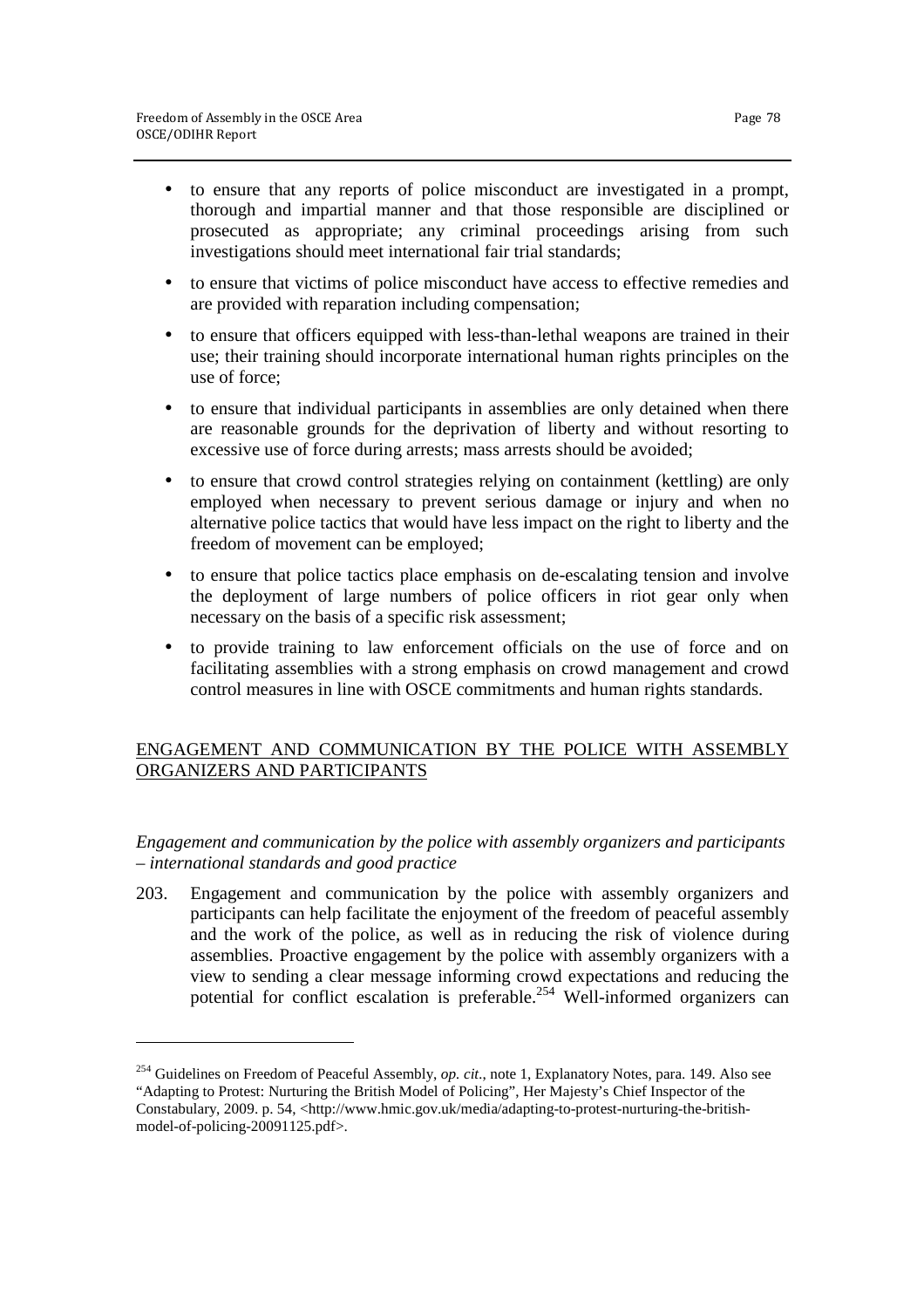play an important role in relaying information to participants about potential risks, security measures, and planned or ongoing police action.

- 204. In a similar vein, good practice in policing assemblies involves the adoption of a policy of "no surprises", whereby law enforcement officers allow time for people in a crowd to respond as individuals to the situation they face, including any warnings or directions given to them.<sup>255</sup>
- 205. Prior warnings are necessary before the use of force, but the "no surprises" approach may extend beyond that and, broadly intended, can involve communication between police and organizers at the operational planning stage. Informing the organizers of assemblies of planned police action and, to the extent possible, co-ordinating preparations with them during the pre-assembly phase, can help in ensuring the effective policing of public assemblies. Assembly participants who are aware of expected police action may adapt and respond to it, avoiding confrontation or potential risks. To promote good communication, there should be a point of contact within the law-enforcement agency with whom protesters can communicate before or during an assembly.<sup>256</sup> It is also good practice to have a similar point of contact among the organizers, especially during the assembly.
- 206. Direct contacts and dialogue should be the preferred way to address differences in views or disputes both before and during an assembly. In the pre-assembly phase, the facilitation of negotiations or mediated dialogue can usually best be performed by individuals or organizations not affiliated with either the state or the organizer. The presence of these parties' legal representatives may also assist in facilitating discussions between the organizers of the assembly and law-enforcement authorities.<sup>257</sup> Such dialogue might help to avoid the escalation of a conflict, the imposition of arbitrary or unnecessary restrictions, or recourse to the use of force.<sup>258</sup> Similarly, if a stand-off or dispute arises during the course of an assembly, negotiation or mediated dialogue may be an appropriate means of trying to reach an acceptable resolution.<sup>259</sup>

# *Engagement and communication by the police with assembly organizers and participants – ODIHR findings*

207. In most of the locations where ODIHR monitored assemblies, police representatives communicated or attempted to communicate with organizers of assemblies prior to the events. Good communication at the planning stage is of

1

<sup>255</sup> Guidelines on Freedom of Peaceful Assembly, *op. cit.*, note 1, Explanatory Notes, para. 150.

<sup>256</sup> *Ibid*., Explanatory Notes, para. 149

<sup>257</sup> *Ibid*., Explanatory Notes, para. 134

<sup>258</sup> *Ibid*., para. 5.4

<sup>259</sup> *Ibid*., Explanatory Notes, para. 157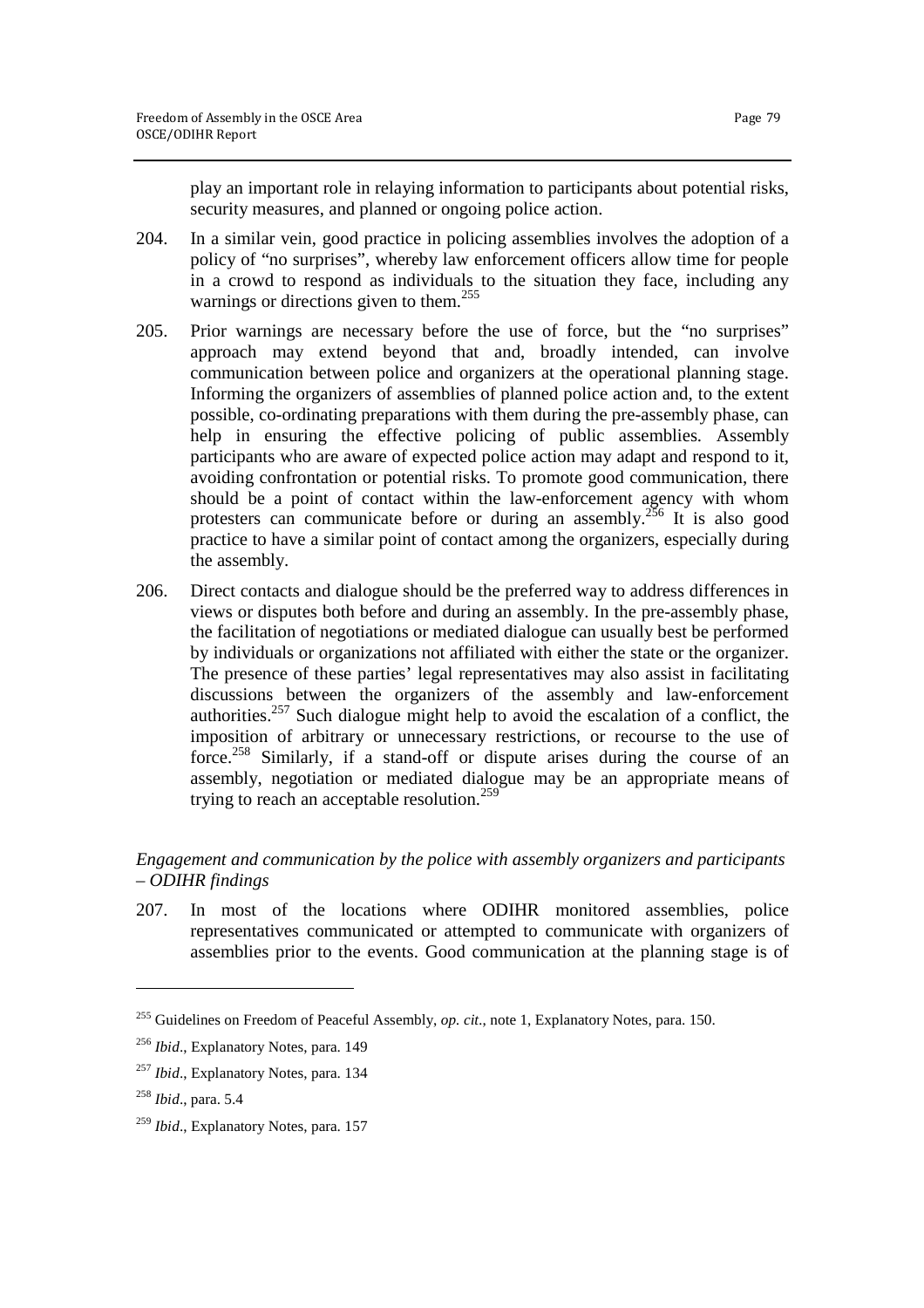particular importance during events that could pose particular risks, e.g., in relation to a possible confrontation with counter-demonstrators. Assemblies in Croatia (Split), Serbia (Belgrade) and Slovakia (Bratislava) were considered to pose a higher risk of violence by counter-protesters. In all these cases, prior discussions between organizers and law enforcement and other local authorities took place, with a particular focus on security aspects. In Chisinau (Moldova), the police learned about the event from public sources – as it was not notified because it gathered less than 50 participants – and contacted the organizer GenderDoc-M to discuss arrangements to maintain public order.<sup>260</sup> Communication between police authorities and Pride event organizers was reported as having been good in Italy<sup>261</sup> and in Poland.<sup>262</sup>

- 208. In general, the approach adopted by police forces was to share limited information on their security preparations with assembly organizers, including when assemblies were considered to be at a higher risk. In Belgrade, during meetings between Pride organizers and police representatives, details of the security preparations were reportedly not shared by the police and remained strictly confidential.<sup>263</sup> In some cases, however, prior discussions between police and organizers led to changes in the security preparations. In Bratislava, initial plans to fence the entire square where Pride participants assembled were abandoned at the request of the organizers, who felt that this would have impacted on their visibility.<sup>264</sup> In Split, limited or no communication appeared to have taken place between the police and the organizers of anti-Pride counter-demonstrations prior to the events. However the police reached out to the general public ahead of the assembly by distributing leaflets calling for tolerance.
- 209. It is worth noting that other police services, most notably the Police Service of Northern Ireland, as a matter of general policy, adopt a different approach, involving attempts to reach out to and communicate with all groups, including potentially violent ones. While such an approach was not necessary or relevant in the context of the Belfast Pride parade, an assembly that was deemed to present a low risk, representatives of the Police Service of Northern Ireland explained that prior communication with all groups made the policing of very contentious parades more effective.<sup>265</sup>
- 210. Communication with all organizers was particularly useful where several simultaneous assemblies were organized. In Budapest, the police prepared to

<u>.</u>

<sup>&</sup>lt;sup>260</sup> Interview with a representative of the General Police Commissariat of Chisinau Municipality, 12 May 2011.

<sup>261</sup> Interview with organizers of the Rome Europride, 10 June 2011.

 $262$  Interview with organizers of the Warsaw Equality Parade, 17 June 2011.

<sup>&</sup>lt;sup>263</sup> Interview with organizers of the Belgrade Pride event, 1 October 2011.

 $^{264}$  Interview with organizers of the Bratislava Rainbow Pride event, 6 June 2011.

<sup>&</sup>lt;sup>265</sup> Interview with representatives of the Police Service of Northern Ireland, 25 August 2011.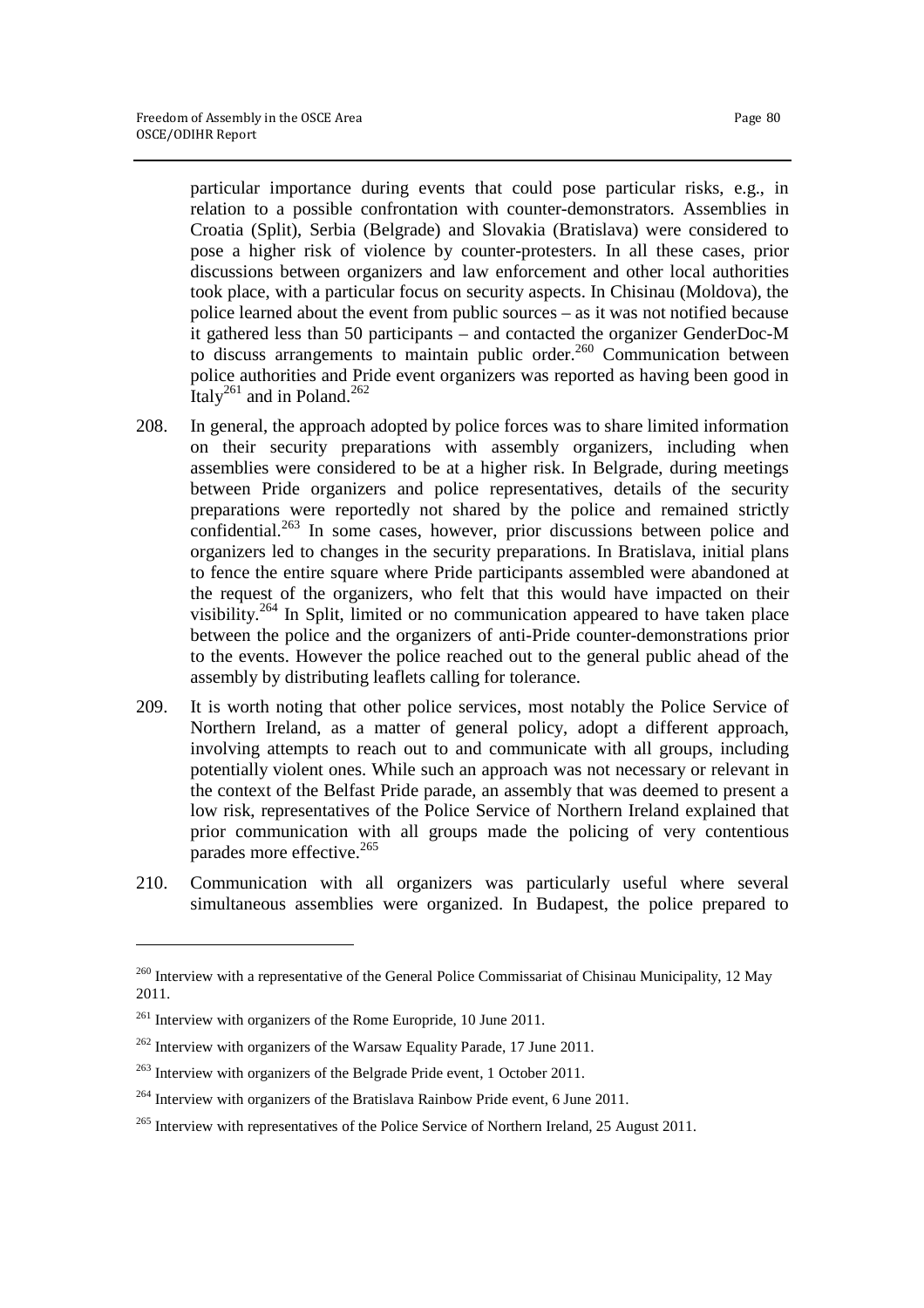facilitate several demonstrations on the same day and in nearby locations by reaching out to all organizers and agreeing with them on practical arrangements. Police representatives informed ODIHR that, in at least one case, the communication attempt was unsuccessful due to the apparently intentional provision of incorrect contact information by the organizer of one event.<sup>266</sup>

211. The Canton Police in Bern informed ODIHR of their failed attempts to contact the organizers of an unauthorized assembly on 21 January  $2012.<sup>267</sup>$  The pre-emptive decision not to allow the assembly to take place was kept confidential until it was implemented on the day of the assembly. In Davos, there appeared to have been limited communication between municipal authorities, police authorities and assembly organizers prior to the protest observed by ODIHR on 28 January 2012. However, the local municipal authorities and the Landammann of Davos in particular played an important role in ensuring communication with the organizers and in facilitating the protest (including by identifying a suitable location acceptable to both organizers and security bodies). In Chicago, before protests organized on the occasion of the NATO Summit in May 2012, the CPD reportedly facilitated discussions and the reaching of an agreement between the ACLU and the managers of the Summit venue to allow certain free-speech activities within the security perimeter.<sup>268</sup>

# *Engagement by the police with assembly organizers in the Occupy movement*

In Los Angeles, the local chapter of the NLG reportedly played a role in mediating and facilitating communication between city and police authorities and the protesters of the local Occupy movement.<sup>269</sup> The importance of the role played by the NLG was recognized by representatives of the LAPD, who expressed the view that it facilitated communication and reduced the risk of incidents.<sup>270</sup> Reportedly, when a decision was taken to evict the Los Angeles Occupy encampment, the LAPD encouraged the NLG 72 hours before the planned eviction to discuss their plans with protest participants and ask those who wanted to leave to do so before the encampment was cleared.<sup>271</sup>

<u>.</u>

<sup>&</sup>lt;sup>266</sup> Interview with representatives of the Budapest Police and of the Hungarian Ministry of Interior, 14 March 2012.

<sup>&</sup>lt;sup>267</sup> Interview with representatives of the Bern Canton Police, 21 January 2012.

<sup>&</sup>lt;sup>268</sup> Interview with representatives of the CPD, 22 May 2012.

<sup>&</sup>lt;sup>269</sup> Interview with representative of NLG Los Angeles, 30 May 2012.

<sup>270</sup> Interview with representatives of the LAPD, 30 May 2012.

 $^{271}$  Interview with representative of NLG Los Angeles, 30 May 2012. Elsewhere, in Oakland and New York, communication between protesters and the police was often reported as being unsatisfactory, partly also as a result of the reported difficulties the local authorities experienced in identifying individuals who could speak or negotiate on behalf of the movement. Also see Global Justice Clinic and Walter Leitner International Human Rights Clinic, *op. cit.*, note 174, p. 83.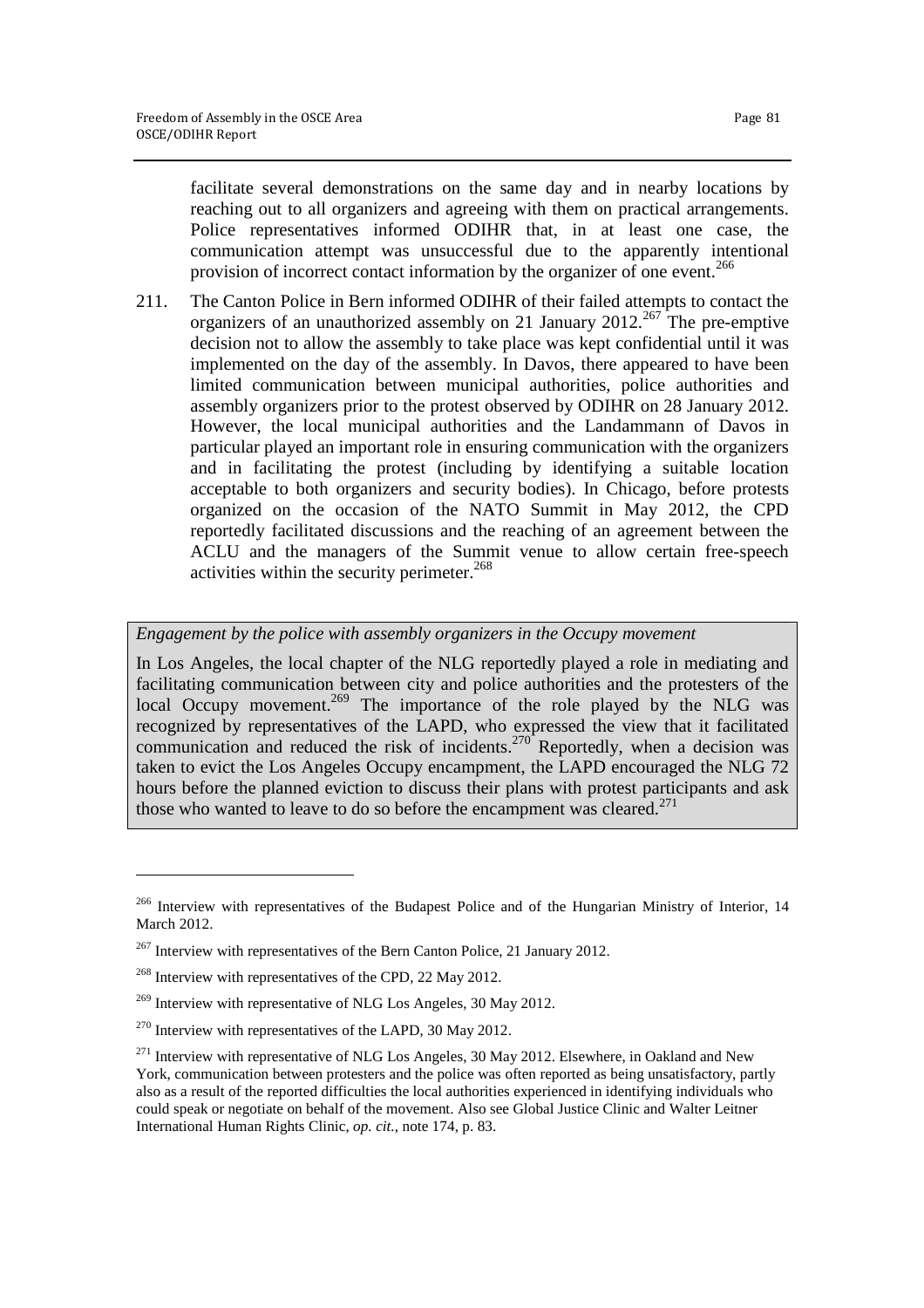<u>.</u>

- 212. During assemblies, communication between participants and police authorities could be observed in a number of locations. ODIHR monitors observed law enforcement agents engaging directly with organizers during assemblies in order to facilitate the events or accommodate a march. As previously mentioned, during a march on 21 May 2012 in Chicago, police officers communicated with those who appeared to be the organizers of the assembly to determine the route of the assembly and redirect traffic accordingly.
- 213. In Chicago, at the time of the dispersal of the rally on 20 May 2012, police officers clearly called demonstrators to disperse, both in English and Spanish, using loudspeakers on several occasions. The kettling occurred approximately 15 minutes after the first call for dispersal and left time for protesters who wanted to leave the scene to do so.
- 214. In Budapest, the police informed ODIHR that liaison officers usually participate in assemblies to ensure continuous communication between the police and the organizers during an event.<sup>272</sup> After the end of the assembly organized by Milla on 15 March 2012, ODIHR observed Milla's stewards and the Budapest Police working closely together to ask demonstrators to move to the sidewalks so that the road could be reopened to vehicular traffic.
- 215. In some cases, ODIHR observed the use of a third party to mediate and facilitate communication between assembly participants and police authorities in particularly tense situations. In Davos, a group of demonstrators left the location where their assembly was authorized and moved to a nearby location, where they faced a line of riot police behind barriers and police trucks.<sup>273</sup> During the standoff, communication between the police and the protesters was extremely limited. Nonetheless, negotiations between the demonstrators and the police were conducted by the Landammann of Davos, who appeared to have acquired the trust of some of the protesting groups. The crowd slowly dispersed and no significant incidents were reported.

# *Conclusions and recommendations on engagement and communication by the police with assembly organizers and participants*

216. For most assemblies observed by ODIHR, communication between participants and organizers and police took place both before and during the assembly. It is positive that, in many cases, communication was considered to be adequate by both police and assembly organizers. It was also widely recognized that good communication facilitated the work of the police and the enjoyment of the

<sup>&</sup>lt;sup>272</sup> Interview with representatives of the Budapest Police and of the Hungarian Ministry of Interior, 14 March 2012, pursuant to Article 12 of the Decree of the Minister of Interior No. 15/1990 on the duties of the police related to assuring the order of assemblies.

 $273$  On this location, the crowd started conveying its message by building a line of small snowmen carrying small signs and banners across the road. The snowmen were eventually crushed as police vehicles advanced.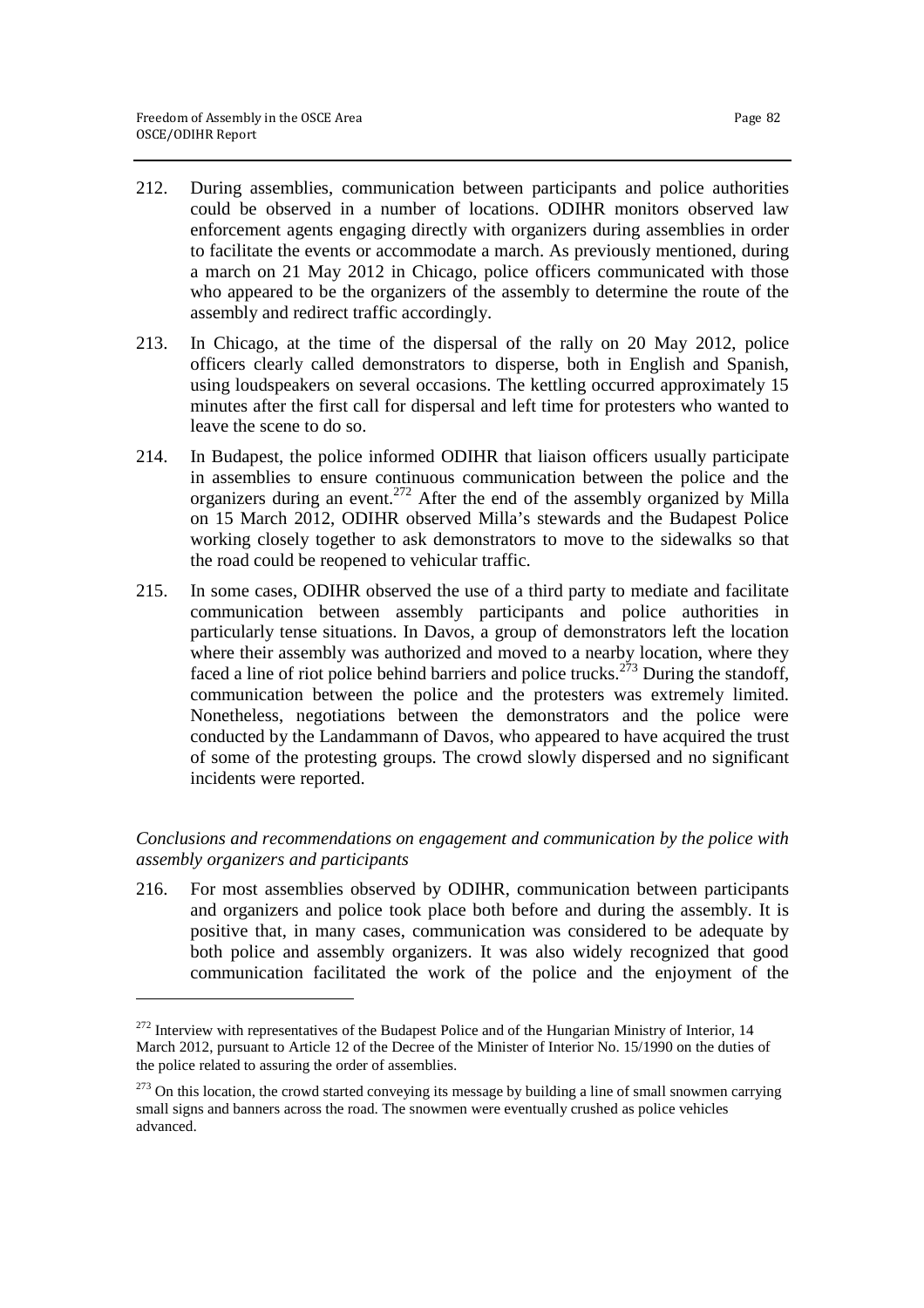freedom of peaceful assembly by participants in public events. In Chicago, communication during an assembly with people who were marching allowed the police to facilitate an unpermitted assembly, which otherwise would have been difficult to protect. Liaison police officers employed by the Budapest Police played a positive role in facilitating the exchange of information between police, assembly organizers, and assembly stewards.

- 217. Communication before and during assemblies acquired particular significance where the assembly was assessed as involving specific risks for the participants or, more generally, for public order. It is worth noting that, in the context of some of the higher-risk Pride events monitored by ODIHR only limited information was shared between organizers and police forces on security preparations and only limited attempts were made by the police to establish contact with potentially violent groups that planned to organize counter-protests. In Bern, despite a reported attempt by the local police to communicate with the organizers of the unauthorized assembly on 21 January 2012, immediately before the assembly the police appeared to adopt kettling and dispersal tactics that were deliberately aimed at taking assembly participants by surprise.
- 218. In this regard, the recent experience of Northern Ireland is of particular relevance in dealing with potentially violent assemblies or related counter-demonstrations. It is important to acknowledge that real security risks are involved in the policing of some assemblies and that there may be a need to retain a certain degree of confidentiality in relation to planned police tactics. Nevertheless, in some circumstances, openness and communication between the police and the protesters, including at the planning stage, could reduce the risk of incidents and could facilitate the work of the police. A similar approach could be adapted to different contexts, for instance, in relation to potentially violent counter-protests organized in relation to Pride events.
- 219. As a positive practice, and in contrast to what happened in Bern, it should be noted that the dispersal of the assembly on 20 May 2012 in Chicago was preceded by adequate and intelligible warnings (including in Spanish) and sufficient time for the crowd to start dispersing.
- 220. Positive practice was observed with regard to the role of NGOs, or of other state authorities, in facilitating dialogue and communication. While, in Davos and Bern communication between the police and assembly organizers or participants was extremely limited, the Mayor of Davos played a positive role in mediating between the police and the protesters and in de-escalating tension during a tense situation that could have potentially involved the risk of incidents. The positive relationship local NGOs have established with both protesters and the police (as was the case in Los Angeles) appeared to have contributed to a more peaceful outcome during the Occupy protest and, in some respects, also during the eviction of the Occupy encampments.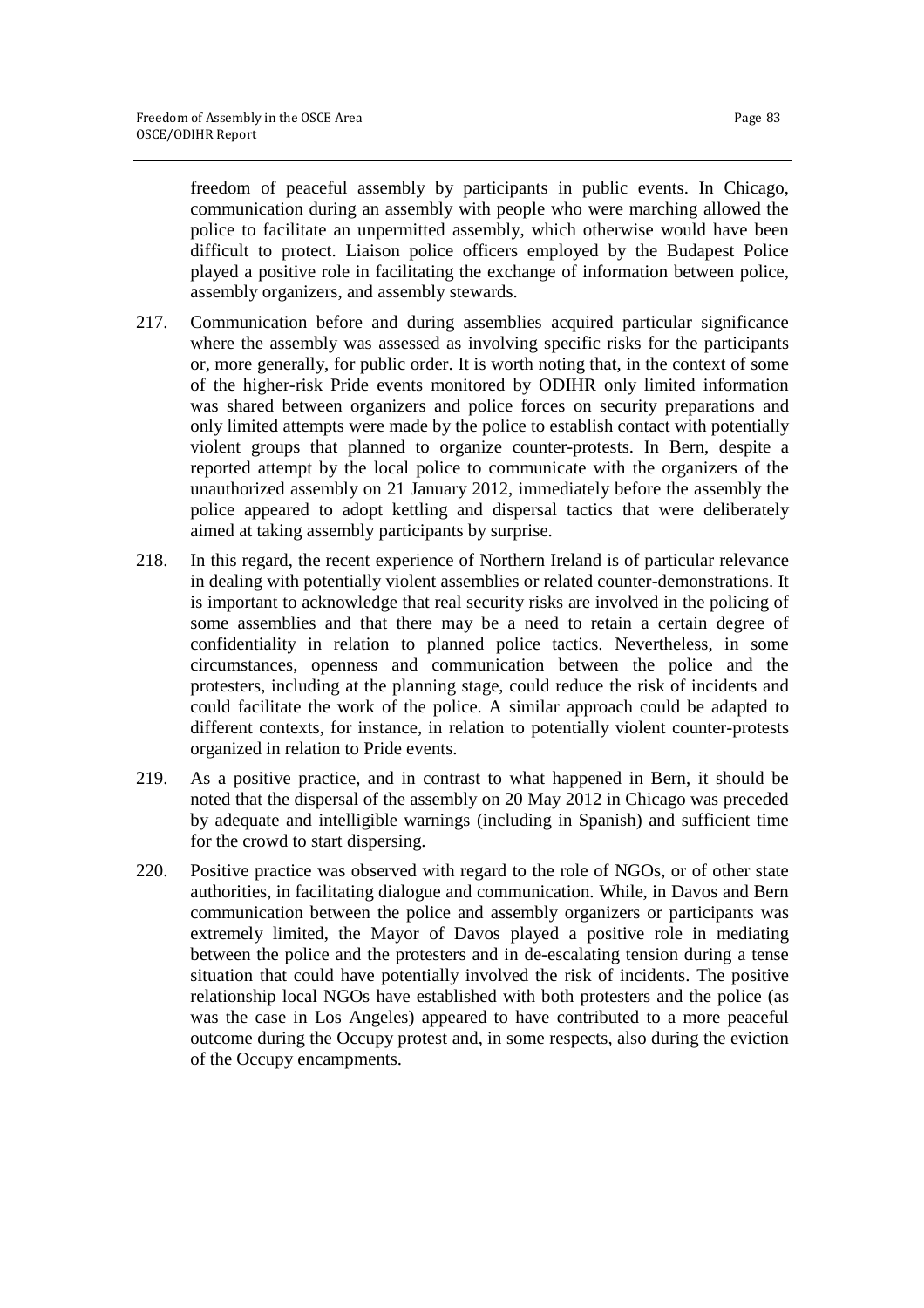- 221. Recommendations for participating States:
	- to ensure that, before and during assemblies, effective communication is established between assembly organizers, participants and police forces;
	- to ensure that the police appoint liaison officers, or other points of contact, whom organizers can contact before or during an assembly;
	- to adopt a "no surprises" approach in policing assemblies; when possible, this approach may also extend to dialogue and communication with all groups, including potentially violent groups at the pre-assembly stage;
	- to promote direct contacts and dialogue as the preferred way to address differences in views or disputes both before and during the assembly;
	- when necessary, to encourage the involvement of third parties to facilitate dialogue and mediation between the police and assembly organizers and participants; these may include NGOs, as well as other local or state authorities.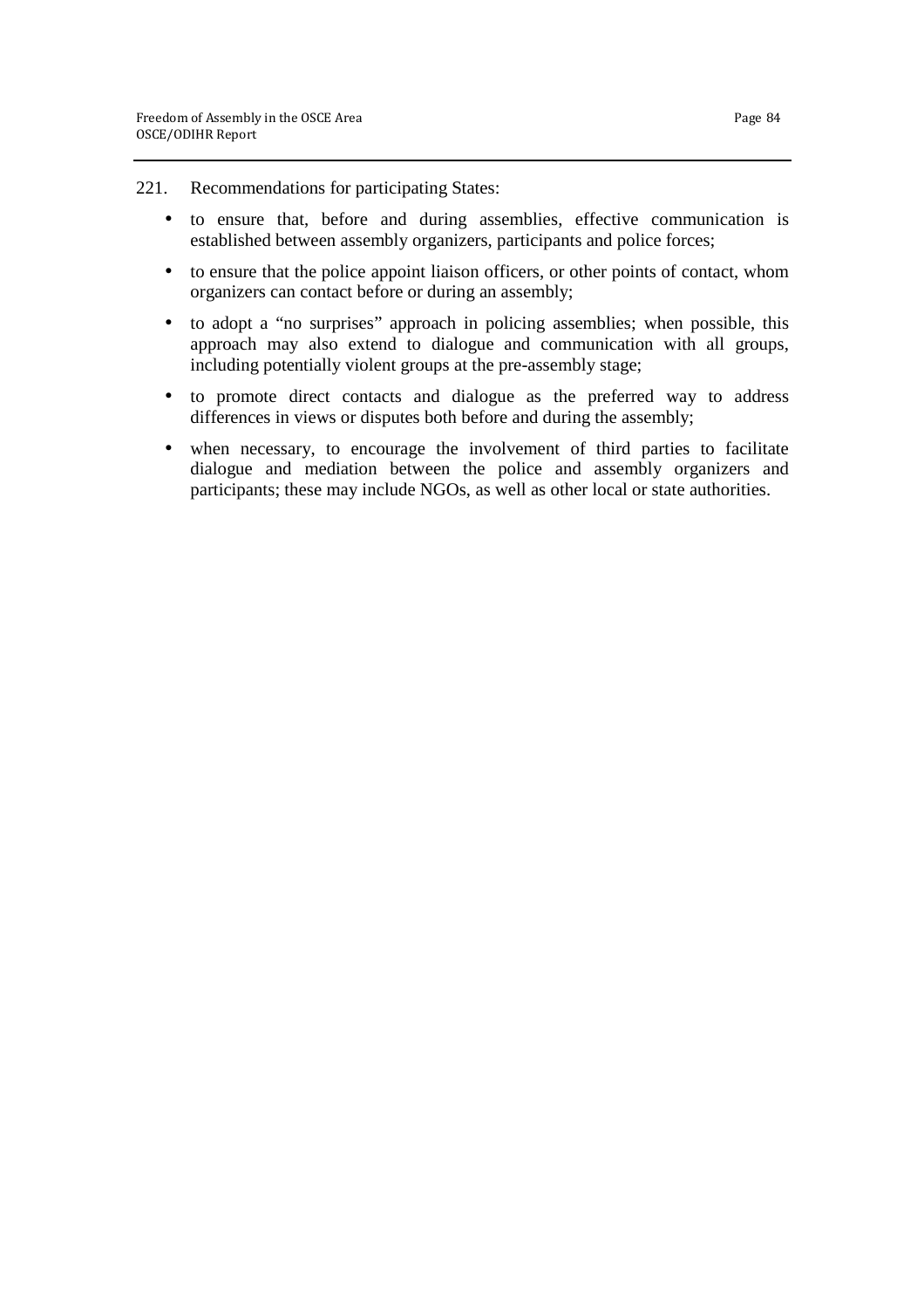<u>.</u>

# **SECTION III: MONITORING FREEDOM OF PEACEFUL ASSEMBLY: ACCESS AND RESTRICTIONS**

### *Journalists and assembly monitors – international standards and good practice*

- 222. The monitoring of public assemblies carried out by ODIHR as part of its mandate is part of a broader effort to observe and document public assemblies by a range of actors that include, in addition to international monitors, both local observers and journalists.
- 223. OSCE participating States are committed to ensuring that everyone can enjoy the freedom of expression and to respecting the right of everyone, individually or in association with others, to freely seek, receive and impart views and information on human rights and fundamental freedoms, including the rights to disseminate and publish such views and information (Copenhagen 1990). The freedom of expression is protected in numerous other international human rights instruments, such as the ICCPR (Article 19), the ECHR (Article 10) and the ACHR (Article 13).
- 224. The right to observe public assemblies is part of the more general right to receive information (a corollary to the right to freedom of expression). Freedom to monitor public assemblies should not only be guaranteed to all media representatives, including so-called citizen journalists, $2^{74}$  but also to others in civil society, such as human rights activists.<sup>275</sup> The monitoring of public assemblies provides a vital source of independent information on the activities of both participants and law-enforcement officials that may be used to inform public debate and serve as the basis for dialogue between state and local authorities, lawenforcement officials and civil society.<sup>276</sup>
- 225. Independent monitoring may be carried out by intergovernmental organizations, national human rights institutions and NGOs. Such individuals and groups should, therefore, be permitted to operate freely in the context of monitoring freedom of assembly.<sup>277</sup> In addition, OSCE commitments require participating States to facilitate free movement and contacts, individually and collectively, whether

 $274$  Citizen journalism is intended here as the activity of citizens who do not work for the mainstream media but who collect, report, analyse, and disseminate news and information.

<sup>275</sup> Guidelines on Freedom of Peaceful Assembly, *op. cit.*, note 1, Explanatory Notes, para. 199.

<sup>276</sup> *Ibid*, Explanatory Notes, para. 200. The UN Special Rapporteur on the rights to freedom of peaceful assembly and of association, also referring to a previous report by the Special Representative of the UN Secretary-General on the situation of human rights defenders, recently highlighted the importance of ensuring that human rights defenders can operate freely in the context of freedom of assembly. These human rights defenders include "members of civil society organizations, journalists, 'citizen journalists', bloggers and representatives of national human rights institutions". See "Report of the Special Rapporteur" *op. cit.*, note 12.

<sup>&</sup>lt;sup>277</sup> Guidelines on Freedom of Peaceful Assembly, *op. cit.*, note 1, Explanatory Notes, para. 201.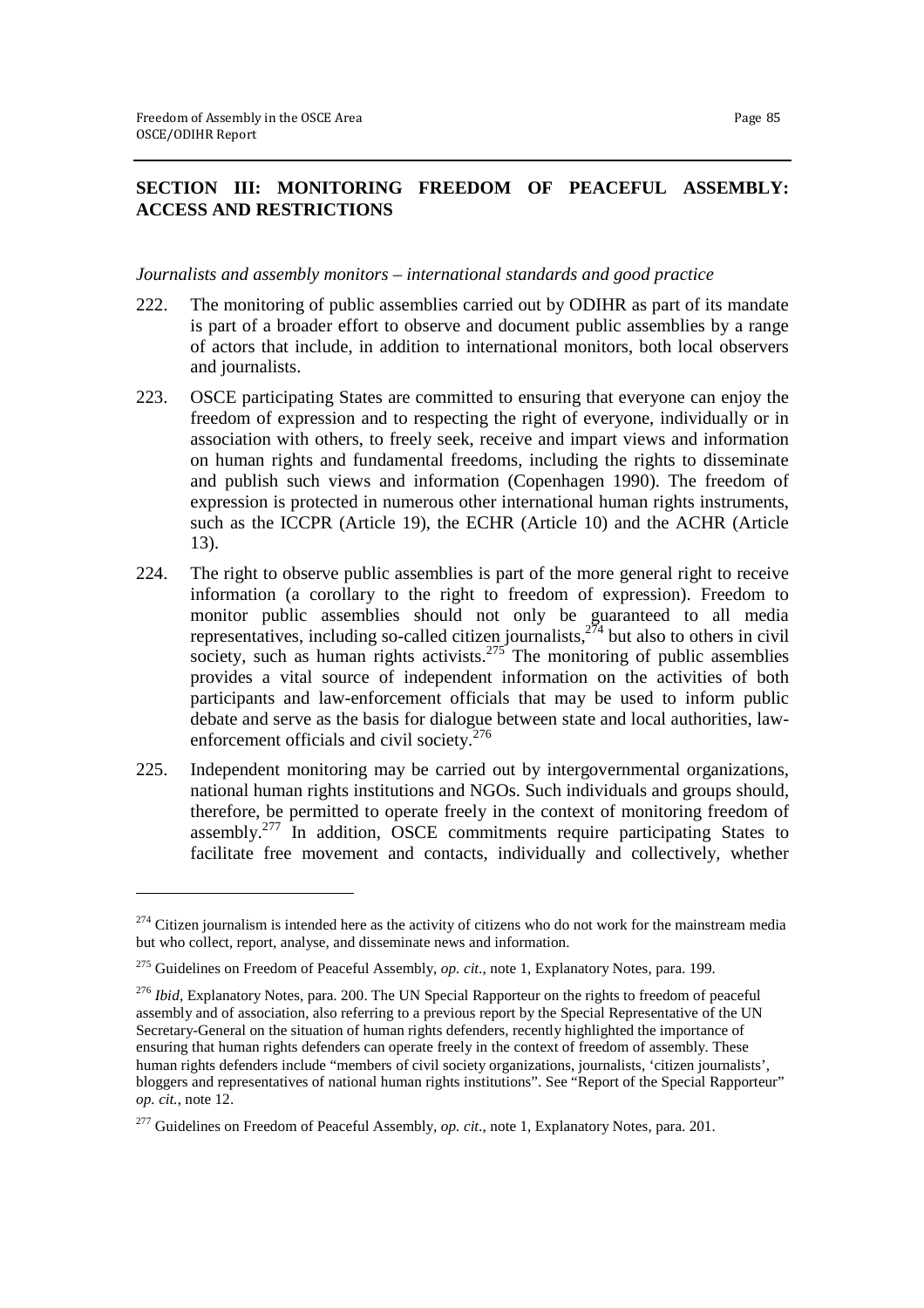privately or officially, among persons, institutions and organizations of the participating States (Helsinki 1975). Participating States have recognized the importance of such contacts in the context of the protection and promotion of human rights and fundamental freedoms (Copenhagen 1990). Moreover, they have committed to seek ways of further strengthening modalities for contacts and exchanges of views between NGOs and relevant national authorities and governmental institutions; facilitate visits to their countries by NGOs from within any of the participating States in order to observe human dimension conditions; welcome NGO activities, including, *inter alia*, observing compliance with commitments in the field of human dimension and allow NGOs, in view of their important function within the human dimension, to convey their views to their own governments and the governments of all the other participating States during the future work of the OSCE on the human dimension (Moscow 1991).

- 226. The role of the media is to impart information and ideas on matters of public interest, information that the public also has a right to receive.<sup>278</sup> They also have a very important role to play in providing independent coverage of public assemblies.<sup>279</sup> Media reports and footage provide a key element of public accountability, both for organizers of events and law-enforcement officials. As such, the media must be given full access by the authorities to all forms of public assembly and to the policing operations mounted to facilitate them.<sup>280</sup>
- 227. The OSCE Representative on Freedom of the Media issued a special report on handling the media during political demonstrations, providing detailed guidance and recommendations on the rights and freedoms of media representatives during assemblies, $^{281}$  noting that:

• Law enforcement officials have a constitutional responsibility not to prevent or obstruct the work of journalists during public demonstrations. Journalists have a right to expect fair and restrained treatment by the police.

• There is no need for special accreditation to cover demonstrations except under circumstances where resources, such as time and space at certain events, are limited. Journalists who decide to cover "unsanctioned demonstrations" should be afforded the same respect and protection by the police as those afforded to them during other public events.<sup>282</sup>

 $\overline{a}$ 

<sup>278</sup> *Ibid*, Explanatory Notes, para. 206.

<sup>279</sup> *Ibid*, Explanatory Notes, para. 207.

<sup>280</sup> *Ibid*, Explanatory Notes, para. 208.

<sup>&</sup>lt;sup>281</sup> OSCE Representative on the Freedom of the Media, "Special Report – Handling of the Media during Political Demonstrations, Observations and Recommendations", 2007, <http://www.osce.org/fom/25744>.

<sup>282</sup> *Ibid*, pp. 4-5.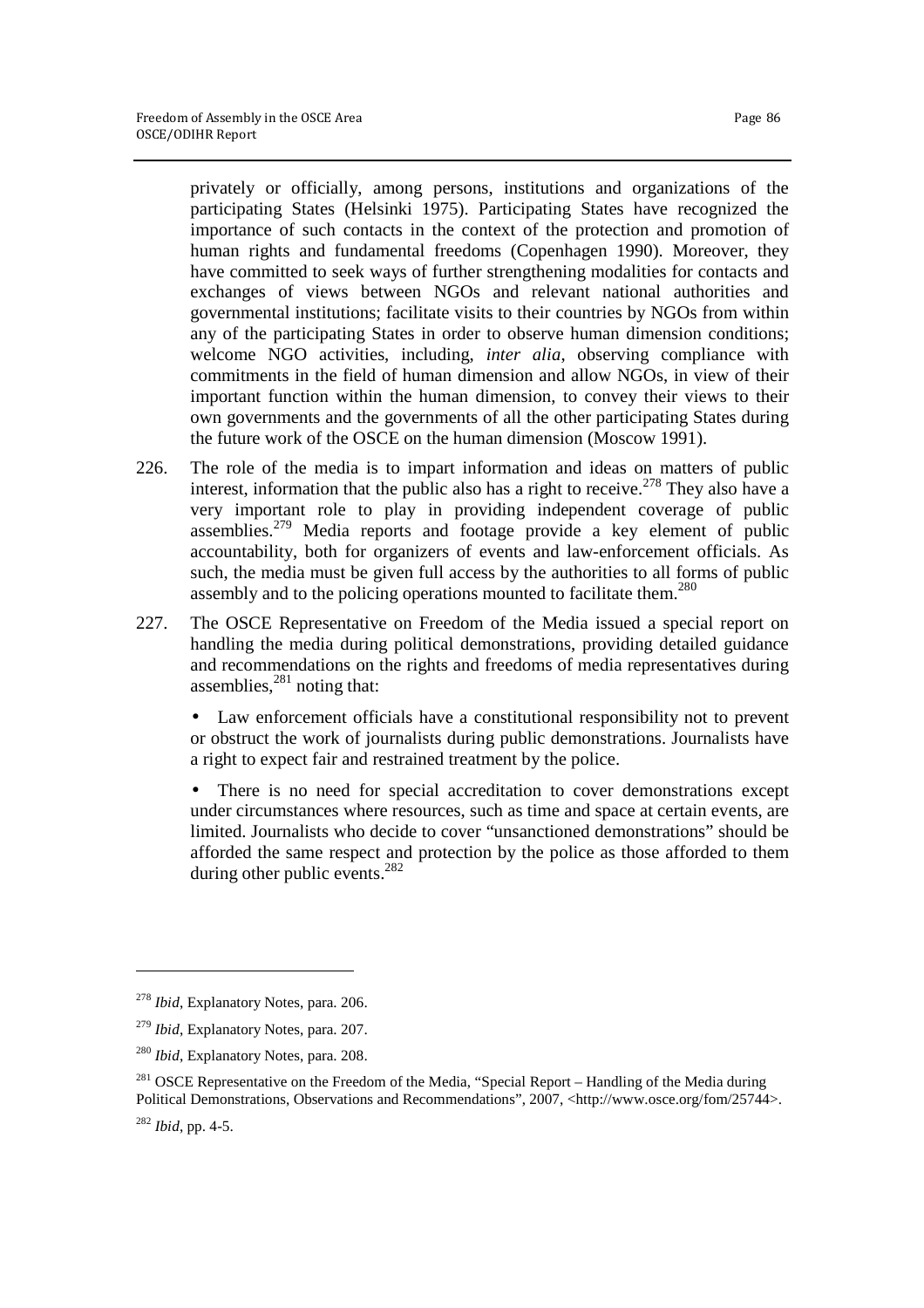*Access and restrictions for journalists and assembly monitors – ODIHR findings* 

- 228. During monitoring deployments, ODIHR observers did not experience restrictions on their ability to observe assemblies and gather information. However, in two participating States, France and Greece, ODIHR observation teams could not be deployed to monitor the particular assemblies that had been selected for observation. This was the result of decisions by the respective authorities not to facilitate and assist the deployment of ODIHR monitoring teams during such events.
- 229. In the vast majority of cases, before and after assemblies, ODIHR was able to secure the meetings it had requested with the local authorities of participating States where monitoring was conducted.<sup>283</sup> Co-operation and the exchange of information were usually good or very good. An exceptionally high degree of openness and co-operation was noted in meetings with the Bern Canton Police in Switzerland, the Budapest Police in Hungary, and with the LAPD in the United States.
- 230. During the monitoring, ODIHR observers were able to carry out their activities unhindered. In Bratislava, Bern and Split, ODIHR monitors were granted access to cordoned areas or areas where other movement restrictions were in place.
- 231. Local NGO monitors from the ACLU and the NLG were present during assemblies in the United States, where ODIHR carried out observations. In Bratislava and Split, Pride events were observed by monitors from Amnesty International. ODIHR did not record any instances of inappropriate conduct by law enforcement or other state officials towards local or international NGO monitors. In Croatia, Amnesty International representatives expressed their satisfaction at the good level of co-operation with the local police.<sup>284</sup>
- 232. During anti-NATO protests in Chicago, the CPD announced that it would not enforce the Illinois Eavesdropping Statute (720 ILCS 5/14-2), criminalizing the audio recording of conversations without the consent of all parties involved. Such legislation is potentially problematic in the context of assembly monitoring or other human rights monitoring activities requiring the recording of police conduct. The ACLU had challenged in court the application of these provisions to the arrest or prosecution of individuals who make audio recordings of public

 $\overline{a}$ 

<sup>&</sup>lt;sup>283</sup> ODIHR was unable to hold meetings with the Bratislava City authorities in Slovakia, with the NYPD in New York, and with the federal bodies responsible for security preparations before the NATO and G8 Summits in the United States (the Department of Homeland Security, the Secret Service, and the Federal Bureau of Investigation). A meeting with the OPD and the Oakland City authorities was of short duration and, as a result, did not allow for a comprehensive discussion of issues surrounding the eviction of the Oakland Occupy camp, or the policing of Occupy protests.

<sup>&</sup>lt;sup>284</sup> Interview with representatives of Amnesty International, 8 June 2012.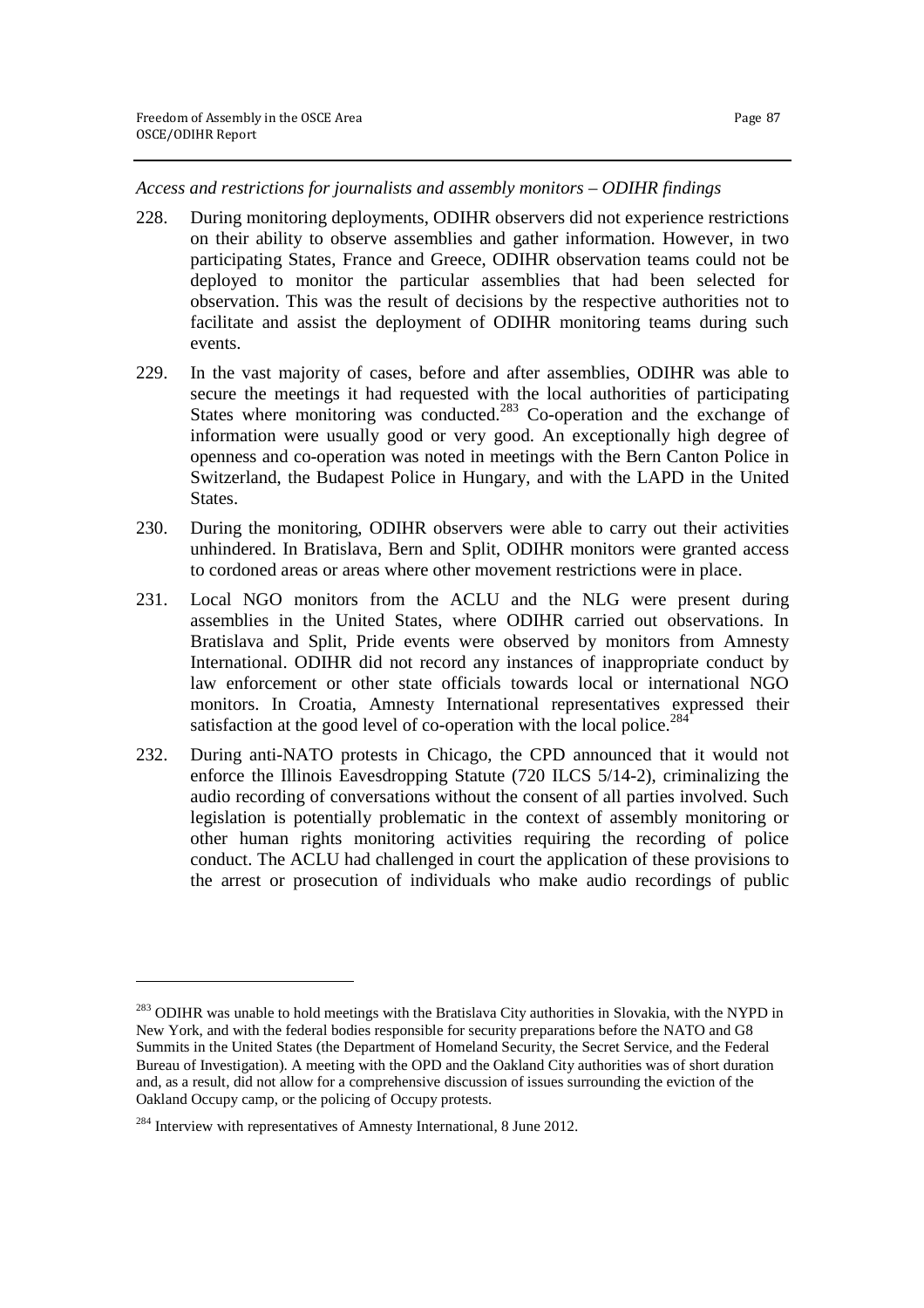1

conversations with police who are performing their public duties in a public place and speaking in a voice loud enough to be heard by the unassisted human ear.<sup>2</sup>

233. ODIHR did not directly observe any restrictions imposed on the activities of journalists during monitored assemblies. Many assemblies observed by ODIHR were extensively covered by the media, in particular those organized around international summits, such as the ones that took place in Chicago.

*Access and restrictions for journalists and assembly monitors during Occupy assemblies* 

Journalists and assembly monitors have reportedly experienced difficulties in covering and observing Occupy protests and police action.

Credentials issued by the NYPD, the OPD and the LAPD may allow journalists better access to Occupy protests, including across police lines (usually at the discretion of the officer in charge of the scene).<sup>286</sup> In New York, both credentialed and non-credentialed journalists reported that they were intentionally inhibited or blocked from witnessing or recording events by the NYPD.<sup>287</sup> Many journalists, regardless of their accreditation, were blocked from observing and interviewing protesters during the clearing of Zuccotti Park on 15 November 2011.<sup>288</sup> In Oakland, a journalist was reportedly kettled and briefly handcuffed during the 28 January events, along with 300 demonstrators, because her press credentials had been issued by the San Francisco Police Department rather than the OPD.<sup>289</sup> Restriction of media coverage was also reported in Los Angeles, where the LAPD granted access during the eviction of the Occupy Los Angeles encampment to 12

<sup>285</sup> See <http://www.aclu-il.org/aclu-v-alvarez22/>. On 8 May 2012 the US Court of Appeals for the Seventh Circuit issued a preliminary ruling barring the enforcement of the Illinois eavesdropping statute against the ACLU and its employees or agents who openly recorded the audible communications of lawenforcement officers (or others whose communications were incidentally captured) when the officers were engaged in their official duties in public places. See US Court of Appeals for the Seventh Circuit, American Civil Liberties Union of Illinois v. Anita Alvarez, No. 11-1286, 8 May 2012, <http://www.aclu-il.org/wpcontent/uploads/2012/05/Alvarez\_ruling.pdf>.

<sup>286</sup> Columbia Journalism review, "Who's A Journalist?," 7 October 2011,

<sup>&</sup>lt;http://www.cjr.org/behind\_the\_news/whos\_a\_journalist\_1.php?page=all>. In Los Angeles, for example, an LAPD press pass can be considered necessary for journalists "engaged in the gathering and reporting of spot, hard core, police-beat and/or fire news involving the Los Angeles Police Department, that would require [the journalist] to cross police and/or fire lines in the course of news gathering duties within the City of Los Angeles." See Los Angeles Police Department, Press Pass Policy, <http://www.lapdonline.org/inside\_the\_lapd/content\_basic\_view/2026>.

<sup>287</sup> Global Justice Clinic and Walter Leitner International Human Rights Clinic, *op. cit.*, note 174, p. 84.

<sup>288</sup> *The New York Times*, "Reporters Say Police Denied Access to Protest Site," 15 November 2011,  $\langle$ http://mediadecoder.blogs.nytimes.com/2011/11/15/reporters-say-police-denied-access-to-protest-site/ $\rangle$ . In a statement, New York City Mayor Bloomberg explained that access was denied to the press "to prevent a situation from getting worse and to protect members of the press". The treatment of journalists by the NYPD on that occasion elicited protests by a number of actors, including the New York Press Club. See <http://www.nypressclub.org/coalition.php>.

<sup>&</sup>lt;sup>289</sup> KGO 810 News Information, "KGO 810AM Reporter Detained by OPD During Mass Arrest," 29 January 2012, <http://www.kgoam810.com/Article.asp?id=2383309&spid=>.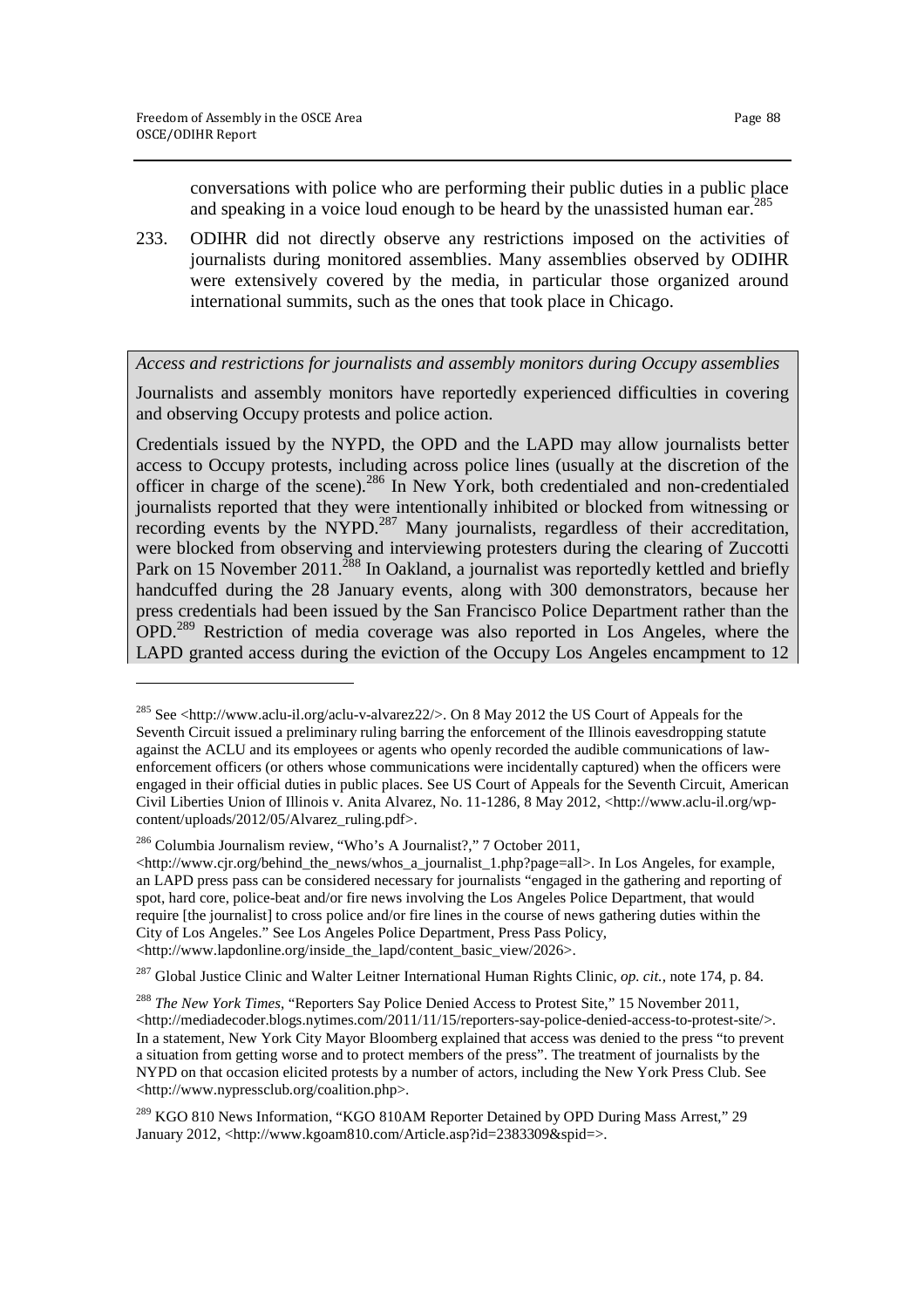mainstream media outlets only. The selected media were, moreover, prevented by LAPD from reporting live from the scene.<sup>290</sup>

Assembly monitors were on occasions unable to carry out their activities due to police restrictions. NYCLU legal observers reported being occasionally prevented from taking photographs during arrests at Occupy assemblies. NLG observers in New York have also reported access restrictions to certain locations, preventing them from documenting events during Occupy Wall Street assemblies.<sup>291</sup>

There have been reports of 85 arrests of journalists detained while reporting on Occupy protest throughout the United States, between September and May  $2012^{292}$  At least seven journalists were arrested on the day of the eviction of the Occupy Wall Street camp in New York.<sup>293</sup> Interviews by ODIHR with journalists covering the Occupy movement have provided other examples of arrests. Non-credentialed journalist John Knefel, for example, was arrested on 12 December 2011 while documenting arrests during a protest in New York, along with 16 others. He was reportedly held in detention for 37 hours.<sup>294</sup> He alleges that he was arrested immediately after being questioned by a police officer about his credentials.

In Oakland, six journalists were reportedly arrested in a mass arrest during Occupy protests on 28 January 2012.<sup>295</sup> A reporter for the CNS news wire service was arrested in Los Angeles during the eviction of the Occupy encampment by the LAPD on 30 November 2011 while he was purportedly presenting his official media credentials to the police.<sup>296</sup>

<u>.</u>

<sup>290</sup> *The Washington Post*, "At Occupy L.A. eviction, police restrict media coverage," 30 November 2011, <http://www.washingtonpost.com/blogs/blogpost/post/at-occupy-la-eviction-police-restrict-mediacoverage/2011/11/30/gIQAlWqGDO\_blog.html>. Reportedly, the LAPD would have threatened to arrest "uncredentialed" media if they came too close to the eviction area. See *The Atlantic*, "Media Choreography and the Occupy LA Raid," 30 November 2011,

 $\langle$ http://www.theatlantic.com/technology/archive/2011/11/media-choreography-and-the-occupy-laraid/249277/>.

<sup>&</sup>lt;sup>291</sup> Interview with representatives of the NLG, New York City Chapter, 25 May 2012.

<sup>&</sup>lt;sup>292</sup> See Josh Stearns, "Tracking Journalist Arrests at Occupy Protests Around the Country, Part One", 17 May 2012, <http://storify.com/jcstearns/tracking-journalist-arrests-during-the-occupy-pro>.

 $293$  See Committee to Protect Journalists, "Journalists obstructed from covering OWS protests", 15 November 2011, <http://www.cpj.org/2011/11/journalists-obstructed-from-covering-ows-protests.php>. Other sources report a larger number of ten or eleven arrested journalists. See Global Justice Clinic and Walter Leitner International Human Rights Clinic, *op. cit.*, note 174, p. 85; and Stearns, *ibid*.

<sup>&</sup>lt;sup>294</sup> Interview with John Knefel, 25 May 2012.

<sup>&</sup>lt;sup>295</sup> See, for example, Reporters Committee for Freedom of the Press, "Six Journalists Arrested at Occupy Oakland", 30 January 2012, <http://www.rcfp.org/browse-media-law-resources/news/six-journalistsarrested-occupy-oakland>.

<sup>296</sup> *Los Angeles Times*, "LAPD arrest of reporter during Occupy L.A. raid draws criticism," 13 December 2011, <http://latimesblogs.latimes.com/lanow/2011/12/lapd-arrest-of-reporter-during-occupy-la-raiddraws-criticism.html>.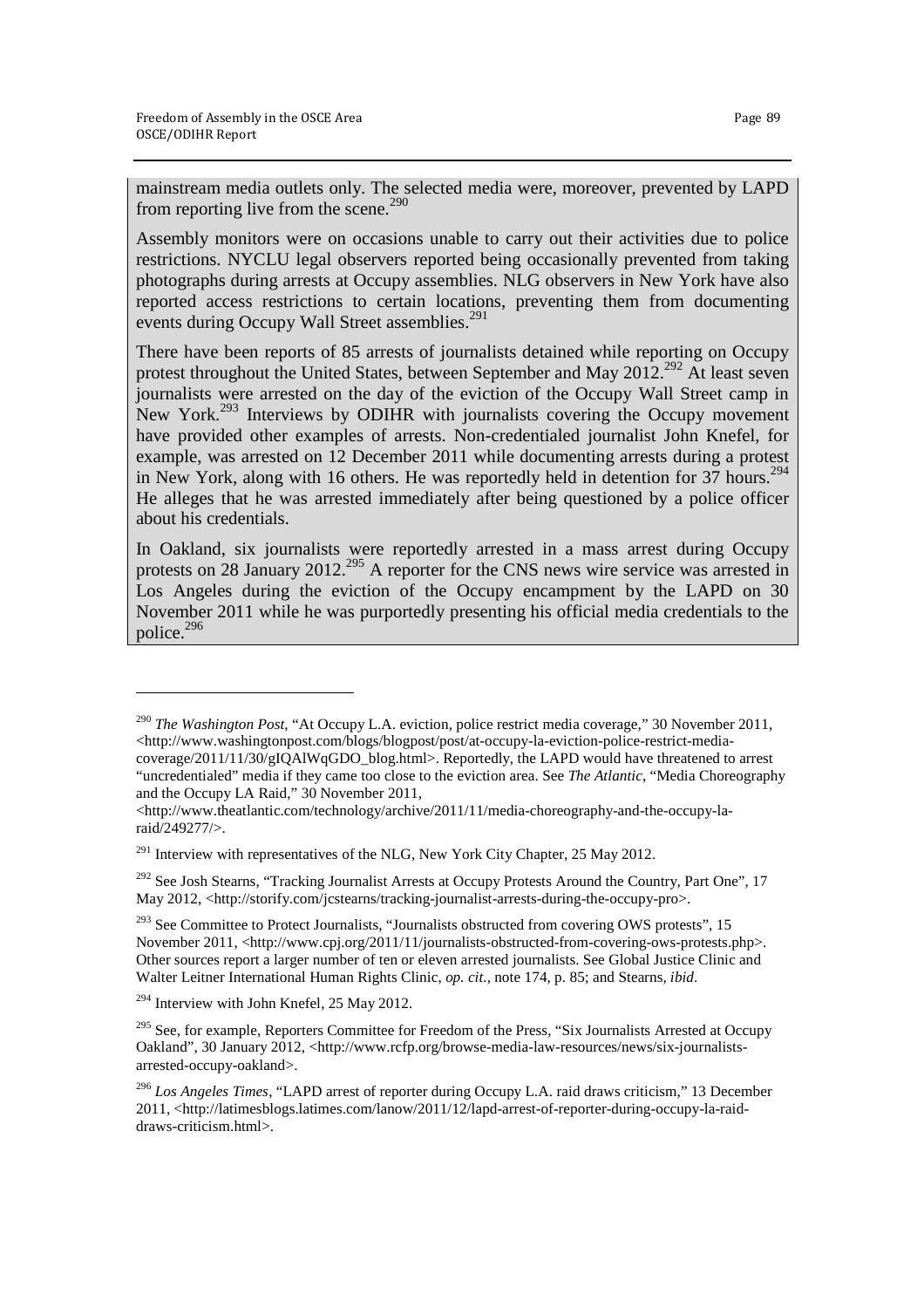According to reports received by ODIHR, assembly monitors were on some occasions arrested while carrying out their activities during Occupy protests. In Oakland, for example, NLG legal observers were detained on 3 November 2011 apparently for their failure to disperse during an Occupy Oakland protest.<sup>297</sup> In New York, a number of incidents of arrests of, or unnecessary use of force against, legal observers have been reported.<sup>298</sup> On one occasion, a NYCLU legal observer was reportedly arrested and charged with disorderly conduct, while documenting events during a protest. Charges were subsequently dropped.<sup>299</sup>

*Conclusions and recommendations on access and restrictions for journalists and monitors* 

- 234. In line with their OSCE commitments, Croatia, Hungary, Italy, Moldova, Poland, Serbia, Slovakia, Switzerland, Ukraine, the United Kingdom and the United States facilitated ODIHR's assembly monitoring missions by providing access to assembly locations and official interlocutors, as well as supplying additional information when requested. ODIHR regrets that it was unable to monitor assemblies, in line with its mandate, in France and Greece.
- 235. In many of the participating States included in this monitoring exercise, there exists no established practice by local civil society organizations to observe assemblies systematically. Where such practice exists, in the United States and in Northern Ireland, it has contributed to improved human rights protection for all actors involved. The promotion and facilitation of independent observation of assemblies by participating States is a good practice in line with OSCE commitments.
- 236. Allowing unhindered access to journalists and monitors during assemblies and enabling them to document and report on the interaction between assembly participants, police forces and others is an important corollary of OSCE commitments and other human rights standards on freedom of peaceful assembly, freedom of expression, and freedom of the media. It is positive that ODIHR, in the course of its monitoring, did not directly observe any significant impediments or obstacles to the work of journalists and assembly observers.
- 237. It should also be noted as a positive fact that a large number of NGO observers and journalists could be present and could operate during Occupy assemblies in the United States. However, it is a matter of concern that, in the context of factfinding conducted in relation to Occupy assemblies, ODIHR received information suggesting that assembly monitors and journalists occasionally experienced

 $\overline{a}$ 

 $^{297}$  Interview with representatives of the NLG, San Francisco Bay Area Chapter, 28 May 2012.

<sup>298</sup> Global Justice Clinic and Walter Leitner International Human Rights Clinic, *op. cit.*, note 174, pp. 91- 92.

<sup>&</sup>lt;sup>299</sup> Interview with Occupy Wall Street Coordinator, NYCLU, 25 May 2012.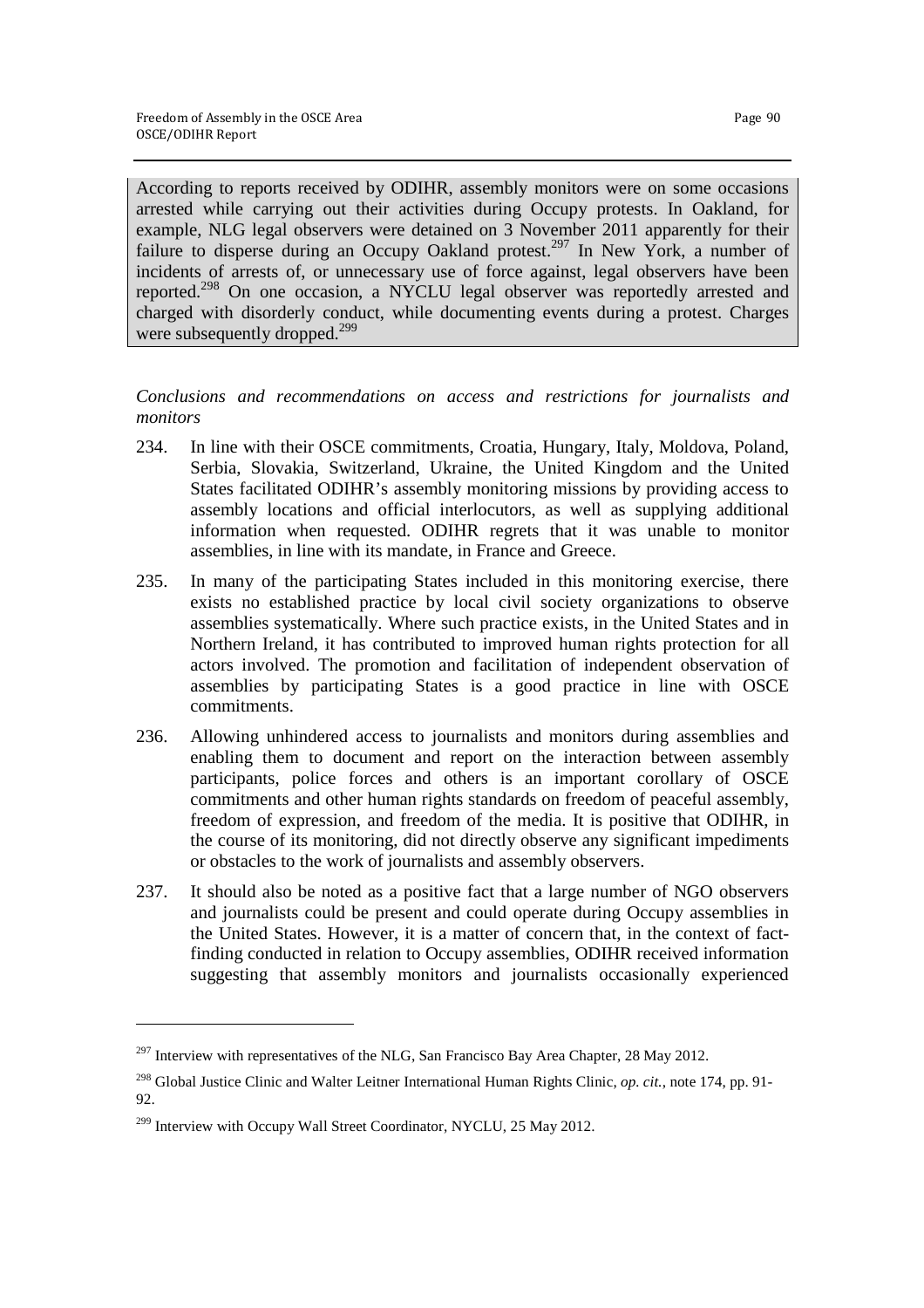difficulties in carrying out their activities due to restrictions imposed by the police.

- 238. Restrictions on the activities of journalists such as the ones imposed during the eviction of the Occupy camps in Los Angeles and New York appear to have been imposed also with the purpose of limiting coverage by the media of these events. As such, they are not in line with relevant OSCE commitments and other human rights standards.
- 239. In addition, measures should be taken to ensure that, whenever arresting participants in assemblies, law enforcement officials refrain from detaining other individuals, including assembly observers and journalists, not engaging in unlawful conduct.
- 240. Information received by ODIHR suggests that, in the context of Occupy protests, journalists without credentials experienced greater limitations in their access to assembly locations and were also at greater risk of arrest by the police. With respect to journalists' access to assembly locations and to other restrictive measures imposed on them by the police, such as arrests, it should be noted that the authorities should not distinguish between accredited journalists and those without credentials, including citizen journalists, by limiting the ability of the latter to carry out their reporting work.
- 241. Recommendations for participating States:
	- to allow and facilitate the monitoring of assemblies by international and local observers without imposing undue limitations on their activities;
	- to ensure that journalists are able to provide coverage of public assemblies without hindrance;
	- in particular, to ensure that access is provided to the greatest extent possible to assembly monitors and journalists, to all locations where they may carry out their activities;
	- to ensure that identifiable journalists without accreditation, except under circumstances where resources, such as time and space at certain events, are limited, are not restricted in their ability to report on assemblies;
	- to ensure that journalists and assembly monitors are only detained by the police if they engage in unlawful conduct and not as a result of mass arrests or their lack of credentials; they should not be arrested as a result of their failure to leave an area once a dispersal order is given, unless their presence would unduly interfere with police action.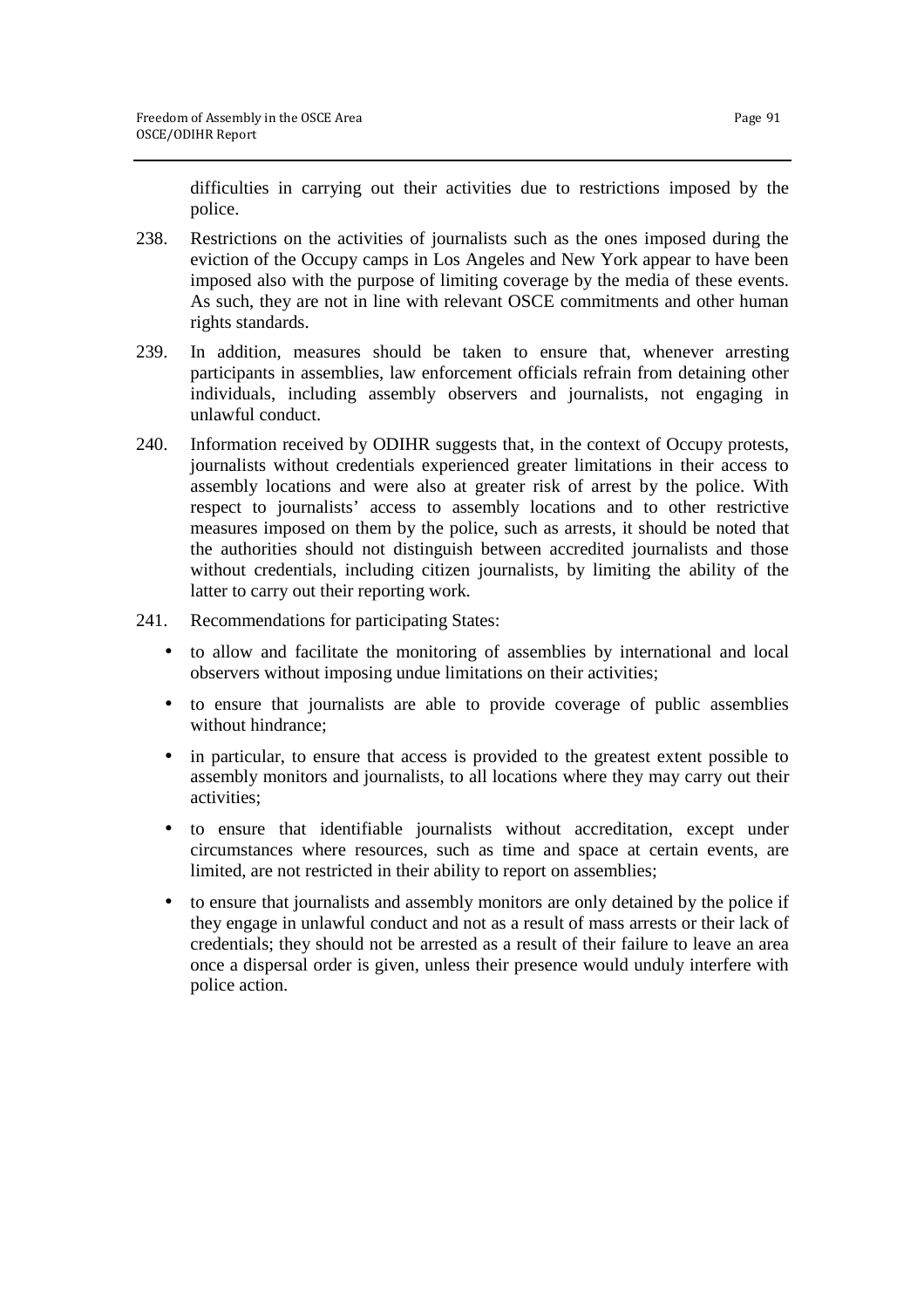## **ANNEX I: RELEVANT OSCE COMMITMENTS**

### **Helsinki 1975**

[...] The participating States [...]

Make it their aim to facilitate freer movement and contacts, individually and collectively, whether privately or officially, among persons, institutions and organizations of the participating States […].

### **Sofia 1989**

The participating States reaffirm their respect for the right of individuals, groups and organizations concerned with environmental issues to express freely their views, to associate with others, to peacefully assemble, as well as to obtain, publish and distribute information on these issues, without legal and administrative impediments inconsistent with the CSCE provisions. These individuals, groups and organizations have the right to participate in public debates on environmental issues, as well as to establish and maintain direct and independent contacts at national and international level.

### **Copenhagen 1990**

[...] The participating States reaffirm that

[...] everyone will have the right of peaceful assembly and demonstration. Any restrictions which may be placed on the exercise of these rights will be prescribed by law and consistent with international standards;

[...] The participating States affirm that freer movement and contacts among their citizens are important in the context of the protection and promotion of human rights and fundamental freedoms. They will ensure that their policies concerning entry into their territories are fully consistent with the aims set out in the relevant provisions of the Final Act, the Madrid Concluding Document and the Vienna Concluding Document. […]

### **Paris 1990**

[...] We affirm that, without discrimination, every individual has the right to [...] freedom of association and peaceful assembly […]

### **Moscow 1991**

The participating States will recognize as NGOs those which declare themselves as such, according to existing national procedures, and will facilitate the ability of such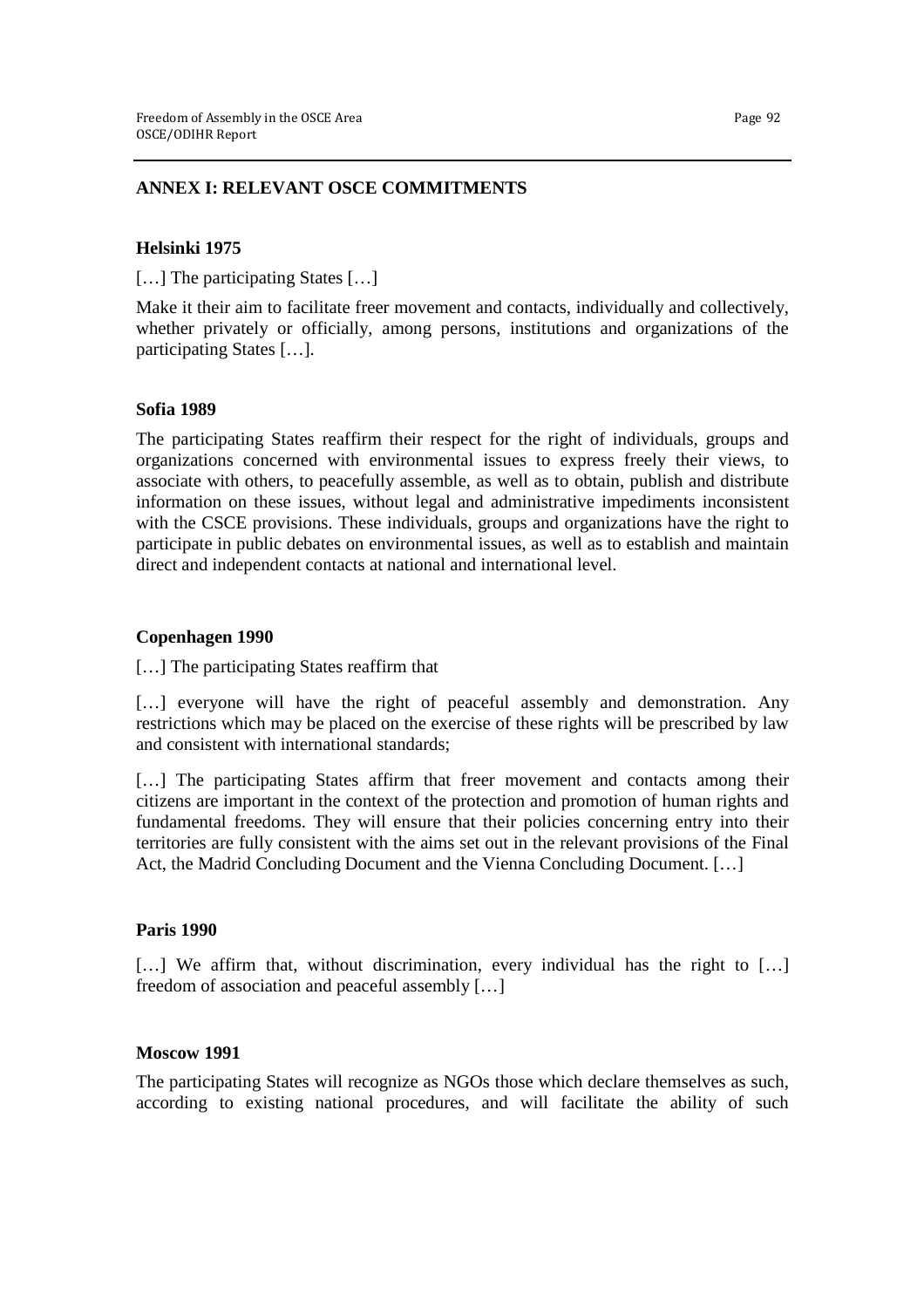organizations to conduct their national activities freely on their territories; to that effect they will

- endeavour to seek ways of further strengthening modalities for contacts and exchanges of views between NGOs and relevant national authorities and governmental institutions;
- endeavour to facilitate visits to their countries by NGOs from within any of the participating States in order to observe human dimension conditions;
- welcome NGO activities, including, *inter alia*, observing compliance with CSCE commitments in the field of the human dimension;
- allow NGOs, in view of their important function within the human dimension of the CSCE, to convey their views to their own governments and the governments of all the other participating States during the future work of the CSCE on the human dimension.

# **Helsinki 1992**

[...] The participating States express their strong determination to ensure full respect for human rights and fundamental freedoms, to abide by the rule of law, to promote the principles of democracy and, in this regard, to build, strengthen and protect democratic institutions, as well as to promote tolerance throughout society. To these ends, they will broaden the operational framework of the CSCE, including by further enhancing the ODIHR, so that information, ideas, and concerns can be exchanged in a more concrete and meaningful way, including as an early warning of tension and potential conflict. In doing so, they will focus their attention on topics in the Human Dimension of particular importance. They will therefore keep the strengthening of the Human Dimension under constant consideration, especially in a time of change.

[…]

[...] ODIHR will, as the main institution of the Human Dimension:

(5a) assist the monitoring of implementation of commitments in the Human Dimension

by:

- serving as a venue for bilateral meetings under paragraph 2 and as a channel for information under paragraph 3 of the Human Dimension Mechanism as set out in the Vienna Concluding Document;
- receiving any comments from States visited by CSCE missions of relevance to the Human Dimension other than those under the Human Dimension Mechanism; it will transmit the report of those missions as well as eventual comments to all participating States with a view to discussion at the next implementation meeting or review conference;
- participating in or undertaking missions when instructed by the Council or the CSO;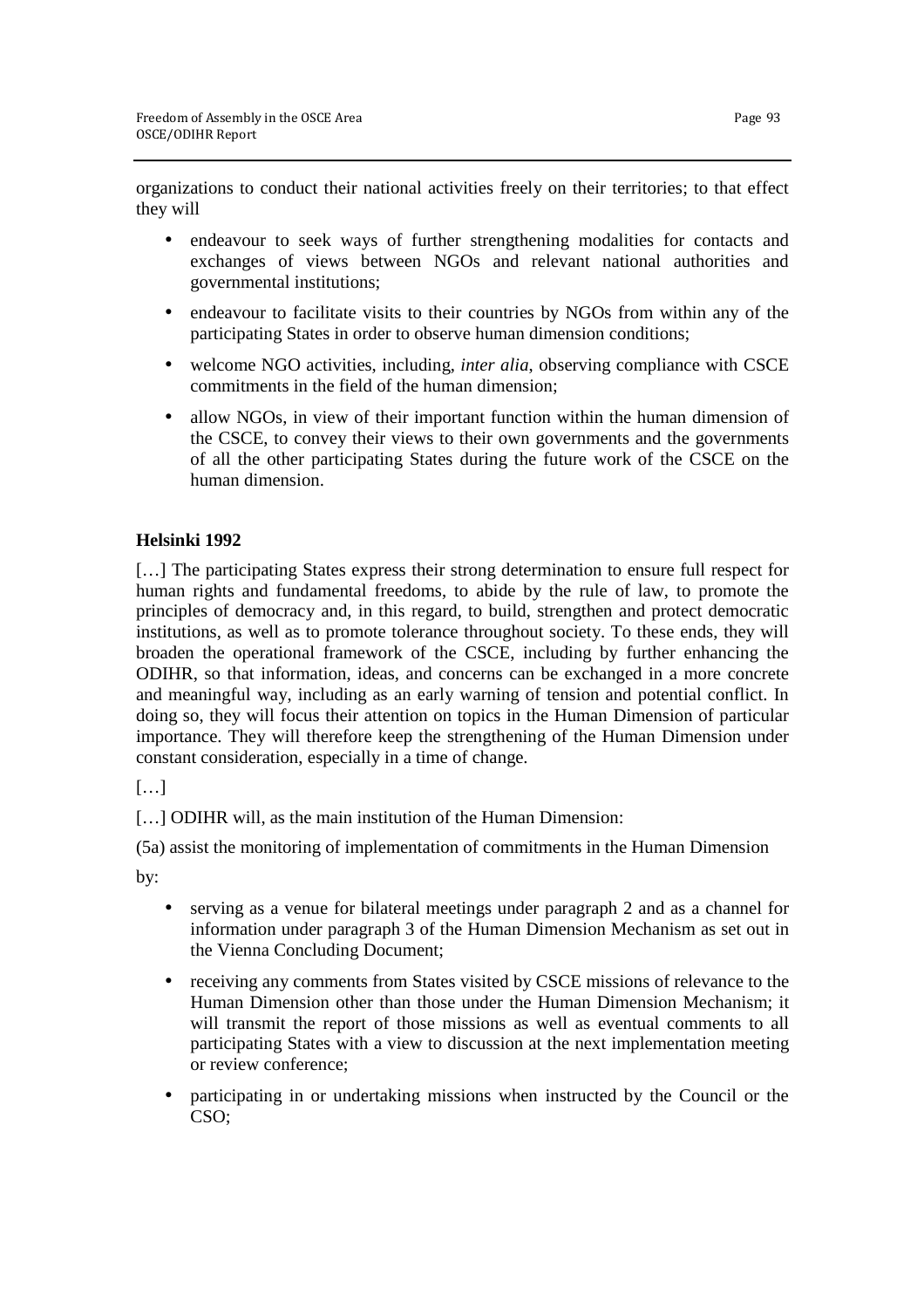# $[\ldots]$

(5c) assist other activities in the field of the Human Dimension, including the building of democratic institutions by:

 $[\ldots]$ 

• communicating, as appropriate, with relevant international and non-governmental organizations;

# **Rome 1993**

[...] Inter alia, the ODIHR will enhance its activities under its mandate in the following areas:

 $[\ldots]$ 

- receiving information provided by NGOs having relevant experience in the human dimension field;
- serving as a point of contact for information provided by participating States in accordance with CSCE commitments;
- disseminating general information on the human dimension, and international humanitarian law.

# **Budapest 1994**

[...] [ODIHR] will provide supporting material for the annual review of implementation and, where necessary, clarify or supplement information received.

# **Oslo 1998**

[...] The OSCE and its institutions and instruments should further develop practical programs to foster democratic institutions, human rights and the rule of law in the OSCE area. The ability to react in a flexible and quick manner to emerging needs should be increased and the participating States should be encouraged to forward their requests for assistance to the relevant OSCE institutions and instruments. In particular the ODIHR should develop further its short-term advisory missions ("democratization teams").

# **Istanbul 1999**

[…] We individually confirm our willingness to comply fully with our commitments. We also have a joint responsibility to uphold OSCE principles. We are therefore determined to co-operate within the OSCE and with its institutions and representatives […]. We will co-operate in a spirit of solidarity and partnership in a continuing review of implementation.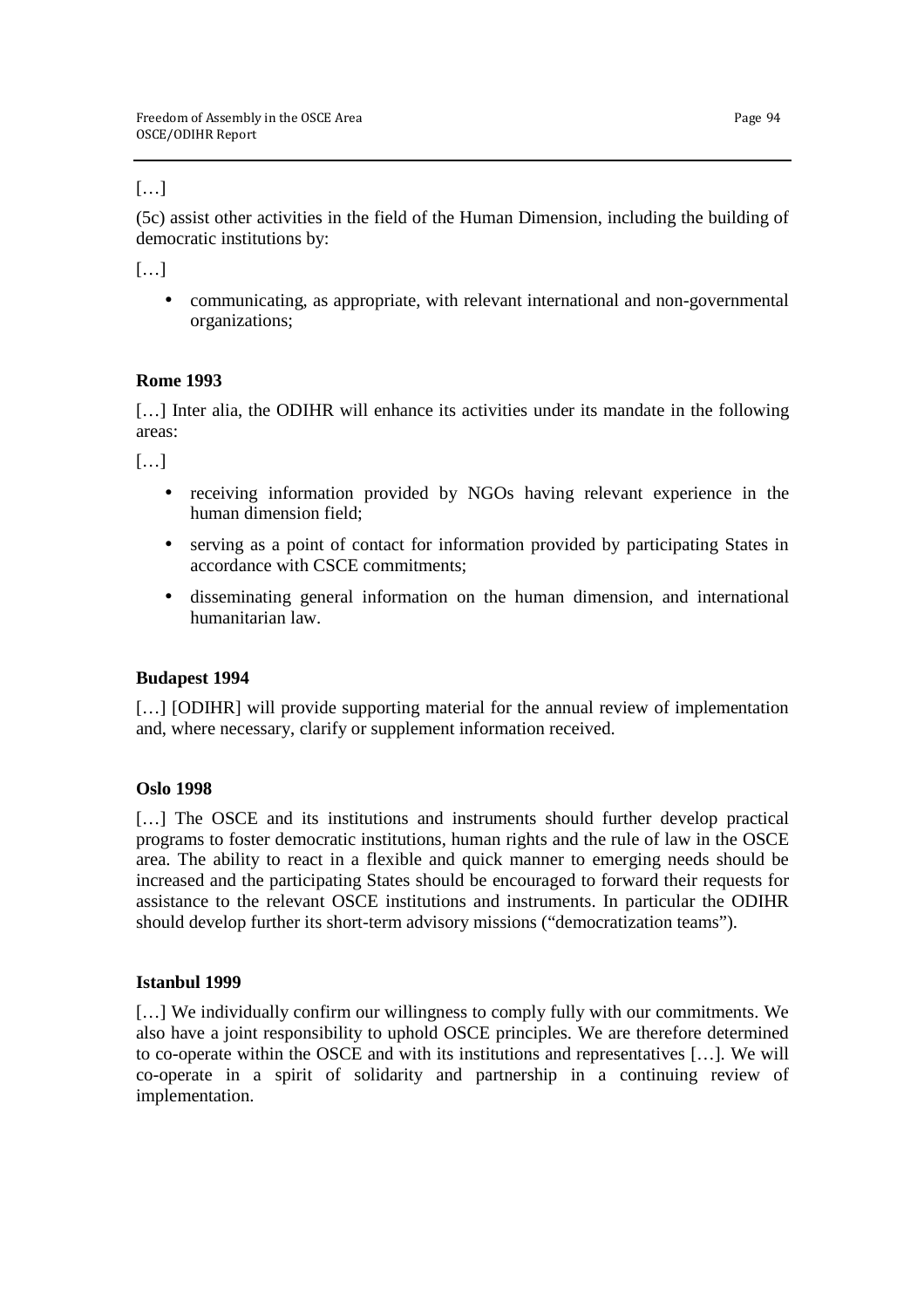### **Maastricht 2003**

[...] Full use will be made of ODIHR's monitoring capacity, and operational cooperation with other monitoring bodies in such areas as data collection, information sharing and joint analysis will be promoted in order to have the fullest picture of developments. This will enable the OSCE to efficiently target work towards areas of highest priority.

# **Helsinki 2008**

[...] We reiterate that everyone has the right to freedom of thought, conscience, religion or belief; freedom of opinion and expression, freedom of peaceful assembly and association. The exercise of these rights may be subject to only such limitations as are provided by law and consistent with our obligations under international law and with our international commitments. […]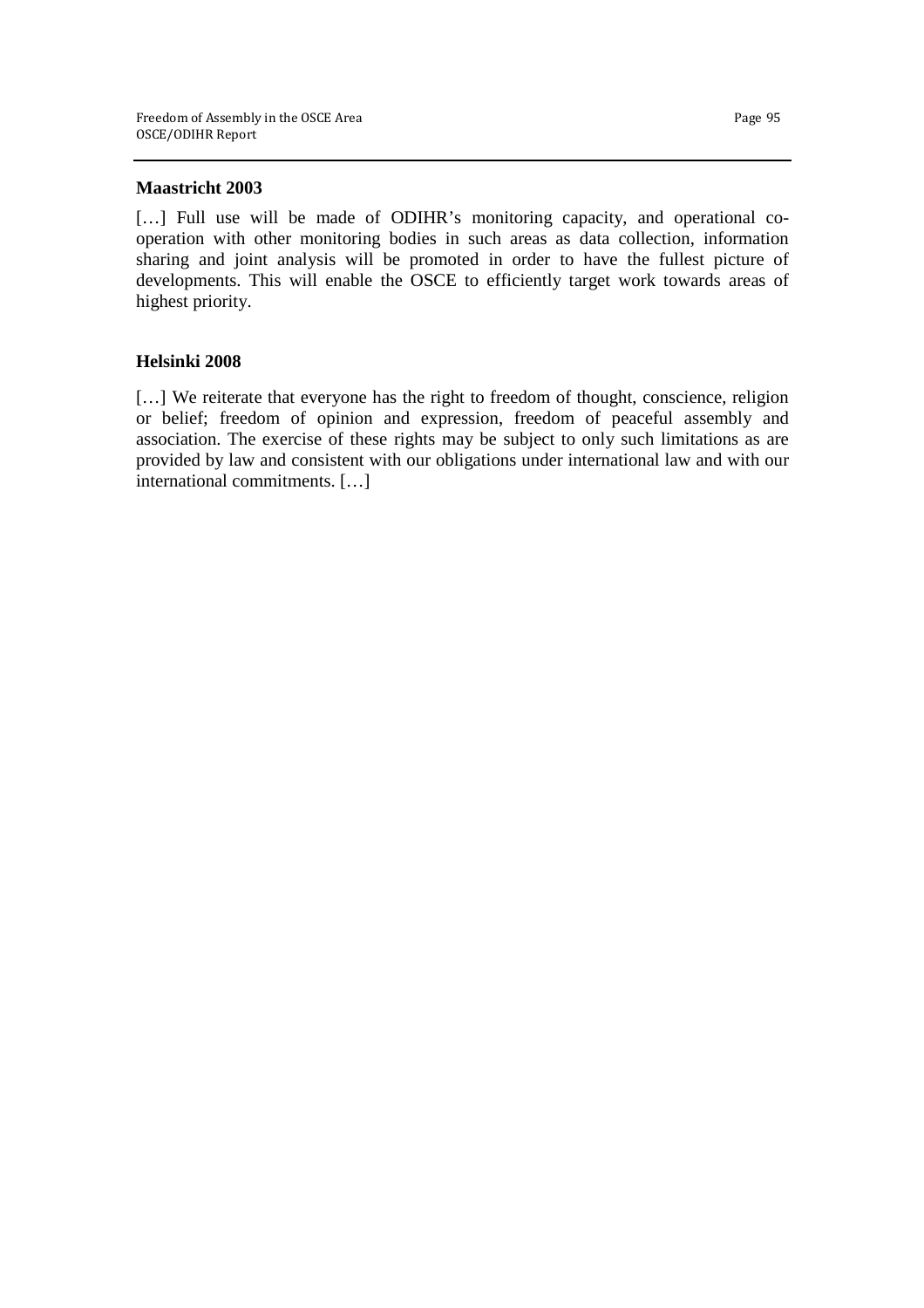# **ANNEX II: ASSEMBLIES MONITORED BY ODIHR BETWEEN 5 MAY 2011 AND 9 JUNE 2012**

| Date(s)                      | Participating<br><b>State</b> | <b>City</b>       | <b>Type of</b><br>event                | Counter-<br>protest | <b>Short description</b>                                                                                                                                                                    |
|------------------------------|-------------------------------|-------------------|----------------------------------------|---------------------|---------------------------------------------------------------------------------------------------------------------------------------------------------------------------------------------|
| $\frac{1}{5}{\sqrt{5}}/2011$ | Moldova                       | Chisinau          | Flash mob-<br>LGBTI group              | N <sub>o</sub>      | Very short LGBTI<br>flash mob, unnotified<br>but lawful, gathering<br>up to 30 assembly<br>participants.                                                                                    |
| 21/5/2011                    | Ukraine                       | Kiev              | $Flash \, \text{mob} -$<br>LGBTI group | N <sub>o</sub>      | LGBTI 10-minute-<br>long flash mob,<br>gathering 6<br>participants.                                                                                                                         |
| 4/6/2011                     | Slovakia                      | <b>Bratislava</b> | <b>LGBTI</b> Pride                     | Yes                 | <b>Second LGBTI</b><br><b>Rainbow Pride</b><br>parade in Slovakia<br>with about 1,000<br>participants and<br>related counter-<br>demonstration<br>gathering about 50<br>counter-protesters. |
| 11/6/2011                    | Italy                         | Rome              | <b>LGBTI</b> Pride                     | Yes                 | LGBTI Europride<br>event of about<br>500,000 participants,<br>accompanied by two<br>small, distant<br>counter-protests with<br>up to 50 people.                                             |
| 11/6/2011                    | Poland                        | Warsaw            | <b>LGBTI</b> Pride                     | Yes                 | <b>Equality Pride rally</b><br>and march of about<br>2,000 participants<br>accompanied by two<br>counter-<br>demonstrations<br>gathering up to 430<br>counter-protesters.                   |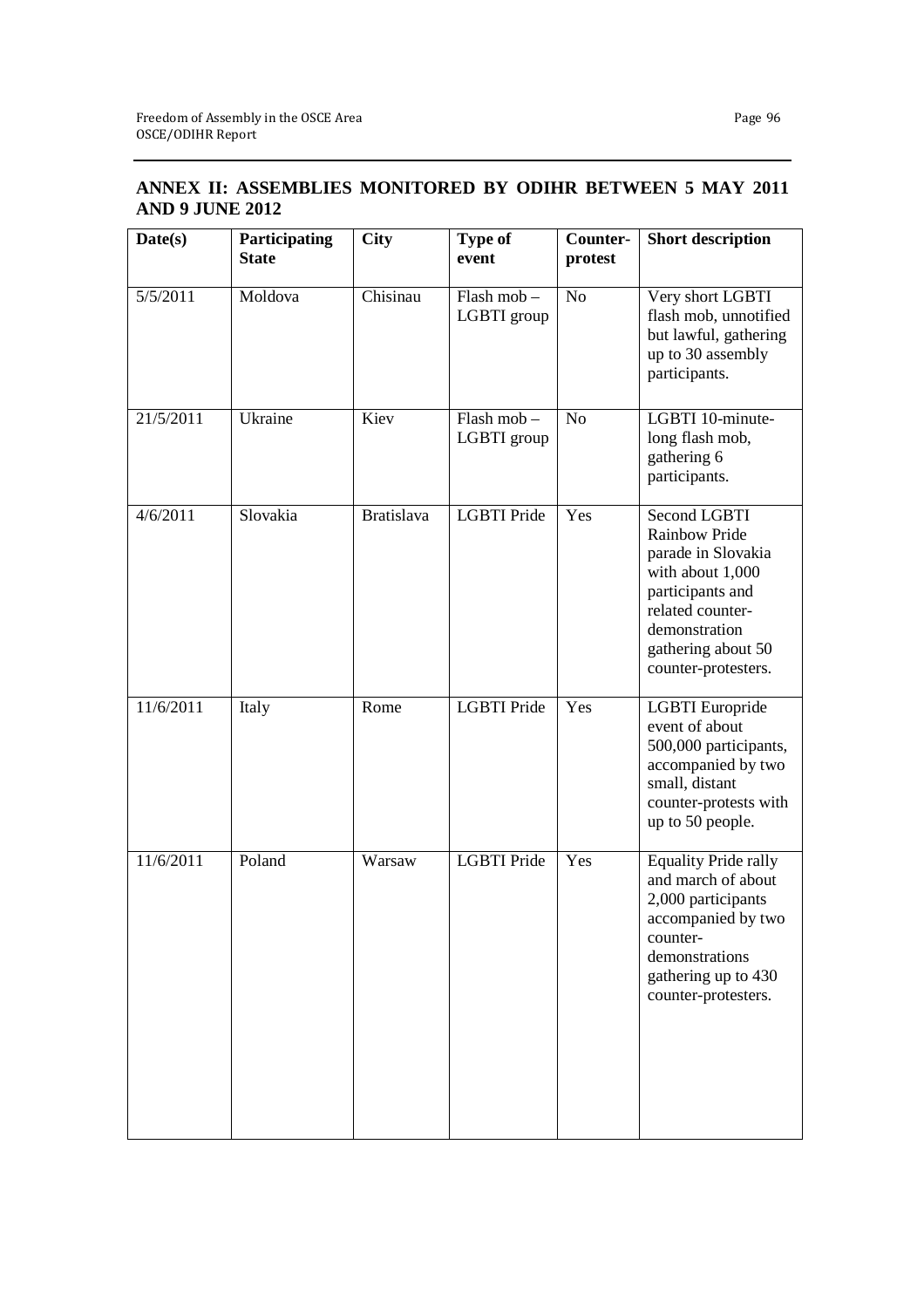| 30/7/2011             | United<br>Kingdom | <b>Belfast</b> | <b>LGBTI</b> Pride                                      | Yes            | LGBTI event which<br>gathered 17,000<br>participants,<br>accompanied by two<br>small peaceful<br>counter-protests of<br>overall up to 110<br>people.                                                                                |
|-----------------------|-------------------|----------------|---------------------------------------------------------|----------------|-------------------------------------------------------------------------------------------------------------------------------------------------------------------------------------------------------------------------------------|
| 2/10/2011             | Serbia            | Belgrade       | Flash mob-<br>LGBTI group                               | N <sub>o</sub> | Unpermitted peaceful<br>flash mob gathering<br>up to 50 participants,<br>organized instead of<br>the banned LGBTI<br>Pride event.                                                                                                   |
| $15$ to<br>17/12/2011 | Switzerland       | Geneva         | Summit<br>protest<br>(WTO<br>Ministerial<br>Conference) | N <sub>o</sub> | Small camp erected<br>in front of the<br>Summit venue (15-16)<br>December) and static<br>rally with up to 150<br>participants on 17<br>December.                                                                                    |
| 21/1/2012             | Switzerland       | Bern           | Summit<br>protest<br>(WEF)                              | N <sub>o</sub> | Unauthorized<br>assembly against the<br>WEF of up to 200<br>participants, who<br>were not allowed to<br>march. Many were<br>kettled as soon as<br>they gathered.                                                                    |
| 28/1/2012             | Switzerland       | Davos          | Summit<br>protest<br>(WEF)                              | No             | Small "igloo camp"<br>erected at a distance<br>from the conference<br>centre. Authorized<br>static rally on 28<br>January gathering up<br>to 200 people,<br>followed by<br>unauthorized march<br>by about 25 rally<br>participants. |

Page 97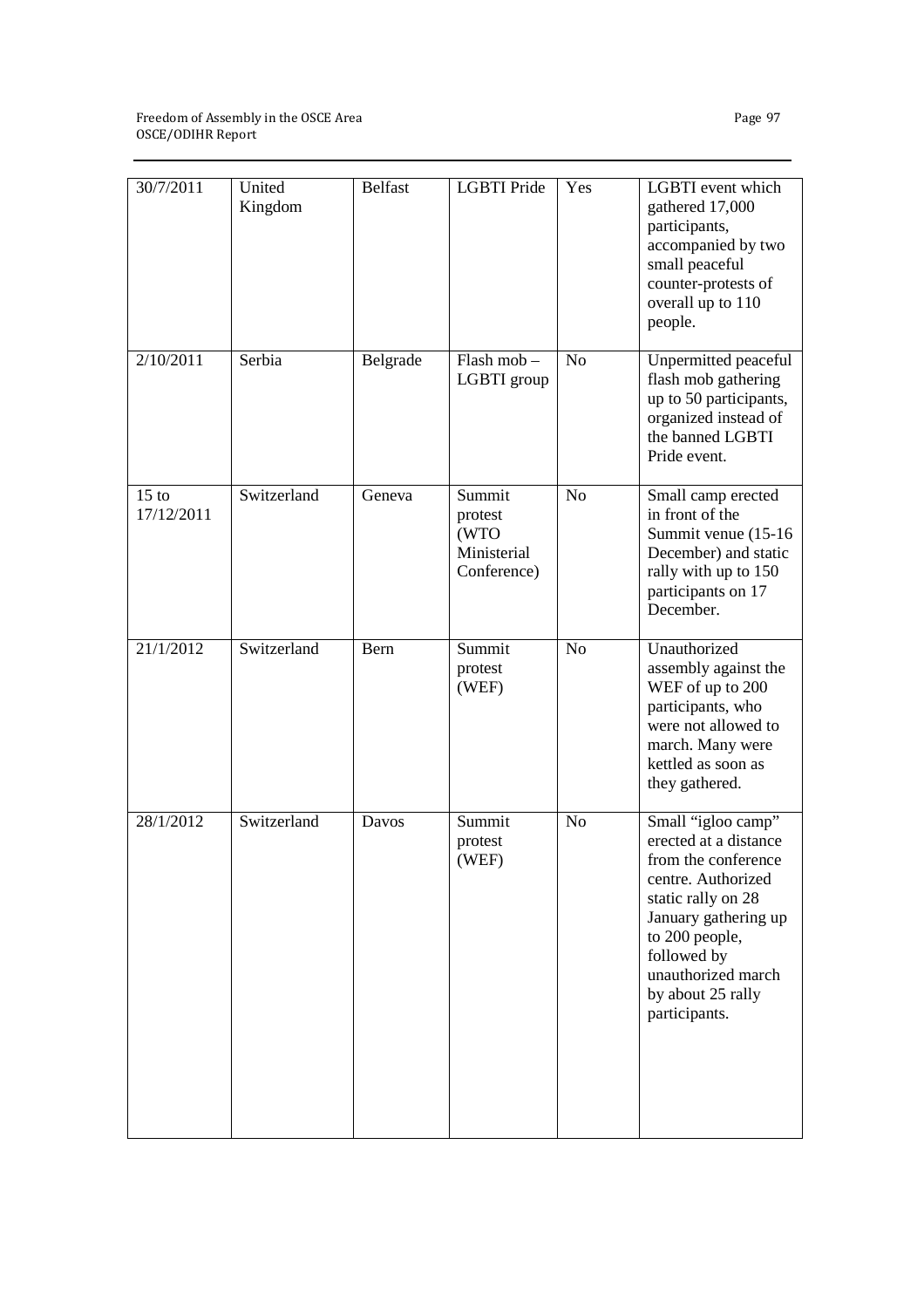#### Freedom of Assembly in the OSCE Area OSCE/ODIHR Report

| 15/3/2012                     | Hungary                            | <b>Budapest</b>  | Multiple<br>assemblies<br>during<br>national<br>holiday | Yes            | Multiple official and<br>civil society marches<br>and static rallies for<br>15 March national<br>celebrations (with<br>100,000 participants<br>for the Milla event,<br>5,000 for official<br>events, 300 for the<br><b>Democratic Coalition</b><br>rally and 200 for<br>Jobbik assemblies),<br>including<br>simultaneous<br>protests. |
|-------------------------------|------------------------------------|------------------|---------------------------------------------------------|----------------|---------------------------------------------------------------------------------------------------------------------------------------------------------------------------------------------------------------------------------------------------------------------------------------------------------------------------------------|
| 18 <sub>to</sub><br>21/5/2012 | <b>United States</b><br>of America | Chicago          | Summit<br>protests<br>(NATO)                            | N <sub>o</sub> | Multiple marches and<br>static rallies,<br>gathering up to 5,000<br>people for authorized<br>assemblies and<br>hundreds for<br>unauthorized<br>marches.                                                                                                                                                                               |
| 18/5/2012                     | <b>United States</b><br>of America | Frederick,<br>MD | Summit<br>protest(G8)                                   | N <sub>o</sub> | Unauthorized (but<br>facilitated) march and<br>authorized rally by<br>about 60 protesters<br>against the G8<br>Summit.                                                                                                                                                                                                                |
| 19/5/2012                     | <b>United States</b><br>of America | Thurmont,<br>MD  | Summit<br>protests (G8)                                 | N <sub>o</sub> | Unauthorized rally by<br>up to 200 protesters<br>against the presence<br>of the late Ethiopian<br><b>Prime Minister Meles</b><br>Zenawi at the G8<br>Summit.                                                                                                                                                                          |
| 9/6/2012                      | Croatia                            | Split            | <b>LGBTI</b> Pride                                      | N <sub>o</sub> | Second LGBTI Pride<br>event in Split,<br>gathering up to 300<br>participants.                                                                                                                                                                                                                                                         |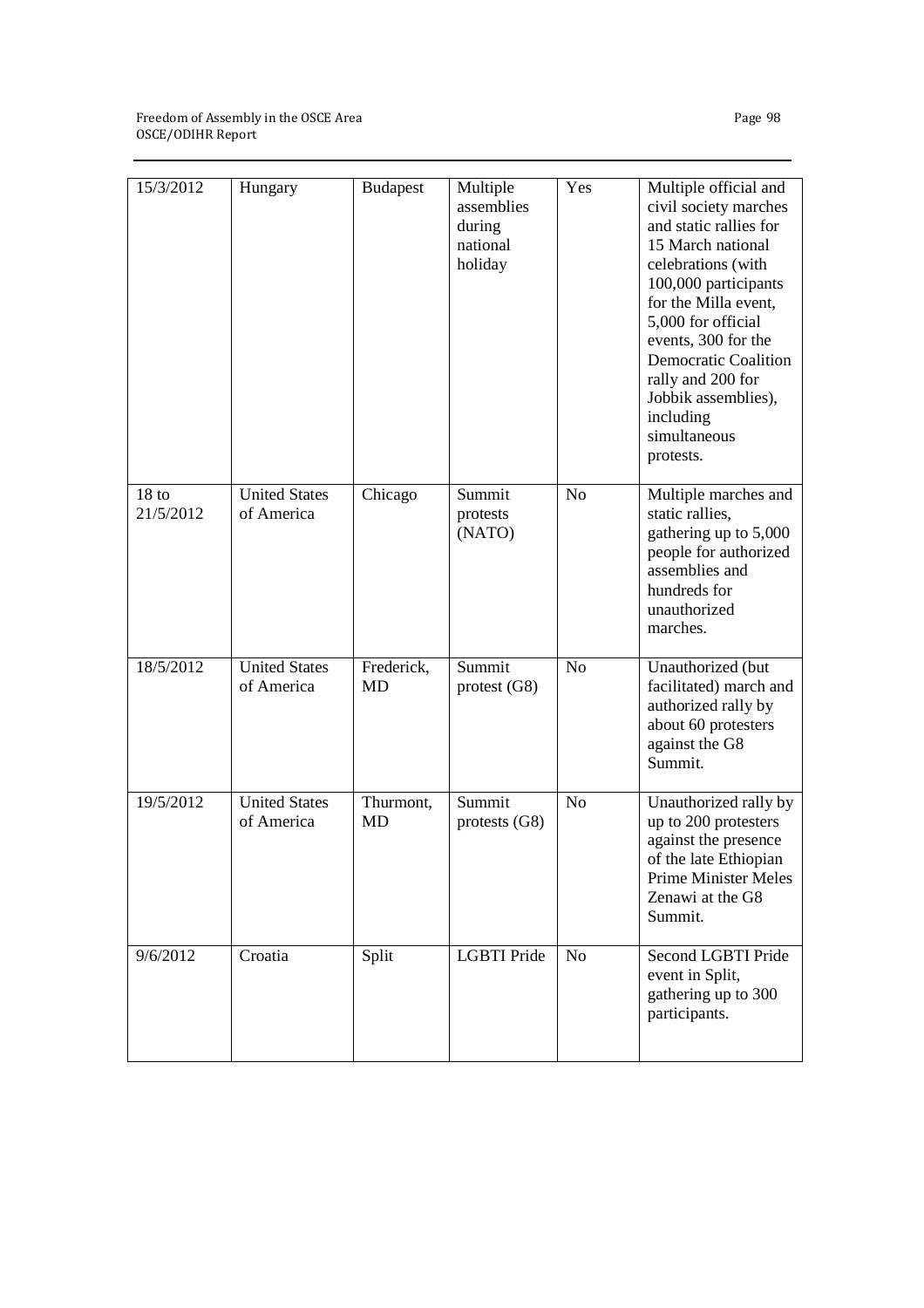# **ANNEX III: GLOSSARY OF KEY TERMS**

## **Assembly**

The intentional and temporary presence of a number of individuals in an open-air public place for a common expressive purpose.

### **Authorization**

The act of authorizing; permission (expressly provided in writing).

### **Content-based restrictions**

A restriction that limits expression on the basis of the message it conveys.

### **Counterdemonstration**

An assembly that is convened to express disagreement with the views expressed at another public assembly, and takes place at, or almost at, the same time and place as the one it disagrees with.

### **Dispersal**

A formal requirement that participants in an assembly leave the site of the assembly, with the threat of the use of force by the authorities.

### **Kettling**

A strategy of crowd control whereby police create cordons that contain the crowd in specific locations and do not allow it to move or disperse.

### **Less-than-lethal weapon**

A weapon that is designed to incapacitate the target rather than kill or seriously injure.

# **Notification**

A notice that provides information on an upcoming assembly and does not constitute a request for permission.

# **Organizer**

The person or persons with primary responsibility for an assembly.

### **Participant**

A person intentionally and voluntarily present at an assembly who supports the message of the assembly.

### **Permit**

The formal grant of permission by a regulatory authority to hold an assembly.

# **Proportionality (principle of)**

The principle requiring that the least intrusive means of achieving the legitimate objective being pursued by the authorities should always be given preference.